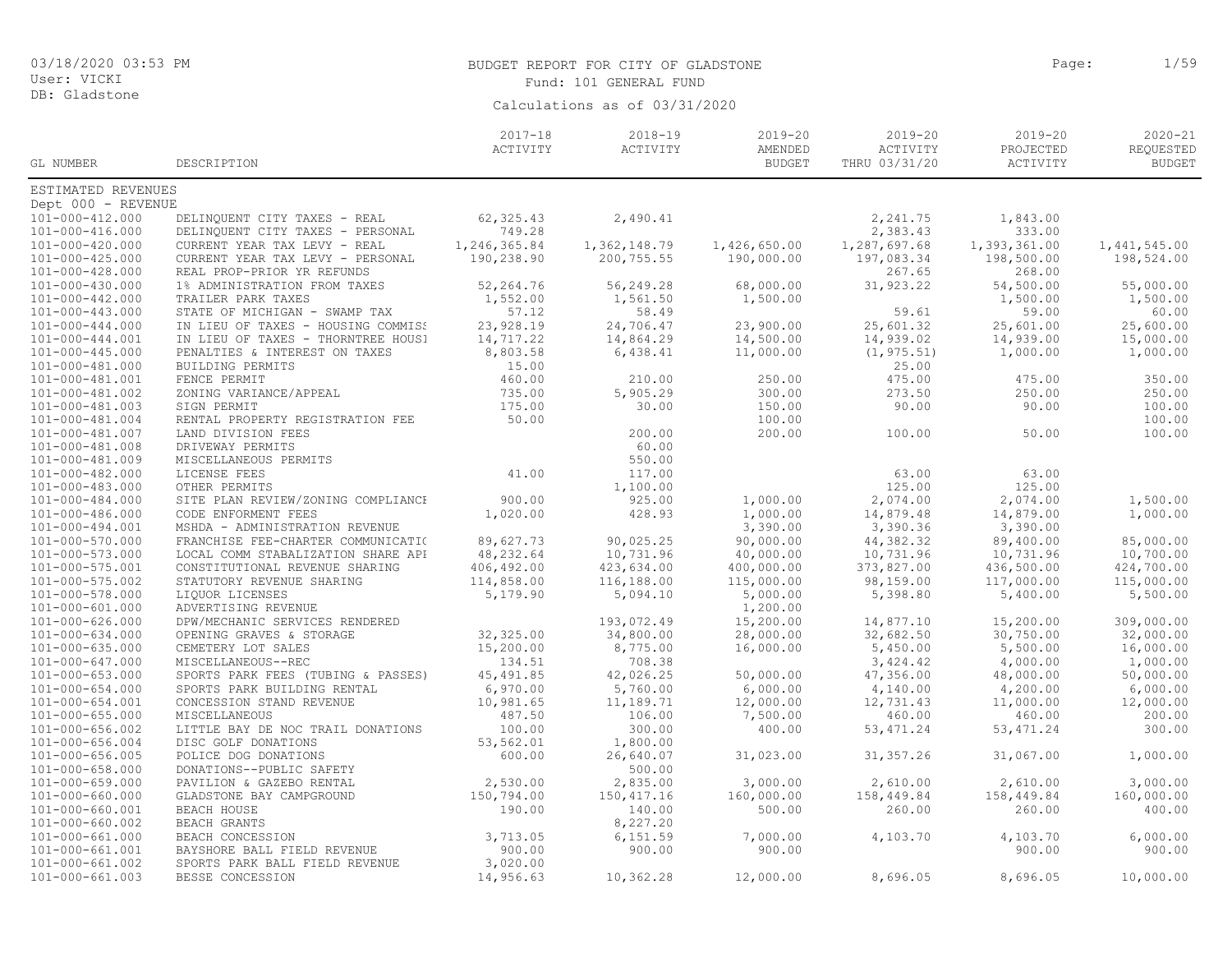#### BUDGET REPORT FOR CITY OF GLADSTONE **Page:** 2/59 Fund: 101 GENERAL FUND

|                                    |                                                          | $2017 - 18$ | $2018 - 19$ | $2019 - 20$            | $2019 - 20$            | $2019 - 20$            | $2020 - 21$   |
|------------------------------------|----------------------------------------------------------|-------------|-------------|------------------------|------------------------|------------------------|---------------|
|                                    |                                                          | ACTIVITY    | ACTIVITY    | AMENDED                | ACTIVITY               | PROJECTED              | REQUESTED     |
| GL NUMBER                          | DESCRIPTION                                              |             |             | <b>BUDGET</b>          | THRU 03/31/20          | ACTIVITY               | <b>BUDGET</b> |
| ESTIMATED REVENUES                 |                                                          |             |             |                        |                        |                        |               |
| Dept 000 - REVENUE                 |                                                          |             |             |                        |                        |                        |               |
| $101 - 000 - 662.000$              | RECREATION PROGRAMS                                      | 1,537.75    | 337.00      | 1,000.00               | (310.00)               | (310.00)               |               |
| $101 - 000 - 662.006$              | GRANT REVENUE                                            |             |             | 25,000.00              |                        |                        |               |
| $101 - 000 - 663.000$              | LIABILITY & PROP INS REIMBURSEMENT                       | 30,949.20   | 36, 212.40  | 35,000.00              | 28,860.30              | 28,860.00              | 32,000.00     |
| $101 - 000 - 665.000$              | INTEREST ON INVESTMENTS                                  | 2,978.94    | 5,161.65    | 3,500.00               | 2,993.19               | 3,200.00               | 3,500.00      |
| $101 - 000 - 667.000$              | PENALTY INCOME                                           | 366.73      | 371.50      | 400.00                 | 891.73                 | 866.00                 | 1,000.00      |
| $101 - 000 - 669.000$              | CELLCOM TOWER ESCROW                                     |             | 6,000.00    |                        |                        |                        |               |
| $101 - 000 - 669.001$              | VERIZON ESCROW                                           |             | 6,000.00    |                        |                        |                        |               |
| $101 - 000 - 671.000$              | DEMOLITION REVENUE                                       | 3,400.00    |             |                        | 17,714.14              | 17,714.00              |               |
| 101-000-672.000                    | IN-SERVICE GRANT                                         | 1,623.24    | 1,409.68    | 1,900.00               | 1,517.40               | 1,517.00               | 890.00        |
| $101 - 000 - 673.000$              | PARKING VIOLATIONS                                       | 1,850.00    | 1,060.00    | 1,000.00               | 3,020.00               | 2,340.00               | 1,000.00      |
| $101 - 000 - 673.001$              | DPW CIP                                                  |             | 40,966.79   | 160,000.00             | 150.00                 | 150.00                 |               |
| 101-000-673.002                    | MISC EQUIPMENT SALE PROCEEDS                             |             | 7,805.00    |                        | 350.00                 | 350.00                 | 20,000.00     |
| $101 - 000 - 674.000$              | ORDVIOLATIONS/DISTRICT COURT FINES                       | 5,249.88    | 9,022.46    | 4,000.00               | 2,808.95               | 2,173.00               | 4,000.00      |
| $101 - 000 - 675.000$              | COUNTY FIRE CHIEF ASSOC - GRANT                          |             | 554.16      |                        | 845.83                 | 845.00                 |               |
| $101 - 000 - 675.003$              | COMMUNITY FACILITIES GRANT                               | 613.60      |             |                        |                        |                        |               |
| $101 - 000 - 675.005$              | GRANT REVENUE                                            |             | 26, 271.77  | 12,000.00              |                        |                        | 212,000.00    |
| $101 - 000 - 676.000$              | SHERIFF/ALCOHOL/SPOTLIGHT GRANT                          | 3,067.29    | 2,182.77    | 3,200.00               |                        |                        |               |
| 101-000-676.001                    | RAP GRANTS                                               |             |             | 1,000.00               |                        |                        | 3,000.00      |
| 101-000-677.002                    | PBT FEES                                                 | 45.00       | 57.00       | 100.00                 | 12.00                  | 12.00                  | 50.00         |
| $101 - 000 - 677.003$              | RAMPART RENT                                             | 3,000.00    | 3,000.00    | 3,000.00               | 3,000.00               | 3,000.00               | 3,000.00      |
| $101 - 000 - 677.004$              | OLSON TRUST                                              |             |             | 23,000.00              |                        | 13,035.00              | 20,000.00     |
| 101-000-677.005                    | K9 REVENUE                                               |             |             |                        |                        |                        | 38,975.00     |
| $101 - 000 - 678.000$              | MISCELLANEOUS--PUBLIC SAFETY                             | 2,502.68    | 3,956.97    | 1,500.00               | 7,235.20               | 7,235.20               | 1,500.00      |
| 101-000-678.001                    | PUBLIC SAFETY FIRE SERVICE CALLS                         | 3,000.00    | 2,039.34    | 1,000.00               | 1,172.89               | 1,172.00               | 1,000.00      |
| $101 - 000 - 678.003$              | HOUSING INSPECTION FEES                                  | 5,404.00    | 2,116.15    | 2,500.00               | 5,089.60               | 2,143.00               |               |
| $101 - 000 - 678.005$              | NOTARY FEE                                               | 15.00       | 25.00       | 100.00                 |                        |                        | 25.00         |
| $101 - 000 - 678.008$              | <b>DONATIONS</b>                                         |             | 1,000.00    |                        | 250.00                 | 250.00                 |               |
| 101-000-678.009                    | FOIA REQUESTS                                            | 306.60      | 564.55      | 200.00                 | 1,535.65               | 979.00                 | 200.00        |
| 101-000-678.010                    | 4TH OF JULY REVENUE                                      | 3,410.00    | 4,085.00    | 4,000.00               | 4,115.00               | 4,115.00               | 4,000.00      |
| $101 - 000 - 678.013$              | FINGER PRINTING REVENUE                                  | 20.00       | 50.00       |                        | 20.00                  | 20.00                  | 30.00         |
| 101-000-678.014                    | SOR FEES COLLECTED                                       | 800.00      | 400.00      | 1,500.00               | 1,250.00               | 1,150.00               | 1,500.00      |
| $101 - 000 - 678.015$              | RED/WHITE/BREW                                           |             |             |                        | 3,492.72               | 3,492.00               |               |
| 101-000-682.000                    | POSTAGE, COPIES, OFFICE SUPPLIES                         | 22,896.46   | 29,008.28   | 24,000.00              | 16,983.32              | 23,944.00              | 9,200.00      |
| 101-000-684.000                    | WEDDING FEES                                             | 50.00       | 10.00       |                        | 10.00                  | 10.00                  |               |
| $101 - 000 - 685.000$              | <b>MISCELLANEOUS</b>                                     | 731.94      | 3,755.12    |                        | 8,176.47               | 8,027.00               | 1,000.00      |
| 101-000-685.001                    | CITY HALL - UPSTAIRS RENTALS                             | 700.00      |             |                        |                        |                        |               |
| 101-000-688.000                    | SALE OF LAND                                             | 1,500.00    | 32, 522.75  |                        |                        |                        |               |
| 101-000-689.000                    | SIDEWALK REPLACEMENT                                     |             |             |                        |                        |                        | 7,500.00      |
| 101-000-689.001                    | GRASS CUTTING INVOICES                                   | 1,186.31    |             | 300.00                 | 66.44                  | 66.00                  | 500.00        |
| 101-000-689.002                    | SNOW REMOVAL INVOICES                                    | 394.69      | 2.89        |                        | 1,210.96<br>24.11      | 1,500.00               | 5,000.00      |
| $101 - 000 - 694.000$              | CASH -OVER/SHORT                                         | (19.89)     | 31.00       |                        |                        |                        |               |
| 101-000-699.202<br>101-000-699.203 | TRANSFER FROM MAJOR STREET<br>TRANSFER FROM LOCAL STREET |             |             | 82,420.00<br>58,285.00 | 73,000.00<br>58,285.00 | 73,000.00<br>58,285.00 |               |
| 101-000-699.250                    | TRANSFER FROM DR MARY CRETENS TRUS                       | 200,478.90  | 168,192.06  | 194,945.00             |                        | 191,197.00             | 190,250.00    |
| 101-000-699.301                    | PUBLIC SAFETY PATROL CAR                                 |             |             | 34,500.00              |                        | 35,470.00              |               |
| 101-000-699.390                    | TRANSFER FROM FUND BALANCE                               |             | 93,583.22   | 16,200.00              |                        |                        |               |
| 101-000-699.391                    | OLSON TRUST TRANSFER FROM FB                             |             |             |                        |                        | 44,645.11              |               |
| 101-000-699.392                    | HOVERCRAFT TRANSFER FROM FB                              |             |             |                        |                        |                        | 2,000.00      |
| $101 - 000 - 699.393$              | TRANSFER FROM EDC                                        | 396.00      | 7,000.00    | 7,000.00               | 7,000.00               | 7,000.00               | 7,000.00      |
| $101 - 000 - 699.494$              | TRANSFER FROM DDA                                        | 25,000.00   | 34,100.00   | 34,100.00              | 34,100.00              | 34,100.00              | 34,100.00     |
|                                    |                                                          |             |             |                        |                        |                        |               |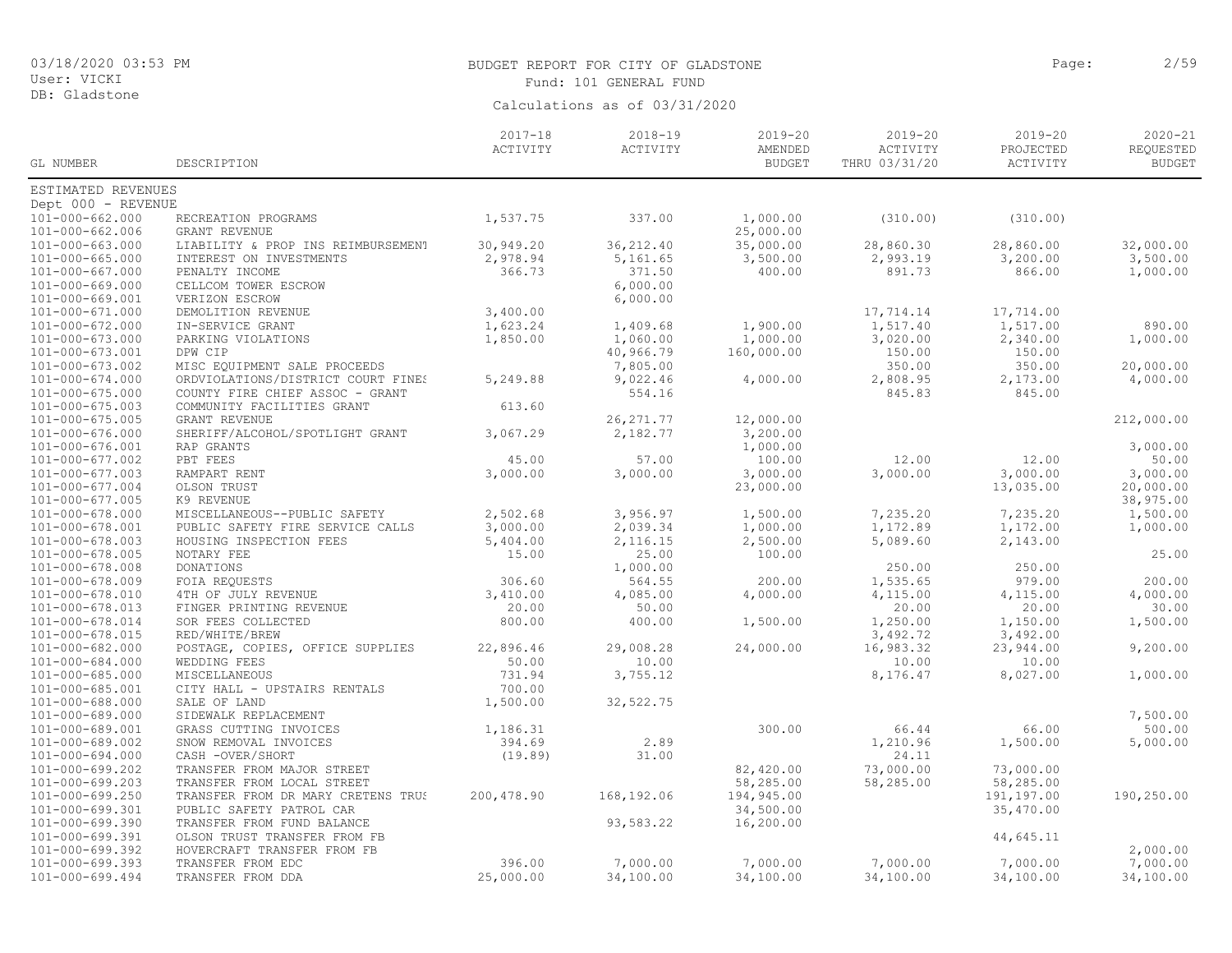# BUDGET REPORT FOR CITY OF GLADSTONE PAGE AND CONTROLLED BAGE: 3/59

| User: VICKI                   |                                   | Fund: 101 GENERAL FUND  |                               |                                         |                                          |                                      |                                           |  |  |
|-------------------------------|-----------------------------------|-------------------------|-------------------------------|-----------------------------------------|------------------------------------------|--------------------------------------|-------------------------------------------|--|--|
| DB: Gladstone                 |                                   |                         | Calculations as of 03/31/2020 |                                         |                                          |                                      |                                           |  |  |
| GL NUMBER                     | DESCRIPTION                       | $2017 - 18$<br>ACTIVITY | $2018 - 19$<br>ACTIVITY       | $2019 - 20$<br>AMENDED<br><b>BUDGET</b> | $2019 - 20$<br>ACTIVITY<br>THRU 03/31/20 | $2019 - 20$<br>PROJECTED<br>ACTIVITY | $2020 - 21$<br>REQUESTED<br><b>BUDGET</b> |  |  |
| ESTIMATED REVENUES            |                                   |                         |                               |                                         |                                          |                                      |                                           |  |  |
| Dept 000 - REVENUE            |                                   |                         |                               |                                         |                                          |                                      |                                           |  |  |
| 101-000-699.508               | TRANSFER FROM HARBOR FUND         | 12,000.00               | 12,000.00                     | 12,000.00                               | 12,000.00                                | 12,000.00                            | 12,000.00                                 |  |  |
| 101-000-699.540               | TRANSFER FROM SOLID WASTE FUND    | 26,399.00               | 49,006.00                     | 38,520.00                               | 37,651.90                                | 37,865.00                            | 52,484.00                                 |  |  |
| 101-000-699.582               | TRANSTER FROM ELEC FUND           | 205,390.00              | 188,428.00                    | 233,735.00                              | 216,383.49                               | 223,094.00                           | 233,590.00                                |  |  |
| $101 - 000 - 699.590$         | TRANSFER FROM WASTE WATER FUND    | 44,293.00               | 47,973.00                     | 50,472.00                               | 48, 159. 72                              | 48,714.00                            | 56,385.00                                 |  |  |
| 101-000-699.591               | TRANSFER FROM WATER FUND          | 61,746.00               | 42,646.00                     | 44,646.00                               | 41,737.72                                | 42,525.00                            | 51,329.00                                 |  |  |
| 101-000-699.661               | TRANSFER FROM EQUIPMENT FUND      | 93,583.22               |                               |                                         |                                          |                                      |                                           |  |  |
| 101-000-699.711               | TRANSFER FROM PERPETUAL CARE FUND | 911.96                  | 1,279.83                      | 1,500.00                                |                                          | 1,500.00                             | 1,400.00                                  |  |  |
| Totals for dept 000 - REVENUE |                                   | 3, 378, 522.29          | 3,699,371.19                  | 3,860,186.00                            | 3,135,089.20                             | 3,688,250.10                         | 4,001,737.00                              |  |  |
| TOTAL ESTIMATED REVENUES      |                                   | 3, 378, 522.29          | 3,699,371.19                  | 3,860,186.00                            | 3,135,089.20                             | 3,688,250.10                         | 4,001,737.00                              |  |  |
| APPROPRIATIONS                |                                   |                         |                               |                                         |                                          |                                      |                                           |  |  |
| Dept 000 - REVENUE            |                                   |                         |                               |                                         |                                          |                                      |                                           |  |  |
| 101-000-702.100               | SOCIAL SECURITY 6.2%              |                         | 2.48                          |                                         | 2.48                                     |                                      |                                           |  |  |
| 101-000-702.200               | MEDICARE 1.45%                    |                         | 0.58                          |                                         | 0.58                                     |                                      |                                           |  |  |
| Totals for dept 000 - REVENUE |                                   |                         | 3.06                          |                                         | 3.06                                     |                                      |                                           |  |  |
| Dept 101 - CITY COMMISSION    |                                   |                         |                               |                                         |                                          |                                      |                                           |  |  |
| 101-101-702.000               | PAYROLL                           | 6,160.00                | 6,120.00                      | 6,120.00                                | 5,410.00                                 | 6,120.00                             | 6,120.00                                  |  |  |
| 101-101-702.100               | SOCIAL SECURITY 6.2%              | 2,057.16                | 1,055.13                      | 376.00                                  | 767.33                                   | 888.00                               | 380.00                                    |  |  |
| 101-101-702.200               | MEDICARE 1.45%                    | 481.07                  | 246.74                        | 89.00                                   | 179.45                                   | 208.00                               | 90.00                                     |  |  |
| 101-101-702.600               | MERS--DEFINED CONTRIBUTION        | 761.52                  | 779.88                        |                                         | 35.49                                    | 45.00                                |                                           |  |  |
| 101-101-702.800               | UNEMPLOYMENT                      | 0.02                    |                               | 20.00                                   | 1.20                                     | 1.00                                 | 20.00                                     |  |  |
| 101-101-702.900               | WORKER'S COMPENSATION             | (28.00)                 | 314.00                        | 60.00                                   | 1,084.00                                 | 1,084.00                             | 20.00                                     |  |  |
| 101-101-728.000               | OFFICE SUPPLIES                   |                         |                               |                                         | 52.27                                    | 66.00                                | 500.00                                    |  |  |
| 101-101-730.000               | POSTAGE                           | 6.65                    | 87.78                         |                                         | 31.44                                    |                                      |                                           |  |  |
| 101-101-791.000               | SCHOOL & PUBLIC LIBRARY           | 6,100.00                | 6,100.00                      | 6,100.00                                | 6,100.00                                 | 6,100.00                             | 6,100.00                                  |  |  |
| 101-101-801.000               | LEGAL FEES                        | 33,005.46               | 59,810.35                     | 22,000.00                               | 26,367.08                                | 25,500.00                            | 5,000.00                                  |  |  |
| $101 - 101 - 802.000$         | <b>AUDIT FEES</b>                 | 700.00                  | 590.00                        | 650.00                                  | 670.00                                   | 670.00                               | 700.00                                    |  |  |
| 101-101-831.000               | MEMBERSHIPS & DUES                | 5,929.80                | 6,020.80                      | 6,100.00                                | 5,538.80                                 | 6,100.00                             | 6,100.00                                  |  |  |
| 101-101-860.000               | TRANSPORTATION & LODGING          | 581.71                  | 1,582.16                      | 3,000.00                                | 756.31                                   | 800.00                               | 3,000.00                                  |  |  |
| 101-101-870.000               | EAP PROGRAM                       | 1,260.00                | 1,330.00                      | 1,500.00                                | 1,330.00                                 | 1,500.00                             | 1,500.00                                  |  |  |
| 101-101-880.000               | COMMUNITY PROMOTION               | 3,466.39                | 3,308.18                      | 3,300.00                                | 4,120.29                                 | 4,120.29                             | 4,000.00                                  |  |  |
| 101-101-880.001               | FOURTH OF JULY EXPENSES           | 32,769.76               | 32,819.21                     | 30,300.00                               | 30, 379.58                               | 30, 379.58                           | 30,000.00                                 |  |  |
| 101-101-880.002               | CHRISTMAS DECORATION              | 2,082.21                | 2,211.29                      | 1,500.00                                | 578.23                                   | 578.23                               |                                           |  |  |
| 101-101-880.010               | RED WHITE BREW EXPENSES           |                         | (23.82)                       | 6,600.00                                | 6,551.96                                 | 6,551.96                             |                                           |  |  |
| 101-101-900.000               | PRINTING & PUBLISHING             | 2,869.00                | 4,199.62                      | 3,000.00                                | 5,985.32                                 | 6,405.00                             | 5,000.00                                  |  |  |
| 101-101-910.000               | INSURANCE - LIABILTIY             | 9,627.00                | 9,314.00                      | 9,600.00                                | 8,405.00                                 | 8,405.00                             | 8,500.00                                  |  |  |
| $101 - 101 - 912.000$         | INSURANCE-ERRORS/OMISSIONS        | 8,713.00                | 9,340.00                      | 9,000.00                                | 9,073.00                                 | 9,073.00                             | 9,000.00                                  |  |  |
| 101-101-940.000               | CONTRACTED SERVICES               | 4,529.50                | 647.12                        | 4,000.00                                | 742.84                                   | 800.00                               | 505.00                                    |  |  |

101-101-941.000 COMPUTER 357.69 103.00 1,000.00

101-101-960.000 EDUCATION & TRAINING 564.94 2,075.47 3,000.00 2,000.00

101-101-963.004 WINTERGREEN WOODS 425 AGREEMENT 2,089.81 1,596.78 2,000.00 1,624.47 1,624.47 2,000.00 101-101-963.005 CODIFICATION 2,361.76 3,050.00 6,050.00 3,051.99 3,060.00 6,050.00

101-101-942.000 COPIER RENTAL 16.38 968.00 165.34

MISCELLANEOUS TAX CHARGEBACKS

101-101-963.000 OTHER OPERATING SUPPLIES 1,292.50 6,208.11 500.00 983.90 1,000.00

101-101-963.007 CITGO PETROLEUM 425 AGREEMENT 88.18 89.45 231.74 231.74

101-101-963.010 K-9 PROJECT 5,000.00 101-101-966.000 PILT-HOUSING COMMISSION 18,866.90 19,480.55 19,000.00 19,741.94 19,741.94 20,000.00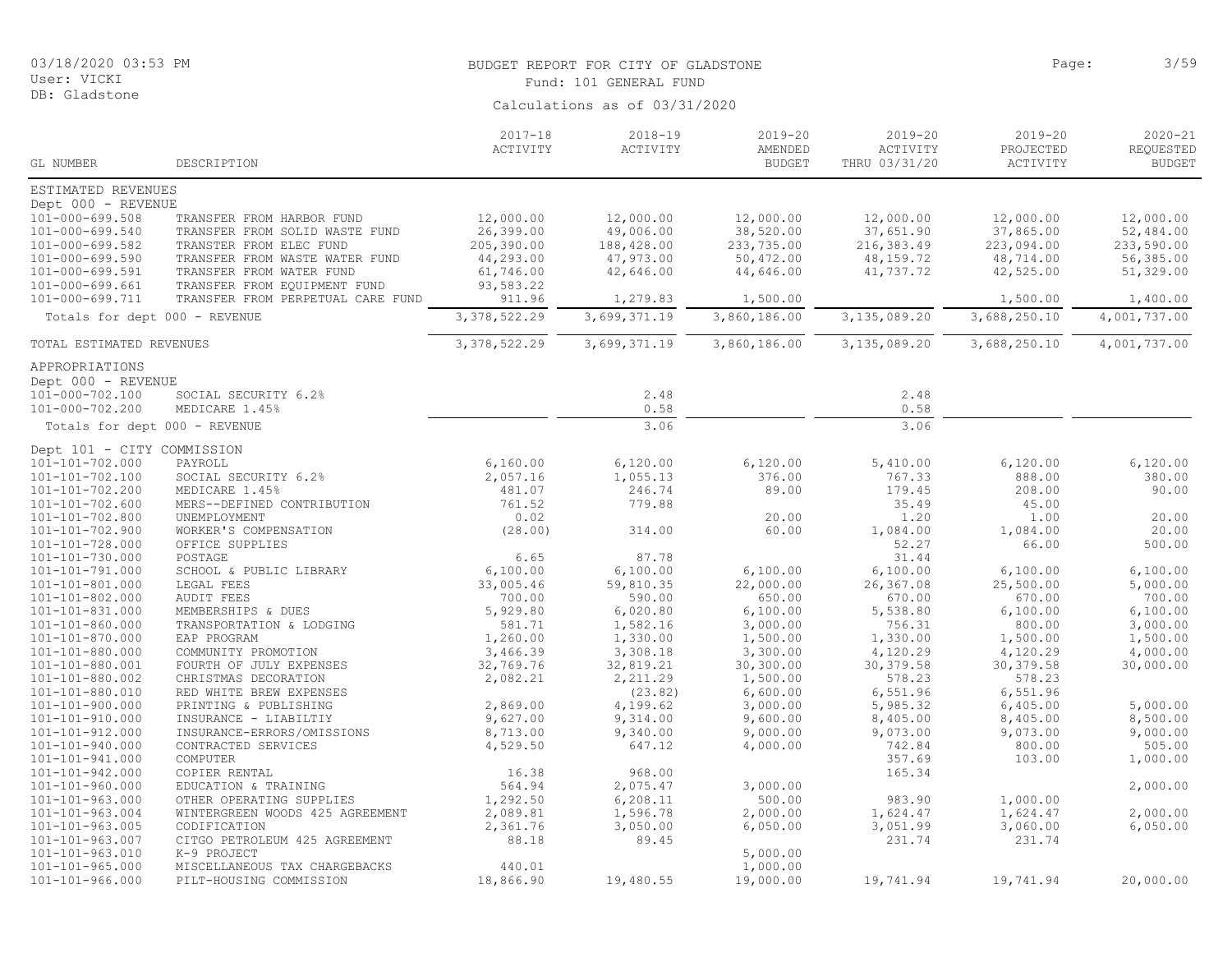DB: Gladstone

#### BUDGET REPORT FOR CITY OF GLADSTONE **Page:** 4/59 Fund: 101 GENERAL FUND

| GL NUMBER                                 | DESCRIPTION                           | $2017 - 18$<br>ACTIVITY | $2018 - 19$<br>ACTIVITY | $2019 - 20$<br>AMENDED<br><b>BUDGET</b> | $2019 - 20$<br>ACTIVITY<br>THRU 03/31/20 | $2019 - 20$<br>PROJECTED<br>ACTIVITY | $2020 - 21$<br>REQUESTED<br><b>BUDGET</b> |
|-------------------------------------------|---------------------------------------|-------------------------|-------------------------|-----------------------------------------|------------------------------------------|--------------------------------------|-------------------------------------------|
| APPROPRIATIONS                            |                                       |                         |                         |                                         |                                          |                                      |                                           |
| Dept 101 - CITY COMMISSION                |                                       |                         |                         |                                         |                                          |                                      |                                           |
| $101 - 101 - 967.000$                     | PILT - THORNTREE                      | 11,604.23               | 11,720.19               | 12,000.00                               | 11,519.92                                | 11,519.92                            | 12,000.00                                 |
| 101-101-970.000                           | CAPITAL OUTLAY                        | 10,398.00               |                         |                                         |                                          |                                      |                                           |
| 101-101-998.390                           | TRANSFER TO FUND BALANCE              |                         |                         |                                         |                                          |                                      | 51,458.00                                 |
| 101-101-998.401                           | TRANSFER TO CAPITAL PROJECTS          |                         |                         |                                         | 59,420.00                                | 59,420.00                            |                                           |
| 101-101-998.661                           | TRANSFER TO EQUIPMENT FUND            | 3,090.00                |                         |                                         |                                          |                                      |                                           |
|                                           | Totals for dept 101 - CITY COMMISSION | 171,884.96              | 191,040.99              | 161,865.00                              | 211,256.58                               | 212,096.13                           | 181,043.00                                |
| Dept 172 - CITY MANAGER                   |                                       |                         |                         |                                         |                                          |                                      |                                           |
| 101-172-702.000                           | PAYROLL                               | 75,258.35               | 85,023.99               | 90,640.00                               | 88,877.40                                | 89,970.00                            | 69,200.00                                 |
| 101-172-702.002                           | DDA PAYROLL                           | 1,833.17                |                         |                                         |                                          |                                      |                                           |
| 101-172-702.100                           | SOCIAL SECURITY 6.2%                  | 4,844.84                | 5,383.09                | 5,620.00                                | 5,126.69                                 | 5,580.00                             | 4,290.00                                  |
| 101-172-702.200                           | MEDICARE 1.45%                        | 1,133.08                | 1,258.95                | 1,314.00                                | 1,199.01                                 | 1,305.00                             | 1,000.00                                  |
| 101-172-702.300                           | MERS--DEFINED BENEFIT                 |                         |                         |                                         |                                          | 14,432.00                            | 14,432.00                                 |
| 101-172-702.400                           | LIFE INSURANCE                        | 206.55                  | 252.45                  | 260.00                                  | 232.16                                   | 209.00                               | 280.00                                    |
| 101-172-702.500                           | HEALTH INSURANCE                      | 12,747.42               | 18,525.00               | 19,000.00                               | 11,310.35                                | 11,310.35                            | 20,180.00                                 |
| 101-172-702.600                           | MERS--DEFINED CONTRIBUTION            | 6,362.06                | 9,548.12                | 9,064.00                                | 4,965.26                                 | 4,965.00                             | 6,800.00                                  |
| 101-172-702.800                           | UNEMPLOYMENT                          | 0.11                    | 0.05                    | 10.00                                   | 5.04                                     | 10.00                                | 10.00                                     |
| 101-172-702.900                           | WORKER'S COMPENSATION                 | 84.00                   | 841.00                  | 400.00                                  | 2,708.00                                 | 2,708.00                             | 2,708.00                                  |
| 101-172-728.000                           | OFFICE SUPPLIES                       | 156.67                  | 307.51                  | 500.00                                  | 383.98                                   | 500.00                               | 500.00                                    |
| 101-172-730.000                           | POSTAGE                               |                         | 15.24                   |                                         | 31.44                                    | 40.00                                | 40.00                                     |
| 101-172-801.000                           | LEGAL FEES                            | 2,610.01                | 1,409.38                |                                         | 2, 141.25                                | 2,500.00                             | 1,000.00                                  |
| 101-172-802.000                           | <b>AUDIT FEES</b>                     | 358.00                  | 364.00                  | 400.00                                  | 412.00                                   | 412.00                               | 420.00                                    |
| 101-172-831.000                           | MEMBERSHIPS & DUES                    | 685.00                  | 1,015.00                | 2,000.00                                | 198.00                                   | 250.00                               | 1,000.00                                  |
| 101-172-850.000                           | TELEPHONE                             | 1,400.01                | 1,771.56                | 1,000.00                                | 1,115.16                                 | 1,250.00                             | 540.00                                    |
| 101-172-860.000                           | TRANSPORTATION & LODGING              | 12,451.53               | 3,259.86                | 5,000.00                                | 1,223.51                                 | 1,200.00                             | 1,500.00                                  |
| 101-172-940.000                           | CONTRACTED SERVICES                   | 20,153.85               | 943.36                  | 2,250.00                                | 796.14                                   | 850.00                               | 1,000.00                                  |
| 101-172-941.000                           | COMPUTER                              |                         |                         |                                         | 2,000.29                                 | 2,200.00                             | 1,820.00                                  |
| 101-172-942.000                           | COPIER RENTAL                         | 1,640.24                | 1,401.68                |                                         | 633.78                                   | 1,000.00                             | 1,000.00                                  |
| 101-172-960.000                           | EDUCATION & TRAINING                  | 629.46                  | 341.50                  | 4,500.00                                | 5,776.71                                 | 5,777.00                             | 500.00                                    |
| $101 - 172 - 963.000$                     | OTHER OPERATING SUPPLIES              | 286.88                  | 418.50                  | 500.00                                  | 586.13                                   | 600.00                               | 500.00                                    |
| 101-172-970.000                           | CAPITAL OUTLAY                        |                         | 1,448.97                |                                         |                                          |                                      |                                           |
|                                           | Totals for dept 172 - CITY MANAGER    | 142,841.23              | 133,529.21              | 142,458.00                              | 129,722.30                               | 147,068.35                           | 128,720.00                                |
| Dept 191 - ELECTIONS                      |                                       |                         |                         |                                         |                                          |                                      |                                           |
| 101-191-702.000                           | PAYROLL                               | 2,766.76                | 6,942.49                | 10,120.00                               | 4,703.50                                 | 5,673.00                             | 13,600.00                                 |
| 101-191-702.100                           | SOCIAL SECURITY 6.2%                  | 181.24                  | 431.93                  | 627.00                                  | 743.72                                   | 953.00                               | 850.00                                    |
| 101-191-702.200                           | MEDICARE 1.45%                        | 42.40                   | 101.02                  | 147.00                                  | 173.94                                   | 223.00                               | 200.00                                    |
| 101-191-702.800                           | UNEMPLOYMENT                          |                         |                         |                                         | 2.18                                     | 3.00                                 |                                           |
| $101 - 191 - 728.000$                     | OFFICE SUPPLIES                       | 76.74                   | 250.77                  | 1,000.00                                | 974.42                                   | 500.00                               | 1,000.00                                  |
| 101-191-860.000                           | TRANSPORTATION & LODGING              | 54.78                   | 115.66                  | 600.00                                  | 188.97                                   | 11.00                                | 1,000.00                                  |
| $101 - 191 - 900.000$                     | PRINTING / PUBLISHING / CODING        | 3,424.06                | 4,045.77                | 6,400.00                                | 1,469.64                                 | 2,800.00                             | 3,500.00                                  |
| 101-191-935.000                           | REPAIRS & MAINTENANCE - EQUIPMENT     |                         | 1,000.00                | 1,000.00                                | 118.83                                   | 158.00                               | 1,000.00                                  |
| 101-191-941.000                           | COMPUTER                              |                         |                         |                                         | 357.69                                   | 109.00                               |                                           |
| 101-191-942.000                           | COPIER RENTAL                         | 18.90                   | 144.06                  |                                         | 12.88                                    | 8.00                                 |                                           |
| 101-191-960.000                           | EDUCATION & TRAINING                  | 550.00                  | 522.84                  | 1,000.00                                |                                          |                                      | 1,000.00                                  |
| 101-191-963.000                           | OTHER OPERATING SUPPLIES              | 399.62                  | 732.45                  | 800.00                                  | 731.76                                   | 700.00                               | 1,000.00                                  |
| Totals for dept 191 - ELECTIONS<br>$-100$ |                                       | 7,514.50                | 14,286.99               | 21,694.00                               | 9,477.53                                 | 11,138.00                            | 23,150.00                                 |

Dept 192 - OFFICE CLERK<br>101-192-702.000 PAYROLL

13,200.71 16,714.00 47,520.00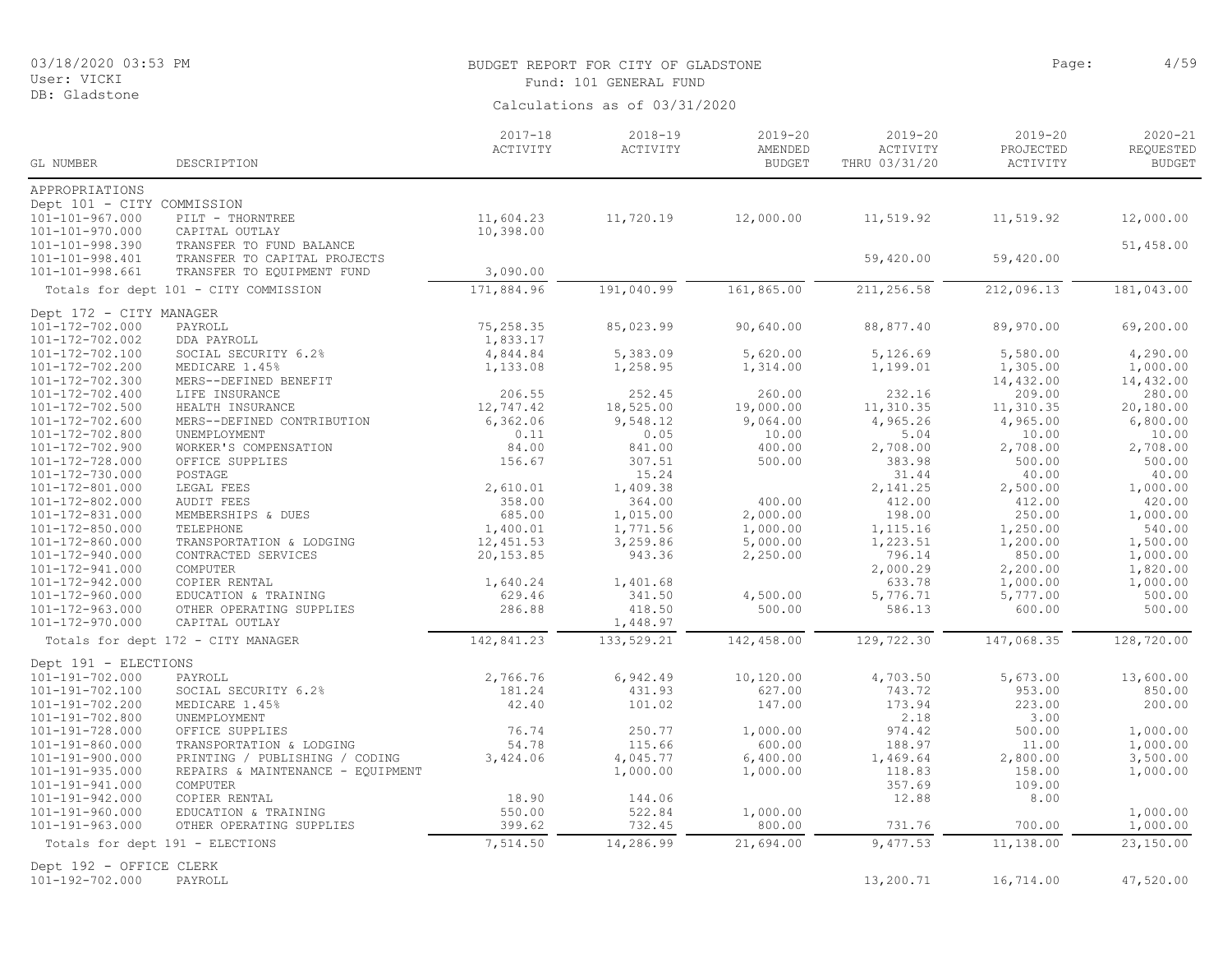03/18/2020 03:53 PM User: VICKI DB: Gladstone

# BUDGET REPORT FOR CITY OF GLADSTONE **Page:** 5/59 Fund: 101 GENERAL FUND

| Calculations as of 03/31/2020 |  |  |
|-------------------------------|--|--|
|                               |  |  |

| GL NUMBER                          | DESCRIPTION                                       | $2017 - 18$<br>ACTIVITY | $2018 - 19$<br>ACTIVITY | $2019 - 20$<br>AMENDED<br><b>BUDGET</b> | 2019-20<br>ACTIVITY<br>THRU 03/31/20 | $2019 - 20$<br>PROJECTED<br>ACTIVITY | $2020 - 21$<br>REQUESTED<br><b>BUDGET</b> |
|------------------------------------|---------------------------------------------------|-------------------------|-------------------------|-----------------------------------------|--------------------------------------|--------------------------------------|-------------------------------------------|
| APPROPRIATIONS                     |                                                   |                         |                         |                                         |                                      |                                      |                                           |
| Dept 192 - OFFICE CLERK            |                                                   |                         |                         |                                         |                                      |                                      |                                           |
| 101-192-702.100                    | SOCIAL SECURITY 6.2%                              |                         |                         |                                         | 818.44                               | 1,036.00                             | 2,946.00                                  |
| 101-192-702.200                    | MEDICARE 1.45%                                    |                         |                         |                                         | 191.41                               | 242.00                               | 670.00                                    |
| 101-192-702.400                    | LIFE INSURANCE                                    |                         |                         |                                         | 49.68                                | 65.00                                | 156.00                                    |
| 101-192-702.500                    | HEALTH INSURANCE                                  |                         |                         |                                         | 6,539.40                             | 6,539.00                             | 20,096.00                                 |
| 101-192-702.600                    | MERS--DEFINED CONTRIBUTION                        |                         |                         |                                         | 1,346.67                             | 1,671.00                             | 4,752.00                                  |
| 101-192-702.800                    | UNEMPLOYMENT                                      |                         |                         |                                         | 7.00                                 | 10.00                                | 6.00                                      |
| 101-192-728.000                    | OFFICE SUPPLIES                                   |                         |                         |                                         |                                      |                                      | 500.00                                    |
| 101-192-860.000                    | TRANSPORTATION & LODGING                          |                         |                         |                                         |                                      |                                      | 100.00                                    |
| 101-192-941.000                    | COMPUTER                                          |                         |                         |                                         |                                      |                                      | 1,500.00                                  |
| 101-192-960.000                    | EDUCATION & TRAINING                              |                         |                         |                                         | 425.00                               | 425.00                               | 100.00                                    |
| 101-192-963.000                    | OTHER OPERATING SUPPLIES                          |                         |                         |                                         | 236.00                               | 236.00                               |                                           |
|                                    | Totals for dept 192 - OFFICE CLERK                |                         |                         |                                         | 22,814.31                            | 26,938.00                            | 78,346.00                                 |
| Dept 209 - CITY ASSESSOR           |                                                   |                         |                         |                                         |                                      |                                      |                                           |
| 101-209-702.000                    | PAYROLL                                           | 42,057.00               |                         |                                         |                                      |                                      |                                           |
| 101-209-702.100                    | SOCIAL SECURITY 6.2%                              | 2,607.53                | 12.40                   |                                         | 37.20                                |                                      |                                           |
| 101-209-702.200                    | MEDICARE 1.45%                                    | 609.83                  | 2.90                    |                                         | 8.70                                 |                                      |                                           |
| 101-209-702.300                    | MERS--DEFINED BENEFIT                             |                         |                         |                                         |                                      | 12,027.00                            | 12,027.00                                 |
| 101-209-702.800                    | UNEMPLOYMENT                                      | 0.05                    |                         |                                         |                                      |                                      |                                           |
| 101-209-702.900                    | WORKER'S COMPENSATION                             | (220.00)                |                         |                                         | 1,624.00                             | 1,624.00                             |                                           |
| 101-209-728.000                    | OFFICE SUPPLIES                                   | 694.91                  | 790.60                  | 250.00                                  | 133.00                               | 150.00                               | 750.00                                    |
| 101-209-730.000                    | POSTAGE                                           | 2,408.34                | 1,389.01                | 2,500.00                                | 1,222.63                             | 50.00                                | 2,500.00                                  |
| 101-209-801.000                    | LEGAL FEES                                        |                         |                         |                                         | 25.00                                | 25.00                                |                                           |
| 101-209-802.000                    | <b>AUDIT FEES</b>                                 | 136.00                  | 138.00                  | 200.00                                  | 157.00                               | 157.00                               | 150.00                                    |
| 101-209-831.000                    | MEMBERSHIPS & DUES                                | 175.00                  |                         | 200.00                                  |                                      |                                      |                                           |
| 101-209-850.000<br>101-209-860.000 | TELEPHONE                                         | 1,106.79                | 419.94<br>441.60        | 700.00                                  | 562.66                               | 500.00                               | 550.00                                    |
| 101-209-900.000                    | TRANSPORTATION & LODGING<br>PRINTING & PUBLISHING |                         | 926.72                  |                                         |                                      |                                      |                                           |
| 101-209-910.000                    | INSURANCE - LIABILTIY                             |                         |                         |                                         | 500.00                               | 500.00                               | 500.00                                    |
| 101-209-940.000                    | CONTRACTED SERVICES                               | 1,037.13                | 46, 425.96              | 37,000.00                               | 36,811.54                            | 36,858.00                            | 37,000.00                                 |
| 101-209-941.000                    | COMPUTER                                          | 1,169.00                | 40.39                   | 1,000.00                                | 4,077.48                             | 4,125.00                             | 3,300.00                                  |
| 101-209-942.000                    | COPIER RENTAL                                     | 452.90                  | 310.80                  |                                         | 234.64                               | 500.00                               | 300.00                                    |
| 101-209-960.000                    | EDUCATION & TRAINING                              | 139.90                  | 75.00                   |                                         | 485.40                               | 300.00                               | 1,000.00                                  |
|                                    | Totals for dept 209 - CITY ASSESSOR               | 52, 374.38              | 50,973.32               | 41,850.00                               | 45,879.25                            | 56,816.00                            | 58,077.00                                 |
| Dept 211 - BOARD OF REVIEW         |                                                   |                         |                         |                                         |                                      |                                      |                                           |
| 101-211-702.000                    | PAYROLL                                           | 1,900.00                | 1,800.00                | 2,000.00                                | 300.00                               | 2,000.00                             | 2,000.00                                  |
| 101-211-702.100                    | SOCIAL SECURITY 6.2%                              | 117.80                  | 111.60                  | 124.00                                  | 18.60                                | 124.00                               | 124.00                                    |
| 101-211-702.200                    | MEDICARE 1.45%                                    | 27.55                   | 26.11                   | 29.00                                   | 4.35                                 | 29.00                                | 29.00                                     |
| 101-211-702.800                    | UNEMPLOYMENT                                      |                         |                         |                                         | 0.09                                 |                                      |                                           |
| $101 - 211 - 900.000$              | PRINTING & PUBLISHING                             | 109.20                  | 173.20                  | 150.00                                  |                                      | 150.00                               | 150.00                                    |
| 101-211-960.000                    | EDUCATION & TRAINING                              | 682.40                  |                         | 1,000.00                                | 741.60                               | 1,000.00                             | 500.00                                    |
| 101-211-963.000                    | OTHER OPERATING SUPPLIES                          | 110.54                  | 104.76                  | 150.00                                  | 100.23                               | 150.00                               | 150.00                                    |
|                                    | Totals for dept 211 - BOARD OF REVIEW             | 2,947.49                | 2,215.67                | 3,453.00                                | 1,164.87                             | 3,453.00                             | 2,953.00                                  |
| Dept 213 - CITY TREASURER          |                                                   |                         |                         |                                         |                                      |                                      |                                           |
| 101-213-702.000                    | PAYROLL                                           | 52,102.94               | 51,251.58               | 52,000.00                               | 50,006.36                            | 52,028.00                            | 55,000.00                                 |
| 101-213-702.100                    | SOCIAL SECURITY 6.2%                              | 3,557.80                | 3,504.60                | 3,224.00                                | 3,408.98                             | 3,226.00                             | 3,410.00                                  |
| 101-213-702.200                    | MEDICARE 1.45%                                    | 832.07                  | 819.61                  | 754.00                                  | 797.26                               | 754.00                               | 798.00                                    |
| 101-213-702.300                    | MERS--DEFINED BENEFIT                             |                         |                         |                                         |                                      | 19,243.00                            | 19,243.00                                 |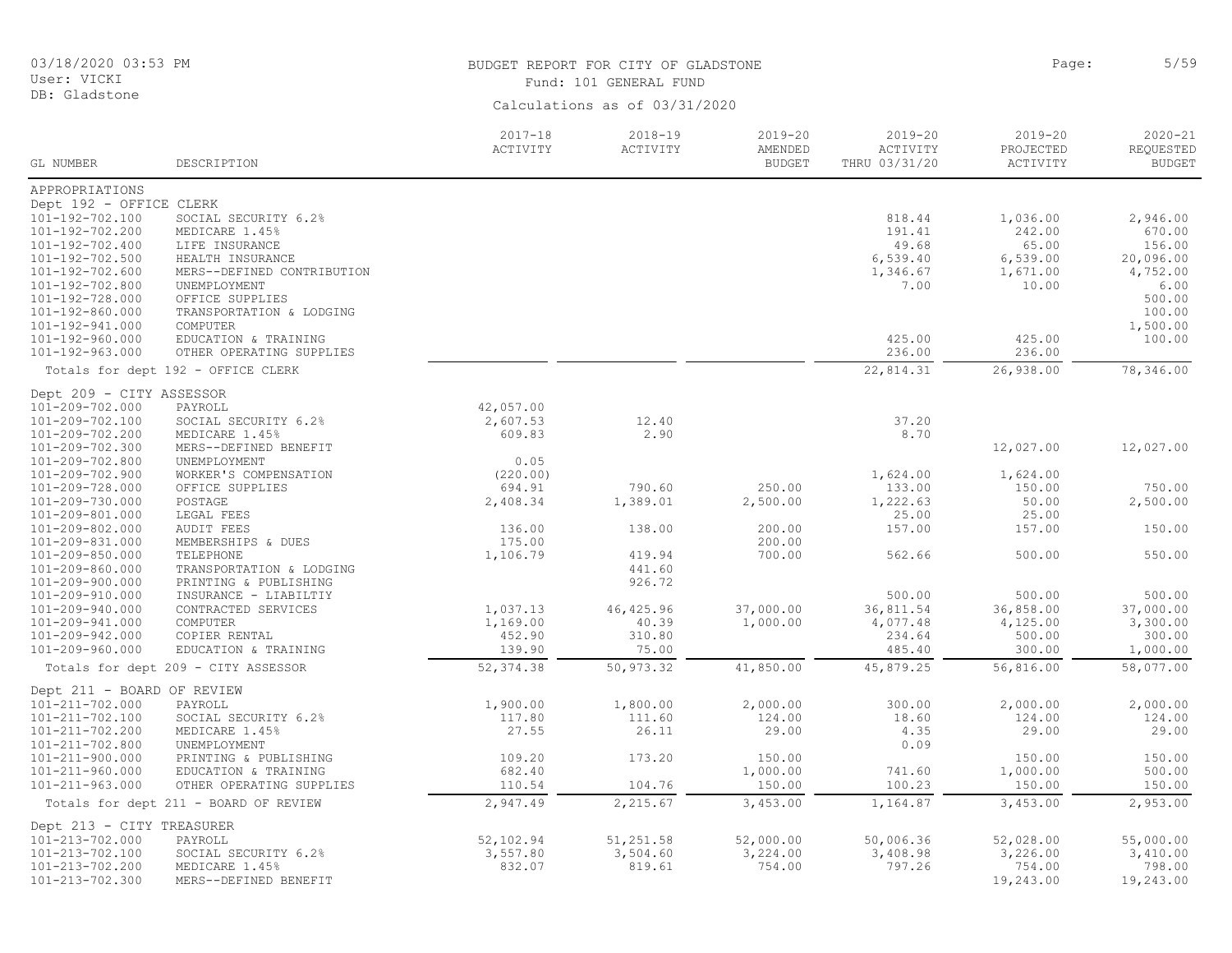#### DB: Gladstone

# BUDGET REPORT FOR CITY OF GLADSTONE **Page:** 6/59 Fund: 101 GENERAL FUND

|                           |                                      | $2017 - 18$ | $2018 - 19$ | $2019 - 20$              | $2019 - 20$               | $2019 - 20$           | $2020 - 21$                |
|---------------------------|--------------------------------------|-------------|-------------|--------------------------|---------------------------|-----------------------|----------------------------|
| GL NUMBER                 | DESCRIPTION                          | ACTIVITY    | ACTIVITY    | AMENDED<br><b>BUDGET</b> | ACTIVITY<br>THRU 03/31/20 | PROJECTED<br>ACTIVITY | REQUESTED<br><b>BUDGET</b> |
| APPROPRIATIONS            |                                      |             |             |                          |                           |                       |                            |
| Dept 213 - CITY TREASURER |                                      |             |             |                          |                           |                       |                            |
| 101-213-702.400           | LIFE INSURANCE                       | 161.46      | 151.47      | 156.00                   | 168.48                    | 185.00                | 160.00                     |
| 101-213-702.500           | HEALTH INSURANCE                     | 9,193.45    | 9,122.10    | 8,990.00                 | 8,572.70                  | 8,851.00              | 9,000.00                   |
| 101-213-702.600           | MERS--DEFINED CONTRIBUTION           | 5,731.26    | 5,637.55    | 5,720.00                 | 5,500.58                  | 5,722.00              | 6,050.00                   |
| $101 - 213 - 702.800$     | UNEMPLOYMENT                         | 0.05        | 0.05        |                          | 10.69                     | 9.50                  | 6.00                       |
| 101-213-702.900           | WORKER'S COMPENSATION                | (176.00)    | 431.00      |                          | 1,624.00                  | 1,624.00              | 300.00                     |
| 101-213-728.000           | OFFICE SUPPLIES                      | 1,231.31    | 803.67      | 900.00                   | 328.22                    | 350.00                | 500.00                     |
| 101-213-730.000           | POSTAGE                              | 2,744.02    | 3,309.31    | 3,000.00                 | 3,000.22                  | 3,600.00              | 4,000.00                   |
| 101-213-800.000           | CREDIT CARD FEES                     | (1, 417.16) |             |                          |                           |                       |                            |
| 101-213-801.000           | LEGAL FEES                           | 644.95      |             |                          |                           |                       |                            |
| 101-213-802.000           | <b>AUDIT FEES</b>                    | 2,030.00    | 2,065.00    | 2,100.00                 | 2,345.00                  | 2,345.00              | 2,400.00                   |
| 101-213-831.000           | MEMBERSHIPS & DUES                   | 50.00       | 50.00       | 50.00                    | 75.00                     | 75.00                 | 75.00                      |
| 101-213-850.000           | TELEPHONE                            | 1,095.87    | 713.83      | 600.00                   | 1,133.35                  | 1,292.00              | 800.00                     |
| 101-213-860.000           | TRANSPORTATION & LODGING             | 64.74       | 731.30      | 750.00                   | 439.35                    | 439.00                | 450.00                     |
| 101-213-940.000           | CONTRACTED SERVICES                  | 1,153.76    | 276.24      | 2,600.00                 | 2,320.22                  | 2,320.00              |                            |
| 101-213-941.000           | COMPUTER MAINTENANCE                 | 987.00      | 1,715.53    | 3,000.00                 | 3,563.17                  | 3,700.00              | 4,000.00                   |
| 101-213-942.000           | COPIER RENTAL                        | 5,206.88    | 3,782.80    | 4,500.00                 | 1,726.06                  | 2,300.00              | 4,000.00                   |
| 101-213-960.000           | EDUCATION & TRAINING                 | 560.33      | 126.08      | 125.00                   | 539.00                    | 539.00                | 600.00                     |
| 101-213-963.002           | REIMBURSABLE INVOICES                | 1,118.53    | (1, 299.15) |                          |                           |                       |                            |
|                           | Totals for dept 213 - CITY TREASURER | 86,873.26   | 83, 192.57  | 88,469.00                | 85,558.64                 | 108,602.50            | 110,792.00                 |
| Dept 215 - CITY CLERK     |                                      |             |             |                          |                           |                       |                            |
| 101-215-702.000           | PAYROLL                              | 59,179.76   | 62,320.53   | 62,300.00                | 58,775.49                 | 55,860.00             | 64,380.00                  |
| 101-215-702.002           | DDA PAYROLL                          | 1,575.39    |             |                          |                           |                       |                            |
| 101-215-702.100           | SOCIAL SECURITY 6.2%                 | 3,682.90    | 3,812.79    | 3,863.00                 | 3,602.52                  | 3,424.00              | 4,000.00                   |
| 101-215-702.200           | MEDICARE 1.45%                       | 861.32      | 891.71      | 903.00                   | 842.52                    | 801.00                | 940.00                     |
| 101-215-702.300           | MERS--DEFINED BENEFIT                |             |             |                          |                           | 14,432.00             | 14,432.00                  |
| 101-215-702.400           | LIFE INSURANCE                       | 204.90      | 191.29      | 230.00                   | 208.68                    | 196.00                | 230.00                     |
| 101-215-702.500           | HEALTH INSURANCE                     | 19,208.80   | 18,525.00   | 18,975.00                | 18,972.20                 | 18,972.00             | 20,176.00                  |
| 101-215-702.600           | MERS--DEFINED CONTRIBUTION           | 6,682.98    | 6,855.29    | 6,853.00                 | 6,465.36                  | 6, 145.00             | 7,090.00                   |
| 101-215-702.800           | UNEMPLOYMENT                         | 0.05        | 0.05        |                          | 10.75                     |                       | 10.00                      |
| 101-215-702.900           | WORKER'S COMPENSATION                | (154.00)    | 448.00      | 250.00                   | 1,624.00                  | 1,523.00              | 290.00                     |
| 101-215-728.000           | OFFICE SUPPLIES                      | 48.44       | 45.94       | 150.00                   | 63.86                     | 80.00                 | 150.00                     |
| 101-215-730.000           | POSTAGE                              | 852.25      | 1,778.26    | 1,500.00                 | 662.20                    | 791.00                | 1,500.00                   |
| 101-215-801.000           | LEGAL FEES                           | 150.00      |             |                          |                           |                       |                            |
| 101-215-802.000           | AUDIT FEES                           | 244.00      | 249.00      | 570.00                   | 282.00                    | 282.00                | 300.00                     |
| 101-215-817.000           | RETIREES BENEFITS                    |             | 12,500.00   | 12,500.00                | 12,500.00                 | 12,500.00             | 12,500.00                  |
| 101-215-831.000           | MEMBERSHIPS & DUES                   | 251.00      | 230.00      | 250.00                   | 255.00                    | 255.00                | 260.00                     |
| 101-215-850.000           | TELEPHONE                            | 1,405.38    | 586.28      | 1,060.00                 | 953.87                    | 793.00                | 1,060.00                   |
| 101-215-860.000           | TRANSPORTATION & LODGING             | 63.56       | 108.58      | 500.00                   | 68.00                     |                       | 1,000.00                   |
| 101-215-940.000           | CONTRACTED SERVICES                  | 1,200.18    | 1,936.34    | 1,800.00                 | 796.11                    | 995.00                | 3,000.00                   |
| 101-215-941.000           | COMPUTER                             |             | 40.39       | 1,000.00                 | 763.17                    | 247.00                | 1,000.00                   |
| 101-215-942.000           | COPIER RENTAL                        | 2,469.74    | 1,972.74    | 6,960.00                 | 1,676.08                  | 1,374.00              | 3,000.00                   |
| 101-215-960.000           | EDUCATION & TRAINING                 | 40.00       | 550.00      | 600.00                   | 95.00                     | 119.00                | 1,000.00                   |
|                           | Totals for dept 215 - CITY CLERK     | 97,966.65   | 113,042.19  | 120,264.00               | 108,616.81                | 118,789.00            | 136,318.00                 |
| Dept 265 - CITY HALL      |                                      |             |             |                          |                           |                       |                            |
| $101 - 265 - 702.000$     | PAYROLL                              | 2,710.96    | 5,233.86    | 7,000.00                 | 8,064.24                  | 8,064.00              | 3,000.00                   |
| 101-265-702.100           | SOCIAL SECURITY 6.2%                 | 166.63      | 324.33      | 434.00                   | 499.98                    | 500.00                | 190.00                     |
| 101-265-702.200           | MEDICARE 1.45%                       | 38.96       | 75.87       | 1,015.00                 | 116.92                    | 116.00                | 50.00                      |
| 101-265-702.600           | MERS--DEFINED CONTRIBUTION           | 211.09      |             |                          |                           |                       |                            |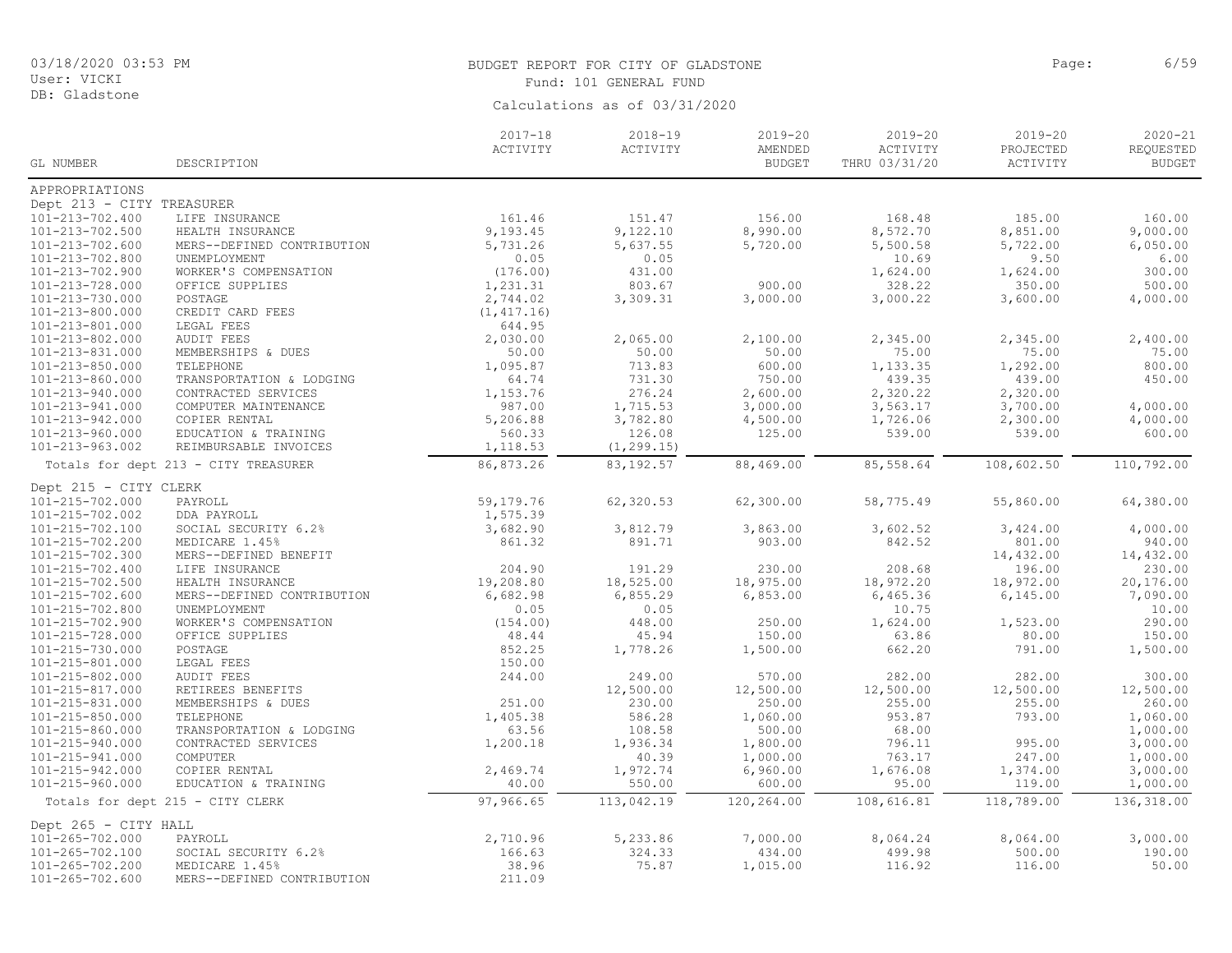# BUDGET REPORT FOR CITY OF GLADSTONE **Page:** 7/59 Fund: 101 GENERAL FUND

|                                 |                                                     | $2017 - 18$ | $2018 - 19$ | $2019 - 20$   | $2019 - 20$   | $2019 - 20$ | $2020 - 21$   |
|---------------------------------|-----------------------------------------------------|-------------|-------------|---------------|---------------|-------------|---------------|
|                                 |                                                     | ACTIVITY    | ACTIVITY    | AMENDED       | ACTIVITY      | PROJECTED   | REQUESTED     |
| GL NUMBER                       | DESCRIPTION                                         |             |             | <b>BUDGET</b> | THRU 03/31/20 | ACTIVITY    | <b>BUDGET</b> |
| APPROPRIATIONS                  |                                                     |             |             |               |               |             |               |
| Dept 265 - CITY HALL            |                                                     |             |             |               |               |             |               |
| $101 - 265 - 702.800$           | UNEMPLOYMENT                                        |             |             |               | 2.73          | 3.00        |               |
| $101 - 265 - 702.900$           | WORKER'S COMPENSATION                               | 136.00      |             | 100.00        |               |             |               |
| 101-265-740.000                 | MATERIAL & SUPPLIES                                 | 2,637.96    | 2,970.15    | 3,000.00      | 2,894.81      | 3,000.00    | 3,000.00      |
| $101 - 265 - 850.000$           | TELEPHONE                                           | 1,152.15    | 724.88      | 1,000.00      | 723.71        | 800.00      | 800.00        |
| $101 - 265 - 865.000$           | GAS & OIL                                           |             |             |               | 180.43        | 300.00      | 300.00        |
| 101-265-911.000                 | INSURANCE - BUILDING                                | 2,350.52    | 2,374.01    | 2,400.00      | 2,472.61      | 2,473.00    | 2,500.00      |
| 101-265-921.000                 | ELECTRICITY                                         | 4,364.95    | 4,006.76    | 4,000.00      | 3,278.59      | 4,000.00    | 4,200.00      |
| 101-265-922.000                 | NATURAL GAS                                         | 1,652.47    | 2,152.96    | 1,500.00      | 1,511.48      | 1,500.00    | 2,000.00      |
| 101-265-923.000                 | WATER & SEWER                                       | 632.20      | 667.00      | 600.00        | 629.37        | 760.00      | 760.00        |
| $101 - 265 - 933.000$           | VEHICLE EXPENSE                                     |             |             |               |               |             | 1,000.00      |
| 101-265-936.000                 | REPAIRS & MAINTENANCE - BUILDING                    | 2,154.06    | 10,608.67   | 5,000.00      | 4,711.94      | 4,000.00    | 10,000.00     |
| 101-265-940.000                 | CONTRACTED SERVICES                                 | 9,356.26    | 10,723.83   | 8,000.00      | 10,414.46     | 10,000.00   | 21,920.00     |
| 101-265-941.000                 | COMPUTER                                            |             |             |               | 357.69        | 420.00      | 500.00        |
| $101 - 265 - 963.000$           | OTHER OPERATING SUPPLIES                            |             |             |               | 501.17        | 501.00      | 500.00        |
| 101-265-970.000                 | CAPITAL OUTLAY                                      | 1,196.00    | 249.98      | 20,000.00     | 16,819.85     | 16,819.00   | 13,500.00     |
| 101-265-998.401                 | TRANSFER TO CAPITAL PROJECTS                        | 2,000.00    |             |               |               |             |               |
| Totals for dept 265 - CITY HALL |                                                     | 30,760.21   | 40,112.30   | 54,049.00     | 53, 179.98    | 53,256.00   | 64,220.00     |
|                                 | Dept 277 - CEMETERY-GROUNDS MAINT/BURIAL            |             |             |               |               |             |               |
| 101-277-702.001                 | PAYROLL--FULLTIME TEAMSTERS                         | 16,336.49   | 18,699.61   | 17,500.00     | 18,890.98     | 20,560.00   | 21,000.00     |
| 101-277-702.002                 | PAYROLL--SEASONAL                                   | 22,559.33   | 24, 919.39  | 24,000.00     | 19,502.75     | 19,550.00   | 26,000.00     |
| 101-277-702.003                 | PAYROLL--DR. MARY CRETENS                           | 4,436.48    |             |               |               |             |               |
| 101-277-702.100                 | SOCIAL SECURITY 6.2%                                | 2,387.17    | 2,704.98    | 2,573.00      | 2,340.42      | 2,486.00    | 3,000.00      |
| 101-277-702.101                 | DPW BENEFITS                                        | 4,067.73    |             |               |               |             |               |
| 101-277-702.200                 | MEDICARE 1.45%                                      | 558.35      | 632.67      | 602.00        | 547.34        | 581.00      | 700.00        |
| 101-277-702.400                 | LIFE INSURANCE                                      |             |             | 58.00         |               |             |               |
| 101-277-702.500                 | HEALTH INSURANCE                                    |             | 4,611.12    | 5,000.00      | 5,540.54      | 5,541.00    | 8,235.00      |
| 101-277-702.501                 | HSA EMPLOYER                                        | 3,326.78    |             | 425.00        |               |             | 1,290.00      |
| 101-277-702.600                 | MERS--DEFINED CONTRIBUTION                          | 1,717.07    | 2,084.50    | 1,925.00      | 2,078.08      | 2,262.00    | 2,310.00      |
| 101-277-702.800                 | UNEMPLOYMENT                                        | 0.02        | 0.08        | 25.00         | 3.35          | 5.00        | 15.00         |
| 101-277-702.900                 | WORKER'S COMPENSATION                               | 1,347.22    | 714.34      | 1,990.00      | 1,084.00      | 1,084.00    | 1,400.00      |
| 101-277-733.000                 | TOOLS                                               | 69.96       |             | 500.00        | 127.59        | 250.00      | 1,000.00      |
| 101-277-740.000                 | MATERIAL & SUPPLIES                                 | 2,905.47    | 1,404.13    | 2,500.00      | 2,803.41      | 2,550.00    | 2,500.00      |
| 101-277-802.000                 | <b>AUDIT FEES</b>                                   | 320.00      | 326.00      | 330.00        | 370.00        | 370.00      | 400.00        |
| 101-277-865.000                 | GAS & OIL                                           |             | 1,270.38    | 1,500.00      | 666.62        | 700.00      | 1,000.00      |
| 101-277-911.000                 | INSURANCE - BUILDING                                | 153.25      | 162.00      | 160.00        | 162.76        | 163.00      | 170.00        |
| 101-277-921.000                 | ELECTRICITY                                         | 862.77      | 223.59      | 1,000.00      | 196.09        | 225.00      | 1,000.00      |
| 101-277-940.000                 | CONTRACTED SERVICES                                 | 822.00      | 242.98      | 900.00        | 39.63         | 40.00       | 500.00        |
| 101-277-941.000                 | COMPUTER                                            |             |             |               | 357.69        | 400.00      |               |
| 101-277-943.000                 | EQUIPMENT RENTALS                                   | 9,063.02    | 3,500.00    | 3,500.00      | 3,500.00      | 3,500.00    | 3,500.00      |
| 101-277-960.000                 | EDUCATION & TRAINING                                | 35.00       | 358.80      | 1,000.00      | 40.00         |             | 1,200.00      |
| 101-277-965.401                 | TRANSFER TO CAPITAL PROJ FUND                       | 122.67      |             |               |               |             |               |
| 101-277-970.000                 | CAPITAL OUTLAY                                      | 55,420.17   | 32,995.62   | 48,180.00     | 34,446.20     | 35,500.00   | 24,700.00     |
| 101-277-998.401                 | TRANSFER TO CAPITAL PROJECTS                        |             | 5,000.00    |               |               |             |               |
| 101-277-998.661                 | TRANSFER TO EQUIPMENT FUND                          | 1,500.00    |             |               |               |             |               |
|                                 | Totals for dept 277 - CEMETERY-GROUNDS MAINT/BURIAI | 128,010.95  | 99,850.19   | 113,668.00    | 92,697.45     | 95,767.00   | 99,920.00     |
| Dept 301 - POLICE DEPARTMENT    |                                                     |             |             |               |               |             |               |
| 101-301-702.000                 | PAYROLL                                             | 598,886.74  | 605, 977.25 | 737,470.00    | 613,682.67    | 646,000.00  | 675,000.00    |
| 101-301-702.002                 | PAYROLL & FRINGES-SPOTLIGHT GRANT                   | 5,008.15    | 3,227.75    | 3,200.00      | 1,189.30      | 2,011.00    |               |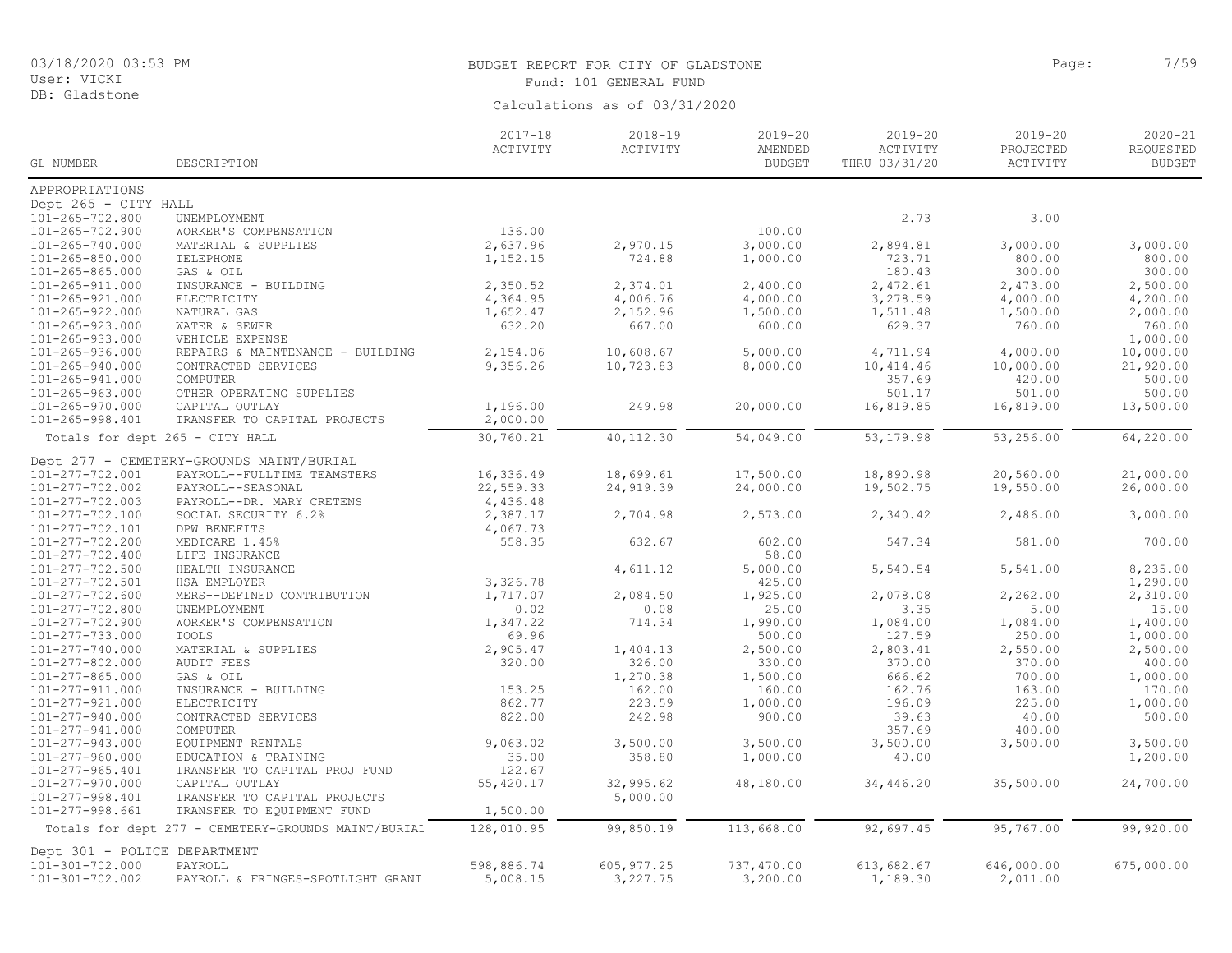DB: Gladstone

# BUDGET REPORT FOR CITY OF GLADSTONE **Page:** 8/59 Fund: 101 GENERAL FUND

|                              |                                         | $2017 - 18$<br>ACTIVITY | $2018 - 19$<br>ACTIVITY | $2019 - 20$<br>AMENDED | $2019 - 20$<br>ACTIVITY | 2019-20<br>PROJECTED | $2020 - 21$<br>REQUESTED |
|------------------------------|-----------------------------------------|-------------------------|-------------------------|------------------------|-------------------------|----------------------|--------------------------|
| GL NUMBER                    | DESCRIPTION                             |                         |                         | <b>BUDGET</b>          | THRU 03/31/20           | ACTIVITY             | <b>BUDGET</b>            |
| APPROPRIATIONS               |                                         |                         |                         |                        |                         |                      |                          |
| Dept 301 - POLICE DEPARTMENT |                                         |                         |                         |                        |                         |                      |                          |
| 101-301-702.100              | SOCIAL SECURITY 6.2%                    | 38,889.47               | 37,928.59               | 45,922.00              | 38, 171.23              | 40,100.00            | 41,850.00                |
| 101-301-702.200              | MEDICARE 1.45%                          | 9,095.16                | 8,870.43                | 10,740.00              | 8,927.06                | 9,300.00             | 9,788.00                 |
| 101-301-702.300              | MERS--DEFINED BENEFIT                   | 34,752.00               | 29,946.24               | 24,000.00              | 19,213.30               | 259,783.00           | 259,783.00               |
| 101-301-702.400              | LIFE INSURANCE                          | 1,413.81                | 1,379.90                | 2,240.00               | 2, 114.54               | 2,183.00             | 1,920.00                 |
| 101-301-702.500              | HEALTH INSURANCE                        | 161, 211.80             | 168,695.46              | 180,000.00             | 178, 431.73             | 177,896.00           | 190,800.00               |
| 101-301-702.600              | MERS--DEFINED CONTRIBUTION              | 29, 913.61              | 34, 352.06              | 47,800.00              | 36, 140. 12             | 36,148.00            | 44,500.00                |
| 101-301-702.800              | UNEMPLOYMENT                            | 0.55                    | 0.45                    | 60.00                  | 107.50                  |                      | 60.00                    |
| 101-301-702.900              | WORKER'S COMPENSATION                   | 15,099.97               | 13,650.09               | 22,870.00              | 11,369.00               | 11,370.00            | 24,060.00                |
| 101-301-703.000              | CLOTHING ALLOWANCE                      | 3,541.32                | 3,857.96                | 7,000.00               | 2,387.67                | 3,800.00             | 7,000.00                 |
| 101-301-730.000              | POSTAGE                                 | 271.47                  | 110.29                  | 500.00                 | 247.43                  | 300.00               | 500.00                   |
| 101-301-740.000              | MATERIAL & SUPPLIES                     | 5,676.73                | 2,737.23                | 7,500.00               | 5,998.03                | 6,500.00             | 7,500.00                 |
| 101-301-740.001              | PBT EQUIPMENT & SUPPLIES                | 74.00                   |                         | 200.00                 |                         |                      | 200.00                   |
| 101-301-740.002              | OLSON TRUST EXPENDITURES                | 3,835.00                | 7,913.00                | 21,000.00              | 7,591.59                | 13,035.00            | 20,000.00                |
| 101-301-801.000              | LEGAL FEES                              | 7,470.00                | 133.93                  | 3,000.00               |                         |                      | 3,000.00                 |
| 101-301-802.000              | <b>AUDIT FEES</b>                       | 1,740.00                | 1,770.00                | 2,500.00               | 2,010.00                | 2,010.00             | 2,600.00                 |
| 101-301-817.000              | RETIREES BENEFITS                       | 24,803.43               | 30,499.90               | 36,000.00              | 34,499.93               | 36,000.00            | 48,500.00                |
| 101-301-831.000              | MEMBERSHIPS & DUES                      | 170.00                  | 91.00                   | 350.00                 | 270.00                  | 385.00               | 350.00                   |
| 101-301-850.000              | TELEPHONE                               | 7,579.14                | 6,332.41                | 9,300.00               | 7,668.06                | 8,500.00             | 9,800.00                 |
| 101-301-860.000              | TRANSPORTATION & LODGING                | 24.25                   |                         | 500.00                 |                         |                      | 500.00                   |
| $101 - 301 - 865.000$        | GAS & OIL                               | 10,502.81               | 10,090.04               | 15,000.00              | 11,441.45               | 12,500.00            | 16,100.00                |
| 101-301-881.000              | STATE OF MI SOR FEES                    | 570.00                  | 510.00                  | 900.00                 | 780.00                  | 800.00               | 900.00                   |
| 101-301-900.000              | PRINTING & PUBLISHING                   | 468.66                  |                         | 700.00                 |                         |                      | 700.00                   |
| 101-301-910.000              | INSURANCE - LIABILTIY                   | 19,111.00               | 20,030.00               | 21,000.00              | 20,361.00               | 21,000.00            | 22,000.00                |
| 101-301-911.000              | INSURANCE - BUILDING                    | 1,596.26                | 2,204.24                | 2,600.00               | 2,278.20                | 2,600.00             | 2,700.00                 |
| 101-301-913.000              | INSURANCE - VEHICLE                     | 2,443.96                | 2,383.31                | 4,200.00               | 2,384.16                | 4,200.00             | 4,200.00                 |
| 101-301-933.000              | VEHICLE EXPENSE                         |                         | 3,279.26                | 10,000.00              | 5,597.20                | 8,000.00             | 12,000.00                |
| 101-301-933.001              | 2016 FORD INTERCEPTOR #60               | 1,534.28                |                         |                        |                         |                      |                          |
| 101-301-933.002              | 2014 FORD INTERCEPTOR CAR #62           | 1,321.94                |                         |                        |                         |                      |                          |
| 101-301-933.003              | 2017 FORD FUSION #69                    | 44.36                   |                         |                        |                         |                      |                          |
| 101-301-933.004              | 2011 DODGE CHARGER- CAR #61             | 1,050.63                |                         |                        |                         |                      |                          |
| 101-301-933.005              | 2005 FORD EXPLORER CAR #63              | 66.85                   |                         |                        |                         |                      |                          |
| 101-301-933.011              | MECHANICS CHARGE                        |                         | 4,650.00                | 4,650.00               | 4,650.00                | 4,650.00             | 4,650.00                 |
| 101-301-935.000              | REPAIRS & MAINTENANCE - EQUIPMENT       | 264.70                  | 539.47                  | 4,000.00               | 250.00                  | 500.00               | 4,000.00                 |
| 101-301-940.000              | CONTRACTED SERVICES                     | 9,170.50                | 11,320.79               | 15,000.00              | 11,387.70               | 13,000.00            | 25,240.00                |
| 101-301-941.000              | COMPUTER & COPIER EXPENSES              | 2,107.44                | 2,471.79                | 4,500.00               | 3,487.70                | 2,500.00             | 8,500.00                 |
| 101-301-960.000              | EDUCATION & TRAINING                    | 1,975.66                | 2,106.71                | 5,500.00               | 2,607.33                | 2,500.00             | 4,500.00                 |
| 101-301-960.001              | 302 FUNDS                               | 1,812.00                | 1,778.00                | 1,900.00               | 1,870.00                | 1,870.00             | 1,900.00                 |
| 101-301-963.000              | OTHER OPERATING SUPPLIES                | 213.00                  | 200.00                  | 899.00                 |                         |                      | 900.00                   |
| 101-301-970.000              | CAPITAL OUTLAY                          | 31,515.00               | 7,910.64                | 40,000.00              | 35, 341.93              | 35,470.00            |                          |
| 101-301-970.001              | POLICE VEHICLE CIP                      |                         |                         | 10,000.00              |                         | 10,000.00            | 10,000.00                |
|                              | Totals for dept 301 - POLICE DEPARTMENT | 1,035,225.65            | 1,026,948.19            | 1,303,001.00           | 1,072,455.83            | 1,374,911.00         | 1,466,001.00             |
| Dept 310 - K9 PROGRAM        |                                         |                         |                         |                        |                         |                      |                          |
| 101-310-740.000              | MATERIAL & SUPPLIES                     |                         |                         |                        | 902.84                  | 903.00               | 100.00                   |
| 101-310-807.000              | OTHER SERVICES & CHARGES                |                         |                         |                        | 29.00                   | 29.00                | 750.00                   |
| 101-310-831.000              | MEMBERSHIPS & DUES                      |                         |                         |                        | 25.00                   | 25.00                | 25.00                    |
| 101-310-960.000              | EDUCATION & TRAINING                    |                         |                         |                        | 12,835.87               | 12,836.00            | 1,000.00                 |
| 101-310-970.000              | CAPITAL OUTLAY                          |                         |                         |                        | 9,573.86                | 9,583.00             | 38,100.00                |
|                              | Totals for dept 310 - K9 PROGRAM        |                         |                         |                        | 23,366.57               | 23,376.00            | 39,975.00                |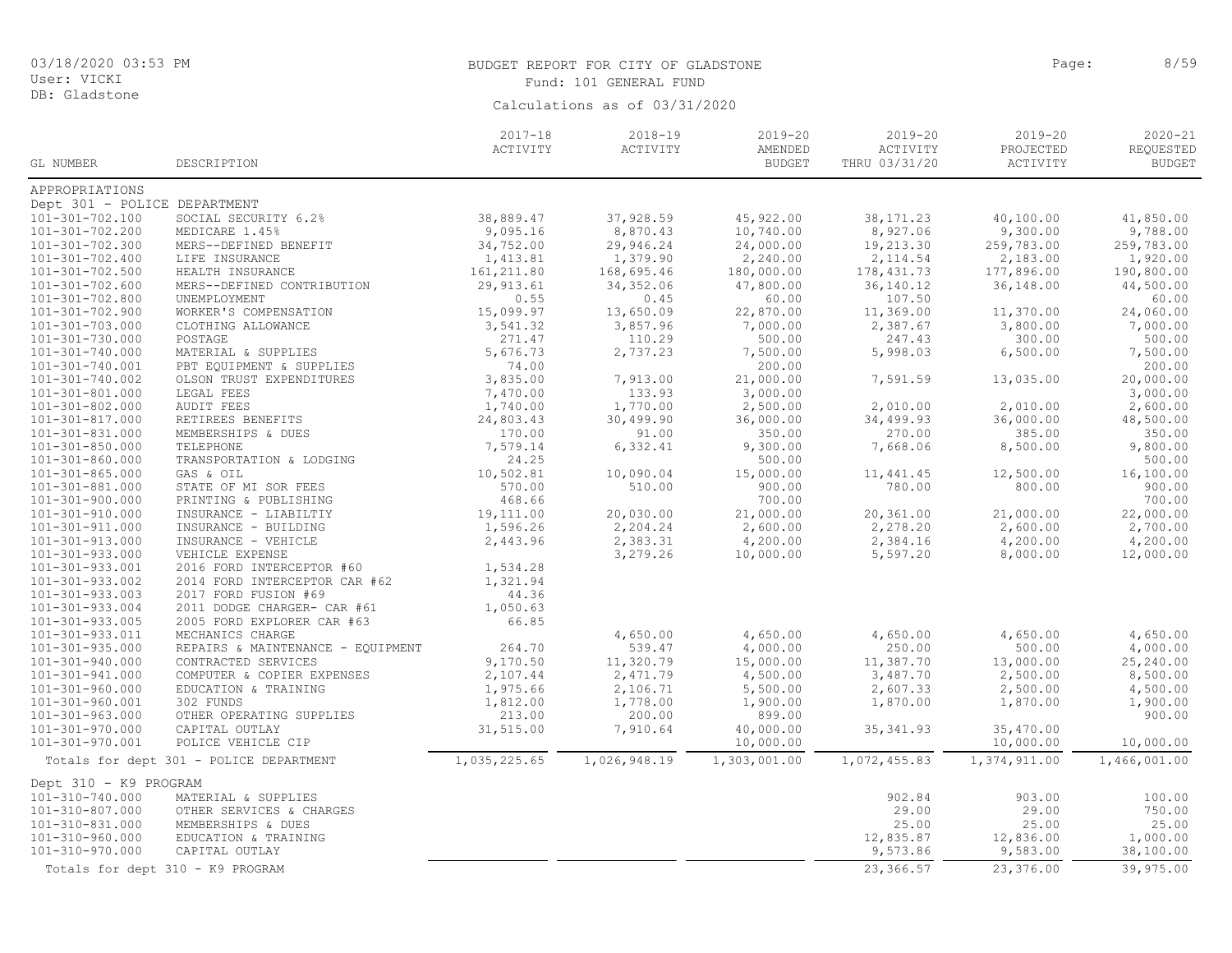DB: Gladstone

# BUDGET REPORT FOR CITY OF GLADSTONE **Page:** 9/59 Fund: 101 GENERAL FUND

|                                  |                                       | $2017 - 18$ | $2018 - 19$ | $2019 - 20$   | $2019 - 20$   | $2019 - 20$ | $2020 - 21$   |
|----------------------------------|---------------------------------------|-------------|-------------|---------------|---------------|-------------|---------------|
|                                  |                                       | ACTIVITY    | ACTIVITY    | AMENDED       | ACTIVITY      | PROJECTED   | REQUESTED     |
| GL NUMBER                        | DESCRIPTION                           |             |             | <b>BUDGET</b> | THRU 03/31/20 | ACTIVITY    | <b>BUDGET</b> |
| APPROPRIATIONS                   |                                       |             |             |               |               |             |               |
| Dept 336 - FIRE DEPARTMENT       |                                       |             |             |               |               |             |               |
| 101-336-702.000                  | PAYROLL                               | 39, 253. 73 | 42,939.55   | 55,540.00     | 42,016.20     | 48,300.00   | 59,030.00     |
| 101-336-702.100                  | SOCIAL SECURITY 6.2%                  | 2,662.78    | 2,663.40    | 3,443.00      | 2,604.66      | 2,995.00    | 3,480.00      |
| 101-336-702.200                  | MEDICARE 1.45%                        | 622.75      | 622.91      | 805.00        | 609.14        | 701.00      | 820.00        |
| 101-336-702.400                  | LIFE INSURANCE                        | 127.68      | 117.04      | 170.00        | 121.09        | 120.00      | 140.00        |
| 101-336-702.500                  | HEALTH INSURANCE                      | 19,126.65   | 18,444.40   | 19,000.00     | 18,891.56     | 18,892.00   | 20,200.00     |
| $101 - 336 - 702.600$            | MERS--DEFINED CONTRIBUTION            | 3,906.11    | 4,015.92    | 6,109.00      | 3,954.17      | 4,400.00    | 4,390.00      |
| 101-336-702.800                  | UNEMPLOYMENT                          | 0.05        | 0.05        | 20.00         | 10.82         | 20.00       | 20.00         |
| 101-336-702.900                  | WORKER'S COMPENSATION                 | 543.11      | 869.67      | 1,400.00      | 1,624.00      | 1,400.00    | 1,500.00      |
| 101-336-740.000                  | MATERIAL & SUPPLIES                   | 5,275.36    | 4,646.83    | 12,500.00     | 5,314.00      | 7,000.00    | 13,000.00     |
| 101-336-831.000                  | MEMBERSHIPS & DUES                    | 110.00      | 75.00       | 200.00        | 75.00         | 100.00      | 200.00        |
| 101-336-865.000                  | GAS & OIL                             |             |             | 1,500.00      |               |             | 1,700.00      |
| 101-336-880.000                  | COMMUNITY PROMOTION                   | 471.95      | 244.00      | 500.00        | 275.50        | 275.50      | 500.00        |
| 101-336-900.000                  | PRINTING & PUBLISHING                 |             |             | 200.00        | 60.00         | 60.00       | 200.00        |
| 101-336-913.000                  | INSURANCE - VEHICLE                   | 4,428.00    | 4,405.00    | 7,200.00      | 4,436.00      | 4,436.00    | 7,500.00      |
| 101-336-921.000                  | ELECTRICITY                           | 7,986.73    | 6,808.63    | 8,200.00      | 5,946.10      | 6,100.00    | 8,500.00      |
| 101-336-922.000                  | NATURAL GAS                           | 3,329.37    | 1,995.00    | 5,000.00      | 3,192.08      | 3,600.00    | 5,200.00      |
| 101-336-923.000                  | WATER & SEWER                         | 922.35      | 1,047.35    | 1,000.00      | 857.83        | 820.00      | 1,500.00      |
| 101-336-933.000                  | VEHICLE EXPENSE                       |             | 1,314.70    | 4,000.00      | 4,644.64      | 4,000.00    | 8,000.00      |
| 101-336-933.006                  | PIERCE FIRE TRUCK #64                 | 626.76      |             |               |               |             |               |
| 101-336-933.007                  | 2016 CSI FREIGHLINER #65              | 981.03      |             |               |               |             |               |
| 101-336-933.008                  | HOVERCRAFT #66                        | 1,971.40    | 207.10      | 2,000.00      | 106.95        | 150.00      | 2,000.00      |
| 101-336-935.000                  | REPAIRS & MAINTENANCE - EQUIPMENT     | 1,195.81    | 837.50      | 3,000.00      | 2,584.49      | 2,585.00    | 4,000.00      |
| 101-336-936.000                  | REPAIRS & MAINTENANCE - BUILDING      | 1, 115.72   | 15,028.16   | 14,000.00     | 5,431.16      | 5,500.00    | 10,000.00     |
| 101-336-940.000                  | CONTRACTED SERVICES                   | 5,446.20    | 1,015.06    | 3,000.00      | 1,539.58      | 1,540.00    | 500.00        |
| 101-336-941.000                  | COMPUTER                              |             |             |               | 1,081.36      | 750.00      | 3,000.00      |
| 101-336-943.000                  | EQUIPMENT RENTALS                     |             | 350.00      | 350.00        | 350.00        |             | 350.00        |
| 101-336-960.000                  | EDUCATION & TRAINING                  | 3,098.70    | 3,404.60    | 5,500.00      | 3,159.93      | 3,500.00    | 5,500.00      |
| 101-336-963.000                  | OTHER OPERATING SUPPLIES              |             |             | 1,000.00      |               |             | 1,000.00      |
| 101-336-970.000                  | CAPITAL OUTLAY                        |             | 29,922.82   | 23,400.00     | 22,909.47     | 22,910.00   | 5,600.00      |
| 101-336-970.001                  | FIRE TRUCK CIP                        |             |             | 5,503.00      |               | 5,503.00    | 20,000.00     |
|                                  | Totals for dept 336 - FIRE DEPARTMENT | 103,202.24  | 140,974.69  | 184,540.00    | 131,795.73    | 145,657.50  | 187,830.00    |
| Dept 372 - COMMUNITY DEVELOPMENT |                                       |             |             |               |               |             |               |
| 101-372-702.000                  | PAYROLL                               | 68,746.04   | 68,436.07   | 86,181.00     | 72,060.87     | 77,000.00   | 88,530.00     |
| 101-372-702.002                  | DDA PAYROLL                           | 1,238.30    | 359.58      |               |               |             |               |
| 101-372-702.100                  | SOCIAL SECURITY 6.2%                  | 4,544.08    | 4,223.08    | 5,343.00      | 4,346.98      | 4,640.00    | 5,489.00      |
| 101-372-702.200                  | MEDICARE 1.45%                        | 1,062.72    | 987.62      | 1,250.00      | 1,016.64      | 1,084.00    | 1,284.00      |
| 101-372-702.300                  | MERS--DEFINED BENEFIT                 |             |             |               |               | 12,027.00   | 12,027.00     |
| 101-372-702.400                  | LIFE INSURANCE                        | 178.98      | 167.53      | 200.00        | 186.00        | 186.00      | 200.00        |
| 101-372-702.500                  | HEALTH INSURANCE                      | 9,187.95    | 16, 174.26  | 18,892.00     | 18,972.20     | 18,972.00   | 20,176.00     |
| 101-372-702.600                  | MERS--DEFINED CONTRIBUTION            | 5,724.64    | 6,620.99    | 5,844.00      | 5,670.28      | 6, 139.00   | 6, 139.00     |
| 101-372-702.800                  | UNEMPLOYMENT                          | 0.05        | 0.15        | 100.00        | 14.57         | 50.00       | 100.00        |
| 101-372-702.900                  | WORKER'S COMPENSATION                 | (152.00)    | 449.00      | 100.00        | 1,624.00      | 1,218.00    | 100.00        |
| 101-372-728.000                  | OFFICE SUPPLIES                       | 1,363.30    | 371.68      | 1,500.00      | 2,276.52      | 900.00      | 1,500.00      |
| 101-372-730.000                  | POSTAGE                               | 450.10      | 408.31      | 350.00        | 608.65        | 808.00      | 500.00        |
| 101-372-801.000                  | LEGAL FEES                            | 731.20      | 8,803.85    | 1,500.00      | 5,620.53      | 6,000.00    | 5,000.00      |
| 101-372-802.000                  | <b>AUDIT FEES</b>                     | 269.00      | 274.00      | 300.00        | 311.00        | 300.00      | 300.00        |
| 101-372-831.000                  | MEMBERSHIPS & DUES                    | 60.00       | 135.00      | 300.00        | 135.00        | 150.00      | 300.00        |
| $101 - 372 - 850.000$            | TELEPHONE                             | 3,116.81    | 1,327.08    | 1,320.00      | 1,344.08      | 1,400.00    | 1,320.00      |
| 101-372-860.000                  | TRANSPORTATION & LODGING              | 437.52      | 707.83      | 1,500.00      | 1,804.87      | 1,700.00    | 1,500.00      |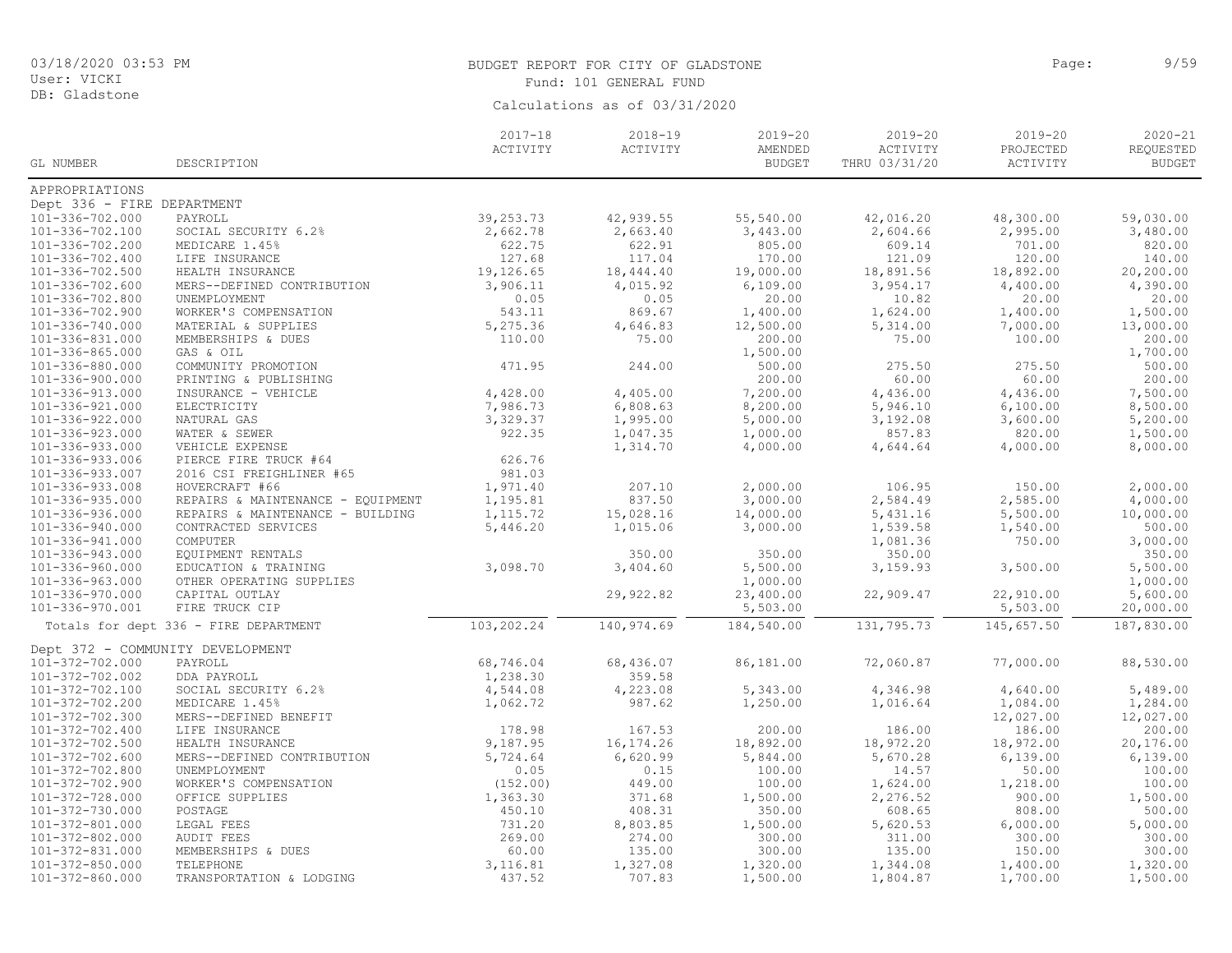DB: Gladstone

# BUDGET REPORT FOR CITY OF GLADSTONE **Page:** 10/59 Fund: 101 GENERAL FUND

| Calculations as of 03/31/2020 |  |  |
|-------------------------------|--|--|
|                               |  |  |

|                                                |                                                     | $2017 - 18$ | $2018 - 19$          | $2019 - 20$   | $2019 - 20$          | $2019 - 20$           | $2020 - 21$          |
|------------------------------------------------|-----------------------------------------------------|-------------|----------------------|---------------|----------------------|-----------------------|----------------------|
|                                                |                                                     | ACTIVITY    | ACTIVITY             | AMENDED       | ACTIVITY             | PROJECTED             | REQUESTED            |
| GL NUMBER                                      | DESCRIPTION                                         |             |                      | <b>BUDGET</b> | THRU 03/31/20        | ACTIVITY              | <b>BUDGET</b>        |
| APPROPRIATIONS                                 |                                                     |             |                      |               |                      |                       |                      |
|                                                | Dept 372 - COMMUNITY DEVELOPMENT                    |             |                      |               |                      |                       |                      |
| $101 - 372 - 865.000$                          | GAS & OIL                                           |             |                      |               | 30.71                |                       |                      |
| 101-372-900.000                                | PRINTING & PUBLISHING                               |             | 46.40                | 450.00        | 822.00               | 600.00                | 600.00               |
| 101-372-933.000                                | VEHICLE EXPENSE                                     |             |                      | 1,500.00      | 42.50                | 50.00                 | 100.00               |
| 101-372-940.000                                | CONTRACTED SERVICES                                 | 1,153.85    | 1,043.36             | 1,500.00      | 1,487.64             | 1,100.00              | 1,340.00             |
| 101-372-940.001                                | DEMOLITION FEES                                     |             |                      |               | 17,583.27            | 17,600.00             |                      |
| 101-372-940.100                                | GIS                                                 |             |                      |               |                      |                       | 1,000.00             |
| 101-372-941.000                                | COMPUTER SOFTWARE                                   |             | 80.78                |               | 821.64               | 950.00                | 2,000.00             |
| 101-372-942.000                                | COPIER RENTAL                                       | 1,731.94    | 1,226.12             | 1,200.00      | 849.94               | 1,080.00              | 1,200.00             |
| 101-372-960.000                                | EDUCATION & TRAINING                                | 20.00       | 95.56                | 2,000.00      | 988.54               | 950.00                | 2,000.00             |
| 101-372-963.000                                | OTHER OPERATING SUPPLIES                            | 107.33      |                      | 100.00        | 16.40                | 20.00                 | 100.00               |
|                                                | Totals for dept 372 - COMMUNITY DEVELOPMENT         | 99, 971.81  | 111,938.25           | 131,430.00    | 138,634.83           | 154,924.00            | 152,805.00           |
|                                                | Dept 441 - D.P.W. ADMINISTRATION                    |             |                      |               |                      |                       |                      |
| 101-441-702.000                                | PAYROLL                                             |             |                      | 8,263.00      | 2,060.80             | 3,000.00              | 15,000.00            |
| $101 - 441 - 702.002$                          | PART TIME SEASONAL                                  |             | 3,456.65             | 12,000.00     | 7,175.00             | 6,935.00              | 5,000.00             |
| 101-441-702.100                                | SOCIAL SECURITY 6.2%                                |             | 383.07               | 1,256.00      | 609.02               | 616.00                | 1,240.00             |
| 101-441-702.200                                | MEDICARE 1.45%                                      |             | 89.68                | 294.00        | 142.45               | 144.00                | 290.00               |
| $101 - 441 - 702.300$                          | MERS--DEFINED BENEFIT                               |             |                      |               |                      | 7,216.00              | 7,216.00             |
| $101 - 441 - 702.400$                          | LIFE INSURANCE                                      |             | 679.03               | 28.00         | 769.11               | 935.00                |                      |
| $101 - 441 - 702.500$                          | HEALTH INSURANCE                                    |             |                      |               |                      |                       | 5,880.00             |
| $101 - 441 - 702.501$                          | HSA EMPLOYER                                        |             | 1,038.38             | 1,000.00      | 772.42               | 760.00                | 600.00               |
| $101 - 441 - 702.600$                          | MERS--DEFINED CONTRIBUTION                          |             | 309.61               | 909.00        | 106.79               | 330.00                | 1,650.00             |
| 101-441-702.800                                | UNEMPLOYMENT                                        |             |                      |               | 0.79                 | 1.00                  |                      |
| $101 - 441 - 702.900$                          | WORKER'S COMPENSATION                               |             | 1,069.00             |               | 1,084.00             | 1,084.00              | 1,450.00             |
| $101 - 441 - 703.000$                          | CLOTHING ALLOWANCE                                  |             | 1,729.63             | 3,200.00      | 2, 211.72            | 2,212.00              | 2,100.00             |
| $101 - 441 - 728.000$                          | OFFICE SUPPLIES                                     |             | 1,518.76             | 500.00        | 729.35               | 900.00                | 500.00               |
| $101 - 441 - 728.001$                          | MACHINE & EQUIP SUPPLIES                            |             | 13,504.11            | 9,000.00      | 5,335.60             | 5,500.00              |                      |
| $101 - 441 - 730.000$                          | POSTAGE                                             |             | 3.71                 |               | 1.00                 | 1.00                  |                      |
| $101 - 441 - 733.000$                          | TOOLS                                               |             | 2,976.81             | 1,500.00      | 989.15               | 990.00                |                      |
| $101 - 441 - 740.047$                          | BACKHOE PAYMENT                                     |             | 6,718.00             | 6,718.00      | 6,718.00             | 6,718.00              | 6,718.00             |
| $101 - 441 - 801.000$                          | LEGAL FEES                                          |             | 133.93               |               | 1,718.75             | 1,719.00              | 200.00               |
| $101 - 441 - 802.000$                          | <b>AUDIT FEES</b>                                   |             | 1,207.00             |               | 1,370.00             | 1,370.00              | 1,400.00             |
| $101 - 441 - 831.000$                          | MEMBERSHIPS & DUES                                  |             | 307.03               |               |                      |                       |                      |
| $101 - 441 - 850.000$                          | TELEPHONE                                           |             | 666.60               | 1,500.00      | 1,298.70             | 1,305.00              | 1,000.00             |
| $101 - 441 - 850.001$                          | CELLPHONES                                          |             | 1,962.09             | 1,500.00      | 2,440.92             | 2,500.00              | 2,300.00             |
| $101 - 441 - 865.000$                          | GAS & OIL                                           |             | 26,970.46            | 16,686.00     | 29, 417.61           | 30,000.00             |                      |
| $101 - 441 - 900.000$                          | PRINTING & PUBLISHING                               |             |                      |               | 150.40               |                       |                      |
| $101 - 441 - 911.000$                          | INSURANCE - BUILDING                                |             | 560.04               | 700.00        | 569.09               | 569.00                | 600.00               |
| $101 - 441 - 913.000$                          | INSURANCE - VEHICLE                                 |             | 1,366.29             |               | 1,432.89             | 1,433.00              | 1,500.00             |
| $101 - 441 - 921.000$                          | ELECTRICITY                                         |             | 2,106.61             | 2,500.00      | 2,035.34             | 2,000.00              | 2,200.00<br>7,000.00 |
| $101 - 441 - 922.000$<br>$101 - 441 - 923.000$ | NATURAL GAS                                         |             | 4,760.90             | 4,000.00      | 8,613.56             | 7,500.00              |                      |
|                                                | WATER & SEWER                                       |             | 1,264.12             | 1,500.00      | 1,152.56             | 1,160.00              | 1,500.00             |
| $101 - 441 - 933.000$<br>$101 - 441 - 936.000$ | VEHICLE EXPENSE<br>REPAIRS & MAINTENANCE - BUILDING |             | 36,597.40            | 20,685.00     | 31,502.33            | 35,000.00<br>5,731.00 | 5,000.00             |
| $101 - 441 - 940.000$                          | CONTRACTED SERVICES                                 |             | 5,246.26<br>1,428.42 | 5,000.00      | 5,818.35<br>2,571.01 | 1,660.00              | 6,960.00             |
| $101 - 441 - 941.000$                          | COMPUTER                                            |             |                      |               | 463.68               | 1,300.00              | 1,200.00             |
| $101 - 441 - 942.000$                          | COPIER RENTAL                                       |             | 49.00                |               | 59.36                | 60.00                 |                      |
| $101 - 441 - 943.000$                          | EQUIPMENT RENTALS                                   |             |                      |               |                      |                       | 8,000.00             |
| $101 - 441 - 960.000$                          | EDUCATION & TRAINING                                |             | 214.11               | 1,500.00      | 638.93               | 639.00                | 1,000.00             |
| $101 - 441 - 960.001$                          | CDL DRUG/ALCOHOL TESTING                            |             | 1,098.00             | 1,200.00      | 958.40               | 600.00                | 750.00               |
|                                                |                                                     |             |                      |               |                      |                       |                      |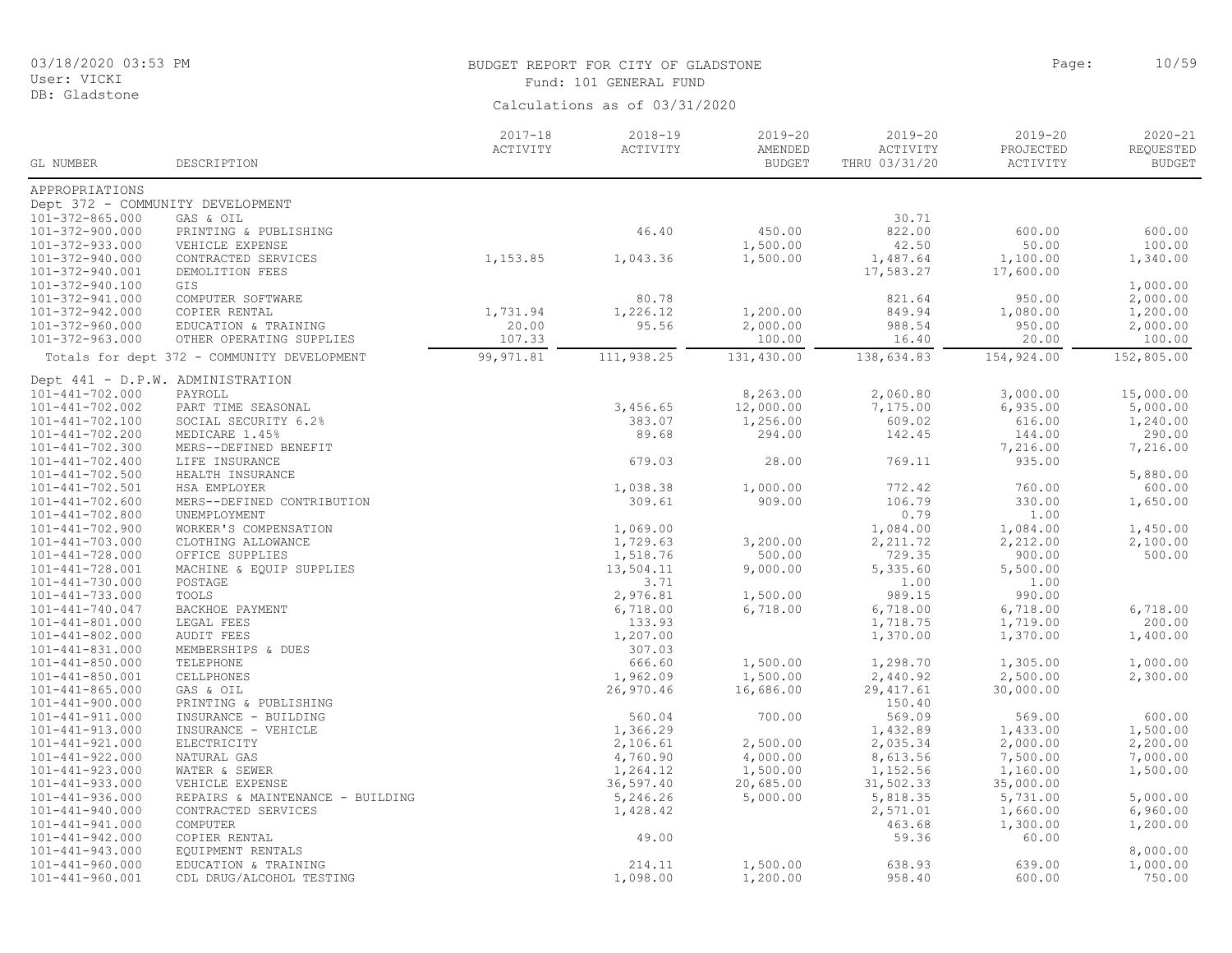| 03/18/2020 03:53 PM<br>User: VICKI                                                                                                                                   |                                                                                                                                                    | BUDGET REPORT FOR CITY OF GLADSTONE<br>Fund: 101 GENERAL FUND |                                       |                                         |                                          |                                         | 11/59                                                                     |
|----------------------------------------------------------------------------------------------------------------------------------------------------------------------|----------------------------------------------------------------------------------------------------------------------------------------------------|---------------------------------------------------------------|---------------------------------------|-----------------------------------------|------------------------------------------|-----------------------------------------|---------------------------------------------------------------------------|
| DB: Gladstone                                                                                                                                                        |                                                                                                                                                    |                                                               | Calculations as of 03/31/2020         |                                         |                                          |                                         |                                                                           |
| GL NUMBER                                                                                                                                                            | DESCRIPTION                                                                                                                                        | $2017 - 18$<br>ACTIVITY                                       | 2018-19<br>ACTIVITY                   | $2019 - 20$<br>AMENDED<br><b>BUDGET</b> | $2019 - 20$<br>ACTIVITY<br>THRU 03/31/20 | $2019 - 20$<br>PROJECTED<br>ACTIVITY    | $2020 - 21$<br>REQUESTED<br><b>BUDGET</b>                                 |
| APPROPRIATIONS                                                                                                                                                       |                                                                                                                                                    |                                                               |                                       |                                         |                                          |                                         |                                                                           |
| $101 - 441 - 970.003$<br>$101 - 441 - 998.203$<br>$101 - 441 - 998.401$<br>101-441-998.540                                                                           | Dept 441 - D.P.W. ADMINISTRATION<br>CIP EQUIPMENT<br>TRANSFER TO LOCAL STREET<br>TRANSFER TO CAPITAL PROJECTS<br>TRANSFER TO SOLID WASTE           |                                                               | 49, 491.78<br>72,025.00<br>10,000.00  |                                         |                                          |                                         | 13,050.00                                                                 |
| 101-441-998.582                                                                                                                                                      | TRANSFER TO ELECTRIC FUND                                                                                                                          |                                                               | 6,475.01<br>257,406.49                | 101,439.00                              | 120, 917.08                              | 131,888.00                              | 101,304.00                                                                |
|                                                                                                                                                                      | Totals for dept 441 - D.P.W. ADMINISTRATION                                                                                                        |                                                               |                                       |                                         |                                          |                                         |                                                                           |
| Dept 442 - FORESTRY<br>101-442-702.000<br>101-442-702.100<br>101-442-702.200<br>$101 - 442 - 702.600$<br>101-442-740.000<br>101-442-940.000<br>$101 - 442 - 943.000$ | PAYROLL<br>SOCIAL SECURITY 6.2%<br>MEDICARE 1.45%<br>MERS--DEFINED CONTRIBUTION<br>MATERIAL & SUPPLIES<br>CONTRACTED SERVICES<br>EQUIPMENT RENTALS |                                                               |                                       |                                         |                                          |                                         | 6,000.00<br>372.00<br>87.00<br>1,200.00<br>200.00<br>3,500.00<br>1,000.00 |
| Totals for dept 442 - FORESTRY                                                                                                                                       |                                                                                                                                                    |                                                               |                                       |                                         |                                          |                                         | 12,359.00                                                                 |
| Dept 444 - GROUNDS MAINTENANCE<br>$101 - 444 - 702.000$<br>$101 - 444 - 702.001$<br>$101 - 444 - 702.002$<br>101-444-702.003                                         | PAYROLL<br>SNOW REMOVAL<br>GRASS CUTTING<br>SIDEWALKS                                                                                              | 9,792.81                                                      |                                       |                                         |                                          |                                         | 5,000.00<br>2,500.00<br>7,500.00                                          |
| 101-444-702.100<br>101-444-702.101<br>$101 - 444 - 702.200$                                                                                                          | SOCIAL SECURITY 6.2%<br>DPW BENEFITS<br>MEDICARE 1.45%                                                                                             | 551.12<br>2,733.22<br>128.88                                  |                                       |                                         |                                          |                                         | 930.00<br>120.00                                                          |
| $101 - 444 - 702.500$<br>$101 - 444 - 702.600$<br>$101 - 444 - 740.000$                                                                                              | HEALTH INSURANCE<br>MERS--DEFINED CONTRIBUTION<br>MATERIAL & SUPPLIES                                                                              | 867.31<br>770.25                                              |                                       |                                         |                                          |                                         | 5,880.00                                                                  |
| 101-444-740.001<br>$101 - 444 - 740.002$<br>101-444-740.003<br>$101 - 444 - 943.000$                                                                                 | SNOW REMOVAL<br>GRASS CUTTING<br>SIDEWALKS<br>EQUIPMENT RENTALS                                                                                    | 9,344.98                                                      |                                       |                                         |                                          |                                         | 50.00<br>500.00<br>5,000.00                                               |
| 101-444-943.001<br>$101 - 444 - 943.002$<br>$101 - 444 - 943.003$                                                                                                    | SNOW REMOVAL<br>GRASS CUTTING<br>SIDEWALKS                                                                                                         |                                                               |                                       |                                         |                                          |                                         | 500.00<br>500.00<br>2,500.00                                              |
|                                                                                                                                                                      | Totals for dept 444 - GROUNDS MAINTENANCE                                                                                                          | 24,188.57                                                     |                                       |                                         |                                          |                                         | 30,980.00                                                                 |
| Dept 445 - BEAUTIFICATION<br>101-445-702.000<br>101-445-702.100<br>$101 - 445 - 702.200$<br>$101 - 445 - 702.600$                                                    | PAYROLL<br>SOCIAL SECURITY 6.2%<br>MEDICARE 1.45%<br>MERS--DEFINED CONTRIBUTION                                                                    |                                                               | 5,418.68<br>351.67<br>82.22<br>168.19 | 9,500.00<br>589.00<br>138.00            | 11,658.18<br>721.72<br>168.80<br>409.84  | 11,658.18<br>721.72<br>168.80<br>409.84 | 10,000.00<br>600.00<br>140.00                                             |
| $101 - 445 - 702.800$<br>$101 - 445 - 740.000$<br>$101 - 445 - 923.000$<br>$101 - 445 - 943.000$                                                                     | UNEMPLOYMENT<br>MATERIAL & SUPPLIES<br>WATER & SEWER<br>EQUIPMENT RENTALS                                                                          |                                                               | 1,611.83<br>766.20<br>1,188.81        | 3,000.00<br>500.00<br>600.00            | 0.15<br>3,203.83<br>847.00<br>1,276.54   | 0.15<br>3,024.33<br>833.40<br>676.54    | 3,000.00<br>300.00                                                        |
|                                                                                                                                                                      | Totals for dept 445 - BEAUTIFICATION                                                                                                               |                                                               | 9,587.60                              | 14,327.00                               | 18,286.06                                | 17,492.96                               | 14,040.00                                                                 |
| Dept 470 - ALLEY MAINTENANCE<br>101-470-702.000                                                                                                                      | PAYROLL                                                                                                                                            | 4,874.73                                                      | 5,409.55                              | 5,500.00                                | 6,461.25                                 | 7,000.00                                | 7,000.00                                                                  |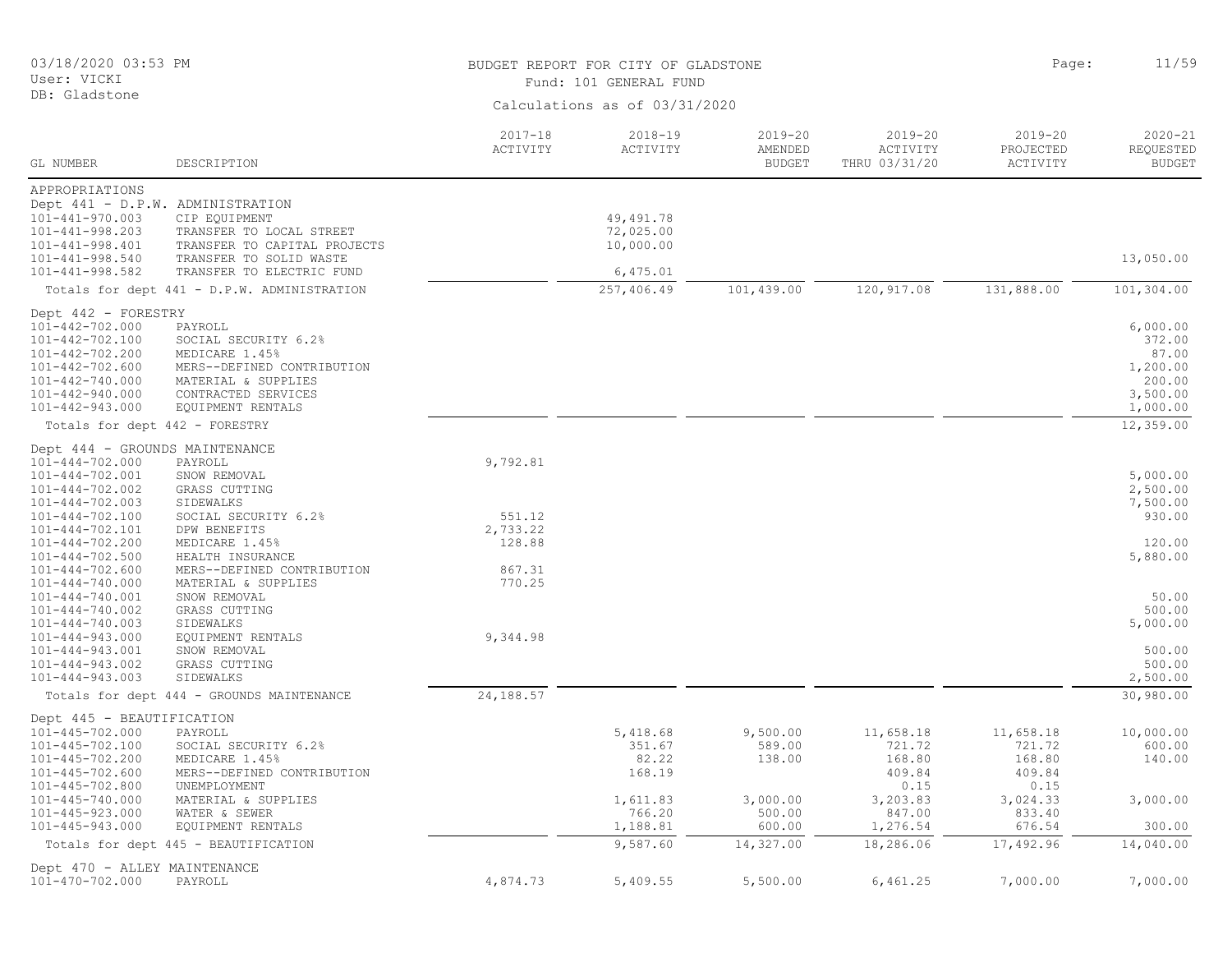# BUDGET REPORT FOR CITY OF GLADSTONE PAGE AND SERVICE PAGE: 12/59

| User: VICKI                     |                                                 |                               | Fund: 101 GENERAL FUND |                          |                           |                       |                            |  |  |
|---------------------------------|-------------------------------------------------|-------------------------------|------------------------|--------------------------|---------------------------|-----------------------|----------------------------|--|--|
| DB: Gladstone                   |                                                 | Calculations as of 03/31/2020 |                        |                          |                           |                       |                            |  |  |
|                                 |                                                 |                               |                        |                          |                           |                       |                            |  |  |
|                                 |                                                 | $2017 - 18$                   | $2018 - 19$            | $2019 - 20$              | $2019 - 20$               | $2019 - 20$           | $2020 - 21$                |  |  |
| GL NUMBER                       | DESCRIPTION                                     | ACTIVITY                      | ACTIVITY               | AMENDED<br><b>BUDGET</b> | ACTIVITY<br>THRU 03/31/20 | PROJECTED<br>ACTIVITY | REQUESTED<br><b>BUDGET</b> |  |  |
| APPROPRIATIONS                  |                                                 |                               |                        |                          |                           |                       |                            |  |  |
| Dept 470 - ALLEY MAINTENANCE    |                                                 |                               |                        |                          |                           |                       |                            |  |  |
| 101-470-702.002                 | SEASONAL PAYROLL                                |                               |                        | 7,000.00                 |                           |                       |                            |  |  |
| 101-470-702.100                 | SOCIAL SECURITY 6.2%                            | 200.18                        | 332.38                 |                          | 397.95                    | 434.00                | 434.00                     |  |  |
| 101-470-702.101                 | DPW BENEFITS                                    | 63.99                         |                        |                          |                           |                       |                            |  |  |
| 101-470-702.200                 | MEDICARE 1.45%                                  | 46.82                         | 77.72                  | 775.00                   | 93.03                     | 102.00                | 102.00                     |  |  |
| 101-470-702.300                 | MERS--DEFINED BENEFIT                           |                               |                        | 181.00                   |                           |                       |                            |  |  |
| 101-470-702.400                 | LIFE INSURANCE                                  |                               |                        | 19.00                    |                           |                       |                            |  |  |
| 101-470-702.500                 | HEALTH INSURANCE                                |                               | 1,844.44               | 2,000.00                 | 1,889.08                  | 1,889.00              |                            |  |  |
| 101-470-702.600                 | MERS--DEFINED CONTRIBUTION                      | 331.86                        | 559.40                 | 2,464.00                 | 677.46                    | 770.00                | 770.00                     |  |  |
| 101-470-702.800                 | UNEMPLOYMENT                                    | 0.01                          |                        |                          | 1.59                      | 2.00                  |                            |  |  |
| 101-470-740.000                 | MATERIAL & SUPPLIES                             | 607.14                        | 11,000.00              | 11,000.00                | 1,440.17                  | 8,500.00              | 11,000.00                  |  |  |
| 101-470-943.000                 | EQUIPMENT RENTALS                               | 7,129.09                      |                        |                          |                           |                       | 7,500.00                   |  |  |
|                                 | Totals for dept 470 - ALLEY MAINTENANCE         | 13,253.82                     | 19,223.49              | 28,939.00                | 10,960.53                 | 18,697.00             | 26,806.00                  |  |  |
|                                 | Dept 535 - COMPUTER & COPIER EXPENSE            |                               |                        |                          |                           |                       |                            |  |  |
| 101-535-740.000                 | MATERIAL & SUPPLIES                             | 3,634.42                      | 9,225.36               | 4,000.00                 | 4,036.76                  | 4,000.00              |                            |  |  |
| 101-535-814.000                 | COMPUTER MAINT & CONTRACTS                      | 2,156.00                      | 1,129.00               | 3,000.00                 |                           |                       |                            |  |  |
| 101-535-815.000                 | COPIER MAINT & CONTRACTS                        | 9,058.30                      | 9,026.14               | 9,000.00                 | 5,320.75                  | 7,500.00              | 2,700.00                   |  |  |
| 101-535-816.000                 | POSTAGE METER                                   | 8,047.74                      | 9,627.78               | 8,000.00                 | 10,195.14                 | 9,500.00              | 6,500.00                   |  |  |
| 101-535-940.000                 | CONTRACTED SERVICES                             |                               |                        |                          | 2,944.00                  | 2,944.00              |                            |  |  |
|                                 | Totals for dept 535 - COMPUTER & COPIER EXPENSE | 22,896.46                     | 29,008.28              | 24,000.00                | 22,496.65                 | 23,944.00             | 9,200.00                   |  |  |
| Dept 537 - ADMINISTRATIVE       |                                                 |                               |                        |                          |                           |                       |                            |  |  |
| 101-537-702.501                 | HSA EMPLOYER                                    |                               |                        |                          | 190.06                    |                       |                            |  |  |
| 101-537-850.000                 | TELEPHONE                                       | (3,041,00)                    |                        |                          | (51.29)                   |                       |                            |  |  |
|                                 | Totals for dept 537 - ADMINISTRATIVE            | (3,041,00)                    |                        |                          | 138.77                    |                       |                            |  |  |
| Dept 548 - MOTOR EQUIPMENT POOL |                                                 |                               |                        |                          |                           |                       |                            |  |  |
| 101-548-702.000                 | PAYROLL                                         | 490.49                        | 51,396.54              | 53,000.00                | 49,910.04                 | 50,120.00             | 70,000.00                  |  |  |
| 101-548-702.100                 | SOCIAL SECURITY 6.2%                            | 30.42                         | 3,574.14               | 3,286.00                 | 3,142.08                  | 3,107.00              | 4,340.00                   |  |  |
| 101-548-702.200                 | MEDICARE 1.45%                                  | 7.12                          | 835.86                 | 769.00                   | 734.83                    | 727.00                | 1,015.00                   |  |  |
| 101-548-702.400                 | LIFE INSURANCE                                  |                               | 148.50                 | 180.00                   | 166.86                    | 562.00                | 180.00                     |  |  |
| 101-548-702.500                 | HEALTH INSURANCE                                |                               | 11,913.21              | 19,000.00                | 19,510.40                 | 19,511.00             | 27,545.00                  |  |  |
| 101-548-702.501                 | HSA EMPLOYER                                    |                               | 19.27                  |                          |                           |                       | 2,100.00                   |  |  |
| 101-548-702.600                 | MERS--DEFINED CONTRIBUTION                      | 49.05                         | 5,164.45               | 5,300.00                 | 5,006.02                  | 5,513.00              | 7,700.00                   |  |  |
| 101-548-702.800                 | UNEMPLOYMENT                                    |                               | 0.05                   |                          | 10.75                     | 11.00                 | 10.00                      |  |  |
| 101-548-702.900                 | WORKER'S COMPENSATION                           |                               | 37.34                  | 1,000.00                 |                           |                       | 2,500.00                   |  |  |
| 101-548-703.000                 | CLOTHING ALLOWANCE                              |                               | 879.95                 | 1,000.00                 | 149.98                    | 300.00                | 500.00                     |  |  |

101-548-703.000 CLOTHING ALLOWANCE 879.95 1,000.00 149.98 300.00 500.00 101-548-733.000 TOOLS 1,790.28 2,000.00 2,601.76 4,000.00 2,500.00 101-548-740.000 PARTS 60,000.00 101-548-865.000 GAS & OIL 27,000.00 101-548-940.000 CONTRACTED SERVICES 840.00 101-548-963.000 OTHER OPERATING SUPPLIES 210.00 500.00 944.48 1,000.00 500.00

Totals for dept 548 - MOTOR EQUIPMENT POOL 577.08 101,455.59 246,035.00 218,032.98 218,561.00 206,730.00

101-548-970.000 CAPITAL OUTLAY 25,486.00 160,000.00 135,855.78 133,710.00

EMPLOYEE LEAVE RETIREMENT EXPENSE 5,000.00

Totals for dept 562 - RAINY DAY FUND 5,000.00

Dept 562 - RAINY DAY FUND<br>101-562-383.000 EMPLOYEE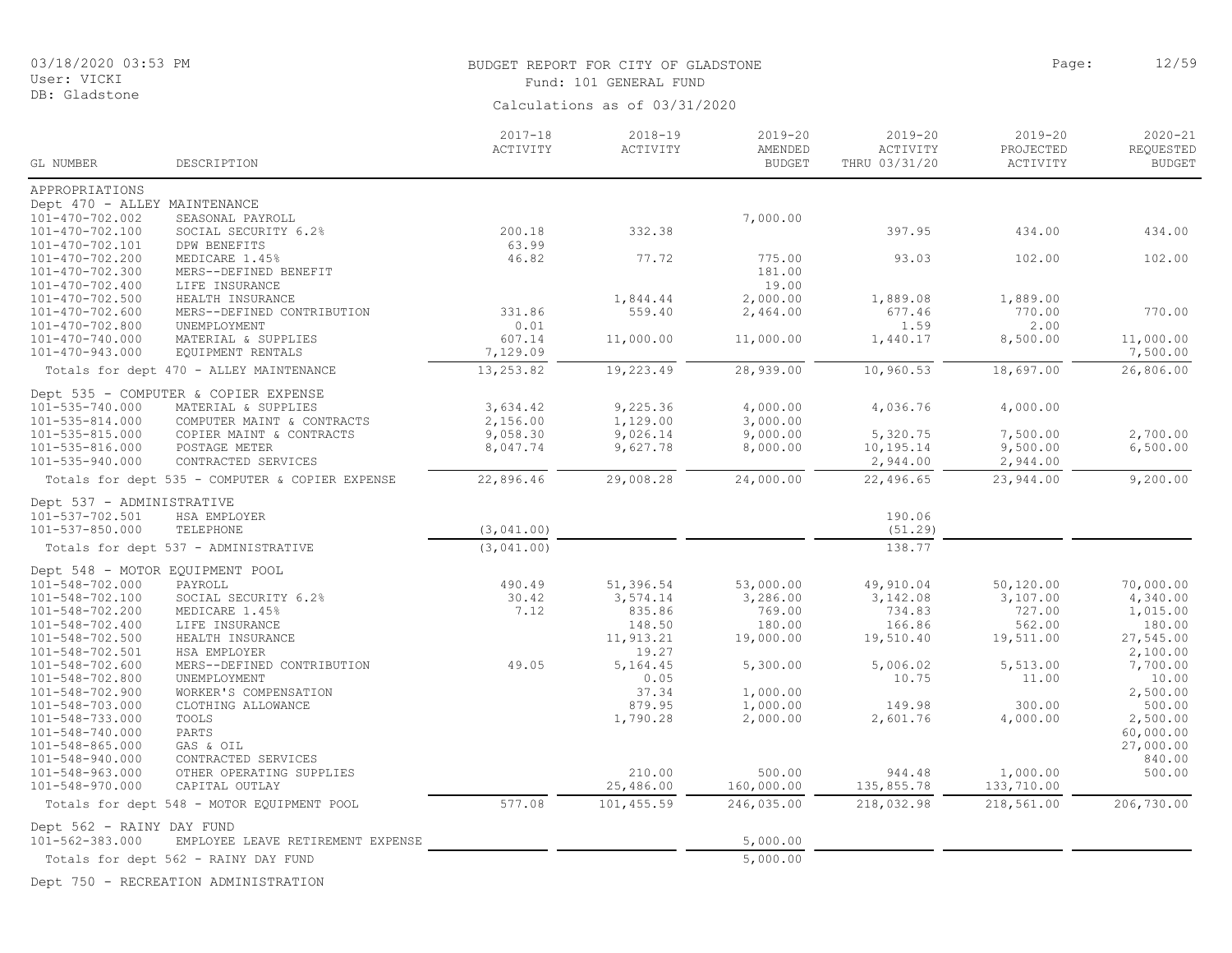DB: Gladstone

#### BUDGET REPORT FOR CITY OF GLADSTONE PAGE AND SERVICE PAGE: 13/59 Fund: 101 GENERAL FUND

Calculations as of 03/31/2020

2020-21 REQUESTED BUDGET 2019-20 PROJECTED ACTIVITY 2019-20 ACTIVITY THRU 03/31/20 2019-20 AMENDED **BUDGET** 2018-19 ACTIVITY 2017-18 ACTIVITY GL NUMBER DESCRIPTION APPROPRIATIONS Dept 750 - RECREATION ADMINISTRATION<br>101-750-702.000 PAYROLL 101-750-702.000 PAYROLL 78,460.20 78,216.57 75,080.00 79,553.35 79,200.00 80,000.00 101-750-702.002 DDA PAYROLL 1,526.79<br>101-750-702.100 SOCTAL SECURTTY 6.2% 5.366.76 101-750-702.100 SOCIAL SECURITY 6.2% 5,366.76 5,239.09 4,655.00 5,072.65 4,800.00 5,000.00 101-750-702.200 MEDICARE 1.45% 1,255.17 1,225.12 1,089.00 1,186.37 1,150.00 1,200.00 101-750-702.300 MERS--DEFINED BENEFIT 14,432.00 14,432.00 101-750-702.400 LIFE INSURANCE 533.70 499.62 550.00 588.46 560.00 550.00 101-750-702.500 HEALTH INSURANCE 60,240.48 46,091.50 57,000.00 52,836.90 52,837.00 57,000.00 101-750-702.600 MERS--DEFINED CONTRIBUTION 8,755.70 8,511.14 8,259.00 8,848.44 8,700.00 9,000.00 101-750-702.800 UNEMPLOYMENT 0.05 0.05 13.56 14.00 10.00 101-750-702.900 WORKER'S COMPENSATION 2,272.44 2,160.68 2,400.00 2,164.00 2,200.00 2,400.00 101-750-703.000 CLOTHING ALLOWANCE 383.00 572.96 800.00 386.00 400.00 800.00 101-750-730.000 POSTAGE 81.02 58.55 100.00 38.85 40.00 100.00 101-750-740.000 MATERIAL & SUPPLIES 1,379.60 974.45 1,500.00 2,447.32 2,200.00 2,500.00 101-750-801.000 LEGAL FEES 1,290.15 133.93 1,000.00 101-750-802.000 AUDIT FEES 395.00 402.00 500.00 456.00 500.00 500.00 101-750-850.000 TELEPHONE 3,016.85 2,711.74 3,500.00 3,007.89 3,400.00 3,500.00 101-750-860.000 TRANSPORTATION & LODGING 119.75 500.00 100.00 1,000.00 101-750-865.000 GAS & OIL 1,136.49 1,811.60 1,200.00 1,483.77 1,600.00 1,700.00 101-750-900.000 PRINTING & PUBLISHING 93.94 100.00 592.19 100.00 101-750-910.000 INSURANCE - LIABILTIY 104.40 364.35 340.00 101-750-911.000 INSURANCE - BUILDING 126.37 300.62 149.00 283.12 290.00 300.00 101-750-913.000 INSURANCE - VEHICLE (634.16) (634.16) 5.888.14 (626.03 (634.16) (634.16 (634.16) (634.16 (634<br>101-750-940.000 CONTRACTED SERVICES (626.03 (626.03 (638.14 (626.03 (64.218.41 101-750-940.000 CONTRACTED SERVICES 4,626.03 5,888.14 500.00 4,218.41 4,000.00 3,020.00 101-750-941.000 COMPUTER 200.00 200.00 200.00 731.61 200.00 830.00 200.00 200.00 101-750-942.000 COPIER RENTAL 1,102.64 634.34 1,000.00 2,845.78 2,900.00 1,000.00 101-750-943.000 EQUIPMENT RENTALS 4,640.33 8,214.00 4,700.00 6,709.00 3,500.00 4,000.00 101-750-960.000 EDUCATION & TRAINING 240.00 792.80 900.00 1,123.10 1,100.00 1,000.00 Totals for dept 750 - RECREATION ADMINISTRATION 176,922.71 165,394.66 165,482.00 176,014.74 185,093.00 189,312.00 Dept 754 - PARKS<br>101-754-702.000 101-754-702.000 PAYROLL 47,007.63 47,809.21 48,000.00 49,522.92 49,000.00 48,000.00 101-754-702.100 SOCIAL SECURITY 6.2% 3,105.39 2,913.16 2,976.00 3,064.61 3,000.00 3,000.00 101-754-702.200 MEDICARE 1.45% 726.22 681.31 696.00 716.71 700.00 700.00 101-754-702.501 HSA EMPLOYER 147.69 200.00<br>101-754-702.600 MERS--DEFINED CONTRIBUTION 4.221.63 3.253.05 4.300.00 101-754-702.600 MERS--DEFINED CONTRIBUTION 4,221.63 3,253.05 4,300.00 3,452.37 3,350.00 4,300.00 101-754-702.800 UNEMPLOYMENT 8.76 9.00 101-754-740.000 MATERIAL & SUPPLIES 11,488.48 11,293.00 9,000.00 15,961.53 11,800.00 10,000.00 101-754-865.000 GAS & OIL 1,602.02 1,967.19 1,700.00 1,884.74 2,000.00 1,500.00 101-754-910.000 INSURANCE - LIABILTIY 400.00 200.00 400.00 200.00 200.00 200.00 101-754-921.000 ELECTRICITY 1,985.93 1,920.16 2,500.00 1,812.55 2,000.00 2,500.00 101-754-930.000 GARBAGE COLLECTION 575.00 945.00 600.00 925.00 950.00 700.00 101-754-940.000 CONTRACTED SERVICES 1,276.05 10,197.93 1,300.00 13,246.75 13,300.00 1,500.00 101-754-970.000 CAPITAL OUTLAY 12,000.00 Totals for dept 754 - PARKS 72,536.04 81,180.01 71,672.00 90,795.94 86,309.00 84,400.00 Dept 755 - OTHER RECREATION FACILITIES<br>101-755-702.000 PAYROLL 101-755-702.000 PAYROLL 3,723.54 3,329.46 4,000.00 5,772.46 5,880.00 4,200.00 101-755-702.100 SOCIAL SECURITY 6.2% 1,044.93 522.08 248.00 713.90 750.00 650.00 101-755-702.200 MEDICARE 1.45% 244.49 122.11 58.00 166.92 200.00 150.00 101-755-702.600 MERS--DEFINED CONTRIBUTION 1,134.14 552.31 1,200.00 536.31 540.00 400.00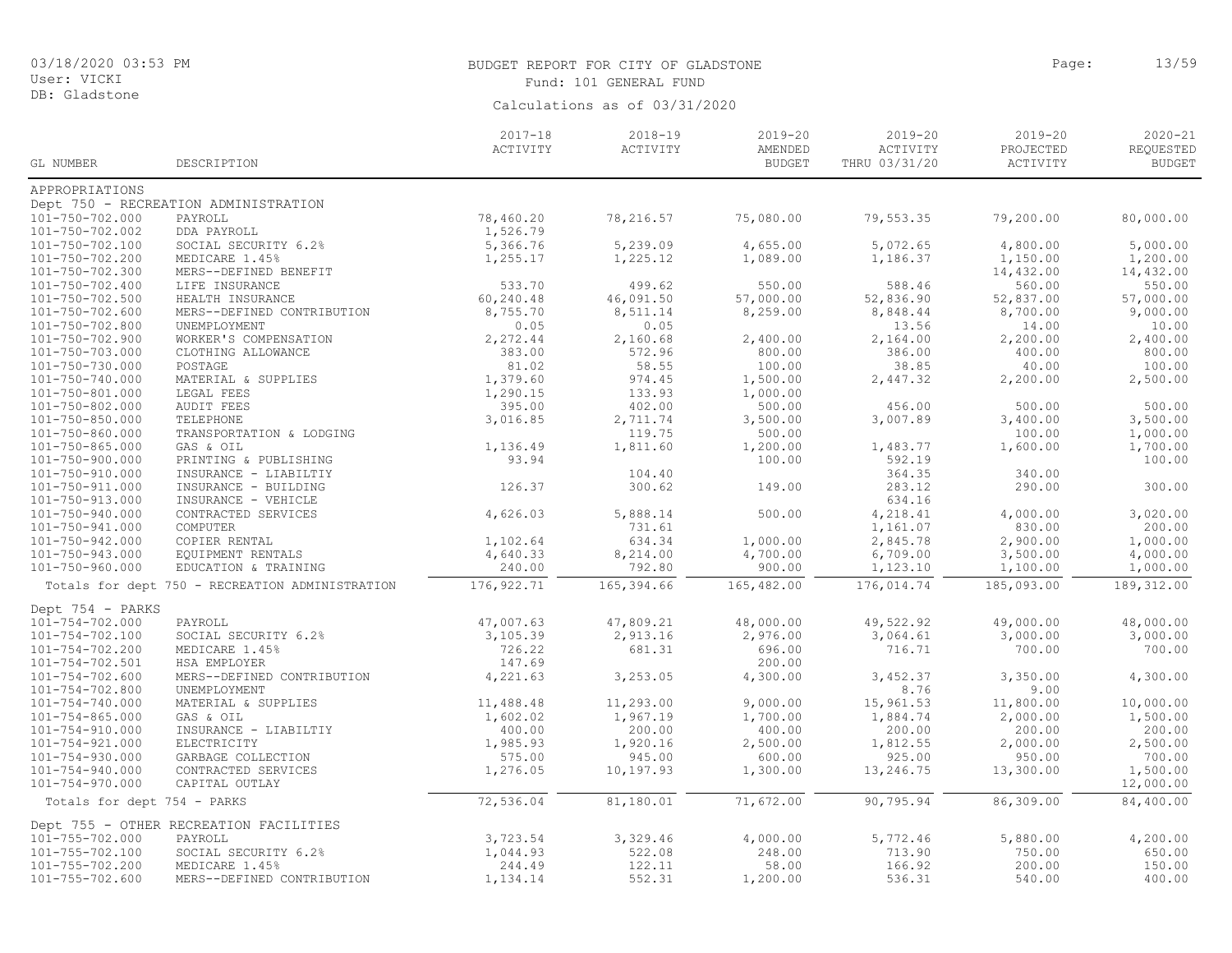DB: Gladstone

# BUDGET REPORT FOR CITY OF GLADSTONE **Page:** 14/59 Fund: 101 GENERAL FUND

| Calculations as of 03/31/2020 |  |  |  |  |
|-------------------------------|--|--|--|--|
|-------------------------------|--|--|--|--|

|                                    |                                                   | $2017 - 18$        | $2018 - 19$ | $2019 - 20$              | $2019 - 20$               | $2019 - 20$ | $2020 - 21$                |
|------------------------------------|---------------------------------------------------|--------------------|-------------|--------------------------|---------------------------|-------------|----------------------------|
| GL NUMBER                          | DESCRIPTION                                       | ACTIVITY           | ACTIVITY    | AMENDED<br><b>BUDGET</b> | ACTIVITY<br>THRU 03/31/20 | PROJECTED   | REQUESTED<br><b>BUDGET</b> |
|                                    |                                                   |                    |             |                          |                           | ACTIVITY    |                            |
| APPROPRIATIONS                     |                                                   |                    |             |                          |                           |             |                            |
|                                    | Dept 755 - OTHER RECREATION FACILITIES            |                    |             |                          |                           |             |                            |
| 101-755-702.800                    | UNEMPLOYMENT                                      | 0.01               |             |                          | 2.49                      | 3.00        | 2.00                       |
| 101-755-740.000                    | MATERIAL & SUPPLIES                               | 5,076.12           | 15,874.22   | 3,000.00                 | 4,957.83                  | 5,000.00    | 3,000.00                   |
| 101-755-810.000                    | SMALL PAVILION                                    |                    | 230.00      | 1,000.00                 |                           |             | 1,000.00                   |
| 101-755-811.000                    | BALL DIAMONDS                                     | 628.05             | 4,770.45    | 500.00                   | 778.27                    | 780.00      | 500.00                     |
| 101-755-812.000                    | SPORTS PARK BALL DIAMONDS                         | 15,798.20          | 3,926.09    | 7,500.00                 | 5,396.03                  | 5,400.00    | 7,500.00                   |
| 101-755-813.000                    | BATHROOMS/GAZEBO                                  | 9,423.45           | 2,526.97    | 1,000.00                 | 525.85                    | 530.00      | 1,000.00                   |
| 101-755-814.000                    | FISHING PIER - 10TH STREET                        | 184.80             | 101.85      | 1,000.00                 |                           |             | 500.00                     |
| 101-755-815.000                    | FITNESS TRAIL                                     |                    |             |                          | 28.55                     | 29.00       |                            |
| 101-755-816.000                    | NATIVE AMERICAN STATUES                           | 60.07              |             |                          | 27.99                     | 28.00       | 500.00                     |
| 101-755-818.000                    | KID'S KINGDOM                                     |                    |             | 1,500.00                 |                           |             | 5,000.00                   |
| 101-755-819.000                    | NEIGHBORHOOD PARKS                                | 10,438.23          |             | 12,000.00                |                           |             | 5,000.00                   |
| 101-755-819.001<br>101-755-819.002 | RECREATION CENTER                                 | 20,551.46          |             | 20,000.00                | 8,248.03                  | 8,300.00    | 4,000.00<br>400.00         |
| 101-755-820.000                    | WINTERGREEN PLAYGROUND<br>FISH CLEANING           | 426.93             | 149.92      | 1,000.00                 | 791.31                    | 780.00      | 600.00                     |
| 101-755-821.000                    | BOARDWALK                                         | 3,041.00           | 10.42       |                          | 126.65                    | 130.00      |                            |
| 101-755-822.000                    | BESSE CONCESSION STAND                            | 11,669.72          | (445.18)    | 1,300.00                 | (12.87)                   | 8,023.13    | 1,600.00                   |
| 101-755-822.001                    | BESSE CONCESSION STAND PAYROLL                    | 2,099.38           | 1,949.44    | 2,500.00                 | 4,594.55                  | 4,567.58    | 3,700.00                   |
| 101-755-822.002                    | BESSE CONCESSION STAND UTILITIES                  | 879.67             | 1,039.15    | 900.00                   | 1,196.82                  | 1,160.79    | 1,200.00                   |
| 101-755-822.003                    | BESSE CONCESSION STAND SUPPLIES                   |                    | 7,602.25    | 12,000.00                | 8,036.00                  |             | 9,000.00                   |
| 101-755-921.000                    | ELECTRICITY                                       | 653.36             | 172.54      | 700.00                   |                           |             |                            |
| 101-755-922.000                    | NATURAL GAS                                       | 99.48              | 2,833.82    | 100.00                   | 2,469.02                  | 2,290.00    | 1,300.00                   |
| 101-755-930.000                    | GARBAGE COLLECTION                                | 742.50             | 360.00      | 800.00                   | 540.00                    | 550.00      |                            |
| 101-755-931.000                    | SKATE PARK                                        | 930.44             | 566.17      | 4,500.00                 | 720.00                    | 720.00      | 10,000.00                  |
| 101-755-932.000                    | DISC GOLF COURSE                                  | 25, 225.97         | 21, 233.92  |                          | 4,565.05                  | 4,565.05    |                            |
| 101-755-943.000                    | EQUIPMENT RENTALS                                 | 73.68              | 525.00      |                          |                           |             |                            |
| 101-755-970.000                    | CAPITAL OUTLAY                                    | 9,789.00           |             | 25,000.00                |                           |             | 17,000.00                  |
| 101-755-998.401                    | TRANSFER TO CAPITAL PROJECTS                      |                    | 104,287.08  |                          |                           |             |                            |
| 101-755-998.508                    | TRANSFER TO HARBOR FUND                           |                    | 3,555.00    |                          |                           |             |                            |
|                                    | Totals for dept 755 - OTHER RECREATION FACILITIES | 123,938.62         | 175,795.07  | 101,806.00               | 50,181.16                 | 50,226.55   | 78,202.00                  |
| Dept 756 - BEACH                   |                                                   |                    |             |                          |                           |             |                            |
| 101-756-702.000                    | PAYROLL                                           | 18,732.75          | 22,044.77   | 21,000.00                | 18,881.54                 | 19,000.00   | 21,000.00                  |
| 101-756-702.100                    | SOCIAL SECURITY 6.2%                              | 1,122.78           | 1,365.88    | 1,302.00                 | 1,170.04                  | 1,180.00    | 1,350.00                   |
| 101-756-702.200                    | MEDICARE 1.45%                                    | 262.56             | 319.48      | 305.00                   | 273.65                    | 275.00      | 300.00                     |
| 101-756-702.600                    | MERS--DEFINED CONTRIBUTION                        | 247.26             | 151.44      | 260.00                   | 184.00                    | 185.00      | 200.00                     |
| 101-756-702.800                    | UNEMPLOYMENT                                      | 0.01               | 0.02        |                          | 0.37                      | 0.50        |                            |
| 101-756-702.900                    | WORKER'S COMPENSATION                             | 256.00             | 201.00      | 300.00                   | 540.00                    | 410.00      | 300.00                     |
| 101-756-740.000                    | MATERIAL & SUPPLIES                               | 3,214.57           | 2,827.67    | 4,000.00                 | 1,131.20                  | 1,000.00    | 3,000.00                   |
| 101-756-750.000                    | BEACH CONCESSION STAND                            | 2,224.73           | 2,397.95    | 2,500.00                 | 794.27                    | 800.00      | 2,500.00                   |
| 101-756-810.000                    | STATE LICENSING FEE                               | 195.00             | 837.80      | 200.00                   |                           | 200.00      | 200.00                     |
| 101-756-850.000                    | TELEPHONE                                         | 168.91             |             |                          |                           | 144.97      |                            |
| 101-756-865.000                    | GAS & OIL                                         | 454.69             | 655.15      | 500.00                   | 609.59                    | 650.00      | 600.00                     |
| 101-756-900.000                    | PRINTING & PUBLISHING                             |                    |             | 200.00                   |                           |             | 200.00                     |
| 101-756-910.000                    | INSURANCE - LIABILTIY                             | 200.00             | 100.00      | 200.00                   | 175.00                    | 175.00      | 200.00                     |
| 101-756-911.000                    | INSURANCE - BUILDING                              | 644.61             | 685.24      | 700.00                   | 711.84                    | 720.00      | 700.00                     |
| 101-756-921.000                    | ELECTRICITY                                       | 1,988.10           | 1,707.96    | 2,500.00                 | 2,349.80                  | 2,500.00    | 2,500.00                   |
| 101-756-922.000                    | NATURAL GAS                                       | 675.94             | 515.66      | 700.00                   | 484.64                    | 500.00      | 700.00                     |
| 101-756-940.000<br>101-756-943.000 | CONTRACTED SERVICES<br>EQUIPMENT RENTALS          | 2,400.00<br>157.56 | 1,305.00    | 2,400.00<br>200.00       | 6,600.00<br>200.00        | 6,600.00    | 2,400.00<br>500.00         |
| 101-756-960.000                    | EDUCATION & TRAINING                              |                    | 1,000.00    |                          |                           |             | 1,000.00                   |
|                                    |                                                   |                    |             |                          |                           |             |                            |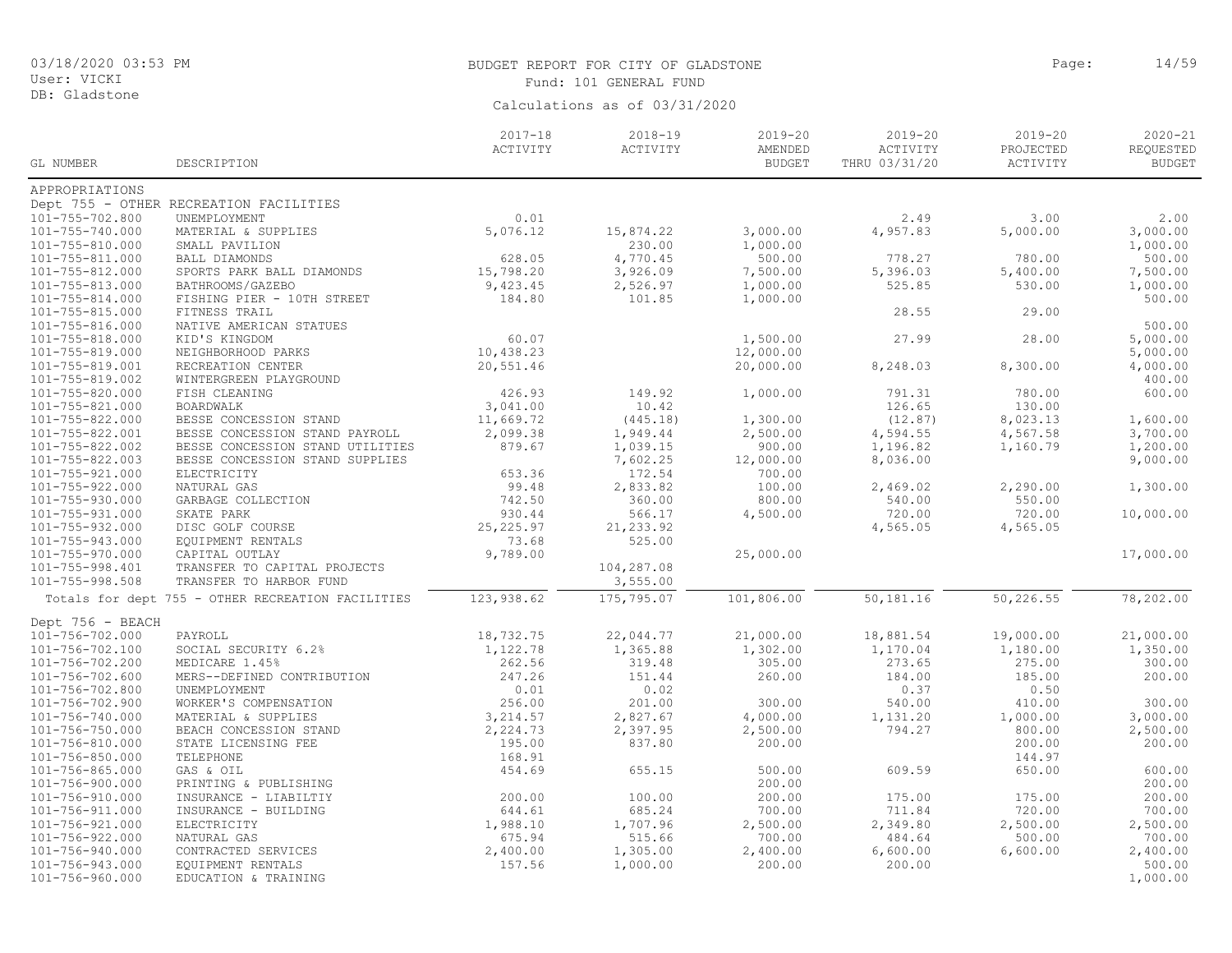DB: Gladstone

#### BUDGET REPORT FOR CITY OF GLADSTONE **Page:** 15/59 Fund: 101 GENERAL FUND

| GL NUMBER                      | DESCRIPTION                       | $2017 - 18$<br>ACTIVITY | $2018 - 19$<br>ACTIVITY | $2019 - 20$<br>AMENDED<br><b>BUDGET</b> | $2019 - 20$<br>ACTIVITY<br>THRU 03/31/20 | $2019 - 20$<br>PROJECTED<br>ACTIVITY | $2020 - 21$<br>REQUESTED<br><b>BUDGET</b> |
|--------------------------------|-----------------------------------|-------------------------|-------------------------|-----------------------------------------|------------------------------------------|--------------------------------------|-------------------------------------------|
| APPROPRIATIONS                 |                                   |                         |                         |                                         |                                          |                                      |                                           |
| Dept 756 - BEACH               |                                   |                         |                         |                                         |                                          |                                      |                                           |
| 101-756-970.000                | CAPITAL OUTLAY                    |                         |                         | 21,000.00                               | 20, 227.82                               | 20, 227.82                           |                                           |
|                                |                                   | 32,945.47               | 36, 115.02              | 58, 267.00                              | 54, 333.76                               | 54,568.29                            | 37,650.00                                 |
| Totals for dept 756 - BEACH    |                                   |                         |                         |                                         |                                          |                                      |                                           |
| Dept 757 - ICE RINK            |                                   |                         |                         |                                         |                                          |                                      |                                           |
| 101-757-702.000                | PAYROLL                           | 6,851.88                | 2,933.06                | 5,000.00                                | 63.15                                    | 100.00                               | 3,000.00                                  |
| 101-757-702.100                | SOCIAL SECURITY 6.2%              | 452.63                  | 189.91                  | 310.00                                  | 3.89                                     | 7.00                                 | 200.00                                    |
| 101-757-702.200                | MEDICARE 1.45%                    | 105.86                  | 44.39                   | 73.00                                   | 0.91                                     | 1.50                                 | 50.00                                     |
| $101 - 757 - 702.600$          | MERS--DEFINED CONTRIBUTION        | 547.41                  | 82.83                   | 500.00                                  | 6.59                                     | 7.00                                 | 100.00                                    |
| 101-757-702.800                | UNEMPLOYMENT                      | 0.03                    |                         |                                         | 0.02                                     | 0.02                                 |                                           |
| 101-757-702.900                | WORKER'S COMPENSATION             | 176.00                  | 24.00                   | 175.00                                  |                                          |                                      |                                           |
| 101-757-740.000                | MATERIAL & SUPPLIES               | 7,304.76                | 3,302.17                | 500.00                                  | 427.15                                   | 500.00                               | 500.00                                    |
| 101-757-910.000                | INSURANCE - LIABILTIY             | 416.29                  | 100.00                  | 420.00                                  | 100.00                                   | 300.00                               | 400.00                                    |
| 101-757-921.000                | ELECTRICITY                       | 2,643.50                | 3,631.71                | 1,000.00                                | 3,323.35                                 | 3,000.00                             | 2,000.00                                  |
| 101-757-923.000                | WATER & SEWER                     | 825.77                  | 1,366.15                | 800.00                                  | 423.58                                   | 400.00                               | 1,400.00                                  |
| 101-757-940.000                | CONTRACTED SERVICES               |                         |                         | 200.00                                  |                                          |                                      |                                           |
| 101-757-943.000                | EQUIPMENT RENTALS                 | 227.37                  | 727.90                  | 300.00                                  | 604.81                                   | 300.00                               | 500.00                                    |
| 101-757-970.000                | CAPITAL OUTLAY                    | 4,814.77                | 129.85                  |                                         |                                          |                                      | 5,000.00                                  |
| Totals for dept 757 - ICE RINK |                                   | 24,366.27               | 12,531.97               | 9,278.00                                | 4,953.45                                 | 4,615.52                             | 13,150.00                                 |
| Dept 758 - SPORTS PARK         |                                   |                         |                         |                                         |                                          |                                      |                                           |
| 101-758-702.000                | PAYROLL                           | 42,827.51               | 41,929.35               | 45,000.00                               | 46,872.74                                | 45,000.00                            | 46,000.00                                 |
| 101-758-702.100                | SOCIAL SECURITY 6.2%              | 2,612.63                | 2,640.22                | 2,790.00                                | 2,905.17                                 | 2,800.00                             | 2,800.00                                  |
| 101-758-702.200                | MEDICARE 1.45%                    | 611.00                  | 617.48                  | 653.00                                  | 679.49                                   | 700.00                               | 660.00                                    |
| 101-758-702.600                | MERS--DEFINED CONTRIBUTION        | 1,647.22                | 2,313.62                | 1,700.00                                | 1,654.19                                 | 1,500.00                             | 2,400.00                                  |
| 101-758-702.800                | UNEMPLOYMENT                      | 0.07                    | 0.11                    |                                         | 22.36                                    | 13.00                                | 2.00                                      |
| 101-758-702.900                | WORKER'S COMPENSATION             | 2,348.44                | 2,160.68                | 2,500.00                                | 2,164.00                                 | 2,300.00                             | 2,300.00                                  |
| 101-758-740.000                | MATERIAL & SUPPLIES               | 5,697.00                | 6,011.67                |                                         | 8,506.25                                 | 8,500.00                             | 3,000.00                                  |
| 101-758-750.000                | SP CONCESSION STAND               | 5,260.78                | 6,195.86                | 6,000.00                                | 8,408.15                                 | 6,000.00                             | 6, 200.00                                 |
| 101-758-800.000                | CREDIT CARD FEES                  | 237.22                  | 339.69                  | 300.00                                  | 310.75                                   | 210.00                               | 500.00                                    |
| $101 - 758 - 810.000$          | STATE LICENSING FEE               | 650.00                  | 268.00                  | 700.00                                  | 65.00                                    | 700.00                               | 270.00                                    |
| $101 - 758 - 850.000$          | TELEPHONE                         | 2,181.13                | 2,373.20                | 2,500.00                                | 2,608.68                                 | 2,500.00                             | 2,600.00                                  |
| 101-758-865.000                | GAS & OIL                         |                         |                         | 500.00                                  | 224.61                                   | 500.00                               | 500.00                                    |
| 101-758-900.000                | PRINTING & PUBLISHING             | 942.40                  | 2,292.80                | 1,000.00                                | 97.65                                    | 97.65                                | 1,000.00                                  |
| 101-758-910.000                | INSURANCE - LIABILTIY             | 3,988.00                | 3,500.00                | 4,000.00                                | 2,285.00                                 | 3,427.50                             | 4,000.00                                  |
| $101 - 758 - 911.000$          | INSURANCE - BUILDING              | 496.72                  | 748.19                  | 500.00                                  | 773.29                                   | 800.00                               | 800.00                                    |
| 101-758-921.000                | ELECTRICITY                       | 6,085.49                | 5,520.77                | 6,500.00                                | 4,290.83                                 | 4,500.00                             | 6,500.00                                  |
| 101-758-922.000                | NATURAL GAS                       | 2,357.45                | 1,309.83                | 2,500.00                                | 2,361.05                                 | 2,500.00                             | 2,500.00                                  |
| 101-758-923.000                | WATER & SEWER                     | 1,119.55                | 2,055.70                | 1,120.00                                | 1,460.43                                 | 1,300.00                             | 1,500.00                                  |
| 101-758-930.000                | GARBAGE COLLECTION                | 922.50                  | 1,218.38                | 1,000.00                                | 721.35                                   | 841.35                               | 1,300.00                                  |
| 101-758-940.000                | CONTRACTED SERVICES               | 1,490.57                | 2,610.67                | 1,000.00                                | 3,710.59                                 | 4,000.00                             | 1,000.00                                  |
| 101-758-943.000                | EQUIPMENT RENTALS                 | 252.40                  | 500.00                  | 400.00                                  | 400.00                                   | 400.00                               | 400.00                                    |
| 101-758-960.000                | EDUCATION & TRAINING              |                         | 20.00                   |                                         |                                          |                                      | 300.00                                    |
| 101-758-963.000                | SP OTHER OPERATING SUPPLIES       |                         | (100.00)                |                                         | 400.00                                   | 400.00                               |                                           |
| 101-758-970.000                | CAPITAL OUTLAY                    |                         | 5,000.00                | 8,500.00                                | 61, 247.18                               | 61,247.18                            | 12,000.00                                 |
|                                | Totals for dept 758 - SPORTS PARK | 81,728.08               | 89,526.22               | 89,163.00                               | 152, 168.76                              | 150,236.68                           | 98,532.00                                 |
| Dept 759 - CAMPGROUND          |                                   |                         |                         |                                         |                                          |                                      |                                           |
| 101-759-702.000                | PAYROLL                           | 23,899.53               | 30, 124.25              | 29,000.00                               | 29,349.11                                | 28,378.16                            | 30,000.00                                 |
| 101-759-702.100                | SOCIAL SECURITY 6.2%              | 1,479.54                | 1,888.44                | 1,798.00                                | 1,807.38                                 | 1,747.18                             | 1,800.00                                  |
| 101-759-702.200                | MEDICARE 1.45%                    | 346.01                  | 441.63                  | 421.00                                  | 422.69                                   | 408.61                               | 500.00                                    |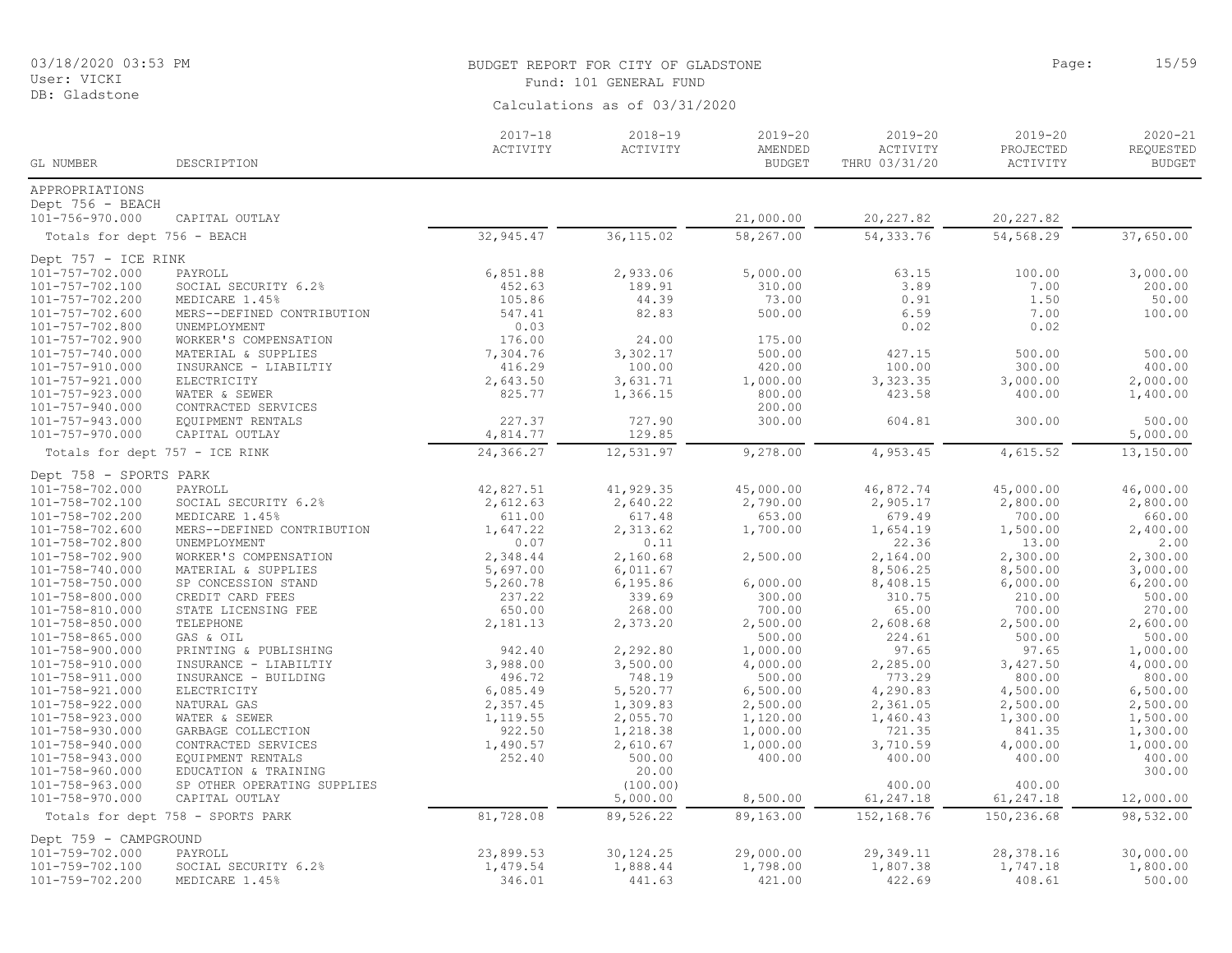DB: Gladstone

# BUDGET REPORT FOR CITY OF GLADSTONE **Page:** 16/59 Fund: 101 GENERAL FUND

|                         |                                                     | $2017 - 18$<br>ACTIVITY | $2018 - 19$<br>ACTIVITY | $2019 - 20$<br>AMENDED | $2019 - 20$<br>ACTIVITY | $2019 - 20$<br>PROJECTED | $2020 - 21$<br>REQUESTED |
|-------------------------|-----------------------------------------------------|-------------------------|-------------------------|------------------------|-------------------------|--------------------------|--------------------------|
| GL NUMBER               | DESCRIPTION                                         |                         |                         | <b>BUDGET</b>          | THRU 03/31/20           | ACTIVITY                 | <b>BUDGET</b>            |
| APPROPRIATIONS          |                                                     |                         |                         |                        |                         |                          |                          |
| Dept 759 - CAMPGROUND   |                                                     |                         |                         |                        |                         |                          |                          |
| 101-759-702.600         | MERS--DEFINED CONTRIBUTION                          | 292.39                  | 799.09                  | 700.00                 | 529.53                  | 422.73                   | 500.00                   |
| 101-759-702.800         | UNEMPLOYMENT                                        | 0.04                    | 0.05                    |                        | 1.71                    | 1.61                     | 2.00                     |
| 101-759-740.000         | MATERIAL & SUPPLIES                                 | 5,393.47                | 6,095.90                | 9,000.00               | 7,443.38                | 7,110.32                 | 8,000.00                 |
| 101-759-800.000         | CREDIT CARD FEES                                    | 3,228.82                | 3,167.72                | 3,300.00               | 3,324.02                | 3,324.02                 | 3,400.00                 |
| 101-759-810.000         | STATE LICENSING FEE                                 | 481.00                  | 453.00                  | 500.00                 |                         |                          | 500.00                   |
| 101-759-850.000         | TELEPHONE                                           | 1,097.41                | 869.96                  | 700.00                 | 1,418.12                | 1,230.14                 | 900.00                   |
| 101-759-865.000         | GAS & OIL                                           | 909.38                  | 1,311.52                | 800.00                 | 1,259.19                | 1,259.19                 | 1,100.00                 |
| 101-759-900.000         | PRINTING & PUBLISHING                               | 400.00                  |                         | 500.00                 |                         |                          | 500.00                   |
| 101-759-910.000         | INSURANCE - LIABILTIY                               | 100.00                  | 100.00                  | 100.00                 | 100.00                  | 100.00                   | 100.00                   |
| 101-759-911.000         | INSURANCE - BUILDING                                | 193.67                  | 203.40                  | 200.00                 | 210.83                  | 210.83                   | 220.00                   |
| 101-759-921.000         | ELECTRICITY                                         | 12,180.42               | 12,502.14               | 10,000.00              | 12,004.87               | 12,004.87                | 13,000.00                |
| 101-759-922.000         | NATURAL GAS                                         | 1,121.72                | 917.33                  | 1,100.00               | 921.48                  | 888.67                   | 1,000.00                 |
| 101-759-923.000         | WATER & SEWER                                       | 3,312.30                | 3,589.40                | 3,200.00               | 3,248.32                | 3,248.32                 | 3,500.00                 |
| 101-759-925.000         | CABLE EXPENSES                                      | 1,328.47                | 461.17                  | 600.00                 | 245.00                  | 245.00                   | 200.00                   |
| 101-759-930.000         | GARBAGE COLLECTION                                  | 2,005.00                | 1,305.00                | 1,500.00               | 1,845.00                | 1,845.00                 | 2,000.00                 |
| 101-759-940.000         | CONTRACTED SERVICES                                 | 793.39                  | 6,620.44                | 1,200.00               | 1,849.00                | 1,201.49                 | 1,300.00                 |
| 101-759-943.000         | EQUIPMENT RENTALS                                   | 262.60                  | 1,000.00                | 500.00                 | 500.00                  |                          | 400.00                   |
| 101-759-970.000         | CAPITAL OUTLAY                                      | 3, 311.48               | 31,947.90               |                        |                         | 826.76                   | 250,000.00               |
|                         | Totals for dept 759 - CAMPGROUND                    | 62,136.64               | 103,798.34              | 65,119.00              | 66, 479.63              | 64,452.90                | 318,922.00               |
|                         | Dept 761 - RECREATION PROGRAMS & SERVICES           |                         |                         |                        |                         |                          |                          |
| 101-761-702.000         | PAYROLL                                             | 1,628.25                | 280.00                  | 1,500.00               |                         |                          |                          |
| 101-761-702.100         | SOCIAL SECURITY 6.2%                                | 100.95                  | 17.36                   | 93.00                  |                         |                          |                          |
| 101-761-702.200         | MEDICARE 1.45%                                      | 23.62                   | 4.06                    | 22.00                  |                         |                          |                          |
| $101 - 761 - 740.000$   | MATERIAL & SUPPLIES                                 | 300.10                  |                         | 3,000.00               | 790.00                  | 790.00                   |                          |
|                         | Totals for dept 761 - RECREATION PROGRAMS & SERVICE | 2,052.92                | 301.42                  | 4,615.00               | 790.00                  | 790.00                   |                          |
| Dept 906 - DEBT SERVICE |                                                     |                         |                         |                        |                         |                          |                          |
| 101-906-998.301         | TRANSFER TO BOND FUND                               |                         |                         |                        |                         |                          | 25,000.00                |
| 101-906-998.731         | TRANSFER TO PENSION FUND                            | 514,953.60              | 470,864.20              | 350,828.00             |                         |                          | 25,000.00                |
| 101-906-998.736         | TRANSFER TO HEALTHCARE FUND                         | 119,018.21              | 92,107.78               | 163,014.00             |                         | 163,014.72               |                          |
|                         |                                                     |                         |                         |                        | 163,014.72              |                          |                          |
|                         | Totals for dept 906 - DEBT SERVICE                  | 633, 971.81             | 562, 971.98             | 513,842.00             | 163,014.72              | 163,014.72               | 50,000.00                |
| TOTAL APPROPRIATIONS    |                                                     | 3,228,046.82            | 3,652,403.76            | 3,865,725.00           | 3, 276, 187.97          | 3,702,682.10             | 4,001,737.00             |
|                         | NET OF REVENUES/APPROPRIATIONS - FUND 101           | 150, 475.47             | 46,967.43               | (5, 539.00)            | (141, 098.77)           | (14, 432, 00)            |                          |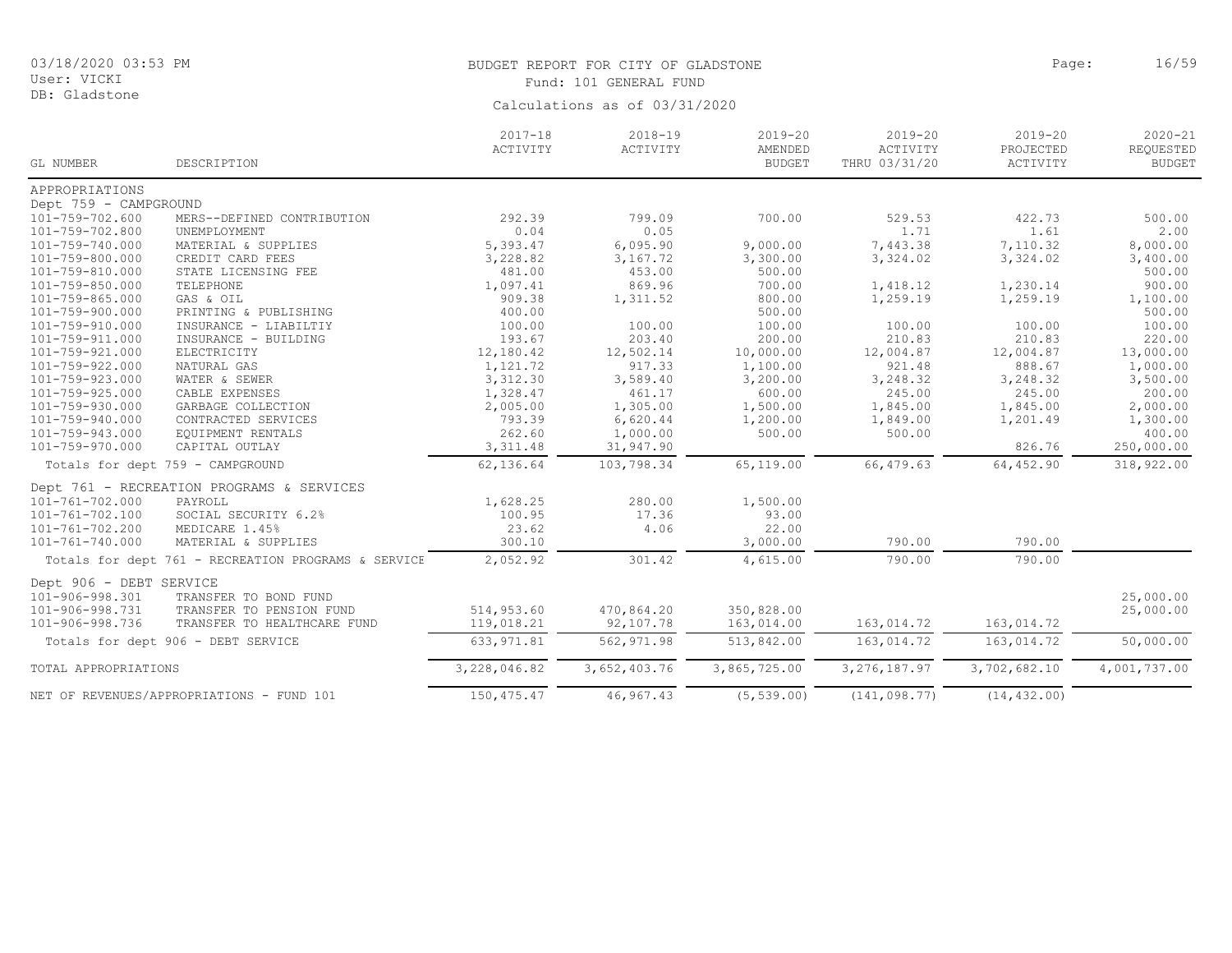# BUDGET REPORT FOR CITY OF GLADSTONE **Example 2018** Page: 17/59

Fund: 202 MAJOR STREET FUND

| Calculations as of 03/31/2020 |  |  |
|-------------------------------|--|--|

|                                                         |                                                                     | $2017 - 18$<br>ACTIVITY  | 2018-19<br>ACTIVITY  | 2019-20<br>AMENDED   | $2019 - 20$<br>ACTIVITY | $2019 - 20$<br>PROJECTED | $2020 - 21$<br>REQUESTED |
|---------------------------------------------------------|---------------------------------------------------------------------|--------------------------|----------------------|----------------------|-------------------------|--------------------------|--------------------------|
| GL NUMBER                                               | DESCRIPTION                                                         |                          |                      | <b>BUDGET</b>        | THRU 03/31/20           | ACTIVITY                 | <b>BUDGET</b>            |
| ESTIMATED REVENUES                                      |                                                                     |                          |                      |                      |                         |                          |                          |
| Dept 000 - REVENUE<br>202-000-556.000                   | OTHER STATE GRANTS                                                  |                          | 41,365.94            |                      |                         |                          |                          |
| 202-000-574.000                                         | MOTOR VEHICLE FUNDS - ACT 51                                        | 462,289.26               | 492,097.81           | 531,001.00           | 445,817.67              | 531,000.00               | 584,672.00               |
| 202-000-575.000                                         | BUILD MICHIGAN ROADS PROGRAM                                        | 10,856.36                | 10,861.42            |                      | 9,056.75                | 7,000.00                 | 6,500.00                 |
| 202-000-576.000                                         | ANNUAL WINTER MAINTENANCE PMT                                       | 18,260.22                | 28.53                |                      |                         |                          |                          |
| 202-000-579.000                                         | PA252                                                               | 33,784.33                |                      |                      |                         |                          |                          |
| 202-000-580.000<br>$202 - 000 - 665.000$                | SIDEWALK REVENUE<br>INTEREST INCOME                                 | 491.38                   | 1,340.00<br>1,011.09 | 2,000.00<br>1,000.00 | 923.50                  | 1,118.00                 | 750.00                   |
| $202 - 000 - 667.000$                                   | PENALTY INCOME                                                      | 169.06                   |                      | 400.00               | 215.14                  | 215.00                   |                          |
| 202-000-669.000                                         | MISCELLANEOUS INCOME                                                |                          | 2,534.15             |                      | 320.98                  | 320.00                   | 500.00                   |
| 202-000-672.316                                         | SPECIAL ASSESSMENT #316                                             | 8,282.20                 | 6,040.80             |                      |                         |                          |                          |
| 202-000-672.319                                         | SPECIAL ASSESSMENT #319 DA-4TH ST                                   |                          |                      |                      |                         |                          | 100,000.00               |
| 202-000-699.390                                         | TRANSFER FROM FUND BALANCE                                          |                          |                      |                      |                         |                          | 18,185.00                |
| Totals for dept 000 - REVENUE                           |                                                                     | 534,132.81               | 555, 279.74          | 534,401.00           | 456, 334.04             | 539,653.00               | 710,607.00               |
| TOTAL ESTIMATED REVENUES                                |                                                                     | $\overline{534, 132.81}$ | 555, 279.74          | 534,401.00           | 456, 334.04             | 539,653.00               | 710,607.00               |
| APPROPRIATIONS                                          |                                                                     |                          |                      |                      |                         |                          |                          |
| Dept 453 - RE-CONSTRUCTION                              |                                                                     |                          |                      |                      |                         |                          |                          |
| 202-453-702.000                                         | PAYROLL                                                             | 107.68                   | 11,435.40            | 11,803.00            | 15, 138.73              | 15,498.00                | 10,000.00                |
| 202-453-702.100<br>202-453-702.200                      | SOCIAL SECURITY 6.2%<br>MEDICARE 1.45%                              | 6.62<br>1.56             | 700.00<br>163.77     | 732.00<br>171.00     | 931.47<br>217.79        | 961.00<br>225.00         | 620.00<br>145.00         |
| 202-453-702.500                                         | HEALTH INSURANCE                                                    |                          | 3,873.36             | 4,000.00             | 4,098.08                | 4,200.00                 | 3,920.00                 |
| 202-453-702.501                                         | HSA EMPLOYER                                                        |                          | 278.87               |                      |                         |                          | 180.00                   |
| 202-453-702.600                                         | MERS--DEFINED CONTRIBUTION                                          | 11.85                    | 1,255.76             | 1,298.00             | 1,298.55                | 1,704.00                 | 1,100.00                 |
| 202-453-702.800                                         | UNEMPLOYMENT                                                        |                          |                      |                      | 2.43                    | 3.00                     |                          |
| 202-453-804.000                                         | ENGINEERING FEES                                                    |                          |                      |                      |                         |                          | 22,600.00                |
| 202-453-940.000<br>202-453-943.000                      | CONTRACTED SERVICES<br>EQUIPMENT RENTALS                            | 3,318.70                 | 188.79<br>1,000.00   | 1,000.00             | 1,000.00                | 1,000.00                 | 1,000.00                 |
| 202-453-970.013                                         | CAPITAL OUTLAY DELTA AVE-4TH ST                                     |                          |                      |                      |                         | 7,500.00                 | 75,000.00                |
| 202-453-998.301                                         | TRANSFER TO BOND FUND                                               |                          |                      |                      |                         |                          | 29,400.00                |
| 202-453-998.401                                         | TRANSFER TO CAPITAL PROJECTS                                        |                          | 56,000.00            |                      |                         |                          |                          |
| 202-453-998.736                                         | TRANSFER TO HEALTHCARE FUND                                         |                          | 1,587.62             |                      |                         |                          |                          |
|                                                         | Totals for dept 453 - RE-CONSTRUCTION                               | 3,446.41                 | 76,483.57            | 19,004.00            | 22,687.05               | 31,091.00                | 143,965.00               |
| Dept 458 - NON-MOTORIZED                                |                                                                     |                          |                      |                      |                         |                          |                          |
| 202-458-702.000                                         | PAYROLL                                                             | 265.20                   |                      |                      |                         |                          | 5,000.00                 |
| 202-458-702.100<br>202-458-702.200                      | SOCIAL SECURITY 6.2%<br>MEDICARE 1.45%                              | 16.34<br>3.82            |                      |                      |                         |                          | 310.00<br>75.00          |
| 202-458-702.500                                         | HEALTH INSURANCE                                                    |                          |                      |                      |                         |                          | 1,960.00                 |
| 202-458-702.501                                         | HSA EMPLOYER                                                        |                          |                      |                      |                         |                          | 90.00                    |
| 202-458-702.600                                         | MERS--DEFINED CONTRIBUTION                                          | 20.81                    |                      |                      |                         |                          | 550.00                   |
| 202-458-740.000                                         | MATERIAL & SUPPLIES                                                 | 1,146.13                 |                      | 1,500.00             |                         |                          | 1,500.00                 |
| 202-458-943.000<br>202-458-998.401                      | EQUIPMENT RENTALS                                                   |                          | 4,160.00             |                      |                         |                          | 4,000.00                 |
|                                                         | TRANSFER TO CAPITAL PROJECTS<br>Totals for dept 458 - NON-MOTORIZED | 1,452.30                 | 4,160.00             | 1,500.00             |                         |                          | 13,485.00                |
|                                                         |                                                                     |                          |                      |                      |                         |                          |                          |
| Dept 463 - SURFACE MAINTENANCE<br>$202 - 463 - 702.000$ | PAYROLL                                                             | 13,757.06                | 27, 235.50           | 26,800.00            | 27,169.36               | 28,060.00                | 32,000.00                |
| 202-463-702.100                                         | SOCIAL SECURITY 6.2%                                                | 848.62                   | 1,769.58             | 1,661.00             | 1,668.05                | 1,740.00                 | 2,295.00                 |
| 202-463-702.101                                         | DPW BENEFITS                                                        | 1,270.61                 |                      |                      |                         |                          |                          |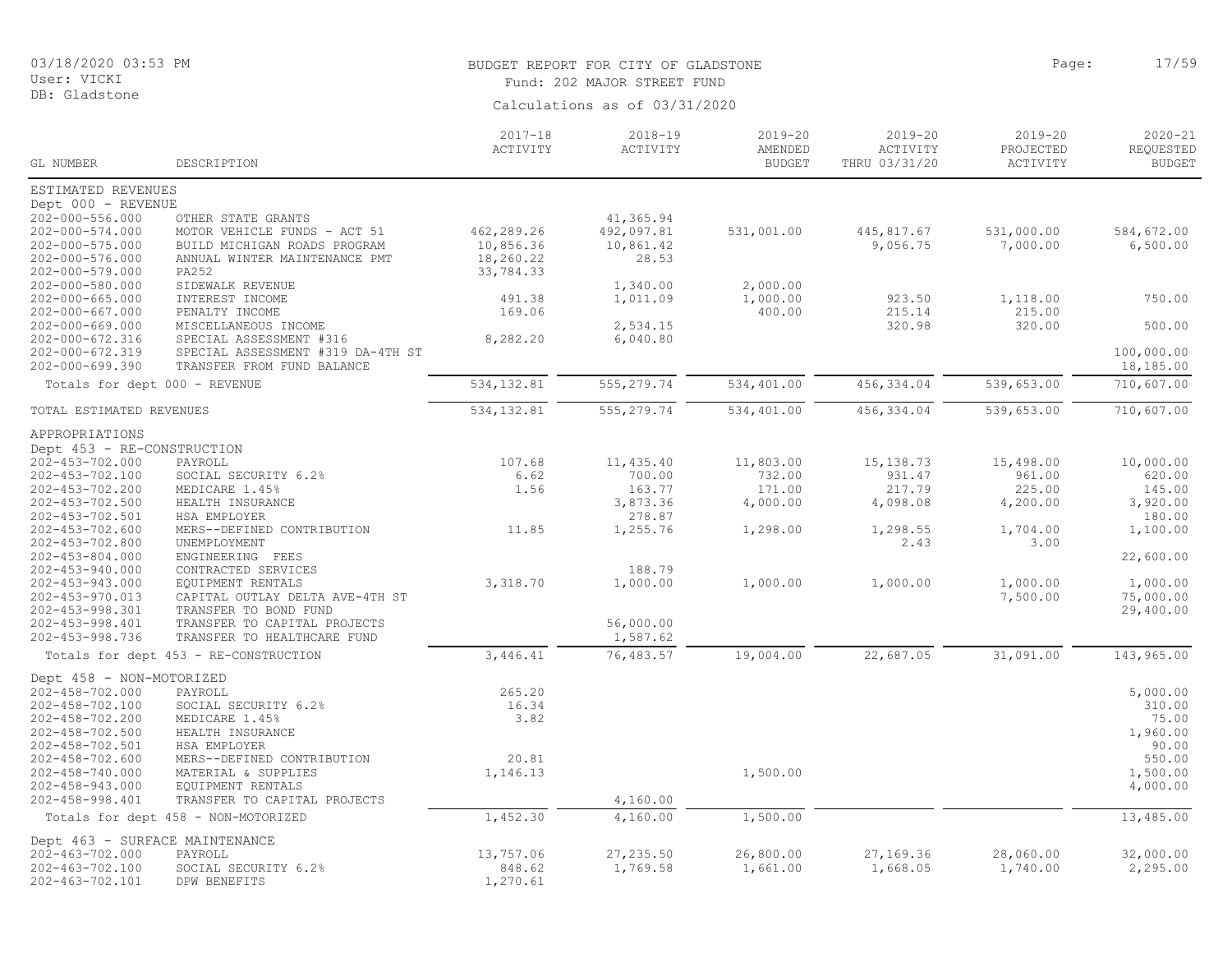# BUDGET REPORT FOR CITY OF GLADSTONE **Page:** 18/59

Fund: 202 MAJOR STREET FUND

| GL NUMBER                      | DESCRIPTION                               | $2017 - 18$<br>ACTIVITY | $2018 - 19$<br>ACTIVITY | $2019 - 20$<br>AMENDED<br><b>BUDGET</b> | $2019 - 20$<br>ACTIVITY<br>THRU 03/31/20 | $2019 - 20$<br>PROJECTED<br>ACTIVITY | $2020 - 21$<br>REQUESTED<br><b>BUDGET</b> |
|--------------------------------|-------------------------------------------|-------------------------|-------------------------|-----------------------------------------|------------------------------------------|--------------------------------------|-------------------------------------------|
| APPROPRIATIONS                 |                                           |                         |                         |                                         |                                          |                                      |                                           |
| Dept 463 - SURFACE MAINTENANCE |                                           |                         |                         |                                         |                                          |                                      |                                           |
| 202-463-702.200                | MEDICARE 1.45%                            | 198.43                  | 413.83                  | 389.00                                  | 390.32                                   | 407.00                               | 535.00                                    |
| 202-463-702.300                | MERS--DEFINED BENEFIT                     | 10,500.00               |                         |                                         |                                          |                                      |                                           |
| $202 - 463 - 702.500$          | HEALTH INSURANCE                          |                         | 8,668.92                | 9,000.00                                | 9,238.80                                 | 9,392.00                             | 11,921.00                                 |
| 202-463-702.501                | HSA EMPLOYER                              |                         | 1,041.00                |                                         |                                          |                                      | 576.00                                    |
| $202 - 463 - 702.600$          | MERS--DEFINED CONTRIBUTION                | 1,207.58                | 2,873.17                | 2,948.00                                | 2,974.28                                 | 3,087.00                             | 4,070.00                                  |
| $202 - 463 - 702.800$          | UNEMPLOYMENT                              |                         | 0.01                    |                                         | 5.39                                     |                                      |                                           |
| 202-463-740.000                | MATERIAL & SUPPLIES                       | 6,317.61                | 1,888.99                | 10,000.00                               | 7,079.80                                 | 11,000.00                            | 10,000.00                                 |
| $202 - 463 - 940.000$          | CONTRACTED SERVICES                       |                         | 471.00                  | 2,000.00                                | 35.00                                    | 35.00                                |                                           |
| $202 - 463 - 943.000$          | EQUIPMENT RENTALS                         | 8,409.97                | 15,000.00               | 15,000.00                               | 15,000.00                                | 15,000.00                            | 25,000.00                                 |
| 202-463-970.001                | ANNUAL CHIP SEALING                       |                         | 28,564.24               |                                         |                                          |                                      |                                           |
| $202 - 463 - 970.002$          | CRACK SEALING--1300 LF OF ST              | 8,195.71                | 7,073.29                | 10,000.00                               | 1,000.00                                 | 1,000.00                             | 5,000.00                                  |
| 202-463-998.736                | TRANSFER TO HEALTHCARE FUND               |                         | 3,785.86                |                                         |                                          |                                      |                                           |
|                                | Totals for dept 463 - SURFACE MAINTENANCE | 50,705.59               | 98,785.39               | 77,798.00                               | 64,561.00                                | 69,721.00                            | 91,397.00                                 |
| Dept 464 - STORM DRAINS        |                                           |                         |                         |                                         |                                          |                                      |                                           |
| $202 - 464 - 702.000$          | PAYROLL                                   | 1,624.69                | 6,964.30                | 7,500.00                                | 7,215.05                                 | 7,415.00                             | 7,500.00                                  |
| $202 - 464 - 702.100$          | SOCIAL SECURITY 6.2%                      | 99.69                   | 426.35                  | 465.00                                  | 443.17                                   | 460.00                               | 465.00                                    |
| 202-464-702.101                | DPW BENEFITS                              | 1,142.63                |                         |                                         |                                          |                                      |                                           |
| $202 - 464 - 702.200$          | MEDICARE 1.45%                            | 23.34                   | 99.63                   | 109.00                                  | 103.44                                   | 108.00                               | 110.00                                    |
| $202 - 464 - 702.300$          | MERS--DEFINED BENEFIT                     |                         |                         |                                         |                                          | 2,594.00                             |                                           |
| $202 - 464 - 702.500$          | HEALTH INSURANCE                          |                         | 2,397.76                | 2,500.00                                | 2,521.36                                 |                                      | 2,415.00                                  |
| $202 - 464 - 702.501$          | HSA EMPLOYER                              |                         | 160.00                  |                                         |                                          |                                      | 135.00                                    |
| $202 - 464 - 702.600$          | MERS--DEFINED CONTRIBUTION                | 176.68                  | 764.79                  | 825.00                                  | 789.47                                   | 816.00                               | 825.00                                    |
| $202 - 464 - 702.800$          | UNEMPLOYMENT                              | 0.01                    |                         |                                         | 1.47                                     | 2.00                                 |                                           |
| $202 - 464 - 740.000$          | MATERIAL & SUPPLIES                       | 22.93                   | 16,523.58               | 18,000.00                               | 4,304.44                                 | 5,000.00                             | 3,000.00                                  |
| $202 - 464 - 943.000$          | EQUIPMENT RENTALS                         | 1,643.80                | 2,535.77                | 2,000.00                                | 2,000.00                                 | 2,000.00                             | 4,000.00                                  |
| $202 - 464 - 998.736$          | TRANSFER TO HEALTHCARE FUND               |                         | 977.00                  |                                         |                                          |                                      |                                           |
|                                | Totals for dept 464 - STORM DRAINS        | 4,733.77                | 30,849.18               | 31,399.00                               | 17,378.40                                | 18,395.00                            | 18,450.00                                 |
| Dept 466 - SWEEP/FLUSHING      |                                           |                         |                         |                                         |                                          |                                      |                                           |
| 202-466-702.000                | PAYROLL                                   | 5,785.79                | 6,999.66                | 7,500.00                                | 7,214.81                                 | 7,415.00                             | 8,000.00                                  |
| 202-466-702.100                | SOCIAL SECURITY 6.2%                      | 206.74                  | 428.54                  | 465.00                                  | 443.13                                   | 460.00                               | 500.00                                    |
| 202-466-702.101                | DPW BENEFITS                              | 1,142.63                |                         |                                         |                                          |                                      |                                           |
| 202-466-702.200                | MEDICARE 1.45%                            | 48.38                   | 100.12                  | 109.00                                  | 103.46                                   | 108.00                               | 115.00                                    |
| $202 - 466 - 702.500$          | HEALTH INSURANCE                          |                         | 2,397.76                | 2,500.00                                | 2,521.36                                 | 2,594.00                             | 2,580.00                                  |
| 202-466-702.501                | HSA EMPLOYER                              |                         | 160.00                  |                                         |                                          |                                      | 145.00                                    |
| $202 - 466 - 702.600$          | MERS--DEFINED CONTRIBUTION                | 369.50                  | 768.72                  | 825.00                                  | 789.56                                   | 816.00                               | 880.00                                    |
| $202 - 466 - 702.800$          | UNEMPLOYMENT                              |                         |                         |                                         | 1.45                                     | 2.00                                 |                                           |
| $202 - 466 - 943.000$          | EQUIPMENT RENTALS                         | 7,214.54                | 21,000.00               | 21,000.00                               | 21,000.00                                | 21,000.00                            | 20,000.00                                 |
| $202 - 466 - 998.736$          | TRANSFER TO HEALTHCARE FUND               |                         | 977.00                  |                                         |                                          |                                      |                                           |
|                                | Totals for dept 466 - SWEEP/FLUSHING      | 14,767.58               | 32,831.80               | 32,399.00                               | 32,073.77                                | 32,395.00                            | 32,220.00                                 |
| Dept 474 - TRAFFIC CONTROL     |                                           |                         |                         |                                         |                                          |                                      |                                           |
| $202 - 474 - 702.000$          | PAYROLL                                   | 7,350.63                | 7,537.07                | 7,800.00                                | 7,814.97                                 | 8,000.00                             | 5,000.00                                  |
| 202-474-702.100                | SOCIAL SECURITY 6.2%                      | 254.46                  | 461.40                  | 484.00                                  | 480.00                                   | 496.00                               | 310.00                                    |
| 202-474-702.200                | MEDICARE 1.45%                            | 59.50                   | 107.96                  | 113.00                                  | 112.05                                   | 116.00                               | 70.00                                     |
| $202 - 474 - 702.500$          | HEALTH INSURANCE                          |                         | 2,582.20                | 2,700.00                                | 2,710.24                                 | 2,796.00                             | 1,610.00                                  |
| 202-474-702.501                | HSA EMPLOYER                              |                         | 160.00                  |                                         |                                          |                                      |                                           |
| $202 - 474 - 702.600$          | MERS--DEFINED CONTRIBUTION                | 381.75                  | 827.70                  | 858.00                                  | 854.61                                   | 880.00                               | 550.00                                    |
| $202 - 474 - 702.800$          | UNEMPLOYMENT                              |                         |                         |                                         | 1.63                                     | 2.00                                 |                                           |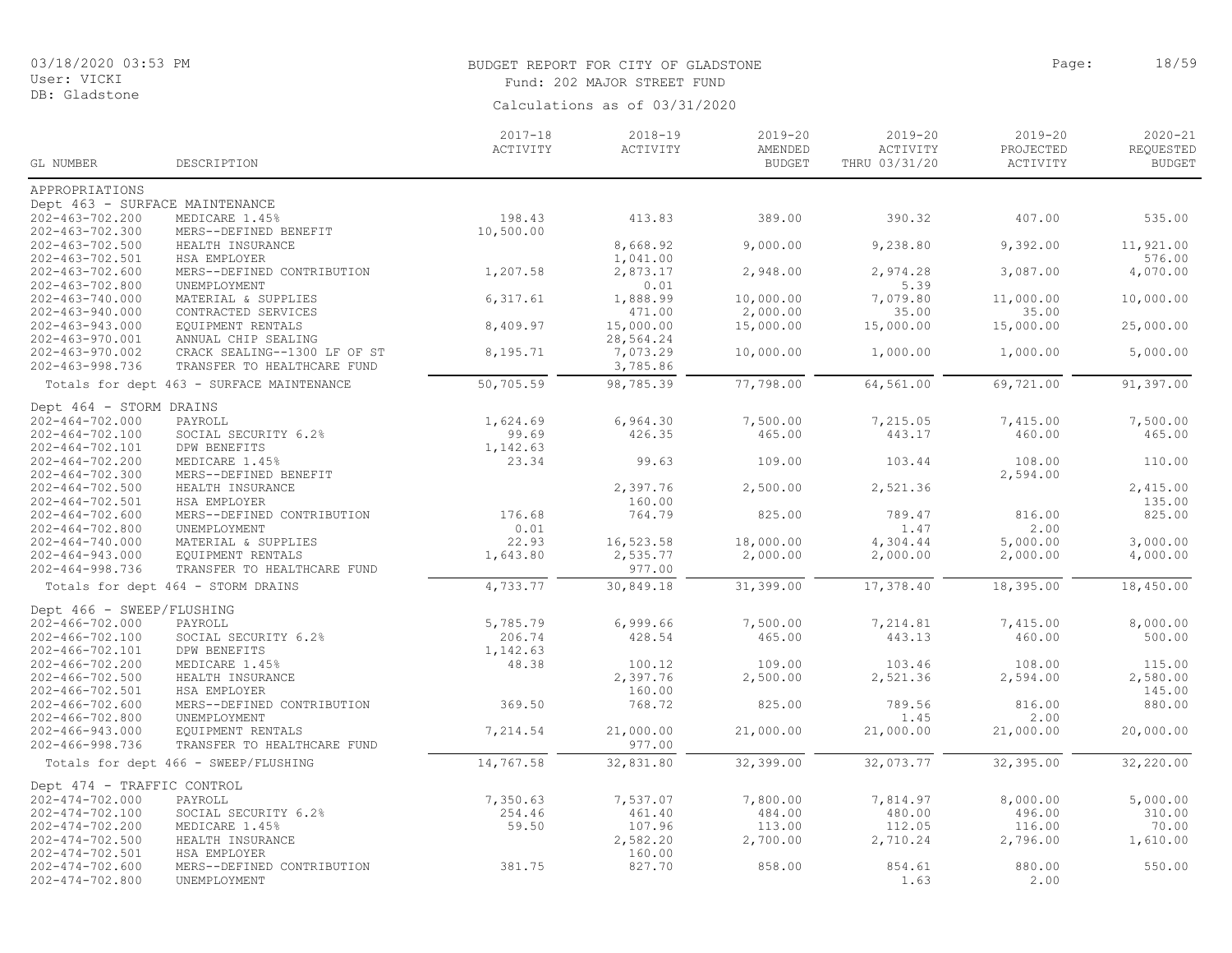# BUDGET REPORT FOR CITY OF GLADSTONE **Example 2018** Page: 19/59

Fund: 202 MAJOR STREET FUND

| Calculations as of 03/31/2020 |  |  |
|-------------------------------|--|--|

|                                    |                                          | $2017 - 18$ | $2018 - 19$ | $2019 - 20$   | $2019 - 20$     | $2019 - 20$ | $2020 - 21$   |
|------------------------------------|------------------------------------------|-------------|-------------|---------------|-----------------|-------------|---------------|
|                                    |                                          | ACTIVITY    | ACTIVITY    | AMENDED       | ACTIVITY        | PROJECTED   | REQUESTED     |
| GL NUMBER                          | DESCRIPTION                              |             |             | <b>BUDGET</b> | THRU 03/31/20   | ACTIVITY    | <b>BUDGET</b> |
| APPROPRIATIONS                     |                                          |             |             |               |                 |             |               |
| Dept 474 - TRAFFIC CONTROL         |                                          |             |             |               |                 |             |               |
| $202 - 474 - 740.000$              | MATERIAL & SUPPLIES                      | 2,817.93    | 5,397.52    | 10,000.00     | 5,304.77        | 10,000.00   | 6,000.00      |
| $202 - 474 - 921.000$              | US 2 & 41 & M-35 FLASHERS-CNTY           | 635.50      |             |               | 635.50          | 900.00      | 1,000.00      |
| $202 - 474 - 940.000$              | CONTRACTED SERVICES                      | 9,129.24    | 6,410.25    | 7,500.00      | 9,447.89        | 9,447.00    | 8,000.00      |
| $202 - 474 - 943.000$              | EQUIPMENT RENTALS                        | 2,011.93    | 3,500.00    | 3,500.00      | 3,500.00        | 3,500.00    | 2,000.00      |
| $202 - 474 - 998.736$              | TRANSFER TO HEALTHCARE FUND              |             | 1,099.12    |               |                 |             |               |
|                                    | Totals for dept 474 - TRAFFIC CONTROL    | 22,640.94   | 28,083.22   | 32,955.00     | 30,861.66       | 36,137.00   | 24,540.00     |
| Dept 478 - WINTER MAINTENANCE      |                                          |             |             |               |                 |             |               |
| 202-478-702.000                    | PAYROLL                                  | 18,103.17   | 29,806.13   | 30,000.00     | 29,558.61       | 30,564.00   | 40,000.00     |
| 202-478-702.100                    | SOCIAL SECURITY 6.2%                     | 1,532.98    | 1,770.82    | 1,860.00      | 1,814.70        | 1,895.00    | 2,480.00      |
| 202-478-702.101                    | DPW BENEFITS                             | 11,942.86   |             |               |                 |             |               |
| 202-478-702.200                    | MEDICARE 1.45%                           | 358.51      | 414.30      | 435.00        | 424.35          | 443.00      | 580.00        |
| 202-478-702.300                    | MERS--DEFINED BENEFIT                    | 6,700.00    |             |               |                 |             |               |
| 202-478-702.500                    | HEALTH INSURANCE                         |             | 9,591.12    | 10,000.00     | 10,183.37       | 10,388.00   | 12,890.00     |
| 202-478-702.501                    | HSA EMPLOYER                             |             | 1,922.00    |               |                 |             | 720.00        |
| 202-478-702.600                    | MERS--DEFINED CONTRIBUTION               | 1,983.19    | 3,168.15    | 3,300.00      | 3,235.81        | 3,362.00    | 4,400.00      |
| 202-478-702.800                    | UNEMPLOYMENT                             | 0.06        | 0.09        |               | 6.12            | 6.00        |               |
| $202 - 478 - 740.000$              | MATERIAL & SUPPLIES                      | 13,254.85   | 15, 131.47  | 22,000.00     | 19,562.29       | 24,600.00   | 23,000.00     |
| $202 - 478 - 943.000$              | EQUIPMENT RENTALS                        | 40,839.94   | 30,500.00   | 30,500.00     | 30,500.00       | 30,500.00   | 35,000.00     |
| 202-478-998.736                    | TRANSFER TO HEALTHCARE FUND              |             | 3,785.85    |               |                 |             |               |
|                                    | Totals for dept 478 - WINTER MAINTENANCE | 94,715.56   | 96,089.93   | 98,095.00     | 95,285.25       | 101,758.00  | 119,070.00    |
| Dept 537 - ADMINISTRATIVE          |                                          |             |             |               |                 |             |               |
| 202-537-702.000                    | PAYROLL                                  | 9,162.84    | 8,476.11    | 7,210.00      | 1,898.51        | 1,900.00    | 10,000.00     |
| 202-537-702.100                    | SOCIAL SECURITY 6.2%                     | 561.42      | 515.84      | 447.00        | 116.04          | 116.00      | 620.00        |
| 202-537-702.200                    | MEDICARE 1.45%                           | 131.32      | 120.67      | 105.00        | 27.14           | 27.00       | 145.00        |
| 202-537-702.300                    | MERS--DEFINED BENEFIT                    |             |             |               |                 | 28,865.00   | 28,865.00     |
| 202-537-702.500                    | HEALTH INSURANCE                         |             |             |               |                 |             | 3,220.00      |
| 202-537-702.501                    | HSA EMPLOYER                             | 1,674.23    | 200.39      |               | 3,566.21        | 3,672.00    | 180.00        |
| 202-537-702.600                    | MERS--DEFINED CONTRIBUTION               | 935.91      | 932.38      | 721.00        | 208.85          | 209.00      | 1,100.00      |
| 202-537-702.900                    | WORKER'S COMPENSATION                    | 6,706.21    | 4,217.37    | 7,241.00      | 2,164.00        | 2,164.00    | 7,775.00      |
| 202-537-802.000                    | <b>AUDIT FEES</b>                        | 2,358.00    | 2,186.00    | 3,000.00      | 2,165.00        | 2,165.00    | 2,200.00      |
| 202-537-817.000                    | RETIREES BENEFITS                        |             |             |               |                 |             | 2,775.00      |
| $202 - 537 - 850.000$              | TELEPHONE                                |             | (65.02)     |               | (67.22)         | 50.00       | 50.00         |
| 202-537-910.000                    | INSURANCE - LIABILTIY                    | 50.00       | 50.00       |               | 50.00<br>385.06 | 50.00       | 50.00         |
| 202-537-940.000<br>202-537-940.100 | CONTRACTED SERVICES<br>GIS               |             |             |               |                 | 385.00      | 5,000.00      |
| 202-537-941.000                    | COMPUTER                                 |             |             |               | 357.69          | 420.00      |               |
| 202-537-943.000                    | EQUIPMENT RENTALS                        |             |             |               |                 |             | 500.00        |
| $202 - 537 - 963.000$              | OTHER OPERATING SUPPLIES                 |             |             |               | 148.05          | 148.00      |               |
| 202-537-998.101                    | TRANSFER TO GENERAL FUND                 |             |             | 9,420.00      |                 |             | 5,000.00      |
| 202-537-998.203                    | TRANSFER TO LOCAL STREET                 | 100,000.00  | 92,000.00   | 85,000.00     | 85,000.00       | 85,000.00   | 200,000.00    |
| 202-537-998.390                    | TRANSFER TO FUND BALANCE                 |             |             | 50,086.00     |                 | 36,275.00   |               |
| 202-537-998.401                    | TRANSFER TO CAPITAL PROJECTS             | 2,000.00    |             | 30,000.00     | 80,340.50       | 70,000.00   |               |
| 202-537-998.661                    | TRANSFER TO EQUIPMENT FUND               | 10,000.00   |             |               |                 |             |               |
| 202-537-998.731                    | TRANSFER TO PENSION FUND                 | 18,881.00   | 36,081.00   | 36,926.00     |                 |             |               |
| 202-537-998.736                    | TRANSFER TO HEALTHCARE FUND              | 6,807.31    | 9.55        | 18,710.00     | 18,710.00       | 18,710.00   |               |
|                                    | Totals for dept 537 - ADMINISTRATIVE     | 159,268.24  | 144,724.29  | 248,866.00    | 195,069.83      | 250,156.00  | 267,480.00    |
|                                    |                                          |             |             |               |                 |             |               |
| TOTAL APPROPRIATIONS               |                                          | 351,730.39  | 512,007.38  | 542,016.00    | 457, 916.96     | 539,653.00  | 710,607.00    |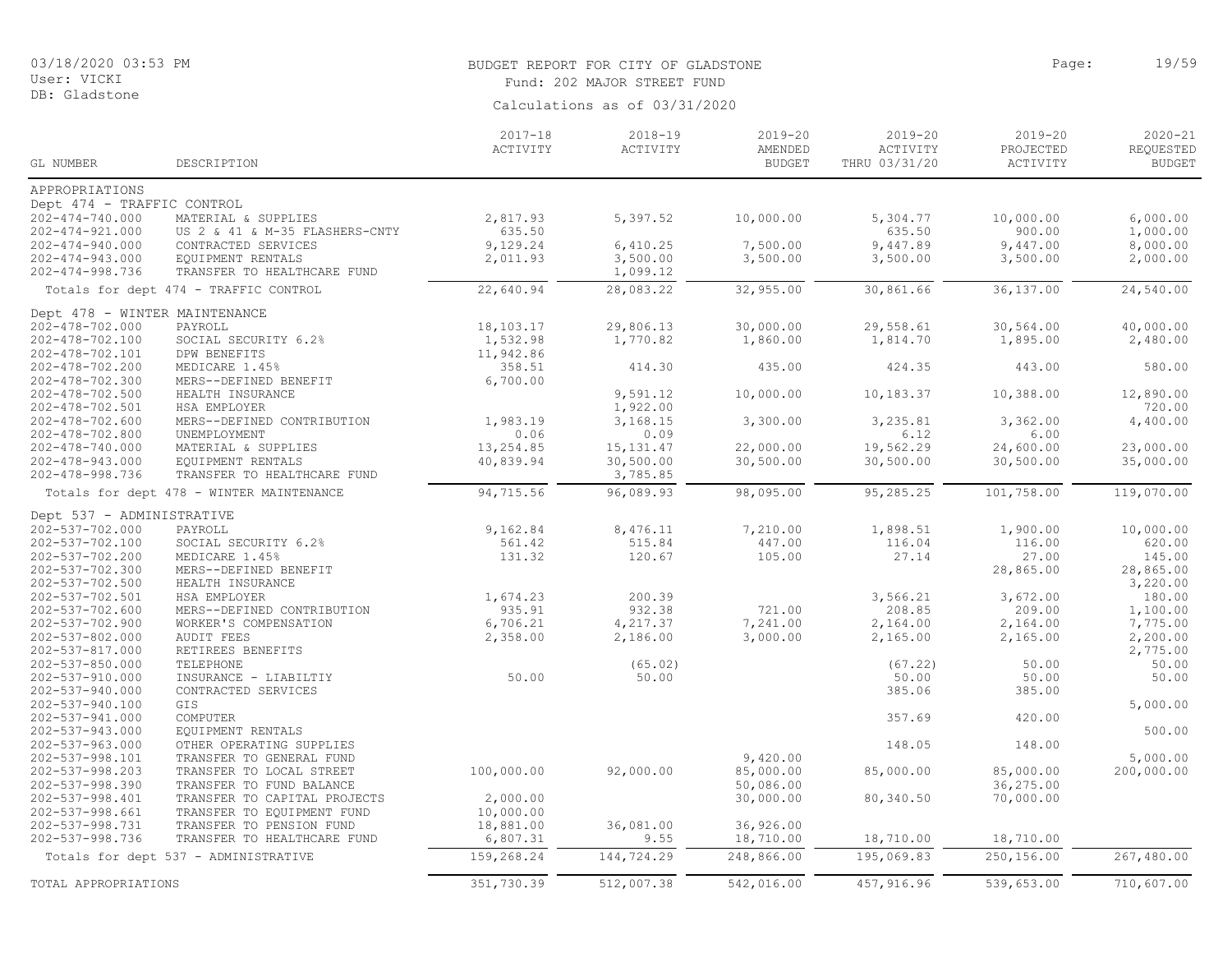| 03/18/2020 03:53 PM<br>User: VICKI<br>DB: Gladstone |                                           |                         | Page:<br>BUDGET REPORT FOR CITY OF GLADSTONE<br>Fund: 202 MAJOR STREET FUND<br>Calculations as of 03/31/2020 |                                         |                                          |                                      |                                    |  |
|-----------------------------------------------------|-------------------------------------------|-------------------------|--------------------------------------------------------------------------------------------------------------|-----------------------------------------|------------------------------------------|--------------------------------------|------------------------------------|--|
| GL NUMBER                                           | DESCRIPTION                               | $2017 - 18$<br>ACTIVITY | $2018 - 19$<br>ACTIVITY                                                                                      | $2019 - 20$<br>AMENDED<br><b>BUDGET</b> | $2019 - 20$<br>ACTIVITY<br>THRU 03/31/20 | $2019 - 20$<br>PROJECTED<br>ACTIVITY | $2020 - 21$<br>REQUESTED<br>BUDGET |  |
|                                                     | NET OF REVENUES/APPROPRIATIONS - FUND 202 | 182,402.42              | 43,272.36                                                                                                    | (7, 615, 00)                            | (1, 582, 92)                             |                                      |                                    |  |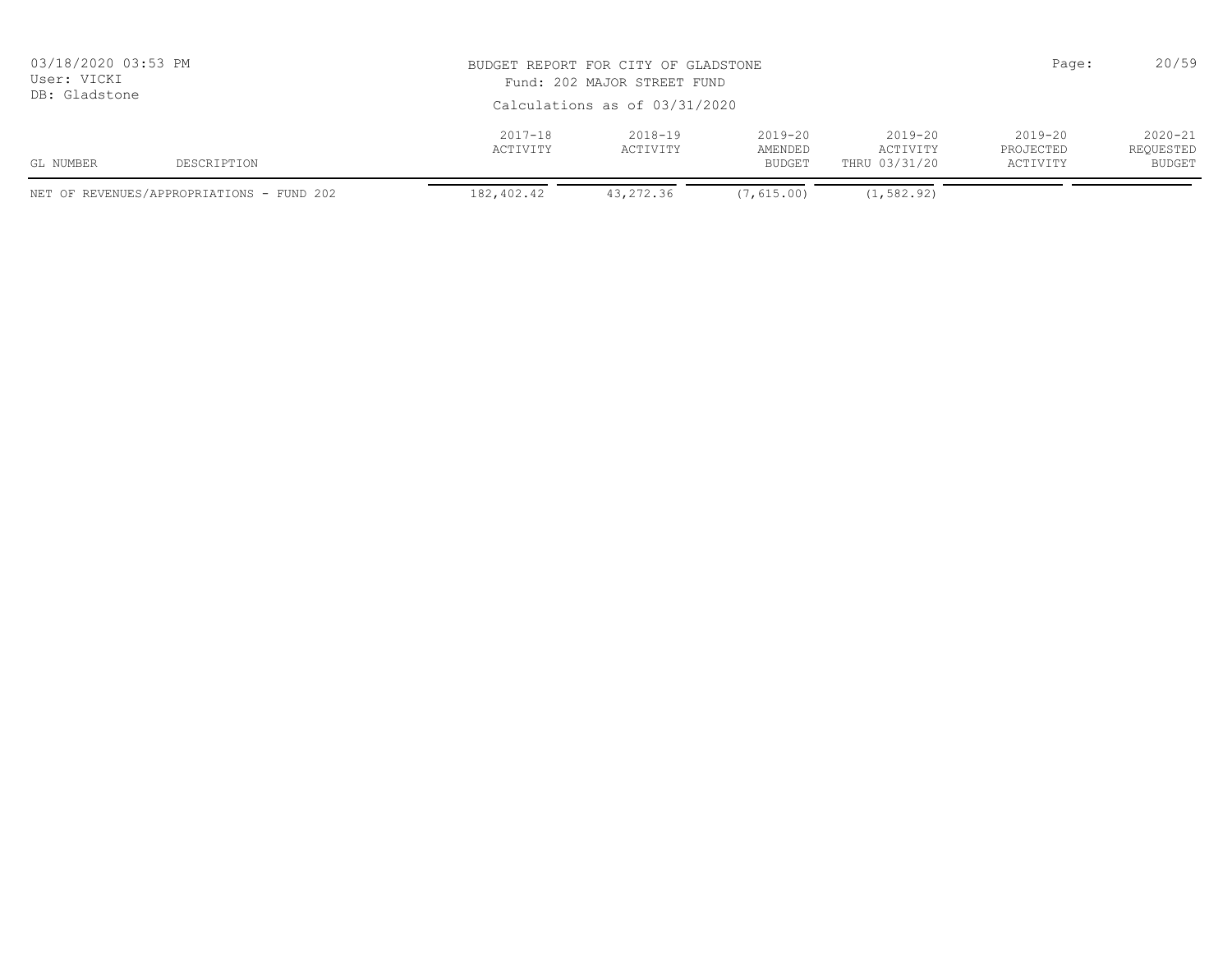# BUDGET REPORT FOR CITY OF GLADSTONE **Page:** 21/59

Fund: 203 LOCAL STREET FUND

Calculations as of 03/31/2020

| GL NUMBER                     | DESCRIPTION                           | $2017 - 18$<br>ACTIVITY | $2018 - 19$<br>ACTIVITY | $2019 - 20$<br>AMENDED<br><b>BUDGET</b> | 2019-20<br>ACTIVITY<br>THRU 03/31/20 | $2019 - 20$<br>PROJECTED<br>ACTIVITY | 2020-21<br>REQUESTED<br><b>BUDGET</b> |
|-------------------------------|---------------------------------------|-------------------------|-------------------------|-----------------------------------------|--------------------------------------|--------------------------------------|---------------------------------------|
| ESTIMATED REVENUES            |                                       |                         |                         |                                         |                                      |                                      |                                       |
| Dept 000 - REVENUE            |                                       |                         |                         |                                         |                                      |                                      |                                       |
| 203-000-556.000               | OTHER STATE GRANTS                    |                         | 41,365.94               |                                         |                                      |                                      |                                       |
| 203-000-574.000               | MOTOR VEHICLE FUNDS - ACT 51          | 174,233.71              | 185, 142.55             | 216,888.00                              | 167,724.53                           | 216,888.00                           | 220,100.00                            |
| 203-000-575.000               | BUILD MICHIGAN ROADS PROGRAM          | 4,091.96                | 4,086.52                |                                         | 3,407.22                             | 3,066.00                             | 4,000.00                              |
| 203-000-576.000               | ANNUAL WINTER MAINTENANCE PMT         | 2,515.53                |                         |                                         | 3,365.15                             |                                      |                                       |
| 203-000-577.000               | METRO ACT PA 48 STABALIZATION AUTH    |                         | 23,500.35               |                                         | 23,553.57                            | 23,554.00                            | 23,500.00                             |
| 203-000-579.000               | PA252                                 | 14,478.99               |                         |                                         |                                      |                                      |                                       |
| 203-000-652.000               | CONSUMERS SERVICE REIMBURSEMENT       |                         |                         |                                         | 1,050.00                             | 1,050.00                             |                                       |
| $203 - 000 - 665.000$         | INTEREST ON INVESTMENTS               | 32.07                   | 30.38                   | 100.00                                  | 185.77                               | 200.00                               |                                       |
| 203-000-667.000               | PENALTY INCOME                        | 50.66                   |                         | 400.00                                  | 48.40                                | 50.00                                |                                       |
| $203 - 000 - 669.000$         | MISCELLANEOUS INCOME                  |                         | 135.00                  |                                         | 13,745.92                            | 30,000.00                            |                                       |
| 203-000-672.315               | SPECIAL ASSESSMENT #315               | 2,468.90                | 2,465.90                |                                         |                                      |                                      |                                       |
| 203-000-672.318               | SPECIAL ASSESSMENT #318 N15TH-17TH    |                         |                         |                                         |                                      |                                      | 150,000.00                            |
| 203-000-699.101               | TRANSFER FROM GENERAL FUND            |                         | 72,025.00               |                                         |                                      |                                      |                                       |
| 203-000-699.202               | TRANSFER FROM MAJOR STREET            | 100,000.00              | 92,000.00               | 85,000.00                               | 85,000.00                            |                                      | 200,000.00                            |
| 203-000-699.250               | TRANSFER FROM DR MARY CRETENS TRUS    |                         |                         |                                         |                                      |                                      | 15,000.00                             |
| Totals for dept 000 - REVENUE |                                       | 297,871.82              | 420,751.64              | 302,388.00                              | 298,080.56                           | 274,808.00                           | 612,600.00                            |
| TOTAL ESTIMATED REVENUES      |                                       | 297,871.82              | 420,751.64              | 302,388.00                              | 298,080.56                           | 274,808.00                           | 612,600.00                            |
|                               |                                       |                         |                         |                                         |                                      |                                      |                                       |
| APPROPRIATIONS                |                                       |                         |                         |                                         |                                      |                                      |                                       |
| Dept 453 - RE-CONSTRUCTION    |                                       |                         |                         |                                         |                                      |                                      |                                       |
| 203-453-702.000               | PAYROLL                               | 121.19                  | 12,745.98               | 13,500.00                               | 13,220.17                            | 13,640.00                            | 25,000.00                             |
| 203-453-702.100               | SOCIAL SECURITY 6.2%                  | 7.45                    | 780.38                  | 837.00                                  | 811.66                               | 846.00                               | 1,550.00                              |
| 203-453-702.200               | MEDICARE 1.45%                        | 1.75                    | 182.59                  | 196.00                                  | 189.79                               | 198.00                               | 365.00                                |
| 203-453-702.300               | MERS--DEFINED BENEFIT                 | 360.81                  |                         |                                         |                                      |                                      |                                       |
| 203-453-702.500               | HEALTH INSURANCE                      |                         | 4,242.20                | 4,500.00                                | 4,508.64                             | 4,595.00                             | 8,055.00                              |
| 203-453-702.600               | MERS--DEFINED CONTRIBUTION            | 13.33                   | 1,399.87                | 1,485.00                                | 1,447.10                             | 1,500.00                             | 2,750.00                              |
| 203-453-702.800               | UNEMPLOYMENT                          |                         |                         |                                         | 2.65                                 |                                      |                                       |
| 203-453-702.900               | WORKER'S COMPENSATION                 | 67.07                   |                         |                                         |                                      |                                      |                                       |
| 203-453-740.000               | MATERIAL & SUPPLIES                   |                         |                         |                                         |                                      |                                      | 15,000.00                             |
| 203-453-943.000               | EQUIPMENT RENTALS                     |                         |                         |                                         |                                      |                                      | 20,000.00                             |
| 203-453-970.000               | CAPITAL OUTLAY                        |                         | 2,000.00                |                                         |                                      |                                      |                                       |
| $203 - 453 - 970.055$         | CAPITAL OUTLAY N15TH, N17TH, HUPY     |                         |                         |                                         |                                      |                                      | 211,826.00                            |
| 203-453-998.301               | TRANSFER TO BOND FUND                 |                         |                         |                                         |                                      |                                      | 9,600.00                              |
| 203-453-998.401               | TRANSFER TO CAPITAL PROJECTS          |                         | 3,000.00                |                                         |                                      |                                      |                                       |
| 203-453-998.731               | TRANSFER TO PENSION FUND              |                         | 5,772.96                |                                         |                                      |                                      |                                       |
| 203-453-998.736               | TRANSFER TO HEALTHCARE FUND           |                         | 1,949.89                |                                         |                                      |                                      |                                       |
|                               | Totals for dept 453 - RE-CONSTRUCTION | 571.60                  | 32,073.87               | 20,518.00                               | 20,180.01                            | 20,779.00                            | 294,146.00                            |
|                               |                                       |                         |                         |                                         |                                      |                                      |                                       |
| Dept 458 - NON-MOTORIZED      |                                       |                         |                         |                                         |                                      |                                      |                                       |
| 203-458-702.000               | PAYROLL                               |                         |                         |                                         |                                      |                                      | 2,000.00                              |
| 203-458-702.100               | SOCIAL SECURITY 6.2%                  |                         |                         |                                         |                                      |                                      | 125.00                                |
| 203-458-702.200               | MEDICARE 1.45%                        |                         |                         |                                         |                                      |                                      | 30.00                                 |
| 203-458-702.500               | HEALTH INSURANCE                      |                         |                         |                                         |                                      |                                      | 645.00                                |
| 203-458-740.000               | MATERIAL & SUPPLIES                   | 588.13                  |                         | 1,000.00                                |                                      |                                      | 1,000.00                              |
| 203-458-943.000               | EQUIPMENT RENTALS                     |                         |                         |                                         |                                      |                                      | 1,500.00                              |
| 203-458-970.000               | CAPITAL OUTLAY                        |                         |                         |                                         |                                      |                                      | 15,000.00                             |
|                               | Totals for dept 458 - NON-MOTORIZED   | 588.13                  |                         | 1,000.00                                |                                      |                                      | 20,300.00                             |
|                               |                                       |                         |                         |                                         |                                      |                                      |                                       |

Dept 463 - SURFACE MAINTENANCE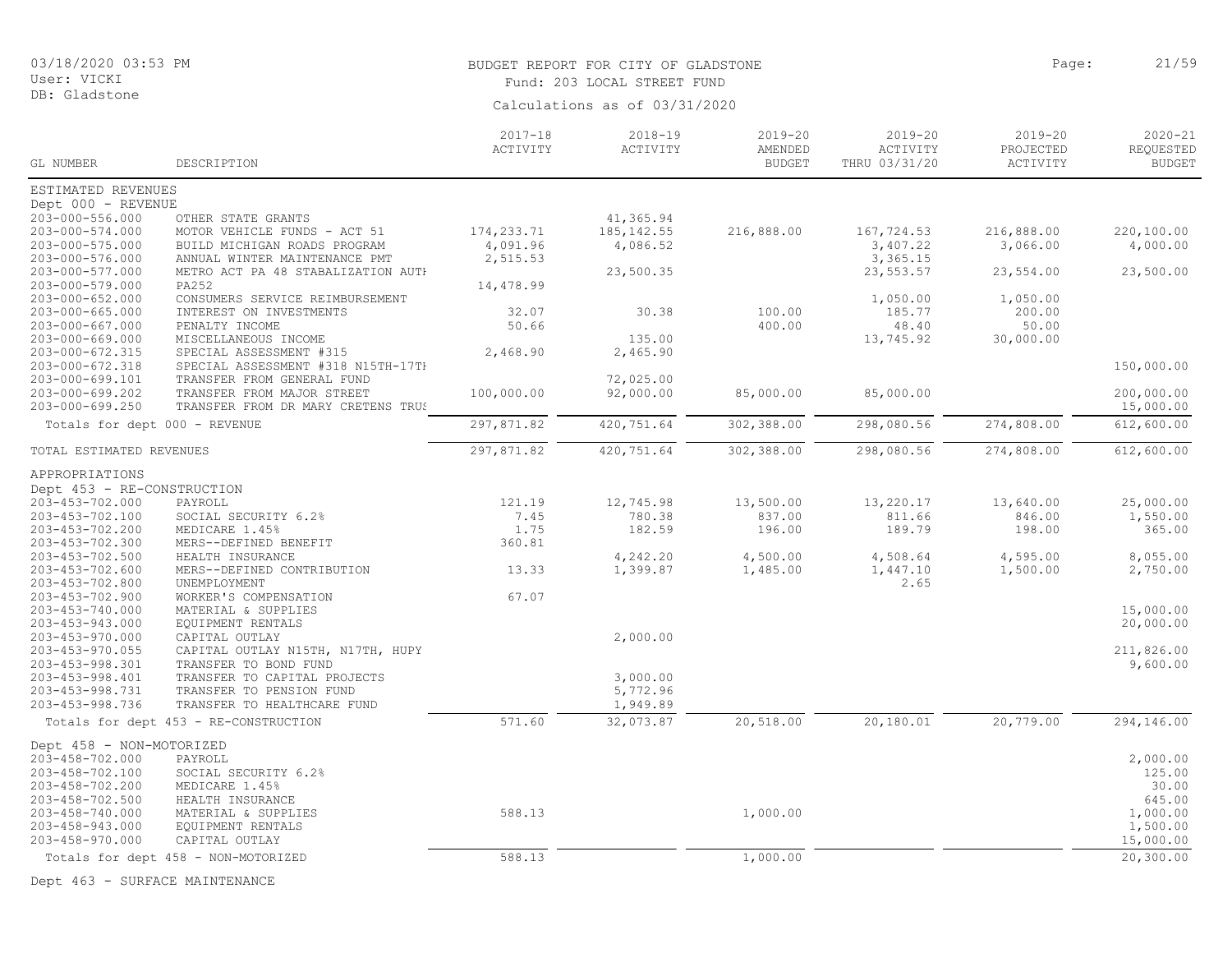DB: Gladstone

# BUDGET REPORT FOR CITY OF GLADSTONE **Page:** 22/59

Fund: 203 LOCAL STREET FUND

Calculations as of 03/31/2020

|                                |                                           | $2017 - 18$<br>ACTIVITY | $2018 - 19$<br>ACTIVITY | $2019 - 20$<br>AMENDED | $2019 - 20$<br>ACTIVITY | $2019 - 20$<br>PROJECTED | $2020 - 21$<br>REQUESTED |
|--------------------------------|-------------------------------------------|-------------------------|-------------------------|------------------------|-------------------------|--------------------------|--------------------------|
| GL NUMBER                      | DESCRIPTION                               |                         |                         | <b>BUDGET</b>          | THRU 03/31/20           | ACTIVITY                 | <b>BUDGET</b>            |
| APPROPRIATIONS                 |                                           |                         |                         |                        |                         |                          |                          |
| Dept 463 - SURFACE MAINTENANCE |                                           |                         |                         |                        |                         |                          |                          |
| $203 - 463 - 702.000$          | PAYROLL                                   | 23,408.76               | 22,983.29               | 25,000.00              | 22,518.77               | 23, 254.00               | 25,000.00                |
| 203-463-702.100                | SOCIAL SECURITY 6.2%                      | 963.72                  | 1,408.30                | 1,550.00               | 1,382.39                | 1,442.00                 | 1,860.00                 |
| 203-463-702.101                | DPW BENEFITS                              | 2,413.24                |                         |                        |                         |                          |                          |
| 203-463-702.200                | MEDICARE 1.45%                            | 225.38                  | 329.37                  | 363.00                 | 323.48                  | 337.00                   | 435.00                   |
| 203-463-702.300                | MERS--DEFINED BENEFIT                     | 16,236.45               |                         |                        |                         |                          |                          |
| $203 - 463 - 702.500$          | HEALTH INSURANCE                          |                         | 7,193.25                | 7,500.00               | 7,662.10                | 7,794.00                 | 8,055.00                 |
| $203 - 463 - 702.600$          | MERS--DEFINED CONTRIBUTION                | 1,458.61                | 2,381.75                | 2,750.00               | 2,465.21                | 2,558.00                 | 2,750.00                 |
| 203-463-702.800                | UNEMPLOYMENT                              |                         |                         |                        | 4.43                    | 5.00                     |                          |
| 203-463-702.900                | WORKER'S COMPENSATION                     | 3,017.80                |                         |                        |                         |                          |                          |
| $203 - 463 - 740.000$          | MATERIAL & SUPPLIES                       | 6,978.60                | 5,489.39                | 5,000.00               | 66.97                   | 4,500.00                 | 7,500.00                 |
| 203-463-943.000                | EQUIPMENT RENTALS                         | 16,268.53               | 14,000.00               | 14,000.00              | 14,000.00               | 14,000.00                | 15,000.00                |
| 203-463-970.001                | ANNUAL CHIP SEALING                       |                         | 85, 355.40              |                        |                         |                          |                          |
| 203-463-970.002                | CRACK SEALING                             | 397.66                  |                         | 8,000.00               | 772.42                  | 772.00                   | 5,000.00                 |
| 203-463-998.731                | TRANSFER TO PENSION FUND                  |                         | 10,102.68               |                        |                         |                          |                          |
| 203-463-998.736                | TRANSFER TO HEALTHCARE FUND               |                         | 3,412.30                |                        |                         |                          |                          |
|                                | Totals for dept 463 - SURFACE MAINTENANCE | 71,368.75               | 152,655.73              | 64,163.00              | 49,195.77               | 54,662.00                | 65,600.00                |
| Dept 464 - STORM DRAINS        |                                           |                         |                         |                        |                         |                          |                          |
| $203 - 464 - 702.000$          | PAYROLL                                   | 6, 126.61               | 8,595.74                | 8,500.00               | 8,570.43                | 8,834.00                 | 5,000.00                 |
| $203 - 464 - 702.100$          | SOCIAL SECURITY 6.2%                      | 390.08                  | 509.91                  | 527.00                 | 526.26                  | 548.00                   | 310.00                   |
| 203-464-702.101                | DPW BENEFITS                              | 3,176.54                |                         |                        |                         |                          |                          |
| 203-464-702.200                | MEDICARE 1.45%                            | 91.25                   | 119.34                  | 123.00                 | 122.98                  | 128.00                   | 75.00                    |
| $203 - 464 - 702.300$          | MERS--DEFINED BENEFIT                     | 4,329.72                |                         |                        |                         |                          |                          |
| $203 - 464 - 702.500$          | HEALTH INSURANCE                          | 244.72                  | 2,766.68                | 3,000.00               | 2,931.87                | 2,994.00                 | 1,610.00                 |
| $203 - 464 - 702.600$          | MERS--DEFINED CONTRIBUTION                | 678.84                  | 914.46                  | 935.00                 | 938.01                  | 972.00                   | 550.00                   |
| $203 - 464 - 702.800$          | UNEMPLOYMENT                              |                         |                         |                        | 1.72                    | 2.00                     |                          |
| $203 - 464 - 702.900$          | WORKER'S COMPENSATION                     | 804.75                  |                         |                        |                         |                          |                          |
| $203 - 464 - 740.000$          | MATERIAL & SUPPLIES                       | 644.03                  | 4,500.00                | 8,000.00               | 4,924.63                | 6,000.00                 | 2,500.00                 |
| $203 - 464 - 943.000$          | EQUIPMENT RENTALS                         | 9,136.03                | 4,500.00                | 4,500.00               | 4,500.00                | 4,500.00                 | 4,500.00                 |
| $203 - 464 - 970.028$          | 15-17 ST STORM DRAIN WORK                 |                         | 26, 417.23              |                        | 129.25                  | 130.00                   |                          |
| 203-464-998.731                | TRANSFER TO PENSION FUND                  |                         | 3,608.10                |                        |                         |                          |                          |
| $203 - 464 - 998.736$          | TRANSFER TO HEALTHCARE FUND               |                         | 1,340.55                |                        |                         |                          |                          |
|                                | Totals for dept 464 - STORM DRAINS        | 25,622.57               | 53,272.01               | 25,585.00              | 22,645.15               | 24,108.00                | 14,545.00                |
| Dept 466 - SWEEP/FLUSHING      |                                           |                         |                         |                        |                         |                          |                          |
| $203 - 466 - 702.000$          | PAYROLL                                   | 6,908.59                | 6,121.94                | 6, 200.00              | 6,245.04                | 6,428.00                 | 8,000.00                 |
| 203-466-702.100                | SOCIAL SECURITY 6.2%                      | 324.98                  | 374.85                  | 384.00                 | 383.35                  | 399.00                   | 500.00                   |
| 203-466-702.101                | DPW BENEFITS                              | 2,856.57                |                         |                        |                         |                          |                          |
| 203-466-702.200                | MEDICARE 1.45%                            | 75.97                   | 87.64                   | 90.00                  | 89.56                   | 94.00                    | 115.00                   |
| 203-466-702.300                | MERS--DEFINED BENEFIT                     | 5,051.34                |                         |                        |                         |                          |                          |
| 203-466-702.500                | HEALTH INSURANCE                          |                         | 2,028.92                | 2,100.00               | 2,143.50                | 2,198.00                 | 2,580.00                 |
| 203-466-702.600                | MERS--DEFINED CONTRIBUTION                | 578.38                  | 672.36                  | 682.00                 | 683.33                  | 707.00                   | 880.00                   |
| 203-466-702.800                | UNEMPLOYMENT                              |                         |                         |                        | 1.17                    | 2.00                     |                          |
| 203-466-702.900                | WORKER'S COMPENSATION                     | 938.87                  |                         |                        |                         |                          |                          |
| 203-466-943.000                | EQUIPMENT RENTALS                         | 21,429.32               | 18,285.00               | 18,285.00              | 18,285.00               | 18,285.00                | 18,000.00                |
| 203-466-998.731                | TRANSFER TO PENSION FUND                  |                         | 2,886.48                |                        |                         |                          |                          |
| 203-466-998.736                | TRANSFER TO HEALTHCARE FUND               |                         | 974.94                  |                        |                         |                          |                          |
|                                | Totals for dept 466 - SWEEP/FLUSHING      | 38,164.02               | 31, 432.13              | 27,741.00              | 27,830.95               | 28,113.00                | 30,075.00                |

Dept 474 - TRAFFIC CONTROL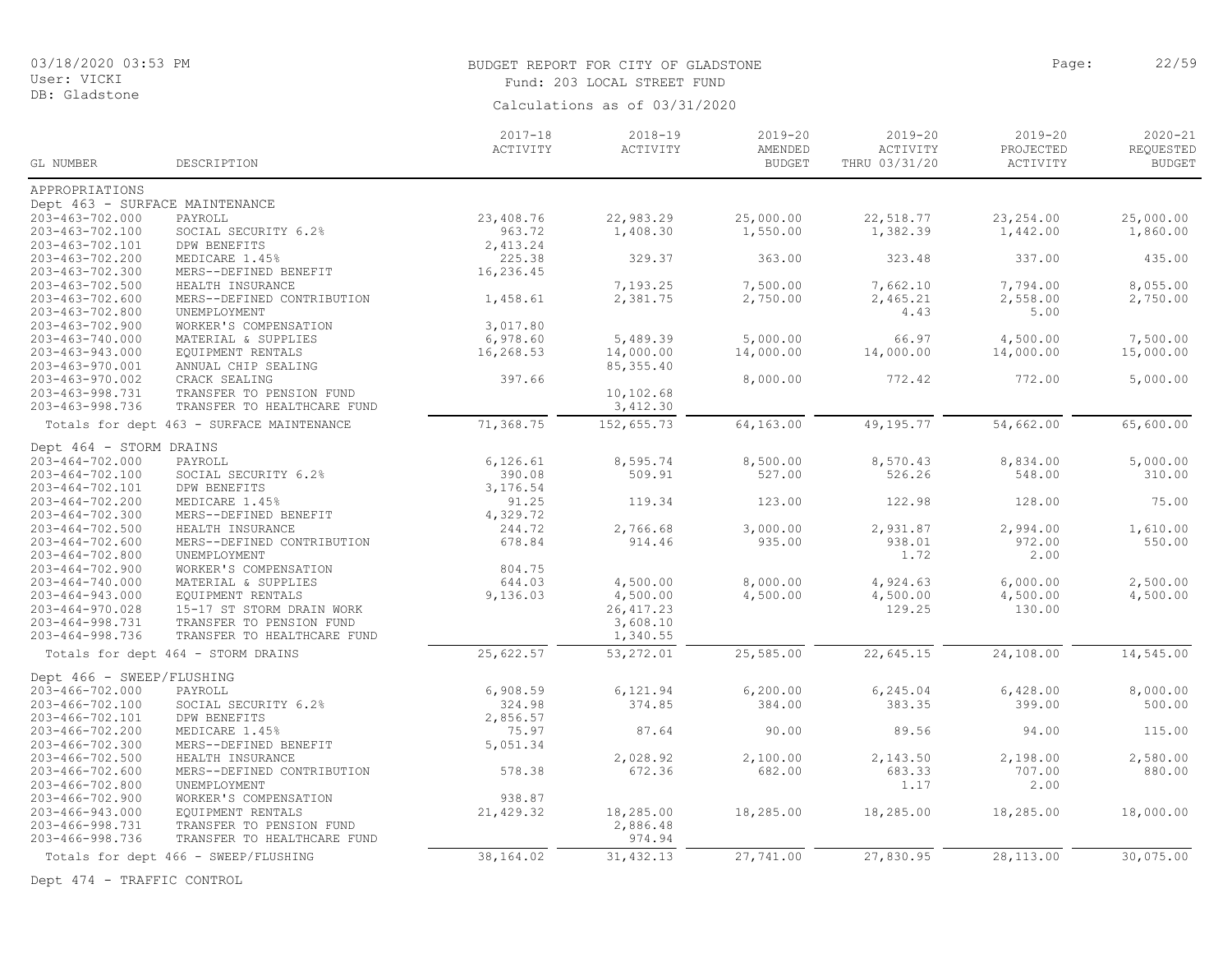# BUDGET REPORT FOR CITY OF GLADSTONE **Page:** 23/59

Fund: 203 LOCAL STREET FUND

|                               |                                          | $2017 - 18$ | $2018 - 19$ | $2019 - 20$   | $2019 - 20$   | $2019 - 20$ | $2020 - 21$   |
|-------------------------------|------------------------------------------|-------------|-------------|---------------|---------------|-------------|---------------|
|                               |                                          | ACTIVITY    | ACTIVITY    | AMENDED       | ACTIVITY      | PROJECTED   | REQUESTED     |
| GL NUMBER                     | DESCRIPTION                              |             |             | <b>BUDGET</b> | THRU 03/31/20 | ACTIVITY    | <b>BUDGET</b> |
| APPROPRIATIONS                |                                          |             |             |               |               |             |               |
| Dept 474 - TRAFFIC CONTROL    |                                          |             |             |               |               |             |               |
| $203 - 474 - 702.000$         | PAYROLL                                  | 922.20      | 6,040.11    | 6,500.00      | 6,245.99      | 6,429.00    | 7,000.00      |
| 203-474-702.100               | SOCIAL SECURITY 6.2%                     | 56.59       | 369.97      | 403.00        | 383.47        | 399.00      | 435.00        |
| 203-474-702.200               | MEDICARE 1.45%                           | 13.23       | 86.47       | 94.00         | 89.67         | 93.00       | 100.00        |
| 203-474-702.300               | MERS--DEFINED BENEFIT                    | 721.62      |             |               |               |             |               |
| $203 - 474 - 702.500$         | HEALTH INSURANCE                         |             | 2,028.92    | 2,100.00      | 2,143.50      | 2,198.00    | 2,255.00      |
| $203 - 474 - 702.600$         | MERS--DEFINED CONTRIBUTION               | 97.63       | 663.37      | 715.00        | 683.48        | 707.00      | 770.00        |
| $203 - 474 - 702.800$         | UNEMPLOYMENT                             |             |             |               | 1.23          | 2.00        |               |
| 203-474-702.900               | WORKER'S COMPENSATION                    | 134.13      |             |               |               |             |               |
| $203 - 474 - 740.000$         | MATERIAL & SUPPLIES                      | 2,562.71    | 3,952.42    | 7,000.00      | 27.59         | 6,000.00    | 7,000.00      |
| $203 - 474 - 940.000$         | CONTRACTED SERVICES                      |             | 101.50      |               |               |             |               |
| $203 - 474 - 943.000$         | EQUIPMENT RENTALS                        | 1,005.98    | 2,000.00    | 2,000.00      | 2,000.00      | 2,000.00    | 2,000.00      |
| 203-474-998.731               | TRANSFER TO PENSION FUND                 |             | 2,886.48    |               |               |             |               |
| 203-474-998.736               | TRANSFER TO HEALTHCARE FUND              |             | 974.94      |               |               |             |               |
|                               | Totals for dept 474 - TRAFFIC CONTROL    | 5,514.09    | 19,104.18   | 18,812.00     | 11,574.93     | 17,828.00   | 19,560.00     |
| Dept 478 - WINTER MAINTENANCE |                                          |             |             |               |               |             |               |
| 203-478-702.000               | PAYROLL                                  | 14,715.02   | 26,771.18   | 28,000.00     | 27,362.66     | 28,351.00   | 35,000.00     |
| 203-478-702.100               | SOCIAL SECURITY 6.2%                     | 903.27      | 1,638.85    | 1,736.00      | 1,679.90      | 1,758.00    | 2,170.00      |
| 203-478-702.101               | DPW BENEFITS                             | 8,514.99    |             |               |               |             |               |
| 203-478-702.200               | MEDICARE 1.45%                           | 211.27      | 383.21      | 406.00        | 392.79        | 411.00      | 510.00        |
| 203-478-702.300               | MERS--DEFINED BENEFIT                    | 9,381.06    |             |               |               |             |               |
| 203-478-702.500               | HEALTH INSURANCE                         |             | 8,853.28    | 9,100.00      | 9,427.74      | 9,593.00    | 11,277.00     |
| 203-478-702.600               | MERS--DEFINED CONTRIBUTION               | 1,602.29    | 2,932.00    | 3,080.00      | 2,996.28      | 3,119.00    | 3,850.00      |
| 203-478-702.800               | UNEMPLOYMENT                             | 0.05        | 0.01        |               | 5.48          | 10.00       |               |
| 203-478-702.900               | WORKER'S COMPENSATION                    | 1,743.59    |             |               |               |             |               |
| 203-478-740.000               | MATERIAL & SUPPLIES                      | 2,626.67    | 17,939.97   | 7,500.00      | 79.87         | 7,500.00    | 5,000.00      |
| 203-478-943.000               | EQUIPMENT RENTALS                        | 36,656.94   | 19,500.00   | 19,500.00     | 19,500.00     | 19,500.00   | 25,000.00     |
| 203-478-998.731               | TRANSFER TO PENSION FUND                 |             | 10,824.30   |               |               |             |               |
| 203-478-998.736               | TRANSFER TO HEALTHCARE FUND              |             | 3,534.14    |               |               |             |               |
|                               | Totals for dept 478 - WINTER MAINTENANCE | 76, 355.15  | 92,376.94   | 69,322.00     | 61, 444.72    | 70,242.00   | 82,807.00     |
| Dept 537 - ADMINISTRATIVE     |                                          |             |             |               |               |             |               |
| 203-537-702.000               | PAYROLL                                  | 8,642.89    | 8,445.99    | 6,695.00      | 1,898.45      | 1,900.00    | 10,000.00     |
| 203-537-702.100               | SOCIAL SECURITY 6.2%                     | 529.72      | 513.99      | 415.00        | 116.01        | 116.00      | 620.00        |
| 203-537-702.200               | MEDICARE 1.45%                           | 123.89      | 120.24      | 97.00         | 27.14         | 27.00       | 145.00        |
| 203-537-702.300               | MERS--DEFINED BENEFIT                    |             |             |               |               | 28,865.00   | 28,865.00     |
| 203-537-702.500               | HEALTH INSURANCE                         |             |             |               |               |             | 3,225.00      |
| 203-537-702.501               | HSA EMPLOYER                             | 1,669.84    | 3,613.11    |               | 3,288.64      | 3,386.00    | 2,000.00      |
| 203-537-702.600               | MERS--DEFINED CONTRIBUTION               | 878.85      | 929.08      | 670.00        | 208.85        | 209.00      | 1,100.00      |
| 203-537-702.900               | WORKER'S COMPENSATION                    |             | 4,217.37    | 7,242.00      | 2,164.00      | 2,200.00    |               |
| 203-537-802.000               | <b>AUDIT FEES</b>                        | 1,359.00    | 1,577.00    | 3,000.00      | 1,473.00      | 1,473.00    | 1,600.00      |
| 203-537-850.000               | TELEPHONE                                |             | (61.99)     |               | (62.61)       | 50.00       | 50.00         |
| 203-537-910.000               | INSURANCE - LIABILTIY                    | 50.00       | 50.00       |               | 50.00         | 50.00       | 50.00         |
| 203-537-940.000               | CONTRACTED SERVICES                      |             |             |               | 101.60        | 102.00      |               |
| 203-537-941.000               | COMPUTER                                 |             |             |               | 357.69        | 350.00      |               |
| 203-537-963.000               | OTHER OPERATING SUPPLIES                 |             |             |               | 148.05        | 150.00      |               |
| 203-537-998.390               | TRANSFER TO FUND BALANCE                 |             |             | 9,107.00      |               | 20,198.00   | 32,912.00     |
| 203-537-998.401               | TRANSFER TO CAPITAL PROJECTS             | 2,000.00    |             |               | 30,000.00     |             | 5,000.00      |
| $203 - 537 - 998.661$         | TRANSFER TO EQUIPMENT FUND               | 2,500.00    |             |               |               |             |               |
| 203-537-998.731               | TRANSFER TO PENSION FUND                 |             |             | 36,926.00     |               |             |               |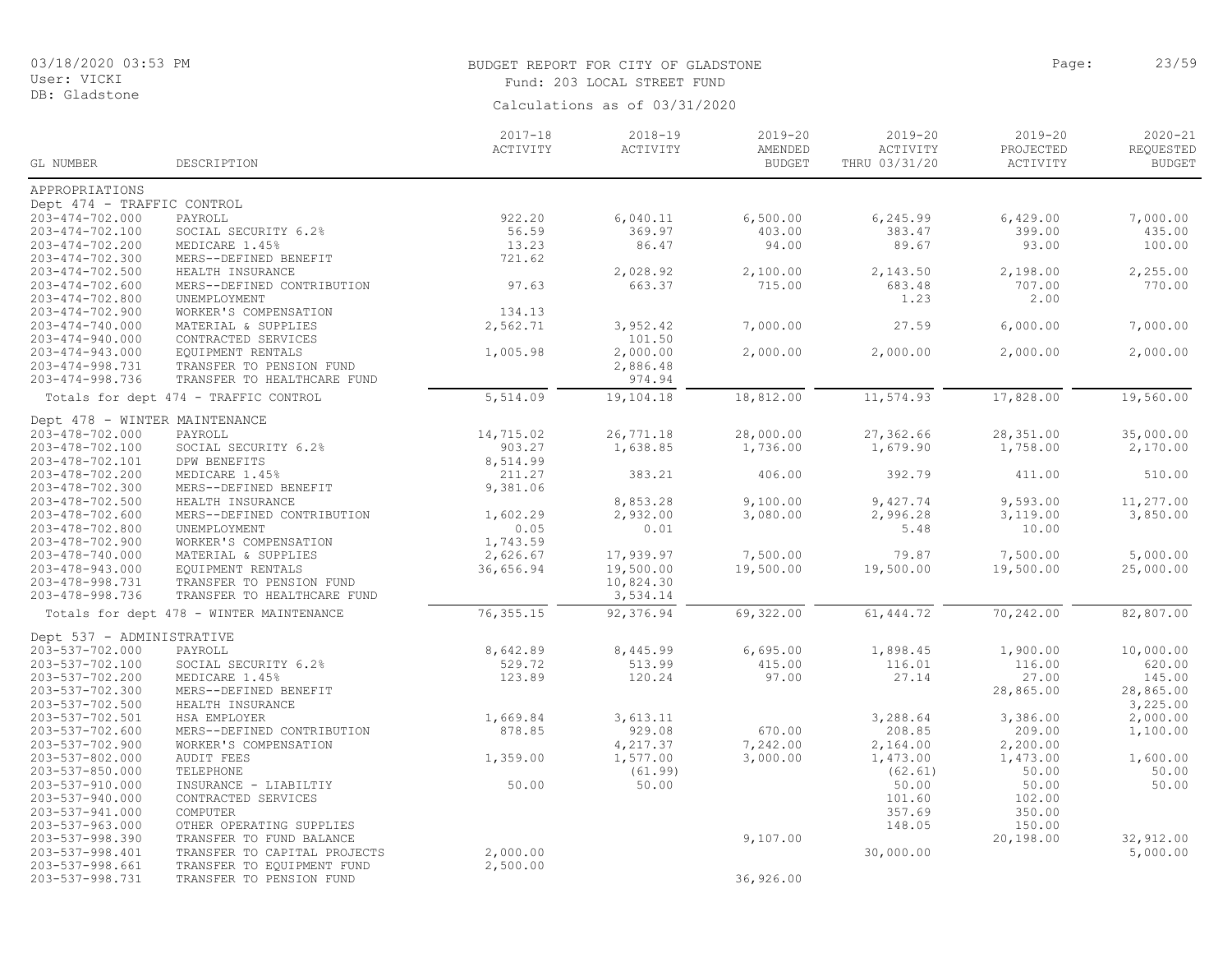| 03/18/2020 03:53 PM<br>User: VICKI<br>DB: Gladstone            |                                           | BUDGET REPORT FOR CITY OF GLADSTONE<br>Fund: 203 LOCAL STREET FUND<br>Calculations as of 03/31/2020 | Page:                   | 24/59                                   |                                          |                                      |                                           |
|----------------------------------------------------------------|-------------------------------------------|-----------------------------------------------------------------------------------------------------|-------------------------|-----------------------------------------|------------------------------------------|--------------------------------------|-------------------------------------------|
| GL NUMBER                                                      | DESCRIPTION                               | 2017-18<br>ACTIVITY                                                                                 | $2018 - 19$<br>ACTIVITY | $2019 - 20$<br>AMENDED<br><b>BUDGET</b> | $2019 - 20$<br>ACTIVITY<br>THRU 03/31/20 | $2019 - 20$<br>PROJECTED<br>ACTIVITY | $2020 - 21$<br>REQUESTED<br><b>BUDGET</b> |
| APPROPRIATIONS<br>Dept 537 - ADMINISTRATIVE<br>203-537-998.736 | TRANSFER TO HEALTHCARE FUND               |                                                                                                     | 1,652.24                | 8,018.00                                | 8,018.00                                 |                                      |                                           |
|                                                                | Totals for dept 537 - ADMINISTRATIVE      | 17,754.19                                                                                           | 21,057.03               | 72,170.00                               | 47,788.82                                | 59,076.00                            | 85,567.00                                 |
| TOTAL APPROPRIATIONS                                           |                                           | 235,938.50                                                                                          | 401,971.89              | 299,311.00                              | 240,660.35                               | 274,808.00                           | 612,600.00                                |
|                                                                | NET OF REVENUES/APPROPRIATIONS - FUND 203 | 61,933.32                                                                                           | 18,779.75               | 3,077.00                                | 57,420.21                                |                                      |                                           |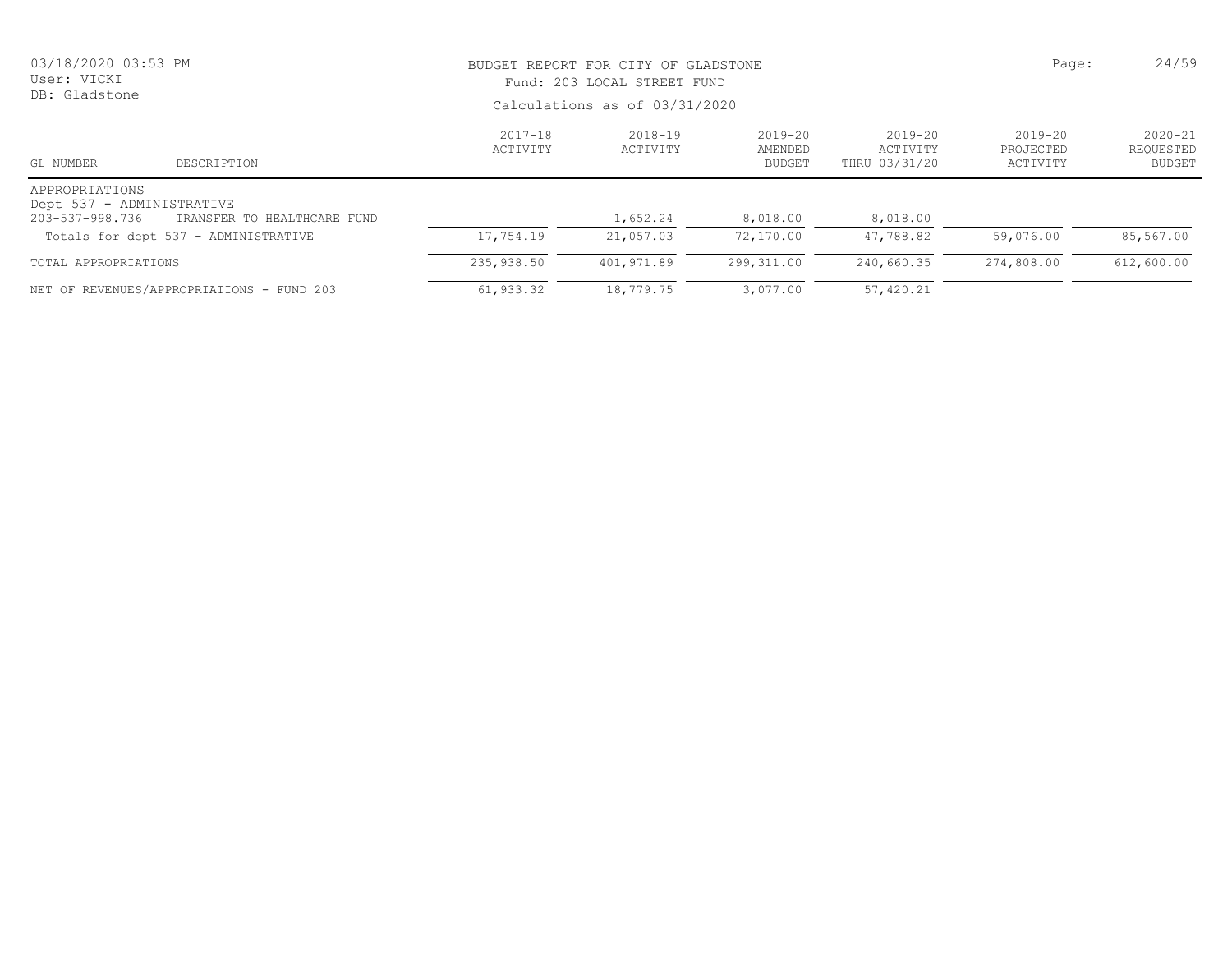| 03/18/2020 03:53 PM<br>User: VICKI<br>DB: Gladstone |                                                                                            | BUDGET REPORT FOR CITY OF GLADSTONE<br>Fund: 245 MSHDA-RENTAL PROPERTY<br>Calculations as of 03/31/2020 | Page:               | 25/59                        |                                      |                                      |                                    |
|-----------------------------------------------------|--------------------------------------------------------------------------------------------|---------------------------------------------------------------------------------------------------------|---------------------|------------------------------|--------------------------------------|--------------------------------------|------------------------------------|
| GL NUMBER                                           | DESCRIPTION                                                                                | 2017-18<br>ACTIVITY                                                                                     | 2018-19<br>ACTIVITY | 2019-20<br>AMENDED<br>BUDGET | 2019-20<br>ACTIVITY<br>THRU 03/31/20 | $2019 - 20$<br>PROJECTED<br>ACTIVITY | $2020 - 21$<br>REOUESTED<br>BUDGET |
| APPROPRIATIONS<br>Dept 537 - ADMINISTRATIVE         | 245-537-791.101 TRANSF TO GENERAL FUND-ADMIN COSTS<br>Totals for dept 537 - ADMINISTRATIVE |                                                                                                         |                     |                              | 3,390.36<br>3,390.36                 |                                      |                                    |
| TOTAL APPROPRIATIONS                                |                                                                                            |                                                                                                         |                     |                              | 3,390.36                             |                                      |                                    |
|                                                     | NET OF REVENUES/APPROPRIATIONS - FUND 245                                                  |                                                                                                         |                     |                              | (3, 390.36)                          |                                      |                                    |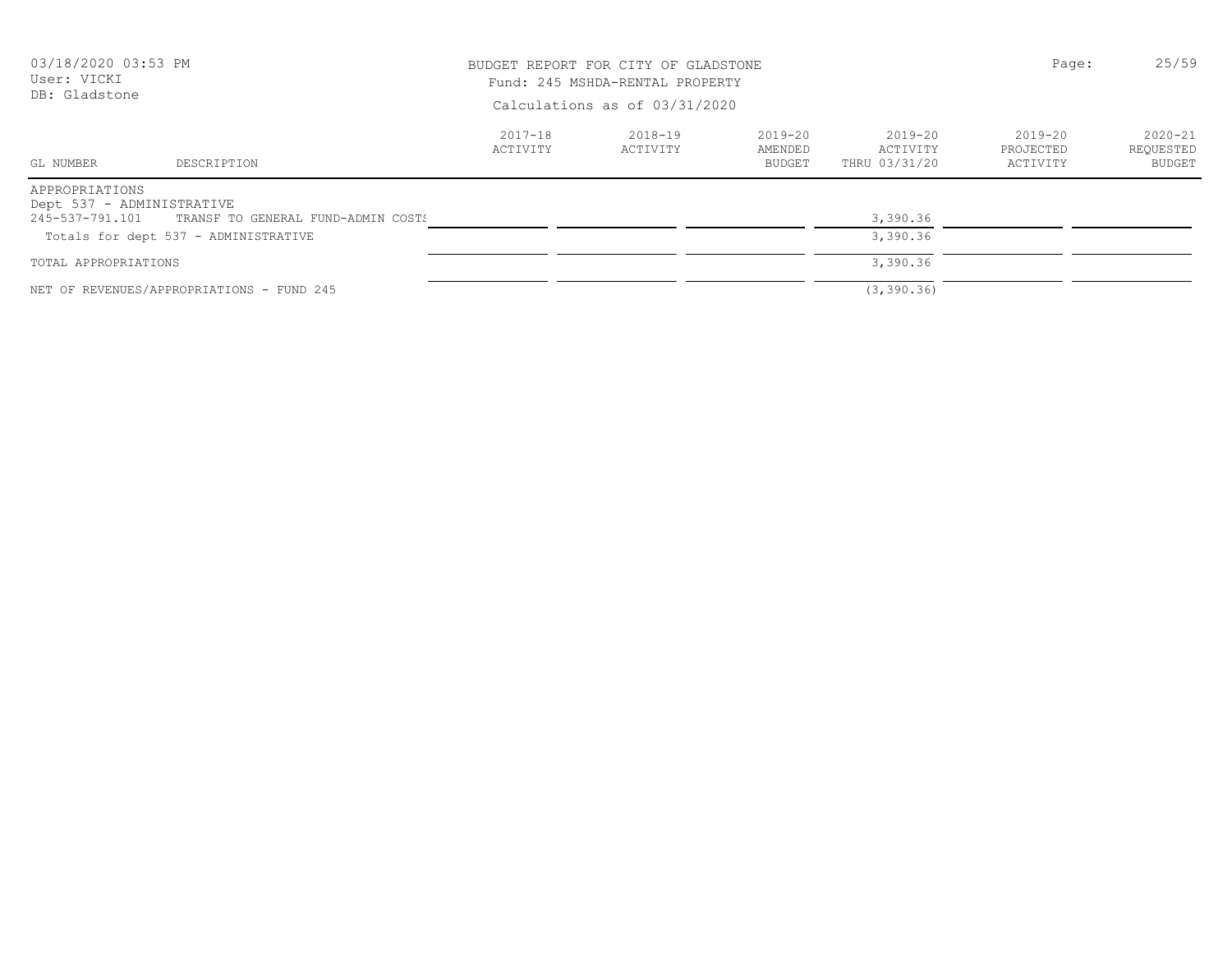# BUDGET REPORT FOR CITY OF GLADSTONE **Page:** 26/59 Fund: 250 DR MARY CRETENS COMMUNITY FOUNDATION

| $2017 - 18$<br>ACTIVITY | $2018 - 19$<br>ACTIVITY | $2019 - 20$<br>AMENDED<br><b>BUDGET</b> | $2019 - 20$<br>ACTIVITY<br>THRU 03/31/20 | $2019 - 20$<br>PROJECTED<br>ACTIVITY | $2020 - 21$<br>REQUESTED<br><b>BUDGET</b> |
|-------------------------|-------------------------|-----------------------------------------|------------------------------------------|--------------------------------------|-------------------------------------------|
|                         |                         |                                         |                                          |                                      |                                           |
|                         |                         |                                         |                                          |                                      |                                           |
| 164,401.15              | 159,003.21              | 159,003.00                              |                                          | 160,000.00                           | 160,000.00                                |
| 1,695.69                | 1,856.33                | 1,000.00                                | 1,246.11                                 | 1,200.00                             | 1,200.00                                  |
|                         |                         | 9,262.00                                |                                          | 29,997.00                            | 82,050.00                                 |
| 166,096.84              | 160,859.54              | 169,265.00                              | 1,246.11                                 | 191,197.00                           | 243,250.00                                |
| 166,096.84              | 160,859.54              | 169,265.00                              | 1,246.11                                 | 191,197.00                           | 243,250.00                                |
|                         |                         |                                         |                                          |                                      |                                           |
|                         |                         |                                         |                                          |                                      |                                           |
| 200,478.90              | 168,192.06              | 194,945.00                              |                                          | 191,197.00                           | 243,250.00                                |
| 11,905.00               | 9,077.32                |                                         |                                          |                                      |                                           |
| 212,383.90              | 177,269.38              | 194,945.00                              |                                          | 191,197.00                           | 243,250.00                                |
| 212,383.90              | 177,269.38              | 194,945.00                              |                                          | 191,197.00                           | 243,250.00                                |
|                         |                         |                                         |                                          |                                      |                                           |
|                         | (46, 287, 06)           | (16, 409.84)                            | (25, 680, 00)                            | 1,246.11                             |                                           |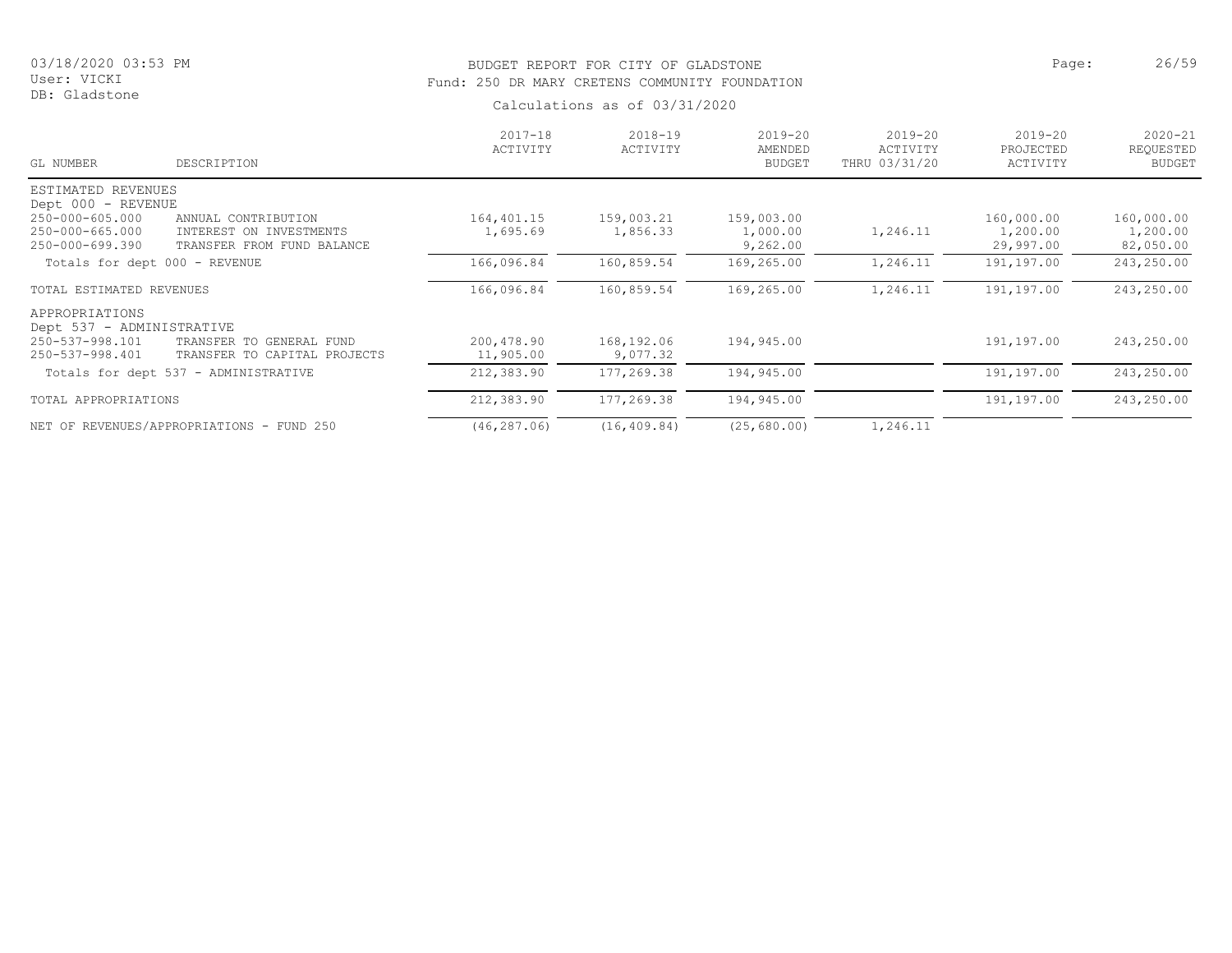# BUDGET REPORT FOR CITY OF GLADSTONE **Page:** 27/59 Fund: 301 GENERAL DEBT SERVICE FUND

Calculations as of 03/31/2020

| GL NUMBER                     | DESCRIPTION                          | $2017 - 18$<br>ACTIVITY | $2018 - 19$<br>ACTIVITY | $2019 - 20$<br>AMENDED<br><b>BUDGET</b> | 2019-20<br>ACTIVITY<br>THRU 03/31/20 | $2019 - 20$<br>PROJECTED<br>ACTIVITY | $2020 - 21$<br>REQUESTED<br><b>BUDGET</b> |
|-------------------------------|--------------------------------------|-------------------------|-------------------------|-----------------------------------------|--------------------------------------|--------------------------------------|-------------------------------------------|
| ESTIMATED REVENUES            |                                      |                         |                         |                                         |                                      |                                      |                                           |
| Dept 000 - REVENUE            |                                      |                         |                         |                                         |                                      |                                      |                                           |
| 301-000-672.317               | SPECIAL ASSESSMENT #317 9TH ST       |                         |                         |                                         |                                      |                                      | 48,000.00                                 |
| $301 - 000 - 699.101$         | TRANSFER FROM GENERAL FUND           |                         |                         |                                         |                                      |                                      | 25,000.00                                 |
| 301-000-699.202               | TRANSFER FROM MAJOR STREET           |                         |                         |                                         |                                      |                                      | 29,400.00                                 |
| $301 - 000 - 699.203$         | TRANSFER FROM LOCAL STREET           |                         |                         |                                         |                                      |                                      | 9,600.00                                  |
| $301 - 000 - 699.494$         | TRANSFER FROM DDA                    |                         |                         |                                         |                                      |                                      | 227,000.00                                |
| 301-000-699.590               | TRANSFER FROM WASTEWATER FUND        |                         |                         |                                         |                                      |                                      | 25,000.00                                 |
| $301 - 000 - 699.591$         | TRANSFER FROM WATER FUND             |                         |                         |                                         |                                      |                                      | 18,000.00                                 |
| Totals for dept 000 - REVENUE |                                      |                         |                         |                                         |                                      |                                      | 382,000.00                                |
| TOTAL ESTIMATED REVENUES      |                                      |                         |                         |                                         |                                      |                                      | 382,000.00                                |
| APPROPRIATIONS                |                                      |                         |                         |                                         |                                      |                                      |                                           |
| Dept 537 - ADMINISTRATIVE     |                                      |                         |                         |                                         |                                      |                                      |                                           |
| 301-537-992.002               | 9TH ST PROJECT INTEREST PAYMENT      |                         |                         |                                         |                                      |                                      | 50,983.50                                 |
| 301-537-998.390               | TRANSFER TO FUND BALANCE             |                         |                         |                                         |                                      |                                      | 331,016.50                                |
|                               | Totals for dept 537 - ADMINISTRATIVE |                         |                         |                                         |                                      |                                      | 382,000.00                                |
|                               |                                      |                         |                         |                                         |                                      |                                      |                                           |
| TOTAL APPROPRIATIONS          |                                      |                         |                         |                                         |                                      |                                      | 382,000.00                                |
|                               |                                      |                         |                         |                                         |                                      |                                      |                                           |

NET OF REVENUES/APPROPRIATIONS - FUND 301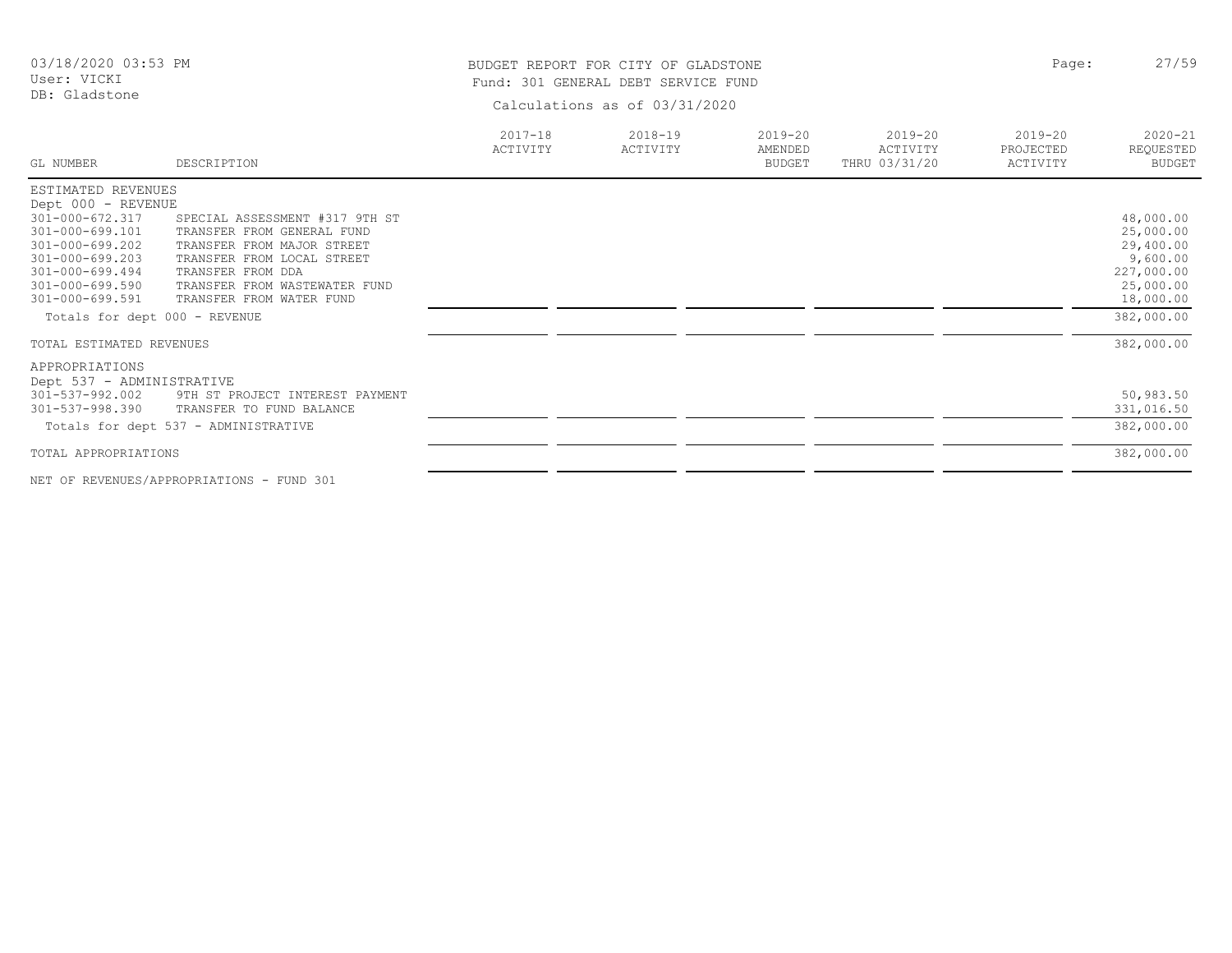# BUDGET REPORT FOR CITY OF GLADSTONE **Page:** 28/59 Fund: 393 ECONOMIC DEVELOPMENT FUND

| GL NUMBER                     | DESCRIPTION                                 | $2017 - 18$<br>ACTIVITY | $2018 - 19$<br>ACTIVITY | $2019 - 20$<br>AMENDED<br><b>BUDGET</b> | $2019 - 20$<br>ACTIVITY<br>THRU 03/31/20 | $2019 - 20$<br>PROJECTED<br>ACTIVITY | $2020 - 21$<br>REQUESTED<br><b>BUDGET</b> |
|-------------------------------|---------------------------------------------|-------------------------|-------------------------|-----------------------------------------|------------------------------------------|--------------------------------------|-------------------------------------------|
| ESTIMATED REVENUES            |                                             |                         |                         |                                         |                                          |                                      |                                           |
| Dept 000 - REVENUE            |                                             |                         |                         |                                         |                                          |                                      |                                           |
| 393-000-440.000               | MISCELLANEOUS INCOME                        | 21.00                   |                         |                                         |                                          |                                      |                                           |
| $393 - 000 - 665.000$         | INTEREST ON INVESTMENTS                     | 19.87                   |                         |                                         |                                          |                                      |                                           |
| 393-000-675.000               | <b>GRANT REVENUE</b>                        |                         |                         | 2,500.00                                |                                          |                                      |                                           |
| 393-000-699.390               | TRANSFER FROM FUND BALANCE                  |                         |                         | 23,800.00                               |                                          | 24,600.00                            | 27,310.00                                 |
| Totals for dept 000 - REVENUE |                                             | 40.87                   |                         | 26,300.00                               |                                          | 24,600.00                            | 27,310.00                                 |
| TOTAL ESTIMATED REVENUES      |                                             | 40.87                   |                         | 26,300.00                               |                                          | 24,600.00                            | 27,310.00                                 |
| APPROPRIATIONS                |                                             |                         |                         |                                         |                                          |                                      |                                           |
| Dept 537 - ADMINISTRATIVE     |                                             |                         |                         |                                         |                                          |                                      |                                           |
| 393-537-740.000               | MATERIAL & SUPPLIES                         | 48.33                   |                         |                                         |                                          |                                      |                                           |
| 393-537-801.000               | LEGAL FEES                                  |                         |                         |                                         |                                          |                                      | 3,000.00                                  |
| 393-537-802.000               | <b>AUDIT FEES</b>                           | 78.00                   | 79.00                   | 100.00                                  | 90.00                                    | 90.00                                | 110.00                                    |
| 393-537-940.000               | CONTRACTED SERVICES                         | 6,561.45                | 7,520.18                | 10,000.00                               | 6,279.80                                 | 7,500.00                             | 7,500.00                                  |
| 393-537-942.000               | COPIER RENTAL                               | 80.08                   | 503.30                  | 100.00                                  | 559.58                                   | 600.00                               | 600.00                                    |
| 393-537-963.000               | OTHER OPERATING SUPPLIES                    | 114.95                  | 381.31                  | 1,000.00                                | 816.97                                   | 950.00                               | 1,000.00                                  |
| 393-537-968.000               | DEPRECIATION - CURRENT                      | 1,046.72                | 1,459.92                | 1,100.00                                | 1,459.92                                 | 1,460.00                             | 1,100.00                                  |
| 393-537-970.000               | CAPITAL OUTLAY                              |                         |                         |                                         |                                          |                                      |                                           |
| 393-537-998.101               | TRANSFER TO GENERAL FUND                    | 396.00                  | 7,000.00                | 7,000.00                                | 7,000.00                                 | 7,000.00                             | 7,000.00                                  |
| 393-537-998.590               | TRANSFER TO WASTEWATER FUND                 |                         | 9,855.56                |                                         |                                          |                                      |                                           |
|                               | Totals for dept 537 - ADMINISTRATIVE        | 8,325.53                | 26,799.27               | 19,300.00                               | 16,206.27                                | 17,600.00                            | 20,310.00                                 |
| Dept 542 - NEW CONSTRUCTION   |                                             |                         |                         |                                         |                                          |                                      |                                           |
| 393-542-740.000               | MATERIAL & SUPPLIES                         | 148.16                  |                         |                                         |                                          |                                      |                                           |
|                               | Totals for dept 542 - NEW CONSTRUCTION      | 148.16                  |                         |                                         |                                          |                                      |                                           |
|                               | Dept 728 - ECONOMIC DEV ALLIANCE            |                         |                         |                                         |                                          |                                      |                                           |
| 393-728-791.000               | ECONOMIC DEVELOPMENT ALLIANCE               | 2,000.00                | 6,000.00                | 7,000.00                                |                                          | 7,000.00                             | 7,000.00                                  |
|                               |                                             |                         |                         |                                         |                                          |                                      |                                           |
|                               | Totals for dept 728 - ECONOMIC DEV ALLIANCE | 2,000.00                | 6,000.00                | 7,000.00                                |                                          | 7,000.00                             | 7,000.00                                  |
| TOTAL APPROPRIATIONS          |                                             | 10,473.69               | 32,799.27               | 26,300.00                               | 16,206.27                                | 24,600.00                            | 27,310.00                                 |
|                               | NET OF REVENUES/APPROPRIATIONS - FUND 393   | (10, 432.82)            | (32, 799.27)            |                                         | (16, 206.27)                             |                                      |                                           |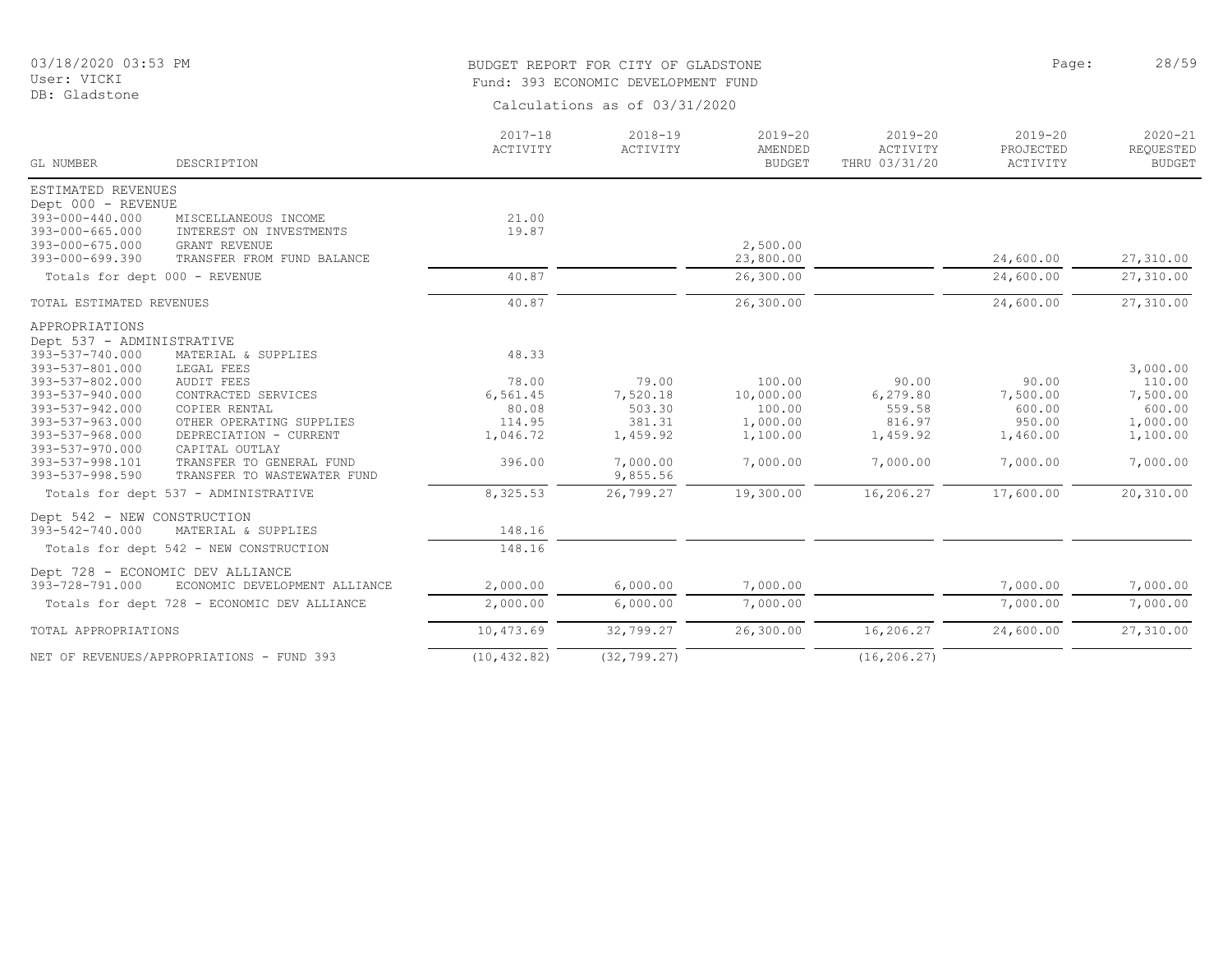DB: Gladstone

# BUDGET REPORT FOR CITY OF GLADSTONE **Page:** 29/59 Fund: 401 CAPITAL PROJECTS FUND

| GL NUMBER                                | DESCRIPTION                          | $2017 - 18$<br>ACTIVITY | $2018 - 19$<br>ACTIVITY  | $2019 - 20$<br>AMENDED<br><b>BUDGET</b> | $2019 - 20$<br>ACTIVITY<br>THRU 03/31/20 | $2019 - 20$<br>PROJECTED | $2020 - 21$<br>REQUESTED |
|------------------------------------------|--------------------------------------|-------------------------|--------------------------|-----------------------------------------|------------------------------------------|--------------------------|--------------------------|
|                                          |                                      |                         |                          |                                         |                                          | ACTIVITY                 | <b>BUDGET</b>            |
| ESTIMATED REVENUES                       |                                      |                         |                          |                                         |                                          |                          |                          |
| Dept 000 - REVENUE                       |                                      |                         |                          |                                         |                                          |                          |                          |
| $401 - 000 - 539.000$                    | PROCEEDS FROM SALE OF BOND           |                         |                          | 3,430,000.00                            |                                          |                          | 4,324,010.00             |
| $401 - 000 - 655.000$                    | DPW CIP                              | 25.00                   |                          | 55,000.00                               |                                          |                          |                          |
| $401 - 000 - 660.000$                    | BIKE/PEDESTRIAN PATH TOWARDS ESKY    | 107, 163.48             | 142,607.17               |                                         |                                          |                          |                          |
| $401 - 000 - 661.003$<br>401-000-670.001 | BESSE FOUNDATION<br>SAW GRANT        |                         | 64,846.09<br>259, 428.72 |                                         |                                          |                          |                          |
| 401-000-699.101                          | TRANSFER FROM GENERAL FUND           | 2,122.67                | 119,287.08               | 50,000.00                               | 59,420.00                                | 59,420.00                |                          |
| 401-000-699.202                          | TRANSFER FROM MAJOR STREET           | 2,000.00                | 60, 160.00               | 130,000.00                              | 70,000.00                                | 70,000.00                | 5,000.00                 |
| 401-000-699.203                          | TRANSFER FROM LOCAL STREET           | 2,000.00                | 3,000.00                 |                                         | 30,000.00                                | 30,000.00                | 5,000.00                 |
| $401 - 000 - 699.250$                    | TRANSFER FROM DR MARY CRETENS TRUS   | 11,905.00               | 9,077.32                 |                                         |                                          |                          |                          |
| 401-000-699.390                          | TRANSFER FROM FUND BALANCE           |                         |                          |                                         |                                          |                          | 153,503.00               |
| 401-000-699.494                          | TRANSFER FROM DDA                    |                         | 25,000.00                | 235,449.00                              | 47,083.00                                | 47,083.00                |                          |
| $401 - 000 - 699.582$                    | TRANSTER FROM ELEC FUND              | 6,980.24                | 15,000.00                | 15,000.00                               |                                          |                          | 10,000.00                |
| 401-000-699.590                          | TRANSFER FROM WASTE WATER FUND       | 5,000.00                | 57,380.00                | 69,522.00                               | 50,000.00                                | 50,000.00                | 5,000.00                 |
| 401-000-699.591                          | TRANSFER FROM WATER FUND             | 5,000.00                | 37,000.00                | 44,504.00                               | 41,000.00                                | 41,000.00                | 5,000.00                 |
| Totals for dept 000 - REVENUE            |                                      | 142,196.39              | 792,786.38               | 4,029,475.00                            | 297,503.00                               | 297,503.00               | 4,507,513.00             |
| TOTAL ESTIMATED REVENUES                 |                                      | 142,196.39              | 792,786.38               | 4,029,475.00                            | 297,503.00                               | 297,503.00               | 4,507,513.00             |
| APPROPRIATIONS                           |                                      |                         |                          |                                         |                                          |                          |                          |
| Dept 213 - CITY TREASURER                |                                      |                         |                          |                                         |                                          |                          |                          |
| 401-213-850.000                          | TELEPHONE                            |                         |                          |                                         | (0.99)                                   |                          |                          |
|                                          | Totals for dept 213 - CITY TREASURER |                         |                          |                                         | (0.99)                                   |                          |                          |
| Dept 510 - PROJECTS                      |                                      |                         |                          |                                         |                                          |                          |                          |
| 401-510-702.100                          | SOCIAL SECURITY 6.2%                 |                         |                          |                                         | 1,452.45                                 |                          |                          |
| 401-510-702.200                          | MEDICARE 1.45%                       |                         |                          |                                         | 339.68                                   |                          |                          |
| $401 - 510 - 702.600$                    | MERS--DEFINED CONTRIBUTION           |                         |                          |                                         | 1,439.92                                 |                          |                          |
| 401-510-702.800                          | UNEMPLOYMENT                         |                         |                          |                                         | 2.87                                     |                          |                          |
| 401-510-970.014                          | GIS                                  | 35,007.91               | 10,784.44                | 15,000.00                               | 35,538.16                                |                          | 30,000.00                |
| 401-510-970.048                          | BESSE CONCESSION STAND               | 9,329.56                | 6,996.21                 |                                         |                                          |                          |                          |
| 401-510-970.049                          | TRAIL                                | 115,771.52              | 290,878.63               |                                         |                                          |                          |                          |
| 401-510-970.052                          | BESSE GATEWAY                        | 2,921.30                | 63,511.96                |                                         |                                          |                          |                          |
| 401-510-970.054                          | GRADER PURCHASE                      |                         |                          |                                         | 2,031.90                                 |                          |                          |
| Totals for dept 510 - PROJECTS           |                                      | 163,030.29              | 372, 171.24              | 15,000.00                               | 40,804.98                                |                          | 30,000.00                |
| Dept 537 - ADMINISTRATIVE                |                                      |                         |                          |                                         |                                          |                          |                          |
| 401-537-702.501                          | HSA EMPLOYER                         |                         |                          |                                         | 746.99                                   |                          |                          |
| 401-537-850.000                          | TELEPHONE                            |                         |                          |                                         | (0.70)                                   |                          |                          |
|                                          | Totals for dept 537 - ADMINISTRATIVE |                         |                          |                                         | 746.29                                   |                          |                          |
| Dept 561 - SAW GRANT                     |                                      |                         |                          |                                         |                                          |                          |                          |
| $401 - 561 - 702.000$                    | PAYROLL                              | 39.22                   | 6,463.72                 |                                         | 1,609.68                                 |                          |                          |
| $401 - 561 - 702.100$                    | SOCIAL SECURITY 6.2%                 | 2.38                    | 393.00                   |                                         | 99.36                                    |                          |                          |
| $401 - 561 - 702.200$                    | MEDICARE 1.45%                       | 0.56                    | 91.86                    |                                         | 23.23                                    |                          |                          |
| 401-561-702.600                          | MERS--DEFINED CONTRIBUTION           |                         | 629.08                   |                                         | 57.39                                    |                          |                          |
| 401-561-702.800                          | UNEMPLOYMENT                         |                         |                          |                                         | 0.16                                     |                          |                          |
| 401-561-804.000                          | ENGINEERING & ARCHITECT FEES         |                         | 227, 515.55              |                                         |                                          |                          |                          |
| 401-561-940.000                          | CONTRACTED SERVICES                  |                         | 26,800.00                |                                         |                                          |                          |                          |
|                                          | Totals for dept 561 - SAW GRANT      | 42.16                   | 261,893.21               |                                         | 1,789.82                                 |                          |                          |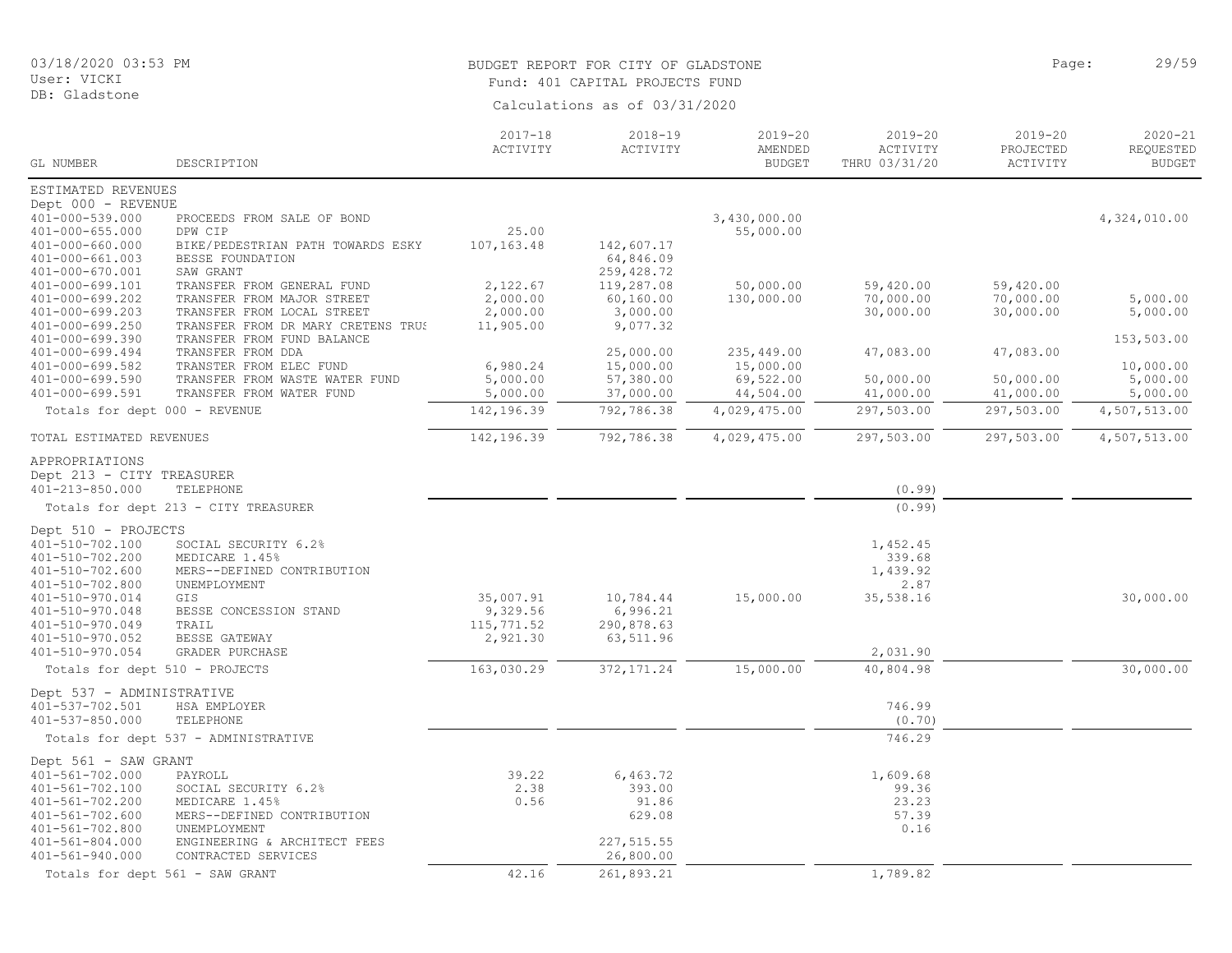#### DB: Gladstone

# BUDGET REPORT FOR CITY OF GLADSTONE **Page:** 30/59 Fund: 401 CAPITAL PROJECTS FUND

| GL NUMBER                          | DESCRIPTION                                                                                      | $2017 - 18$<br>ACTIVITY | $2018 - 19$<br>ACTIVITY | $2019 - 20$<br>AMENDED<br><b>BUDGET</b> | 2019-20<br>ACTIVITY<br>THRU 03/31/20 | $2019 - 20$<br>PROJECTED<br>ACTIVITY | $2020 - 21$<br>REQUESTED<br><b>BUDGET</b> |
|------------------------------------|--------------------------------------------------------------------------------------------------|-------------------------|-------------------------|-----------------------------------------|--------------------------------------|--------------------------------------|-------------------------------------------|
| APPROPRIATIONS                     |                                                                                                  |                         |                         |                                         |                                      |                                      |                                           |
| Dept 577 - 9TH STREET PROJECT      |                                                                                                  |                         |                         |                                         |                                      |                                      |                                           |
| 401-577-740.000                    | MATERIAL & SUPPLIES                                                                              |                         |                         |                                         | 999.00                               |                                      |                                           |
| 401-577-804.000<br>401-577-940.000 | ENGINEERING & ARCHITECT FEES<br>CONTRACTED SERVICES                                              |                         | 235,346.40              | 333,817.00<br>3,430,000.00              | 39,058.25<br>3,500.00                | 39,058.25<br>3,500.00                | 153,503.00                                |
| 401-577-970.000                    | CAPITAL OUTLAY                                                                                   |                         |                         |                                         |                                      |                                      | 4,324,010.00                              |
|                                    | Totals for dept 577 - 9TH STREET PROJECT                                                         |                         | 235,346.40              | 3,763,817.00                            | 43,557.25                            | 42,558.25                            | 4, 477, 513, 00                           |
| 401-578-804.000<br>401-578-940.000 | Dept 578 - 4TH DELTA SEWER/STREET PROJECT<br>ENGINEERING & ARCHITECT FEES<br>CONTRACTED SERVICES |                         | 10,248.00               | 46,575.00<br>210,000.00                 | 15,129.50                            | 15,129.50                            |                                           |
|                                    | Totals for dept 578 - 4TH DELTA SEWER/STREET PROJEC                                              |                         | 10,248.00               | 256,575.00                              | 15,129.50                            | 15,129.50                            |                                           |
| TOTAL APPROPRIATIONS               |                                                                                                  | 163,072.45              | 879,658.85              | 4,035,392.00                            | 102,026.85                           | 57,687.75                            | 4,507,513.00                              |
|                                    | NET OF REVENUES/APPROPRIATIONS - FUND 401                                                        | (20, 876, 06)           | (86, 872, 47)           | (5, 917, 00)                            | 195, 476.15                          | 239,815.25                           |                                           |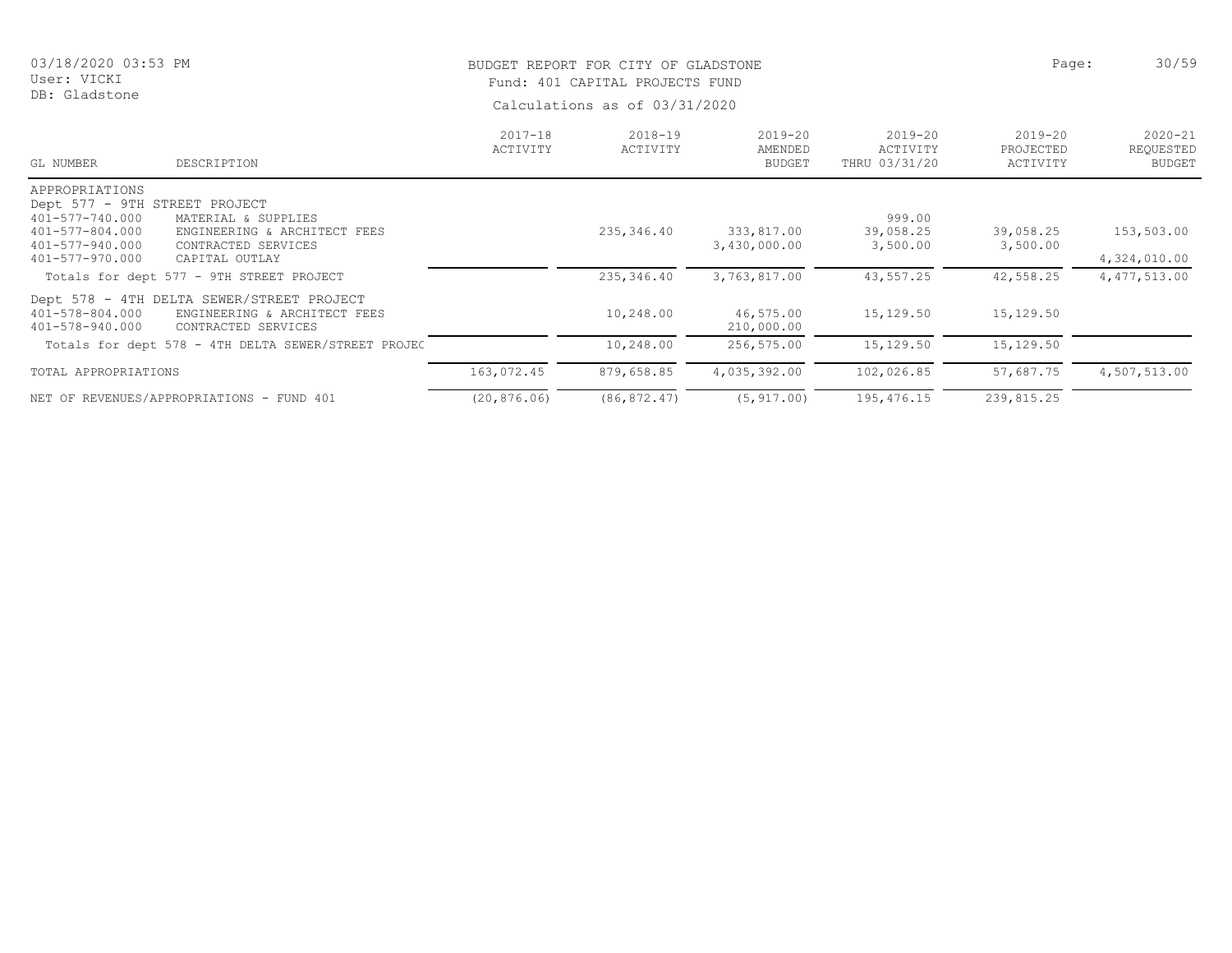# BUDGET REPORT FOR CITY OF GLADSTONE **Example 2014** Page: 31/59 Fund: 494 DOWNTOWN DEVELOPMENT AUTHORITY FUND

| GL NUMBER                          | DESCRIPTION                                 | $2017 - 18$<br>ACTIVITY | $2018 - 19$<br>ACTIVITY | $2019 - 20$<br>AMENDED<br><b>BUDGET</b> | $2019 - 20$<br>ACTIVITY<br>THRU 03/31/20 | $2019 - 20$<br>PROJECTED<br>ACTIVITY | $2020 - 21$<br>REQUESTED<br><b>BUDGET</b> |
|------------------------------------|---------------------------------------------|-------------------------|-------------------------|-----------------------------------------|------------------------------------------|--------------------------------------|-------------------------------------------|
|                                    |                                             |                         |                         |                                         |                                          |                                      |                                           |
| ESTIMATED REVENUES                 |                                             |                         |                         |                                         |                                          |                                      |                                           |
| Dept 000 - REVENUE                 |                                             |                         |                         |                                         |                                          |                                      |                                           |
| 494-000-437.001                    | CITY CAPTURE                                | 158,821.53              | 209,268.23              | 217,689.00                              | 208,970.45                               | 217,689.00                           | 214,748.00                                |
| 494-000-437.002                    | CITY PERSONAL                               | 143.62                  |                         |                                         |                                          |                                      |                                           |
| 494-000-437.005                    | BAY COLLEGE CAPTURE                         | 33,614.88               | 36,408.71               | 46,484.00                               | 44,751.66                                | 46,484.00                            | 45,893.00                                 |
| 494-000-437.006                    | COLLEGE PERSONAL                            | 314.91                  |                         |                                         |                                          |                                      |                                           |
| 494-000-437.009                    | DELTA COUNTY CAPTURE                        | 51,591.85               | 65,763.33               | 70,715.00                               | 67,936.70                                | 70,715.00                            | 68,815.00                                 |
| 494-000-437.010                    | COUNTY PERSONAL                             | 46.65                   |                         |                                         |                                          |                                      |                                           |
| 494-000-437.013<br>494-000-437.014 | DC ROAD PATROL CAPTURE                      | 9,065.25<br>163.01      | 11,762.83               | 12,648.00                               | 12,202.37                                | 12,648.00                            | 12,488.00                                 |
| 494-000-437.015                    | ROAD PATROL PERSONAL<br>COMM ACTION CAPTURE | 6,043.48                | 7,841.88                | 8,432.00                                | 8,134.90                                 | 8,432.00                             | 8,325.00                                  |
| 494-000-437.016                    | COMM ACTION PERSONAL                        | 108.69                  |                         |                                         |                                          |                                      |                                           |
| 494-000-437.019                    | 911 DISPATCH CAPTURE                        | 2,014.50                | 2,613.96                | 2,811.00                                | 6, 101.17                                | 2,811.00                             | 6, 244.00                                 |
| 494-000-437.020                    | 911 DISPATCH - PERSONAL                     | 36.22                   |                         |                                         |                                          |                                      |                                           |
| 494-000-437.021                    | DATA CAPTURE                                | 3,076.09                | 7,841.88                | 8,432.00                                | 8,134.90                                 | 8,432.00                             | 8,325.00                                  |
| 494-000-437.022                    | DATA - PERSONAL                             | 181.14                  |                         |                                         |                                          |                                      |                                           |
| 494-000-437.023                    | DC RECYCLING CAPTURE                        | 3,021.74                | 3,920.95                | 4,216.00                                | 4,067.43                                 | 4,216.00                             | 4,163.00                                  |
| 494-000-437.024                    | RECYCLING PERSONAL                          | 54.35                   |                         |                                         |                                          |                                      |                                           |
| 494-000-437.025                    | DELTA COUNTY JAIL BOND CAPTURE              | 8,410.51                | 10,913.29               | 11,735.00                               | 11,321.09                                | 11,735.00                            | 11,586.00                                 |
| 494-000-437.026                    | JAIL BOND PERSONAL                          | 151.26                  |                         |                                         |                                          |                                      |                                           |
| 494-000-440.000                    | MISCELLANEOUS INCOME                        | 500.00                  | 200.00                  |                                         |                                          |                                      |                                           |
| 494-000-573.000                    | LOCAL COMM STABALIZATION SHARE API          | 4,233.87                |                         |                                         |                                          |                                      |                                           |
| $494 - 000 - 656.000$              | DONATIONS                                   | 2,225.00                | 2,970.00                |                                         | 2,950.00                                 | 2,950.00                             | 2,000.00                                  |
| 494-000-665.000                    | INTEREST ON INVESTMENTS                     | 664.07                  | 1,101.49                | 500.00                                  | 939.36                                   | 1,082.00                             | 2,000.00                                  |
| 494-000-675.005                    | GRANT REVENUE                               |                         | 6,247.00                |                                         |                                          |                                      |                                           |
| 494-000-679.000                    | FARMERS MARKET                              | 850.00                  | 1,420.00                | 1,000.00                                | 1,140.00                                 | 1,140.00                             | 1,500.00                                  |
| 494-000-685.000                    | DDA FACADE OWNER'S MATCH                    | 8,426.00                | 59,662.34               | 49,500.00                               | 2,854.00                                 | 49,500.00                            | 40,000.00                                 |
| 494-000-699.390                    | TRANSFER FROM FUND BALANCE                  |                         |                         |                                         |                                          |                                      | 17,108.00                                 |
| Totals for dept 000 - REVENUE      |                                             | 293,758.62              | 427, 935.89             | 434,162.00                              | 379,504.03                               | 437,834.00                           | 443,195.00                                |
| TOTAL ESTIMATED REVENUES           |                                             | 293,758.62              | 427, 935.89             | 434,162.00                              | 379,504.03                               | 437,834.00                           | 443,195.00                                |
| APPROPRIATIONS                     |                                             |                         |                         |                                         |                                          |                                      |                                           |
| Dept 537 - ADMINISTRATIVE          |                                             |                         |                         |                                         |                                          |                                      |                                           |
| 494-537-702.000                    | PAYROLL                                     | 14,268.55               |                         |                                         |                                          |                                      |                                           |
| 494-537-702.100                    | SOCIAL SECURITY 6.2%                        | 5.86                    |                         | 124.00                                  | 168.95                                   | 169.00                               | 150.00                                    |
| 494-537-702.200                    | MEDICARE 1.45%                              | 1.37                    |                         | 29.00                                   | 39.51                                    | 40.00                                | 40.00                                     |
| 494-537-702.600                    | MERS--DEFINED CONTRIBUTION                  | 9.54                    |                         |                                         |                                          |                                      |                                           |
| 494-537-702.800                    | UNEMPLOYMENT                                |                         |                         |                                         | 0.96                                     | 1.00                                 | 5.00                                      |
| 494-537-730.000                    | POSTAGE                                     |                         | 2.00                    | 100.00                                  | 13.30                                    | 25.00                                | 200.00                                    |
| 494-537-740.000                    | MATERIAL & SUPPLIES                         | 2,626.16                | 8,442.08                | 3,500.00                                | 897.14                                   | 2,800.00                             | 3,000.00                                  |
| 494-537-801.000                    | LEGAL FEES                                  | 25,636.38               | 40,045.36               | 10,000.00                               | 7,085.25                                 | 10,000.00                            | 12,000.00                                 |
| 494-537-802.000                    | <b>AUDIT FEES</b>                           | 654.00                  | 665.00                  | 1,300.00                                | 755.00                                   | 755.00                               | 1,400.00                                  |
| 494-537-804.000                    | ENGINEERING & ARCHITECT FEES                | 2,783.75                |                         | 800.00                                  | 468.00                                   | 800.00                               | 500.00                                    |
| 494-537-860.000                    | TRANSPORTATION & LODGING                    | 496.03                  |                         | 2,000.00                                |                                          | 500.00                               | 2,000.00                                  |
| 494-537-880.000                    | COMMUNITY PROMOTION-DCEDA & HIST I          |                         |                         | 5,500.00                                |                                          |                                      |                                           |
| 494-537-880.001                    | CHRISTMAS CELEBRATION                       | 3,729.72                | 4,728.03                | 3,500.00                                | 5,962.01                                 | 5,500.00                             | 4,500.00                                  |
| 494-537-880.002                    | CRAZY DAZE                                  | 95.40                   |                         |                                         |                                          |                                      |                                           |
| 494-537-880.003                    | FARMERS MARKET                              | 4,955.23                | 4,180.15                | 6,000.00                                | 3,915.17                                 | 3,400.00                             | 5,000.00                                  |
| 494-537-880.008                    | <b>GUSMACKER</b>                            | 10,487.10               |                         |                                         |                                          |                                      |                                           |
| 494-537-880.009                    | ADDITIONAL EVENTS                           | 250.00                  | 1,000.00                | 1,000.00                                |                                          |                                      | 1,000.00                                  |
| 494-537-900.000                    | PRINTING & PUBLISHING                       | 800.76                  | 749.00                  | 1,000.00                                | 291.50                                   | 500.00                               | 800.00                                    |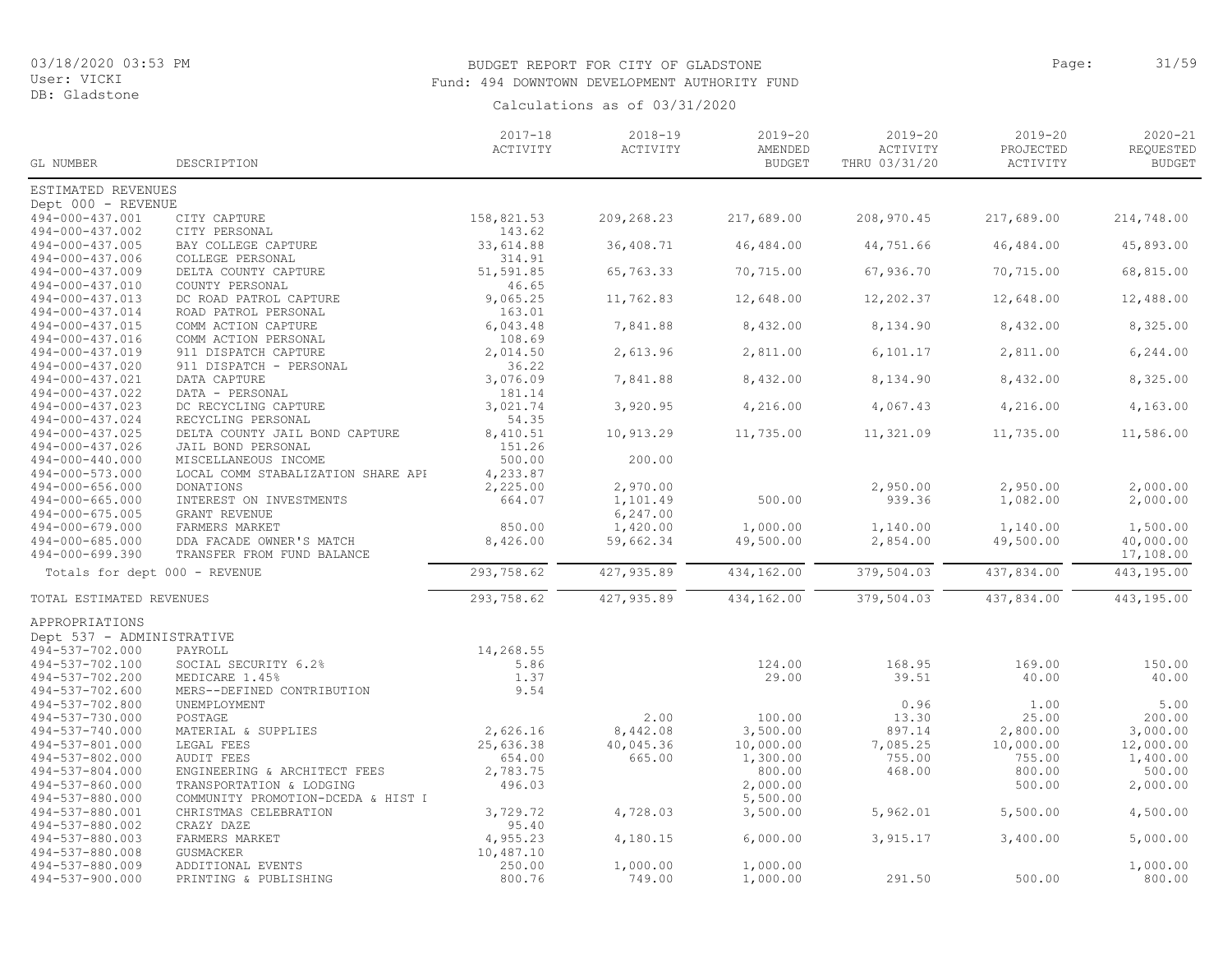DB: Gladstone

# BUDGET REPORT FOR CITY OF GLADSTONE **Page:** 32/59 Fund: 494 DOWNTOWN DEVELOPMENT AUTHORITY FUND

|                                    |                                           | $2017 - 18$        | $2018 - 19$ | $2019 - 20$              | $2019 - 20$               | $2019 - 20$           | $2020 - 21$                |
|------------------------------------|-------------------------------------------|--------------------|-------------|--------------------------|---------------------------|-----------------------|----------------------------|
| GL NUMBER                          | DESCRIPTION                               | ACTIVITY           | ACTIVITY    | AMENDED<br><b>BUDGET</b> | ACTIVITY<br>THRU 03/31/20 | PROJECTED<br>ACTIVITY | REQUESTED<br><b>BUDGET</b> |
| APPROPRIATIONS                     |                                           |                    |             |                          |                           |                       |                            |
| Dept 537 - ADMINISTRATIVE          |                                           |                    |             |                          |                           |                       |                            |
| 494-537-940.000                    | CONTRACTED SERVICES                       | 8,391.61           | 23,430.18   | 42,500.00                | 35,188.10                 | 40,075.00             | 32,500.00                  |
| 494-537-941.000                    | COMPUTER                                  |                    |             |                          | 357.69                    | 420.00                |                            |
| 494-537-942.000                    | COPIER RENTAL                             | 754.74             | 1,518.30    | 2,000.00                 | 1,523.48                  | 2,000.00              | 2,000.00                   |
| 494-537-960.000                    | EDUCATION & TRAINING                      | 344.94             | 274.54      | 2,000.00                 | 95.00                     | 450.00                | 2,000.00                   |
| 494-537-963.000                    | OTHER OPERATING SUPPLIES                  | 189.05             | 247.10      |                          |                           |                       |                            |
| 494-537-965.000                    | FACADE GRANT PROGRAM                      | 25,827.00          | 18,757.00   | 49,500.00                | 43,948.44                 | 49,500.00             | 40,000.00                  |
| 494-537-965.001                    | FACADE PROGRAM OWNER'S MATCH              | 16,034.00          | 50,599.34   | 49,500.00                | 11,917.00                 | 49,500.00             | 40,000.00                  |
| 494-537-965.005                    | CUPPAD MINI GRANT                         |                    | 2,740.24    |                          |                           |                       |                            |
| 494-537-970.000                    | CAPITAL OUTLAY                            | 33,775.39          | 56, 497.44  |                          |                           |                       |                            |
| 494-537-970.002                    | UPPER PENINSULA STATE BANK                |                    |             | 25,000.00                | 25,000.00                 | 25,000.00             | 25,000.00                  |
| 494-537-970.050                    | SOUTH COURT EXT                           | 187,999.97         |             |                          |                           |                       |                            |
| 494-537-970.051                    | NORTH SHORE                               | 18,887.51          |             | 35,000.00                | 34,446.88                 | 35,000.00             | 10,000.00                  |
| 494-537-998.101                    | TRANSFER TO GENERAL FUND                  | 25,000.00          | 34,100.00   | 34,100.00                | 34,100.00                 | 34,100.00             | 34,100.00                  |
| 494-537-998.301                    | TRANSFER TO BOND FUND                     |                    |             |                          |                           |                       | 227,000.00                 |
| 494-537-998.390                    | TRANSFER TO FUND BALANCE                  |                    |             | 112,626.00               |                           | 130,216.00            |                            |
| 494-537-998.401                    | TRANSFER TO CAPITAL PROJECTS              |                    | 25,000.00   | 47,083.00                | 47,083.00                 | 47,083.00             |                            |
|                                    | Totals for dept 537 - ADMINISTRATIVE      | 384,004.06         | 272, 975.76 | 434,162.00               | 253, 256.38               | 437,834.00            | 443,195.00                 |
| Dept 555 - BUILDING & GROUNDS      |                                           |                    |             |                          |                           |                       |                            |
| 494-555-910.000                    | INSURANCE - LIABILTIY                     | 200.00             |             |                          |                           |                       |                            |
| 494-555-911.000                    | INSURANCE - BUILDING                      | 195.55             |             |                          |                           |                       |                            |
| 494-555-921.000                    | ELECTRICITY                               | 134.82             |             |                          |                           |                       |                            |
| 494-555-922.000                    | NATURAL GAS                               | 400.63             |             |                          |                           |                       |                            |
| 494-555-923.000                    | WATER & SEWER                             | 78.62              |             |                          |                           |                       |                            |
|                                    | Totals for dept 555 - BUILDING & GROUNDS  | 1,009.62           |             |                          |                           |                       |                            |
| Dept 762 - BEAUTIFICATION          |                                           |                    |             |                          |                           |                       |                            |
|                                    |                                           |                    |             |                          |                           |                       |                            |
| 494-762-702.000<br>494-762-702.100 | PAYROLL<br>SOCIAL SECURITY 6.2%           | 5,427.50<br>336.46 |             |                          |                           |                       |                            |
| 494-762-702.200                    | MEDICARE 1.45%                            | 85.48              |             |                          |                           |                       |                            |
| 494-762-740.000                    | MATERIAL & SUPPLIES                       | 1,618.78           |             |                          |                           |                       |                            |
| 494-762-923.000                    | WATER & SEWER                             | 543.70             |             |                          |                           |                       |                            |
| 494-762-943.000                    | EQUIPMENT RENTALS                         | 454.69             |             |                          |                           |                       |                            |
|                                    |                                           | 8,466.61           |             |                          |                           |                       |                            |
|                                    | Totals for dept 762 - BEAUTIFICATION      |                    |             |                          |                           |                       |                            |
| TOTAL APPROPRIATIONS               |                                           | 393,480.29         | 272,975.76  | 434,162.00               | 253, 256.38               | 437,834.00            | 443,195.00                 |
|                                    | NET OF REVENUES/APPROPRIATIONS - FUND 494 | (99, 721, 67)      | 154,960.13  |                          | 126, 247.65               |                       |                            |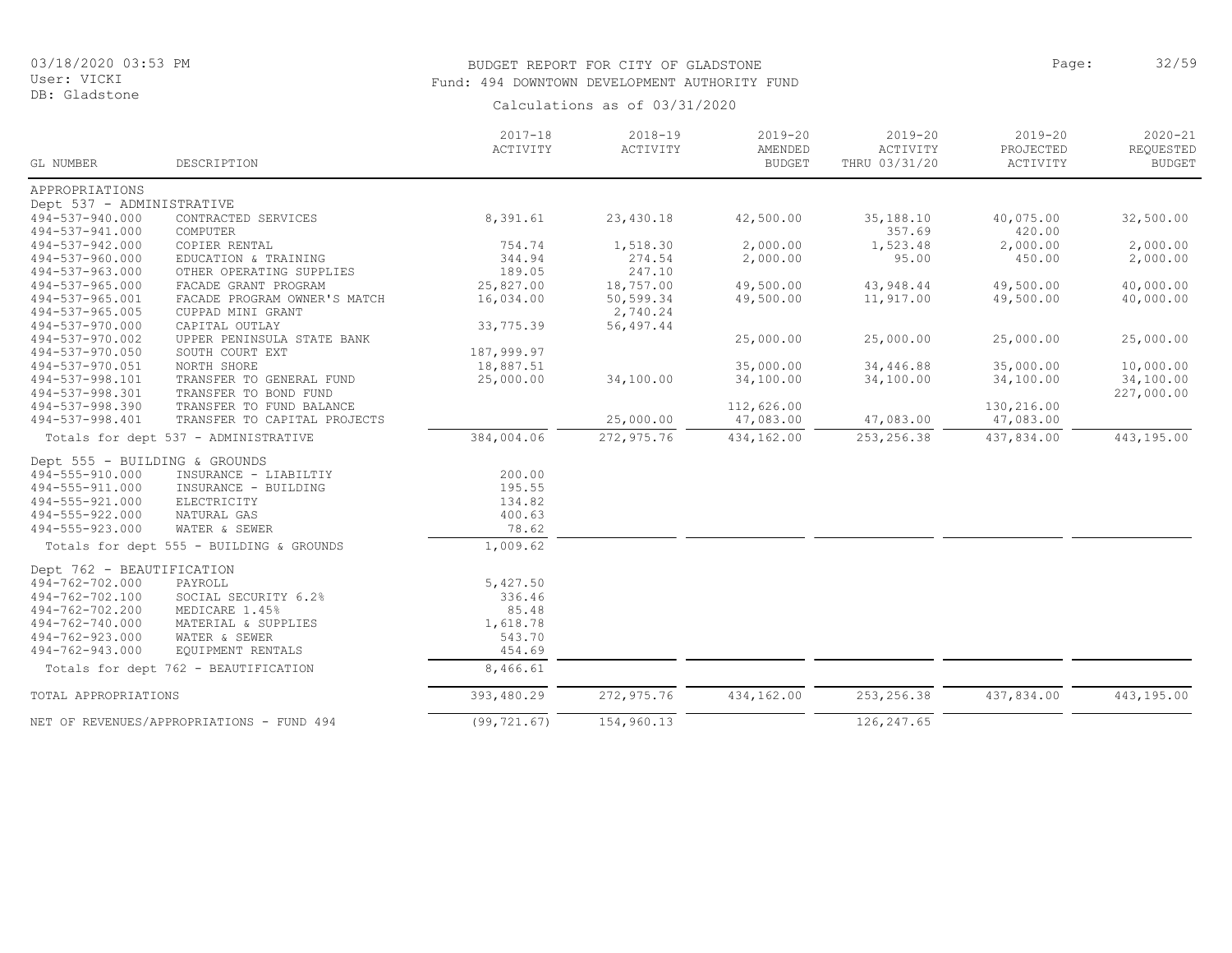DB: Gladstone

# BUDGET REPORT FOR CITY OF GLADSTONE **Page:** 33/59 Fund: 508 HARBOR FUND

|                                                |                                                 | $2017 - 18$<br>ACTIVITY | $2018 - 19$<br>ACTIVITY | $2019 - 20$<br>AMENDED | $2019 - 20$<br>ACTIVITY | $2019 - 20$<br>PROJECTED | $2020 - 21$<br>REQUESTED |
|------------------------------------------------|-------------------------------------------------|-------------------------|-------------------------|------------------------|-------------------------|--------------------------|--------------------------|
| GL NUMBER                                      | DESCRIPTION                                     |                         |                         | <b>BUDGET</b>          | THRU 03/31/20           | ACTIVITY                 | <b>BUDGET</b>            |
| ESTIMATED REVENUES                             |                                                 |                         |                         |                        |                         |                          |                          |
| Dept 000 - REVENUE                             |                                                 |                         |                         |                        |                         |                          |                          |
| $508 - 000 - 641.000$                          | HARBOR - SEASONAL DOCKAGE                       | 41,205.00               | 41, 410.00              | 50,000.00              | 37,490.00               | 37,490.00                | 42,000.00                |
| $508 - 000 - 642.000$                          | HARBOR - TRANSIENT DOCKAGE                      | 2,272.00                | 2,832.00                | 3,000.00               | 3,977.00                | 3,977.00                 | 3,500.00                 |
| $508 - 000 - 643.000$<br>$508 - 000 - 644.000$ | SEASONAL LAUNCH PERMITS<br>DAILY LAUNCH PERMITS | 1,290.00                | 1,090.00                | 1,300.00               | 1,435.00<br>1,366.00    | 1,435.00<br>1,366.00     | 1,400.00<br>1,400.00     |
| $508 - 000 - 644.001$                          | BOAT LAUNCH VIOLATIONS                          | 1,244.87<br>20.00       | 4,177.34                | 1,400.00<br>20.00      | 10.00                   | 10.00                    |                          |
| $508 - 000 - 645.000$                          | GAS & OIL SALES                                 | 11,781.87               | 13,421.94               | 14,000.00              | 7,579.30                | 7,579.30                 | 14,000.00                |
| 508-000-647.000                                | MISCELLANEOUS                                   | 247.91                  | 151.00                  |                        | 355.32                  | 355.32                   | 200.00                   |
| $508 - 000 - 663.000$                          | LIABILITY & PROP INS REIMBURSEMENT              | 515.82                  | 574.80                  | 600.00                 | 458.10                  | 458.10                   | 600.00                   |
| $508 - 000 - 665.000$                          | INTEREST ON INVESTMENTS                         | 437.16                  | 567.83                  | 500.00                 | 332.85                  | 314.39                   | 400.00                   |
| 508-000-699.101                                | TRANSFER FROM GENERAL FUND                      |                         | 3,555.00                |                        |                         |                          |                          |
| $508 - 000 - 699.390$                          | TRANSFER FROM FUND BALANCE                      |                         |                         |                        |                         | 41,323.59                | 21,200.00                |
| Totals for dept 000 - REVENUE                  |                                                 | 59,014.63               | 67,779.91               | 70,820.00              | 53,003.57               | 94,308.70                | 84,700.00                |
| Dept 753 - HARBOR                              |                                                 |                         |                         |                        |                         |                          |                          |
| $508 - 753 - 669.000$                          | HARBOR MISCELLANEOUS                            |                         | (1, 153.00)             |                        |                         |                          |                          |
| Totals for dept 753 - HARBOR                   |                                                 |                         | (1, 153.00)             |                        |                         |                          |                          |
| TOTAL ESTIMATED REVENUES                       |                                                 | 59,014.63               | 66,626.91               | 70,820.00              | 53,003.57               | 94,308.70                | 84,700.00                |
| APPROPRIATIONS                                 |                                                 |                         |                         |                        |                         |                          |                          |
|                                                | Dept 750 - RECREATION ADMINISTRATION            |                         |                         |                        |                         |                          |                          |
| $508 - 750 - 850.000$                          | TELEPHONE                                       |                         | (5.99)                  |                        |                         |                          |                          |
|                                                | Totals for dept 750 - RECREATION ADMINISTRATION |                         | (5.99)                  |                        |                         |                          |                          |
| Dept 753 - HARBOR                              |                                                 |                         |                         |                        |                         |                          |                          |
| 508-753-702.000                                | PAYROLL                                         | 9,155.45                | 12,254.52               | 13,000.00              | 14,981.53               | 15,000.00                | 15,000.00                |
| 508-753-702.100                                | SOCIAL SECURITY 6.2%                            | 564.94                  | 757.47                  | 800.00                 | 926.35                  | 930.00                   | 1,000.00                 |
| 508-753-702.200                                | MEDICARE 1.45%                                  | 132.11                  | 177.14                  | 200.00                 | 216.66                  | 217.00                   | 250.00                   |
| 508-753-702.600                                | MERS--DEFINED CONTRIBUTION                      | 249.14                  | 526.82                  | 400.00                 | 606.09                  | 607.00                   | 600.00                   |
| 508-753-702.800                                | UNEMPLOYMENT                                    |                         |                         |                        | 0.30                    |                          |                          |
| 508-753-702.900<br>508-753-740.000             | WORKER'S COMPENSATION<br>MATERIAL & SUPPLIES    | 571.11<br>6,242.48      | 243.67<br>5,730.96      | 200.00<br>3,500.00     | 540.00<br>16,946.44     | 540.00<br>16,741.44      | 500.00<br>5,000.00       |
| $508 - 753 - 800.000$                          | CREDIT CARD FEES                                | 307.16                  | 397.22                  | 400.00                 | 265.02                  | 265.02                   | 350.00                   |
| 508-753-802.000                                | <b>AUDIT FEES</b>                               | 181.00                  | 185.00                  | 200.00                 | 209.00                  | 209.00                   | 250.00                   |
| $508 - 753 - 810.000$                          | STATE LICENSING FEE                             | 1,245.75                | 1,529.25                | 1,000.00               | 900.50                  | 900.50                   | 1,000.00                 |
| $508 - 753 - 820.000$                          | BOAT LAUNCH                                     | 157.47                  |                         |                        | 9.78                    | 9.78                     |                          |
| $508 - 753 - 850.000$                          | TELEPHONE                                       | 1,904.39                | 1,129.74                | 1,000.00               | 1,650.28                | 1,528.56                 | 1,200.00                 |
| $508 - 753 - 860.000$                          | TRANSPORTATION & LODGING                        |                         |                         |                        |                         |                          | 500.00                   |
| $508 - 753 - 865.000$                          | GAS & OIL                                       | 10,515.34               | 14,057.14               | 12,000.00              | 6,491.76                | 6,491.76                 | 10,000.00                |
| $508 - 753 - 900.000$<br>508-753-910.000       | PRINTING & PUBLISHING<br>INSURANCE - LIABILTIY  | 1,000.00<br>650.00      | 550.00                  | 250.00                 | 550.00                  | 550.00                   | 300.00<br>550.00         |
| 508-753-911.000                                | INSURANCE - BUILDING                            | 91.20                   | 97.81                   |                        | 99.69                   | 99.69                    | 100.00                   |
| $508 - 753 - 921.000$                          | ELECTRICITY                                     | 7,104.63                | 7,503.29                |                        | 6,119.79                | 5,126.83                 | 7,500.00                 |
| $508 - 753 - 930.000$                          | GARBAGE COLLECTION                              | 427.50                  |                         |                        |                         |                          |                          |
| $508 - 753 - 940.000$                          | CONTRACTED SERVICES                             | 1,092.00                | 4,859.53                | 2,500.00               | 9,369.98                | 9,369.98                 | 5,000.00                 |
| 508-753-941.000                                | COMPUTER                                        |                         |                         |                        | 357.69                  | 336.93                   | 100.00                   |
| $508 - 753 - 960.000$                          | EDUCATION & TRAINING                            |                         |                         |                        |                         |                          | 500.00                   |
| 508-753-968.000                                | DEPRECIATION - CURRENT                          | 23, 256.64              | 23, 385.21              | 23,000.00              | 23, 385.21              | 23, 385.21               | 23,000.00                |
| 508-753-998.101                                | TRANSFER TO GENERAL FUND                        | 12,000.00               | 12,000.00               | 12,000.00              | 12,000.00               | 12,000.00                | 12,000.00                |
| $508 - 753 - 998.390$                          | TRANSFER TO FUND BALANCE                        |                         |                         | 370.00                 |                         |                          |                          |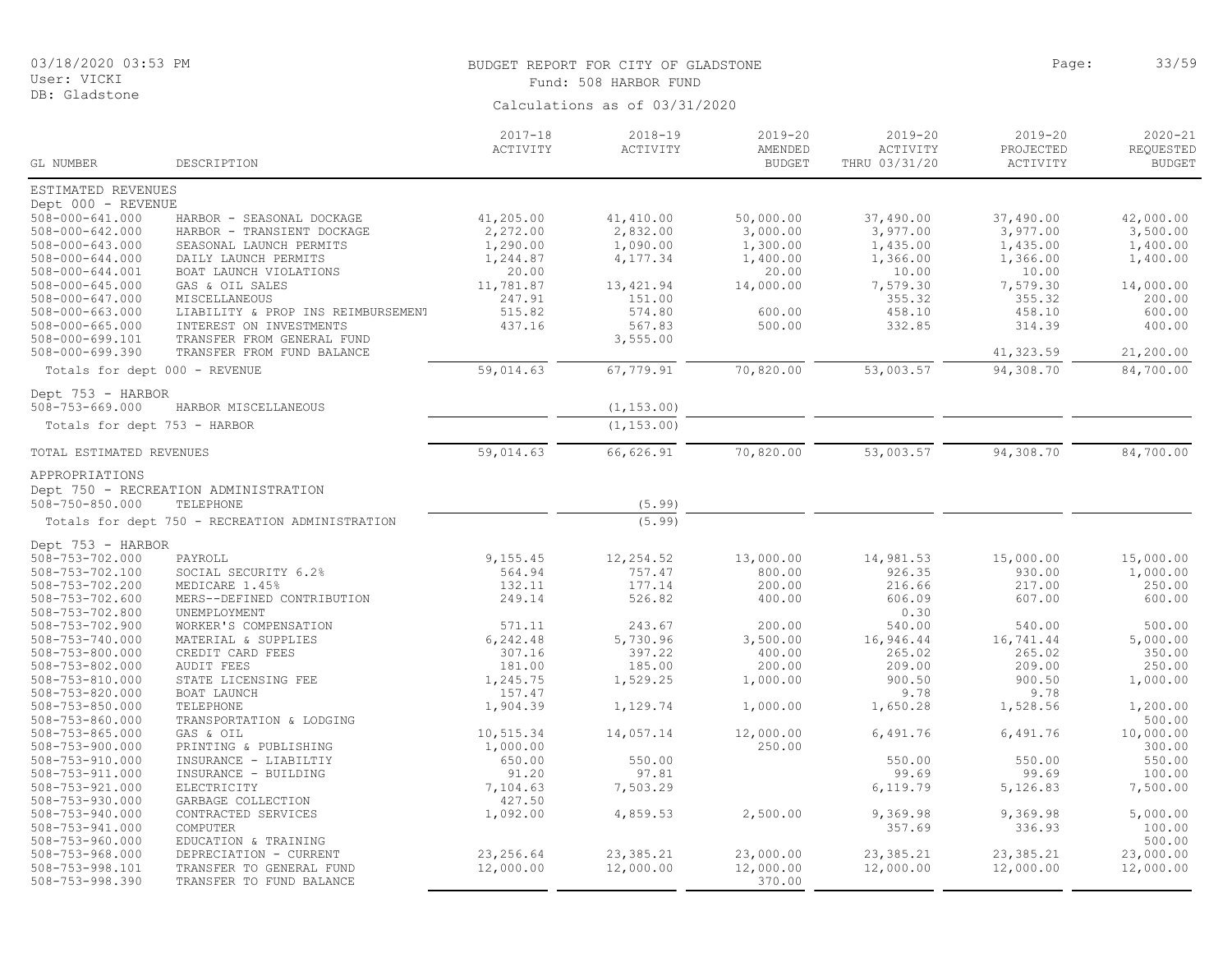| 03/18/2020 03:53 PM<br>User: VICKI<br>DB: Gladstone                 |                                           | BUDGET REPORT FOR CITY OF GLADSTONE<br>Fund: 508 HARBOR FUND<br>Calculations as of 03/31/2020 | Page:               | 34/59                            |                                          |                                      |                                    |
|---------------------------------------------------------------------|-------------------------------------------|-----------------------------------------------------------------------------------------------|---------------------|----------------------------------|------------------------------------------|--------------------------------------|------------------------------------|
| GL NUMBER                                                           | DESCRIPTION                               | $2017 - 18$<br>ACTIVITY                                                                       | 2018-19<br>ACTIVITY | $2019 - 20$<br>AMENDED<br>BUDGET | $2019 - 20$<br>ACTIVITY<br>THRU 03/31/20 | $2019 - 20$<br>PROJECTED<br>ACTIVITY | $2020 - 21$<br>REQUESTED<br>BUDGET |
| APPROPRIATIONS<br>Dept 753 - HARBOR<br>Totals for dept 753 - HARBOR |                                           | 76,848.31                                                                                     | 85,384.77           | 70,820.00                        | 95,626.07                                | 94,308.70                            | 84,700.00                          |
| TOTAL APPROPRIATIONS                                                |                                           | 76,848.31                                                                                     | 85,378.78           | 70,820.00                        | 95,626.07                                | 94,308.70                            | 84,700.00                          |
|                                                                     | NET OF REVENUES/APPROPRIATIONS - FUND 508 | (17, 833, 68)                                                                                 | (18, 751, 87)       |                                  | (42, 622, 50)                            |                                      |                                    |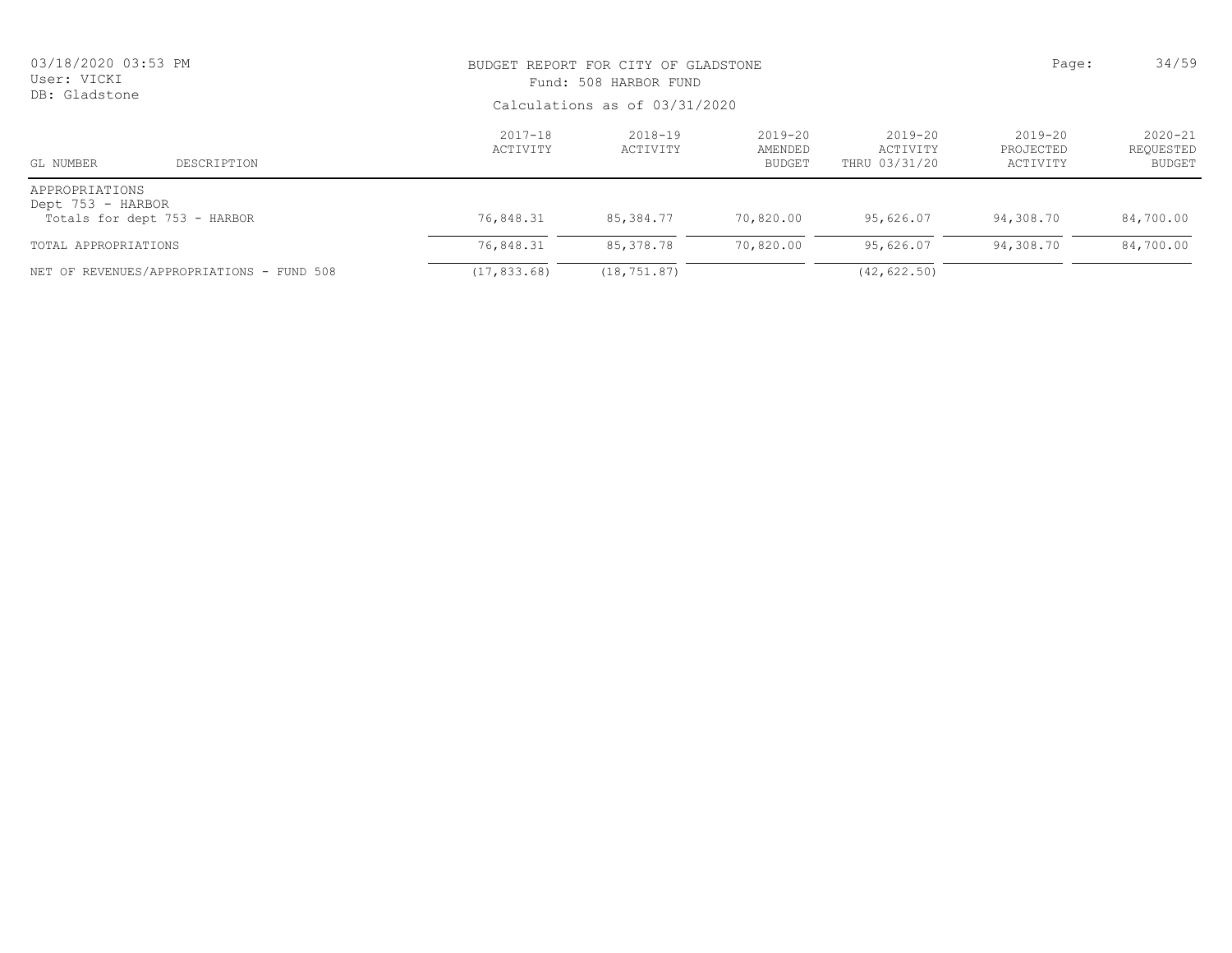# BUDGET REPORT FOR CITY OF GLADSTONE **Example 20** and the page: 35/59 Fund: 540 SOLID WASTE FUND

| Calculations as of 03/31/2020 |  |  |
|-------------------------------|--|--|
|                               |  |  |

| GL NUMBER                                        | DESCRIPTION                                | $2017 - 18$<br>ACTIVITY | $2018 - 19$<br>ACTIVITY | $2019 - 20$<br>AMENDED<br><b>BUDGET</b> | $2019 - 20$<br>ACTIVITY<br>THRU 03/31/20 | 2019-20<br>PROJECTED<br>ACTIVITY | $2020 - 21$<br>REQUESTED<br><b>BUDGET</b> |
|--------------------------------------------------|--------------------------------------------|-------------------------|-------------------------|-----------------------------------------|------------------------------------------|----------------------------------|-------------------------------------------|
| ESTIMATED REVENUES                               |                                            |                         |                         |                                         |                                          |                                  |                                           |
| Dept 000 - REVENUE                               |                                            |                         |                         |                                         |                                          |                                  |                                           |
| 540-000-612.000                                  | SALE OF GARBAGE CARTS                      | 200.00                  | 200.00                  | 500.00                                  | 350.00                                   | 350.00                           | 300.00                                    |
| 540-000-613.000                                  | GARBAGE COLLECTION FEES                    | 299,738.93              | 300,789.54              | 296,371.00                              | 249,262.80                               | 299,420.00                       | 305,900.00                                |
| 540-000-614.000                                  | COMPOST REVENUE                            | 149, 437.46             | 148,674.19              | 146,421.00                              | 123,755.76                               | 148,380.00                       | 148,700.00                                |
| $540 - 000 - 665.000$                            | INTEREST ON INVESTMENTS                    | 775.45                  | 1,414.20                | 300.00                                  | 1,109.11                                 | 1,315.00                         | 700.00                                    |
| $540 - 000 - 667.000$<br>$540 - 000 - 669.000$   | PENALTY INCOME<br>MISCELLANEOUS INCOME     | 4,517.77<br>326.95      | 5, 134.82               | 5,154.00<br>300.00                      | 4,184.41<br>262.62                       | 4,389.00<br>300.00               | 5,100.00<br>300.00                        |
| 540-000-699.101                                  | TRANSFER FROM GENERAL FUND                 |                         |                         |                                         |                                          |                                  | 13,050.00                                 |
| 540-000-699.390                                  | TRANSFER FROM FUND BALANCE                 |                         |                         | 145,000.00                              |                                          |                                  | 221,551.00                                |
| Totals for dept 000 - REVENUE                    |                                            | 454,996.56              | 456, 212.75             | 594,046.00                              | 378, 924.70                              | 454,154.00                       | 695,601.00                                |
| TOTAL ESTIMATED REVENUES                         |                                            | 454,996.56              | 456, 212.75             | 594,046.00                              | 378, 924.70                              | 454,154.00                       | 695,601.00                                |
| APPROPRIATIONS                                   |                                            |                         |                         |                                         |                                          |                                  |                                           |
| Dept 523 - COMPOSTING                            |                                            |                         |                         |                                         |                                          |                                  |                                           |
| 540-523-702.000                                  | PAYROLL                                    | 3,590.57                | 17,674.21               | 17,500.00                               | 17,714.19                                | 18,210.00                        | 18,000.00                                 |
| 540-523-702.100                                  | SOCIAL SECURITY 6.2%                       | 220.10                  | 1,082.50                | 1,085.00                                | 1,087.73                                 | 1,129.00                         | 1,116.00                                  |
| 540-523-702.101<br>540-523-702.200               | DPW BENEFITS<br>MEDICARE 1.45%             | 1,841.92<br>51.50       | 253.22                  | 254.00                                  | 254.60                                   | 264.00                           | 261.00                                    |
| 540-523-702.500                                  | HEALTH INSURANCE                           |                         | 5,717.80                | 6,000.00                                | 6,052.63                                 | 6, 193.00                        | 7,060.00                                  |
| 540-523-702.501                                  | HSA EMPLOYER                               |                         |                         |                                         |                                          |                                  | 540.00                                    |
| 540-523-702.600                                  | MERS--DEFINED CONTRIBUTION                 | 381.38                  | 1,880.53                | 1,925.00                                | 1,938.38                                 | 2,003.00                         | 1,980.00                                  |
| 540-523-702.800                                  | UNEMPLOYMENT                               |                         |                         |                                         | 3.64                                     | 5.00                             |                                           |
| $540 - 523 - 740.000$                            | MATERIAL & SUPPLIES                        | 1,498.94                | 300.72                  | 1,000.00                                |                                          |                                  | 500.00                                    |
| 540-523-850.000                                  | TELEPHONE--CAMERAS                         |                         |                         | 2,000.00                                |                                          |                                  | 600.00                                    |
| 540-523-940.000<br>540-523-943.000               | CONTRACTED SERVICES<br>EQUIPMENT RENTALS   | 11,348.18<br>7,562.22   | 2,455.97<br>10,000.00   | 2,000.00<br>15,000.00                   | 550.73<br>15,000.00                      | 550.00<br>15,000.00              | 2,000.00<br>10,000.00                     |
|                                                  | Totals for dept 523 - COMPOSTING           | 26,494.81               | 39, 364.95              | 46,764.00                               | 42,601.90                                | 43, 354.00                       | 42,057.00                                 |
|                                                  |                                            |                         |                         |                                         |                                          |                                  |                                           |
| Dept 525 - GARBAGE COLLECTION<br>540-525-702.000 |                                            |                         | 51,429.11               |                                         | 54, 516.94                               | 51,500.00                        |                                           |
| 540-525-702.100                                  | PAYROLL<br>SOCIAL SECURITY 6.2%            | 45,600.72<br>2,578.86   | 3, 211.75               | 51,500.00<br>3,193.00                   | 3,382.61                                 | 3,196.00                         | 52,000.00<br>3,225.00                     |
| 540-525-702.101                                  | DPW BENEFITS                               | 2,477.24                |                         |                                         |                                          |                                  |                                           |
| 540-525-702.200                                  | MEDICARE 1.45%                             | 603.13                  | 751.15                  | 747.00                                  | 791.07                                   | 747.00                           | 755.00                                    |
| 540-525-702.400                                  | LIFE INSURANCE                             |                         |                         | 180.00                                  |                                          |                                  | 173.00                                    |
| 540-525-702.500                                  | HEALTH INSURANCE                           | 18,740.24               | 17,025.60               | 18,991.00                               | 18,891.60                                | 19,980.00                        | 20,090.00                                 |
| 540-525-702.501                                  | HSA EMPLOYER                               |                         |                         |                                         |                                          |                                  | 1,560.00                                  |
| 540-525-702.600<br>540-525-702.800               | MERS--DEFINED CONTRIBUTION<br>UNEMPLOYMENT | 4,243.66<br>0.05        | 5,182.32<br>0.05        | 5,665.00                                | 5,389.08<br>12.34                        | 5,665.00<br>15.00                | 5,720.00<br>54.00                         |
| 540-525-703.000                                  | CLOTHING ALLOWANCE                         |                         | 300.02                  |                                         | 149.98                                   | 300.00                           | 300.00                                    |
| 540-525-740.000                                  | MATERIAL & SUPPLIES                        | 337.07                  | 4,091.12                | 4,000.00                                |                                          |                                  | 15,000.00                                 |
| 540-525-825.000                                  | LANDFILL TIPPING FEES                      | 86,585.27               | 58,096.43               | 90,000.00                               | 55,484.30                                | 51,168.00                        | 60,000.00                                 |
| 540-525-825.001                                  | LANDFILL SURCHARGE                         |                         | 25, 375.63              |                                         | 18,749.55                                | 37,498.00                        | 20,000.00                                 |
| 540-525-940.000                                  | CONTRACTED SERVICES                        |                         |                         |                                         |                                          |                                  | 840.00                                    |
| 540-525-970.000                                  | CAPITAL OUTLAY                             | 2,167.00                |                         |                                         | 5,975.00                                 | 6,000.00                         |                                           |
|                                                  | Totals for dept 525 - GARBAGE COLLECTION   | 163, 333.24             | 165, 463.18             | 174,276.00                              | 163, 342.47                              | 176,069.00                       | 179,717.00                                |
| Dept 526 - CITY CLEAN UP                         |                                            |                         |                         |                                         |                                          |                                  |                                           |
| 540-526-825.000                                  | LANDFILL TIPPING FEES                      | 7,183.75                | 5,801.19                | 7,500.00                                | 4,838.39                                 | 4,840.00                         | 5,500.00                                  |
| 540-526-900.000                                  | PRINTING & PUBLISHING                      | 75.00                   | 75.00                   | 100.00                                  | 25.00                                    | 25.00                            | 100.00                                    |
|                                                  | Totals for dept 526 - CITY CLEAN UP        | 7,258.75                | 5,876.19                | 7,600.00                                | 4,863.39                                 | 4,865.00                         | 5,600.00                                  |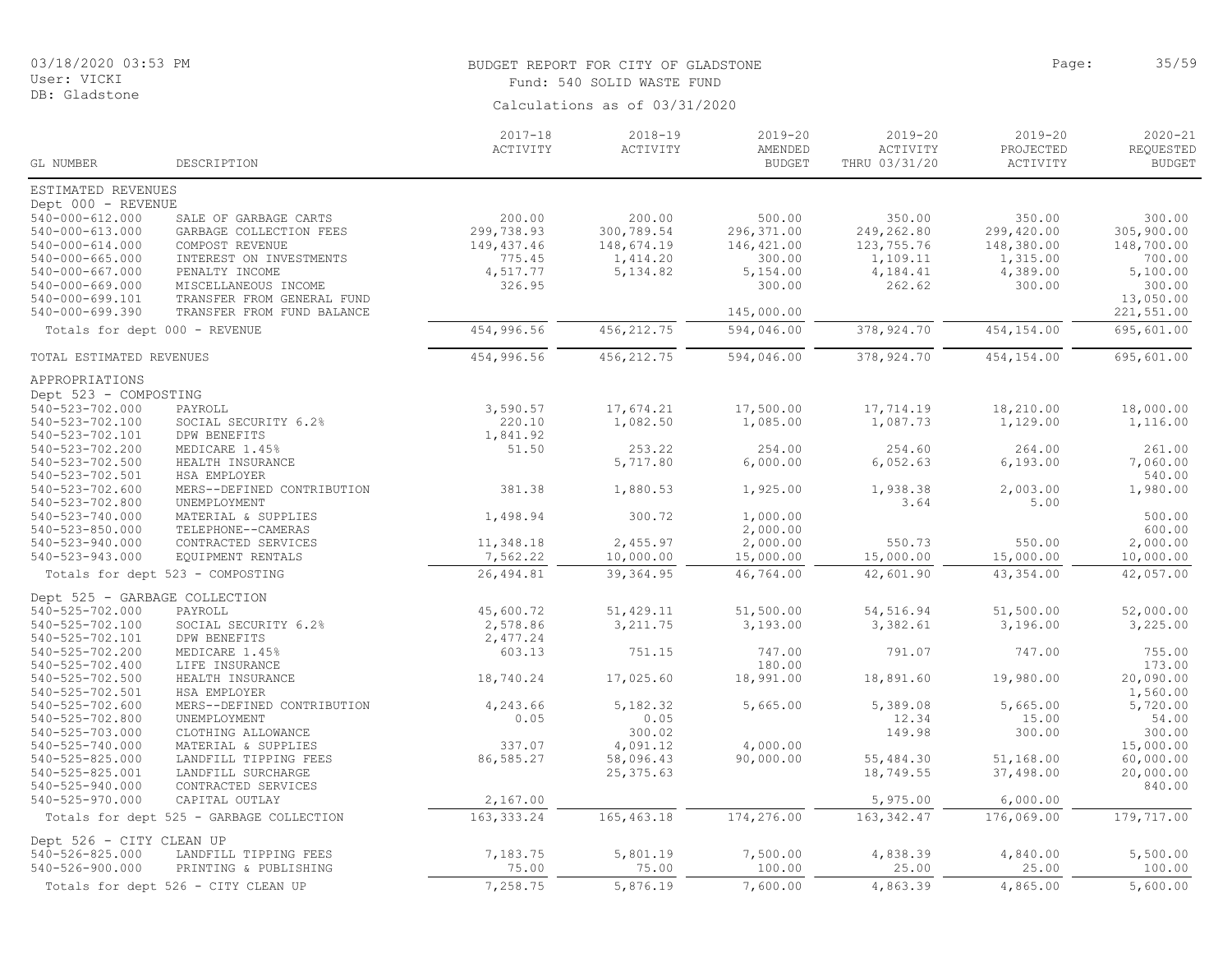DB: Gladstone

# BUDGET REPORT FOR CITY OF GLADSTONE **Page:** 36/59 Fund: 540 SOLID WASTE FUND

Calculations as of 03/31/2020

|                           |                                               | $2017 - 18$<br>ACTIVITY | $2018 - 19$<br>ACTIVITY | 2019-20<br>AMENDED | $2019 - 20$<br>ACTIVITY | $2019 - 20$<br>PROJECTED | 2020-21<br>REQUESTED |
|---------------------------|-----------------------------------------------|-------------------------|-------------------------|--------------------|-------------------------|--------------------------|----------------------|
| GL NUMBER                 | DESCRIPTION                                   |                         |                         | <b>BUDGET</b>      | THRU 03/31/20           | ACTIVITY                 | <b>BUDGET</b>        |
| APPROPRIATIONS            |                                               |                         |                         |                    |                         |                          |                      |
| Dept 537 - ADMINISTRATIVE |                                               |                         |                         |                    |                         |                          |                      |
| 540-537-702.000           | PAYROLL                                       | 15,729.62               | 18,300.17               | 15,730.00          | 4,613.37                | 4,613.00                 | 15,000.00            |
| 540-537-702.100           | SOCIAL SECURITY 6.2%                          | 963.77                  | 1,113.64                | 975.00             | 282.40                  | 282.00                   | 930.00               |
| 540-537-702.200           | MEDICARE 1.45%                                | 225.38                  | 260.40                  | 228.00             | 66.03                   | 66.00                    | 217.00               |
| 540-537-702.300           | MERS--DEFINED BENEFIT                         | (3, 911.00)             | (5, 170.00)             |                    |                         | 36,081.00                | 36,081.00            |
| 540-537-702.400           | LIFE INSURANCE                                | 137.28                  | 125.84                  |                    | 154.70                  | 140.00                   |                      |
| 540-537-702.500           | HEALTH INSURANCE                              |                         | 1,418.80                |                    |                         |                          | 5,885.00             |
| 540-537-702.501           | HSA EMPLOYER                                  | 592.51                  | 902.27                  | 2,600.00           | 816.51                  | 835.00                   | 450.00               |
| 540-537-702.550           | OPEB EXPENSE                                  |                         | (15, 938.00)            |                    |                         |                          |                      |
| 540-537-702.600           | MERS--DEFINED CONTRIBUTION                    | 1,604.40                | 2,012.98                | 1,573.00           | 502.47                  | 502.00                   | 1,650.00             |
| 540-537-702.800           | UNEMPLOYMENT                                  | 0.02                    | 0.02                    |                    |                         |                          |                      |
| 540-537-702.900           | WORKER'S COMPENSATION                         | 5,978.99                | 3,257.03                | 6,320.00           | 2,060.00                | 1,550.00                 | 3,700.00             |
| 540-537-703.000           | CLOTHING ALLOWANCE                            |                         |                         | 1,000.00           | 162.00                  | 162.00                   |                      |
| 540-537-728.000           | OFFICE SUPPLIES                               | 24.45                   |                         |                    |                         |                          | 300.00               |
| $540 - 537 - 800.000$     | CREDIT CARD FEES                              | 1,166.89                | 1,114.66                | 1,000.00           | 1,060.66                | 1,200.00                 | 1,200.00             |
| 540-537-800.001           | BANK FEES                                     |                         |                         | 50.00              |                         |                          |                      |
| 540-537-801.000           | LEGAL FEES                                    | 3,466.69                | 14,190.97               |                    |                         |                          |                      |
| 540-537-802.000           | <b>AUDIT FEES</b>                             | 932.00                  | 948.00                  | 1,200.00           | 1,077.00                | 1,077.00                 | 1,200.00             |
| 540-537-850.000           | TELEPHONE                                     |                         | (99.31)                 |                    | (202.92)                | 210.00                   | 175.00               |
| 540-537-940.000           | CONTRACTED SERVICES                           | 25.38                   |                         | 12,500.00          | 16,596.74               | 12,040.00                |                      |
| 540-537-941.000           | COMPUTER                                      |                         |                         |                    | 1,443.18                | 1,700.00                 |                      |
| 540-537-943.000           | EQUIPMENT RENTALS                             |                         |                         |                    |                         |                          | 1,000.00             |
| 540-537-963.000           | OTHER OPERATING SUPPLIES                      |                         |                         | 200.00             | 148.05                  | 148.00                   |                      |
| 540-537-968.000           | DEPRECIATION - CURRENT                        | 37,695.62               | 37,695.62               | 39,000.00          | 37,695.62               | 37,697.00                | 39,000.00            |
| 540-537-970.000           | CAPITAL OUTLAY                                |                         | 4,386.73                | 150,000.00         | 158,737.73              | 3,400.00                 |                      |
| 540-537-998.101           | TRANSFER TO GENERAL FUND                      | 26,399.00               | 49,006.00               | 23,520.00          | 22,651.90               | 23,520.00                | 52,484.00            |
| 540-537-998.390           | TRANSFER TO FUND BALANCE                      |                         |                         | 28,351.00          |                         | 29,507.00                |                      |
| 540-537-998.661           | TRANSFER TO EQUIPMENT FUND                    | 6,780.00                |                         |                    |                         |                          |                      |
| 540-537-998.731           | TRANSFER TO PENSION FUND                      | 46,648.60               | 46,648.60               | 36,770.00          |                         |                          | 25,000.00            |
| 540-537-998.736           | TRANSFER TO HEALTHCARE FUND                   | 13,184.42               | 15, 151.00              | 36,695.00          | 36,695.00               | 36,695.00                |                      |
|                           | Totals for dept 537 - ADMINISTRATIVE          | 157,644.02              | 175, 325.42             | 357,712.00         | 284,560.44              | 191,425.00               | 184,272.00           |
|                           |                                               |                         |                         |                    |                         |                          |                      |
|                           | Dept 539 - METER READING & BILLING            |                         |                         |                    |                         |                          |                      |
| 540-539-702.000           | PAYROLL                                       | 4,942.45                | 4,934.73                | 4,635.00           | 4,079.17                | 4,168.00                 | 3,325.00             |
| 540-539-702.100           | SOCIAL SECURITY 6.2%                          | 297.57                  | 298.33                  | 287.00             | 245.36                  | 258.00                   | 206.00               |
| 540-539-702.200           | MEDICARE 1.45%                                | 69.57                   | 69.86                   | 67.00              | 57.44                   | 60.00                    | 48.00                |
| 540-539-702.500           | HEALTH INSURANCE                              | 936.99                  | 851.27                  | 940.00             | 290.62                  | 290.00                   |                      |
| 540-539-702.600           | MERS--DEFINED CONTRIBUTION                    | 474.33                  | 473.31                  | 510.00             | 391.32                  | 458.00                   | 366.00               |
| 540-539-702.800           | UNEMPLOYMENT                                  |                         |                         |                    | 0.55                    |                          |                      |
| 540-539-703.000           | CLOTHING ALLOWANCE                            |                         | 10.12                   |                    | 3.12                    |                          |                      |
| 540-539-730.000           | POSTAGE                                       | 892.72                  | 1,067.44                | 1,500.00           | 812.16                  | 847.00                   | 1,200.00             |
| 540-539-740.000           | MATERIAL & SUPPLIES                           | 115.59                  | 115.03                  | 100.00             | 187.52                  | 200.00                   | 200.00               |
| 540-539-801.000           | LEGAL FEES                                    | 3.25                    | 259.84                  |                    | 403.46                  | 404.00                   | 300.00               |
| 540-539-814.000           | COMPUTER MAINT & CONTRACTS                    | 1,332.22                | 950.11                  | 800.00             | 1,048.02                | 1,100.00                 | 1,000.00             |
| 540-539-850.000           | TELEPHONE                                     | 34.03                   | 37.58                   | 50.00              | 36.91                   | 40.00                    | 50.00                |
| 540-539-940.000           | CONTRACTED SERVICES                           |                         | 4.02                    |                    | 26.17                   | 25.00                    |                      |
| 540-539-960.000           | EDUCATION & TRAINING                          | 5.67                    |                         |                    |                         |                          |                      |
| 540-539-963.000           | OTHER OPERATING SUPPLIES                      | 65.00                   |                         |                    |                         |                          |                      |
|                           | Totals for dept 539 - METER READING & BILLING | 9,169.39                | 9,071.64                | 8,889.00           | 7,581.82                | 7,850.00                 | 6,695.00             |

Dept 560 - VEHICLE EXPENSE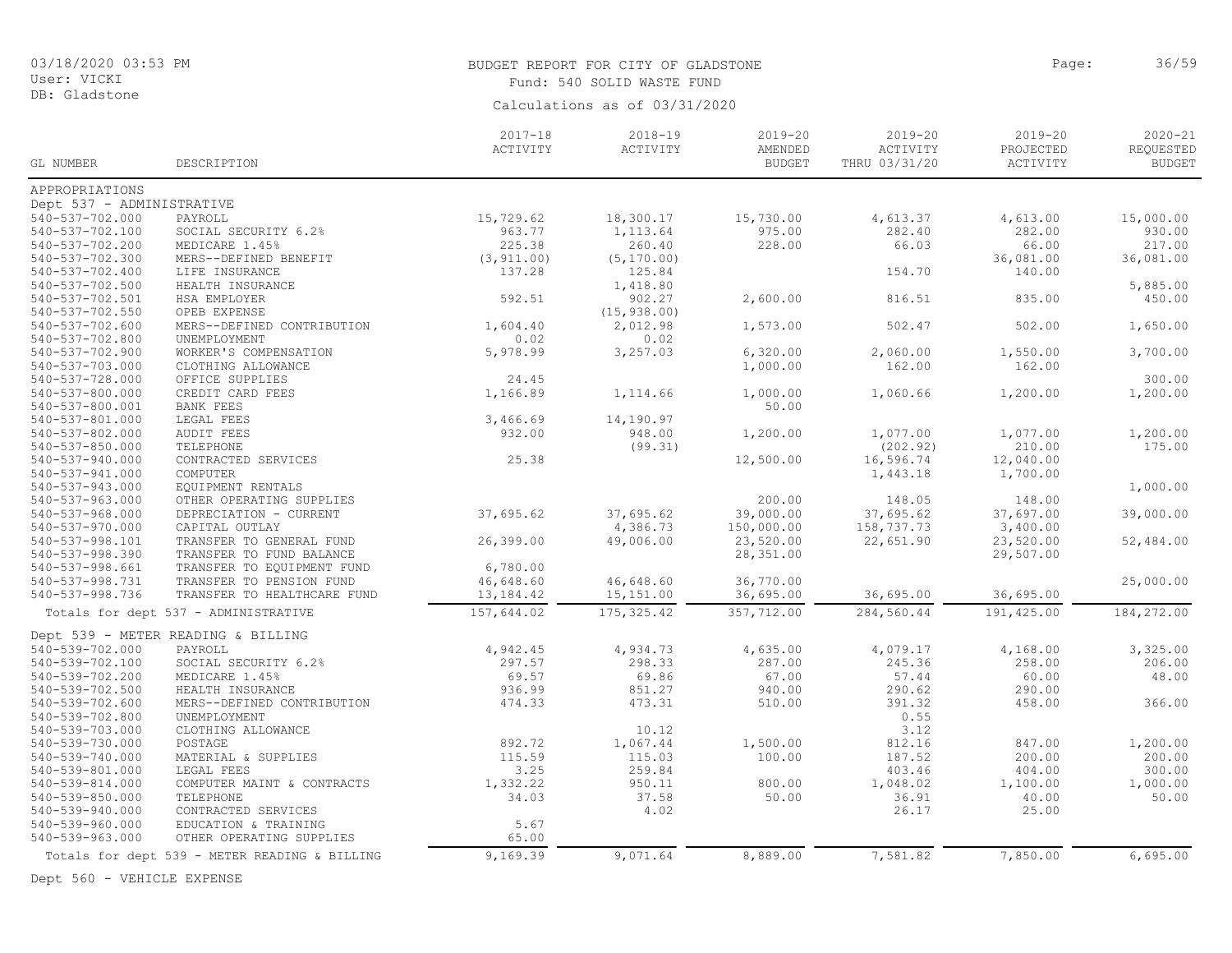DB: Gladstone

# BUDGET REPORT FOR CITY OF GLADSTONE **Page:** 37/59 Fund: 540 SOLID WASTE FUND

| GL NUMBER                  | DESCRIPTION                                     | $2017 - 18$<br>ACTIVITY | $2018 - 19$<br>ACTIVITY | $2019 - 20$<br>AMENDED<br><b>BUDGET</b> | $2019 - 20$<br>ACTIVITY<br>THRU 03/31/20 | 2019-20<br>PROJECTED<br>ACTIVITY | $2020 - 21$<br>REQUESTED<br><b>BUDGET</b> |
|----------------------------|-------------------------------------------------|-------------------------|-------------------------|-----------------------------------------|------------------------------------------|----------------------------------|-------------------------------------------|
| APPROPRIATIONS             |                                                 |                         |                         |                                         |                                          |                                  |                                           |
| Dept 560 - VEHICLE EXPENSE |                                                 |                         |                         |                                         |                                          |                                  |                                           |
| 540-560-740.030            | OLD GARBAGE TRUCK                               | 262.58                  |                         |                                         | 553.48                                   | 555.00                           |                                           |
| 540-560-740.031            | 2012 GARBAGE TRUCK                              | 10,207.85               | 550.10                  |                                         |                                          |                                  |                                           |
| 540-560-865.000            | GAS & OIL                                       | 10,038.68               | 11,231.84               | 10,000.00                               | 10,658.63                                | 11,600.00                        | 12,000.00                                 |
| 540-560-913.000            | INSURANCE - VEHICLE                             | 266.79                  | 242.12                  | 500.00                                  | 255.44                                   | 256.00                           | 260.00                                    |
| 540-560-935.000            | REPAIRS & MAINTENANCE - EQUIPMENT               |                         | 11,683.71               | 25,000.00                               | 15,002.28                                | 18,180.00                        | 15,000.00                                 |
| 540-560-970.000            | CAPITAL OUTLAY                                  |                         |                         |                                         |                                          |                                  | 250,000.00                                |
|                            | Totals for dept 560 - VEHICLE EXPENSE           | 20,775.90               | 23,707.77               | 35,500.00                               | 26,469.83                                | 30,591.00                        | 277,260.00                                |
|                            | Dept 750 - RECREATION ADMINISTRATION            |                         |                         |                                         |                                          |                                  |                                           |
| $540 - 750 - 850.000$      | TELEPHONE                                       |                         |                         |                                         | (23.21)                                  |                                  |                                           |
|                            | Totals for dept 750 - RECREATION ADMINISTRATION |                         |                         |                                         | (23.21)                                  |                                  |                                           |
| TOTAL APPROPRIATIONS       |                                                 | 384,676.11              | 418,809.15              | 630,741.00                              | 529,396.64                               | 454,154.00                       | 695,601.00                                |
|                            | NET OF REVENUES/APPROPRIATIONS - FUND 540       | 70,320.45               | 37,403.60               | (36, 695.00)                            | (150, 471.94)                            |                                  |                                           |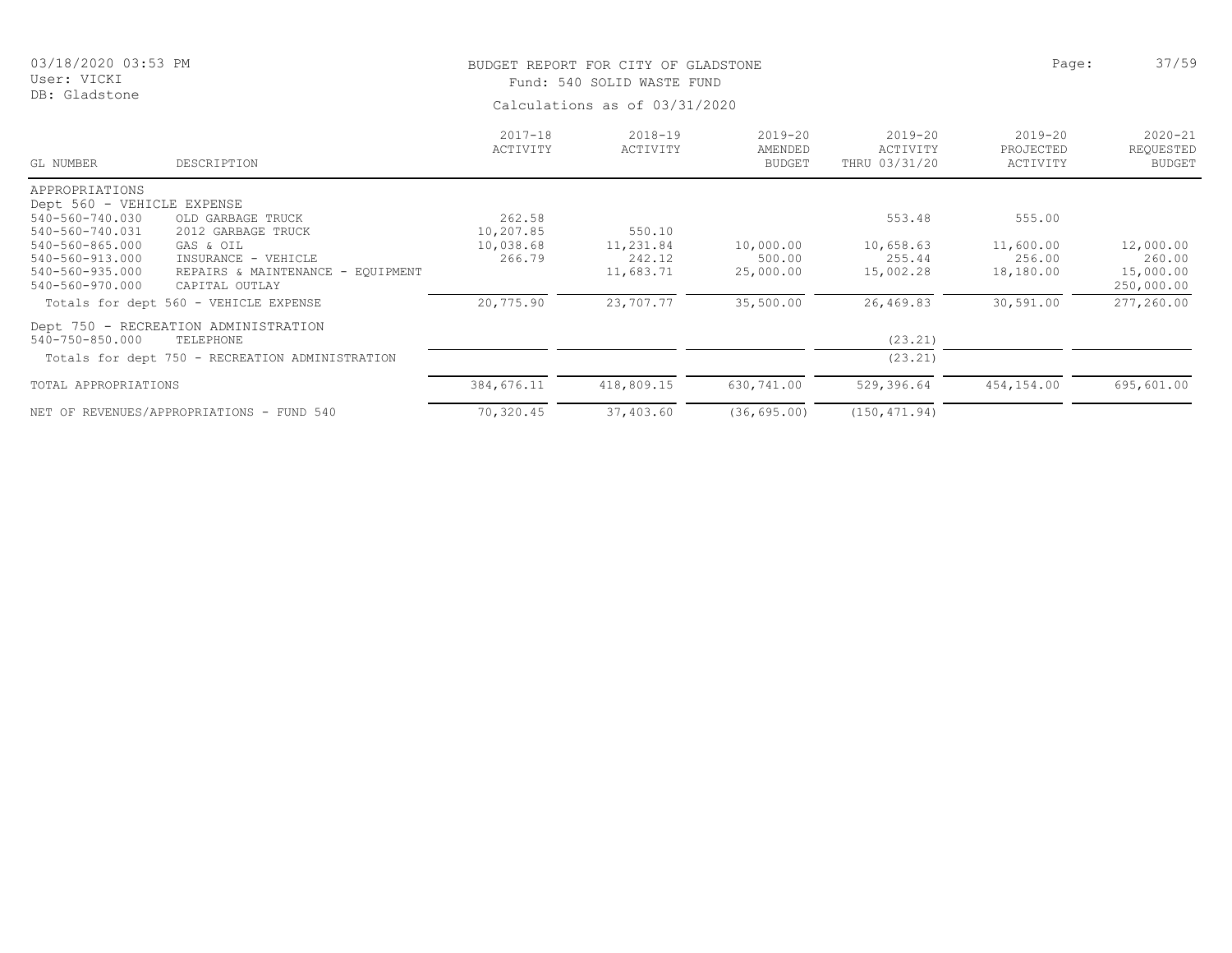| User: VICKI                        |                                            |                         | Fund: 582 ELECTRIC FUND       |                                         |                                          |                                      |                                           |
|------------------------------------|--------------------------------------------|-------------------------|-------------------------------|-----------------------------------------|------------------------------------------|--------------------------------------|-------------------------------------------|
| DB: Gladstone                      |                                            |                         | Calculations as of 03/31/2020 |                                         |                                          |                                      |                                           |
| GL NUMBER                          | DESCRIPTION                                | $2017 - 18$<br>ACTIVITY | $2018 - 19$<br>ACTIVITY       | $2019 - 20$<br>AMENDED<br><b>BUDGET</b> | $2019 - 20$<br>ACTIVITY<br>THRU 03/31/20 | $2019 - 20$<br>PROJECTED<br>ACTIVITY | $2020 - 21$<br>REQUESTED<br><b>BUDGET</b> |
| ESTIMATED REVENUES                 |                                            |                         |                               |                                         |                                          |                                      |                                           |
| Dept 000 - REVENUE                 |                                            |                         |                               |                                         |                                          |                                      |                                           |
| 582-000-642.000                    | RESIDENTIAL SALES                          | 2, 139, 811.05          | 2, 202, 461.72                | 2,150,000.00                            | 1,783,348.72                             | 2,158,521.00                         | 2,210,000.00                              |
| 582-000-642.001                    | SALES TAX                                  | 141, 149. 15            | 137,712.45                    | 150,000.00                              | 112,568.53                               | 134,521.00                           | 150,000.00                                |
| 582-000-642.002                    | ENERGY OPTIMIZATION                        | 36,814.29               | 38,018.47                     | 32,614.00                               | 33, 389.13                               | 38, 341.00                           | 48,432.00                                 |
| 582-000-642.003                    | ENERGY OPTIMIZATION - C & I                | 37,551.44               | 37,516.57                     | 33,940.00                               | 33,531.72                                | 39,900.00                            | 32,288.00                                 |
| 582-000-642.004                    | LIEAF COLLECTIONS                          | 21,626.32               | 32,456.33                     | 32,654.00                               | 26,899.58                                | 32, 325.00                           | 32,500.00                                 |
| 582-000-643.000                    | WATER HEATER SALES                         | 52,884.53               | 51,234.43                     | 54,386.00                               | 40,886.83                                | 47,634.00                            | 50,000.00                                 |
| 582-000-644.000                    | COMMERCIAL SALES                           | 956,794.24              | 981, 296.12                   | 950,000.00                              | 817,308.58                               | 963,220.00                           | 990,000.00                                |
| 582-000-645.000<br>582-000-645.001 | SMALL & LARGE POWER SALES<br>STREET LIGHTS | 678,928.53<br>90,884.84 | 681,725.03<br>87,498.59       | 677,764.00<br>89,318.00                 | 576, 441.38<br>72,893.92                 | 689,920.00<br>86,157.00              | 710,000.00<br>90,000.00                   |
| 582-000-646.000                    | HOOKUP & RECONNECT CHARGES                 | 4,330.00                | 3,300.00                      | 6,000.00                                | 2,770.00                                 | 4,065.00                             | 4,500.00                                  |
| 582-000-647.000                    | ATC O&M                                    | 8,271.60                | 8,043.00                      | 8,000.00                                | 8,553.94                                 | 8,554.00                             | 8,000.00                                  |
| 582-000-649.000                    | PCAC                                       | (4, 115.79)             | (214, 468.13)                 |                                         | (223, 725.50)                            |                                      |                                           |
| 582-000-650.000                    | CONSUMER SERVICE REIMBURSEMENT             | 14,269.98               | (385.14)                      | 4,000.00                                | 209.00                                   | 314.00                               | 500.00                                    |
| 582-000-651.000                    | ALGER DELTA PROPERTY RENT                  | 1,200.00                | 1,200.00                      | 1,200.00                                | 1,200.00                                 | 1,200.00                             | 1,200.00                                  |
| 582-000-652.000                    | COMMUNICATION TOWER - CELLCOM              | 1,765.98                | 18, 151.74                    | 18,151.00                               | 16,500.00                                | 18,151.00                            | 18,151.00                                 |
| 582-000-652.001                    | COMMUNICATION TOWER - ALLTEL               | 13,891.34               | 10,437.10                     | 18,000.00                               | 10,626.72                                | 11,676.00                            | 10,000.00                                 |
| 582-000-655.000                    | SALE OF MATERIAL & EQUIPMENT               | 2,700.00                |                               |                                         | 752.40                                   | 752.00                               |                                           |
| 582-000-660.000                    | UTILITY POLE RENTAL                        | 20,292.00               | 21,066.00                     | 22,000.00                               | 21,066.00                                | 21,066.00                            | 22,000.00                                 |
| 582-000-663.000                    | LIABILITY & PROP INS REIMBURSEMENT         | 4,642.38                | 5,173.20                      | 8,800.00                                | 4,122.90                                 | 6,183.00                             | 7,000.00                                  |
| 582-000-664.000                    | ATC INVESTMENT REVENUE                     | 43,052.91               | 39,891.98                     | 31,000.00                               | 45, 444.27                               | 47,509.00                            | 40,000.00                                 |
| 582-000-665.000                    | INTEREST ON INVESTMENTS                    | 7,194.50                | 10,709.34                     | 9,000.00                                | 6,694.23                                 | 9,297.00                             | 9,000.00                                  |
| 582-000-667.000                    | PENALTY INCOME                             | 33, 451.31              | 33, 211.14                    | 31,705.00                               | 28,065.50                                | 35,000.00                            | 35,000.00                                 |
| 582-000-667.001                    | DOOR HANGER CHARGES                        | 20,720.00               | 17,960.00                     | 20,000.00                               | 19,060.00                                | 22,280.00                            | 25,000.00                                 |
| 582-000-668.000                    | WPPI-COMMUNITY RELATIONS REIMBURSH         | 1,680.00                | 5,000.00                      | 8,000.00                                | 7,187.00                                 | 8,000.00                             | 10,000.00                                 |
| 582-000-669.000                    | MISCELLANEOUS INCOME                       | 9,299.30                | 5,733.23                      | 7,500.00                                | 644.22                                   | 9,145.00                             | 8,000.00                                  |
| 582-000-673.001                    | GAIN ON SALE OF EQUIPMENT                  |                         | 14,915.51                     | 15,000.00                               |                                          | 15,000.00                            |                                           |
| 582-000-675.005                    | GRANT REVENUE                              |                         | 1,230.00                      |                                         |                                          |                                      |                                           |
| 582-000-699.101                    | TRANSFER FROM GENERAL FUND                 |                         | 6,475.01                      |                                         |                                          |                                      |                                           |
| 582-000-699.390                    | TRANSFER FROM FUND BALANCE                 |                         |                               | 507,048.00                              |                                          | 637,920.00                           | 1,052.00                                  |
| Totals for dept 000 - REVENUE      |                                            | 4,339,089.90            | 4,237,563.69                  | 4,886,080.00                            | 3,446,439.07                             | 5,046,651.00                         | 4,512,623.00                              |
| TOTAL ESTIMATED REVENUES           |                                            | 4,339,089.90            | 4,237,563.69                  | 4,886,080.00                            | 3,446,439.07                             | 5,046,651.00                         | 4,512,623.00                              |
| APPROPRIATIONS                     |                                            |                         |                               |                                         |                                          |                                      |                                           |
| Dept 442 - FORESTRY                |                                            |                         |                               |                                         |                                          |                                      |                                           |
| 582-442-702.000                    | PAYROLL                                    | 18,467.75               | 17,771.86                     | 15,500.00                               | 19,381.81                                | 20,500.00                            |                                           |
| 582-442-702.002                    | PART TIME SEASONAL                         |                         | 7,305.50                      | 22,000.00                               | 1,700.00                                 | 1,700.00                             |                                           |
| 582-442-702.100                    | SOCIAL SECURITY 6.2%                       | 987.83                  | 1,544.88                      | 2,325.00                                | 1,298.75                                 | 1,376.00                             |                                           |
| 582-442-702.101                    | DPW BENEFITS                               | 3,624.50                |                               |                                         |                                          |                                      |                                           |
| 582-442-702.200                    | MEDICARE 1.45%                             | 231.02                  | 361.44                        | 544.00                                  | 303.77                                   | 322.00                               |                                           |
| 582-442-702.500                    | HEALTH INSURANCE                           |                         | 4,980.04                      | 5,200.00                                | 5,264.24                                 | 5,265.00                             |                                           |
| 582-442-702.600                    | MERS--DEFINED CONTRIBUTION                 | 1,038.91                | 1,555.49                      | 1,705.00                                | 1,657.40                                 | 2,255.00                             |                                           |
| 582-442-702.800                    | UNEMPLOYMENT                               |                         | 0.07                          |                                         | 3.11                                     | 4.00                                 |                                           |
| 582-442-740.000                    | MATERIAL & SUPPLIES                        | 2,189.13                | 5,512.27                      | 6,000.00                                | 520.01                                   | 520.00                               |                                           |
| 582-442-940.000                    | CONTRACTED SERVICES                        | 9,795.00                | 19,036.17                     | 20,000.00                               | 4,030.00                                 | 4,030.00                             |                                           |
| 582-442-943.000                    | EQUIPMENT RENTALS                          | 15,600.53               | 15,000.00                     | 15,000.00                               | 15,000.00                                | 15,000.00                            |                                           |
| Totals for dept 442 - FORESTRY     |                                            | 51,934.67               | 73,067.72                     | 88,274.00                               | 49,159.09                                | 50,972.00                            |                                           |

582-537-702.000 PAYROLL 87,400.85 93,473.21 92,700.00 87,127.06 96,100.00 125,887.00

Dept 537 - ADMINISTRATIVE<br>582-537-702.000 PAYROLL

03/18/2020 03:53 PM

BUDGET REPORT FOR CITY OF GLADSTONE PAGE AND SAME PAGE: 38/59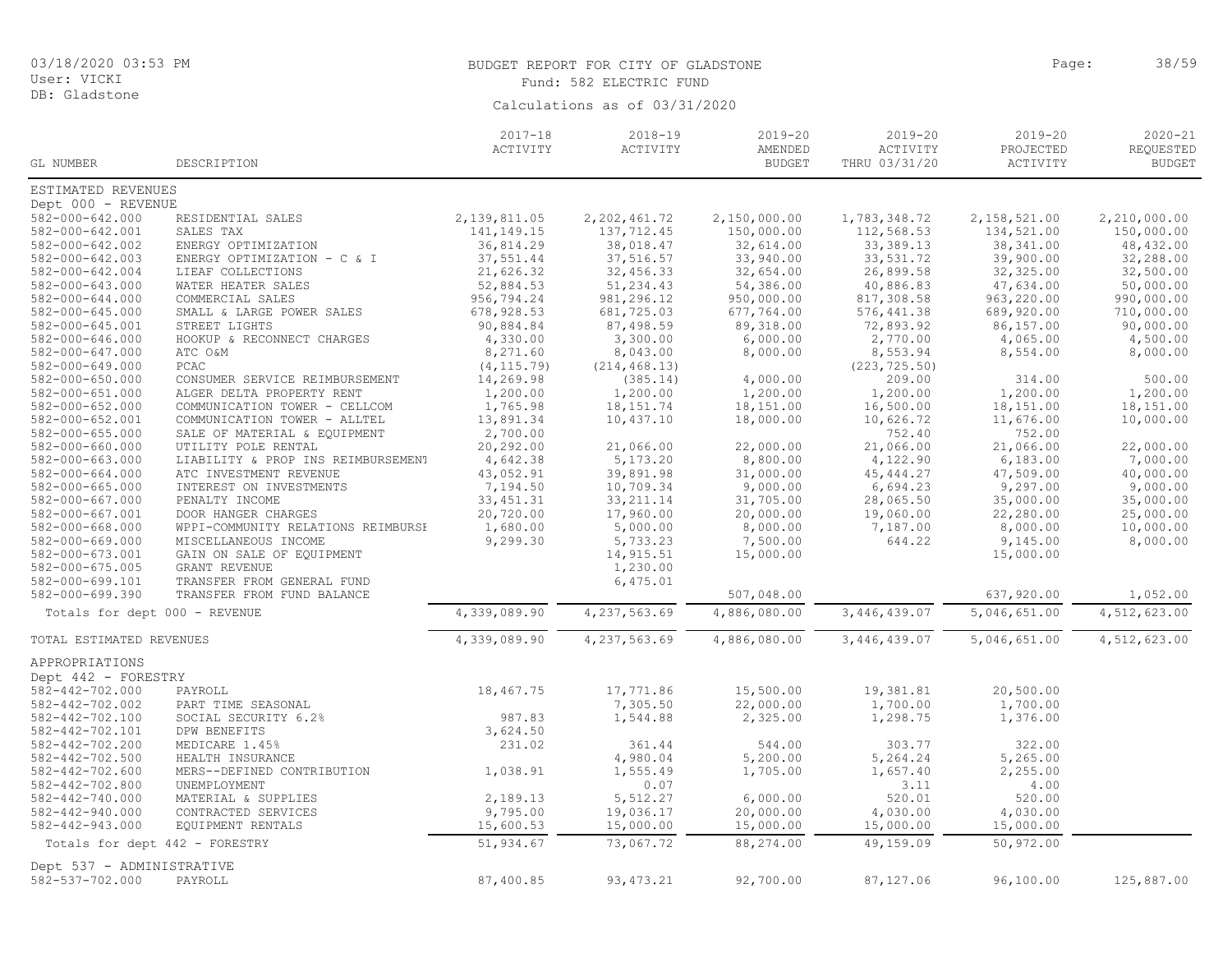DB: Gladstone

# BUDGET REPORT FOR CITY OF GLADSTONE **Page:** 39/59 Fund: 582 ELECTRIC FUND

| ACTIVITY<br>ACTIVITY<br>AMENDED<br>ACTIVITY<br>PROJECTED<br><b>BUDGET</b><br>THRU 03/31/20<br>ACTIVITY<br>GL NUMBER<br>DESCRIPTION<br>APPROPRIATIONS<br>Dept 537 - ADMINISTRATIVE<br>582-537-702.006<br>PMT IN LIEU OF HEALTH INSURANCE<br>10,931.00<br>5,747.00<br>582-537-702.100<br>SOCIAL SECURITY 6.2%<br>6,092.48<br>5,984.34<br>5,293.02<br>5,958.00<br>7,805.00<br>1,393.00<br>1,825.00<br>582-537-702.200<br>1,425.08<br>1,399.54<br>1,344.00<br>1,237.87<br>MEDICARE 1.45%<br>(31, 569.00)<br>(51, 200.88)<br>11,528.00<br>158,756.00<br>158,756.00<br>582-537-702.300<br>MERS--DEFINED BENEFIT<br>9,606.70<br>1,380.00<br>1,200.00<br>582-537-702.400<br>LIFE INSURANCE<br>1,289.04<br>1,188.55<br>1,105.68<br>1,106.00<br>88,626.99<br>94,200.60<br>582-537-702.500<br>HEALTH INSURANCE<br>94,539.00<br>80,295.49<br>84,759.00<br>101,000.00<br>582-537-702.501<br>12, 173.86<br>12,202.08<br>10,533.30<br>10,400.00<br>HSA EMPLOYER<br>13,000.00<br>10,496.00<br>582-537-702.550<br>OPEB EXPENSE<br>(6, 918.00)<br>(25, 745.00)<br>MERS--DEFINED CONTRIBUTION<br>6,398.07<br>3,424.34<br>3,715.00<br>4,000.00<br>582-537-702.600<br>6,497.34<br>7,200.00<br>582-537-702.800<br>0.07<br>15.04<br>UNEMPLOYMENT<br>0.06<br>50.00<br>5,520.00<br>582-537-702.900<br>WORKER'S COMPENSATION<br>6,009.21<br>6, 141.37<br>9,278.00<br>5,520.00<br>8,000.00<br>582-537-703.000<br>469.00<br>76.40<br>800.00<br>322.00<br>800.00<br>CLOTHING ALLOWANCE<br>582-537-728.000<br>698.98<br>574.35<br>1,000.00<br>455.97<br>500.00<br>800.00<br>OFFICE SUPPLIES<br>575.74<br>151.03<br>7,200.00<br>53.06<br>100.00<br>200.00<br>582-537-730.000<br>POSTAGE<br>749.00<br>582-537-740.000<br>MATERIAL & SUPPLIES<br>359.61<br>1,650.65<br>1,000.00<br>911.47<br>11,679.42<br>582-537-800.000<br>CREDIT CARD CHARGES<br>11,150.13<br>8,000.00<br>10,608.77<br>11,998.00<br>12,000.00<br>165.00<br>582-537-800.001<br>165.00<br>145.00<br>150.00<br>200.00<br><b>BANK FEES</b><br>6,082.46<br>582-537-801.000<br>LEGAL FEES<br>49,080.83<br>5,000.00<br>3,409.17<br>4,520.00<br>5,000.00<br>582-537-802.000<br><b>AUDIT FEES</b><br>10,221.00<br>10,751.59<br>11,500.00<br>3,900.00<br>11,473.00<br>11,473.00<br>582-537-804.000<br>ENGINEERING & ARCHITECT FEES<br>970.61<br>2,634.25<br>734.12<br>2,000.00<br>390.13<br>500.00<br>1,000.00<br>582-537-820.000<br>INTEREST ON LIGHT DEPOSITS<br>582-537-831.000<br>MEMBERSHIPS & DUES<br>6,335.86<br>6,531.06<br>2,000.00<br>30.00<br>6,000.00<br>6,000.00<br>3,852.50<br>3,200.00<br>$582 - 537 - 850.000$<br>TELEPHONE<br>4,762.73<br>3,179.24<br>5,000.00<br>3,528.00<br>582-537-850.001<br>2,600.00<br>3,000.00<br>TELEPHONE--CELLPHONE<br>2,246.29<br>2,362.43<br>3,000.00<br>1,740.80<br>582-537-860.000<br>2,000.00<br>775.38<br>3,000.00<br>TRANSPORTATION & LODGING<br>2,117.39<br>2,266.02<br>2,000.00<br>253.90<br>40.00<br>582-537-900.000<br>PRINTING & PUBLISHING<br>40.00<br>582-537-910.000<br>3,865.00<br>4,400.00<br>3,865.00<br>3,865.00<br>INSURANCE - LIABILTIY<br>4,395.09<br>4,000.00<br>582-537-940.000<br>1,906.95<br>2,186.40<br>19,500.00<br>19,708.15<br>19,708.00<br>CONTRACTED SERVICES<br>582-537-940.002<br>ATC INVESTMENT EXPENSES<br>454.46<br>2,032.66<br>1,500.00<br>27,799.73<br>26,164.00<br>1,949.64<br>582-537-941.000<br>COMPUTER<br>5,589.45<br>560.81<br>2,000.00<br>1,886.00<br>4,000.00<br>80.08<br>582-537-942.000<br>COPIER RENTAL<br>389.48<br>247.99<br>1,000.00<br>270.00<br>500.00<br>582-537-943.000<br>EQUIPMENT RENTALS<br>500.00<br>500.00<br>500.00<br>100.00<br>582-537-947.000<br>POLE RENTAL - U.P POWER<br>582-537-947.001<br>RR UTILITY CROSSING<br>60.00<br>800.00<br>60.00<br>60.00<br>100.00<br>730.50<br>582-537-960.000<br>2,495.87<br>2,402.76<br>3,000.00<br>35.00<br>35.00<br>500.00<br>EDUCATION & TRAINING (CDL)<br>772.00<br>584.00<br>900.00<br>789.00<br>489.00<br>600.00<br>582-537-960.001<br>DRUG ALCOHOL CDL TESTING<br>1,862.34<br>500.00<br>582-537-963.000<br>720.40<br>60.43<br>500.00<br>1,862.00<br>OTHER OPERATING SUPPLIES<br>582-537-968.000<br>DEPRECIATION - CURRENT<br>191,649.66<br>203, 941.97<br>185,000.00<br>203, 941.97<br>203,941.00<br>204,000.00<br>582-537-998.101<br>205,390.00<br>208,735.00<br>220,384.00<br>233,590.00<br>TRANSFER TO GENERAL FUND<br>188,428.00<br>195,383.49<br>6,980.24<br>10,000.00<br>10,000.00<br>582-537-998.401<br>TRANSFER TO CAPITAL PROJECTS<br>10,000.00<br>10,000.00<br>582-537-998.661<br>TRANSFER TO EQUIPMENT FUND<br>6, 164.00<br>582-537-998.731<br>TRANSFER TO PENSION FUND<br>462, 415.20<br>402,953.20<br>147,186.00<br>582-537-998.736<br>TRANSFER TO HEALTHCARE FUND<br>46,618.47<br>24,516.92<br>13,053.00<br>13,053.00<br>1,076,696.05<br>707,393.15<br>901,425.00<br>1,155,630.81<br>886,721.00<br>922,613.00<br>Totals for dept 537 - ADMINISTRATIVE<br>Dept 538 - SAFETY TRAINING PROGRAM |  | $2017 - 18$ | $2018 - 19$ | $2019 - 20$ | $2019 - 20$ | $2019 - 20$ | $2020 - 21$   |
|------------------------------------------------------------------------------------------------------------------------------------------------------------------------------------------------------------------------------------------------------------------------------------------------------------------------------------------------------------------------------------------------------------------------------------------------------------------------------------------------------------------------------------------------------------------------------------------------------------------------------------------------------------------------------------------------------------------------------------------------------------------------------------------------------------------------------------------------------------------------------------------------------------------------------------------------------------------------------------------------------------------------------------------------------------------------------------------------------------------------------------------------------------------------------------------------------------------------------------------------------------------------------------------------------------------------------------------------------------------------------------------------------------------------------------------------------------------------------------------------------------------------------------------------------------------------------------------------------------------------------------------------------------------------------------------------------------------------------------------------------------------------------------------------------------------------------------------------------------------------------------------------------------------------------------------------------------------------------------------------------------------------------------------------------------------------------------------------------------------------------------------------------------------------------------------------------------------------------------------------------------------------------------------------------------------------------------------------------------------------------------------------------------------------------------------------------------------------------------------------------------------------------------------------------------------------------------------------------------------------------------------------------------------------------------------------------------------------------------------------------------------------------------------------------------------------------------------------------------------------------------------------------------------------------------------------------------------------------------------------------------------------------------------------------------------------------------------------------------------------------------------------------------------------------------------------------------------------------------------------------------------------------------------------------------------------------------------------------------------------------------------------------------------------------------------------------------------------------------------------------------------------------------------------------------------------------------------------------------------------------------------------------------------------------------------------------------------------------------------------------------------------------------------------------------------------------------------------------------------------------------------------------------------------------------------------------------------------------------------------------------------------------------------------------------------------------------------------------------------------------------------------------------------------------------------------------------------------------------------------------------------------------------------------------------------------------------------------------------------------------------------------------------------------------------------------------------------------------------------------------------------------------------------------------------------------------------------------------------------------------------------------------------------------------------------------------------------------------------------------------------------------------------------------------------------------------------------------------------------------------------------|--|-------------|-------------|-------------|-------------|-------------|---------------|
|                                                                                                                                                                                                                                                                                                                                                                                                                                                                                                                                                                                                                                                                                                                                                                                                                                                                                                                                                                                                                                                                                                                                                                                                                                                                                                                                                                                                                                                                                                                                                                                                                                                                                                                                                                                                                                                                                                                                                                                                                                                                                                                                                                                                                                                                                                                                                                                                                                                                                                                                                                                                                                                                                                                                                                                                                                                                                                                                                                                                                                                                                                                                                                                                                                                                                                                                                                                                                                                                                                                                                                                                                                                                                                                                                                                                                                                                                                                                                                                                                                                                                                                                                                                                                                                                                                                                                                                                                                                                                                                                                                                                                                                                                                                                                                                                                                                                                          |  |             |             |             |             |             | REQUESTED     |
|                                                                                                                                                                                                                                                                                                                                                                                                                                                                                                                                                                                                                                                                                                                                                                                                                                                                                                                                                                                                                                                                                                                                                                                                                                                                                                                                                                                                                                                                                                                                                                                                                                                                                                                                                                                                                                                                                                                                                                                                                                                                                                                                                                                                                                                                                                                                                                                                                                                                                                                                                                                                                                                                                                                                                                                                                                                                                                                                                                                                                                                                                                                                                                                                                                                                                                                                                                                                                                                                                                                                                                                                                                                                                                                                                                                                                                                                                                                                                                                                                                                                                                                                                                                                                                                                                                                                                                                                                                                                                                                                                                                                                                                                                                                                                                                                                                                                                          |  |             |             |             |             |             | <b>BUDGET</b> |
|                                                                                                                                                                                                                                                                                                                                                                                                                                                                                                                                                                                                                                                                                                                                                                                                                                                                                                                                                                                                                                                                                                                                                                                                                                                                                                                                                                                                                                                                                                                                                                                                                                                                                                                                                                                                                                                                                                                                                                                                                                                                                                                                                                                                                                                                                                                                                                                                                                                                                                                                                                                                                                                                                                                                                                                                                                                                                                                                                                                                                                                                                                                                                                                                                                                                                                                                                                                                                                                                                                                                                                                                                                                                                                                                                                                                                                                                                                                                                                                                                                                                                                                                                                                                                                                                                                                                                                                                                                                                                                                                                                                                                                                                                                                                                                                                                                                                                          |  |             |             |             |             |             |               |
|                                                                                                                                                                                                                                                                                                                                                                                                                                                                                                                                                                                                                                                                                                                                                                                                                                                                                                                                                                                                                                                                                                                                                                                                                                                                                                                                                                                                                                                                                                                                                                                                                                                                                                                                                                                                                                                                                                                                                                                                                                                                                                                                                                                                                                                                                                                                                                                                                                                                                                                                                                                                                                                                                                                                                                                                                                                                                                                                                                                                                                                                                                                                                                                                                                                                                                                                                                                                                                                                                                                                                                                                                                                                                                                                                                                                                                                                                                                                                                                                                                                                                                                                                                                                                                                                                                                                                                                                                                                                                                                                                                                                                                                                                                                                                                                                                                                                                          |  |             |             |             |             |             |               |
|                                                                                                                                                                                                                                                                                                                                                                                                                                                                                                                                                                                                                                                                                                                                                                                                                                                                                                                                                                                                                                                                                                                                                                                                                                                                                                                                                                                                                                                                                                                                                                                                                                                                                                                                                                                                                                                                                                                                                                                                                                                                                                                                                                                                                                                                                                                                                                                                                                                                                                                                                                                                                                                                                                                                                                                                                                                                                                                                                                                                                                                                                                                                                                                                                                                                                                                                                                                                                                                                                                                                                                                                                                                                                                                                                                                                                                                                                                                                                                                                                                                                                                                                                                                                                                                                                                                                                                                                                                                                                                                                                                                                                                                                                                                                                                                                                                                                                          |  |             |             |             |             |             |               |
|                                                                                                                                                                                                                                                                                                                                                                                                                                                                                                                                                                                                                                                                                                                                                                                                                                                                                                                                                                                                                                                                                                                                                                                                                                                                                                                                                                                                                                                                                                                                                                                                                                                                                                                                                                                                                                                                                                                                                                                                                                                                                                                                                                                                                                                                                                                                                                                                                                                                                                                                                                                                                                                                                                                                                                                                                                                                                                                                                                                                                                                                                                                                                                                                                                                                                                                                                                                                                                                                                                                                                                                                                                                                                                                                                                                                                                                                                                                                                                                                                                                                                                                                                                                                                                                                                                                                                                                                                                                                                                                                                                                                                                                                                                                                                                                                                                                                                          |  |             |             |             |             |             |               |
|                                                                                                                                                                                                                                                                                                                                                                                                                                                                                                                                                                                                                                                                                                                                                                                                                                                                                                                                                                                                                                                                                                                                                                                                                                                                                                                                                                                                                                                                                                                                                                                                                                                                                                                                                                                                                                                                                                                                                                                                                                                                                                                                                                                                                                                                                                                                                                                                                                                                                                                                                                                                                                                                                                                                                                                                                                                                                                                                                                                                                                                                                                                                                                                                                                                                                                                                                                                                                                                                                                                                                                                                                                                                                                                                                                                                                                                                                                                                                                                                                                                                                                                                                                                                                                                                                                                                                                                                                                                                                                                                                                                                                                                                                                                                                                                                                                                                                          |  |             |             |             |             |             |               |
|                                                                                                                                                                                                                                                                                                                                                                                                                                                                                                                                                                                                                                                                                                                                                                                                                                                                                                                                                                                                                                                                                                                                                                                                                                                                                                                                                                                                                                                                                                                                                                                                                                                                                                                                                                                                                                                                                                                                                                                                                                                                                                                                                                                                                                                                                                                                                                                                                                                                                                                                                                                                                                                                                                                                                                                                                                                                                                                                                                                                                                                                                                                                                                                                                                                                                                                                                                                                                                                                                                                                                                                                                                                                                                                                                                                                                                                                                                                                                                                                                                                                                                                                                                                                                                                                                                                                                                                                                                                                                                                                                                                                                                                                                                                                                                                                                                                                                          |  |             |             |             |             |             |               |
|                                                                                                                                                                                                                                                                                                                                                                                                                                                                                                                                                                                                                                                                                                                                                                                                                                                                                                                                                                                                                                                                                                                                                                                                                                                                                                                                                                                                                                                                                                                                                                                                                                                                                                                                                                                                                                                                                                                                                                                                                                                                                                                                                                                                                                                                                                                                                                                                                                                                                                                                                                                                                                                                                                                                                                                                                                                                                                                                                                                                                                                                                                                                                                                                                                                                                                                                                                                                                                                                                                                                                                                                                                                                                                                                                                                                                                                                                                                                                                                                                                                                                                                                                                                                                                                                                                                                                                                                                                                                                                                                                                                                                                                                                                                                                                                                                                                                                          |  |             |             |             |             |             |               |
|                                                                                                                                                                                                                                                                                                                                                                                                                                                                                                                                                                                                                                                                                                                                                                                                                                                                                                                                                                                                                                                                                                                                                                                                                                                                                                                                                                                                                                                                                                                                                                                                                                                                                                                                                                                                                                                                                                                                                                                                                                                                                                                                                                                                                                                                                                                                                                                                                                                                                                                                                                                                                                                                                                                                                                                                                                                                                                                                                                                                                                                                                                                                                                                                                                                                                                                                                                                                                                                                                                                                                                                                                                                                                                                                                                                                                                                                                                                                                                                                                                                                                                                                                                                                                                                                                                                                                                                                                                                                                                                                                                                                                                                                                                                                                                                                                                                                                          |  |             |             |             |             |             |               |
|                                                                                                                                                                                                                                                                                                                                                                                                                                                                                                                                                                                                                                                                                                                                                                                                                                                                                                                                                                                                                                                                                                                                                                                                                                                                                                                                                                                                                                                                                                                                                                                                                                                                                                                                                                                                                                                                                                                                                                                                                                                                                                                                                                                                                                                                                                                                                                                                                                                                                                                                                                                                                                                                                                                                                                                                                                                                                                                                                                                                                                                                                                                                                                                                                                                                                                                                                                                                                                                                                                                                                                                                                                                                                                                                                                                                                                                                                                                                                                                                                                                                                                                                                                                                                                                                                                                                                                                                                                                                                                                                                                                                                                                                                                                                                                                                                                                                                          |  |             |             |             |             |             |               |
|                                                                                                                                                                                                                                                                                                                                                                                                                                                                                                                                                                                                                                                                                                                                                                                                                                                                                                                                                                                                                                                                                                                                                                                                                                                                                                                                                                                                                                                                                                                                                                                                                                                                                                                                                                                                                                                                                                                                                                                                                                                                                                                                                                                                                                                                                                                                                                                                                                                                                                                                                                                                                                                                                                                                                                                                                                                                                                                                                                                                                                                                                                                                                                                                                                                                                                                                                                                                                                                                                                                                                                                                                                                                                                                                                                                                                                                                                                                                                                                                                                                                                                                                                                                                                                                                                                                                                                                                                                                                                                                                                                                                                                                                                                                                                                                                                                                                                          |  |             |             |             |             |             |               |
|                                                                                                                                                                                                                                                                                                                                                                                                                                                                                                                                                                                                                                                                                                                                                                                                                                                                                                                                                                                                                                                                                                                                                                                                                                                                                                                                                                                                                                                                                                                                                                                                                                                                                                                                                                                                                                                                                                                                                                                                                                                                                                                                                                                                                                                                                                                                                                                                                                                                                                                                                                                                                                                                                                                                                                                                                                                                                                                                                                                                                                                                                                                                                                                                                                                                                                                                                                                                                                                                                                                                                                                                                                                                                                                                                                                                                                                                                                                                                                                                                                                                                                                                                                                                                                                                                                                                                                                                                                                                                                                                                                                                                                                                                                                                                                                                                                                                                          |  |             |             |             |             |             |               |
|                                                                                                                                                                                                                                                                                                                                                                                                                                                                                                                                                                                                                                                                                                                                                                                                                                                                                                                                                                                                                                                                                                                                                                                                                                                                                                                                                                                                                                                                                                                                                                                                                                                                                                                                                                                                                                                                                                                                                                                                                                                                                                                                                                                                                                                                                                                                                                                                                                                                                                                                                                                                                                                                                                                                                                                                                                                                                                                                                                                                                                                                                                                                                                                                                                                                                                                                                                                                                                                                                                                                                                                                                                                                                                                                                                                                                                                                                                                                                                                                                                                                                                                                                                                                                                                                                                                                                                                                                                                                                                                                                                                                                                                                                                                                                                                                                                                                                          |  |             |             |             |             |             |               |
|                                                                                                                                                                                                                                                                                                                                                                                                                                                                                                                                                                                                                                                                                                                                                                                                                                                                                                                                                                                                                                                                                                                                                                                                                                                                                                                                                                                                                                                                                                                                                                                                                                                                                                                                                                                                                                                                                                                                                                                                                                                                                                                                                                                                                                                                                                                                                                                                                                                                                                                                                                                                                                                                                                                                                                                                                                                                                                                                                                                                                                                                                                                                                                                                                                                                                                                                                                                                                                                                                                                                                                                                                                                                                                                                                                                                                                                                                                                                                                                                                                                                                                                                                                                                                                                                                                                                                                                                                                                                                                                                                                                                                                                                                                                                                                                                                                                                                          |  |             |             |             |             |             |               |
|                                                                                                                                                                                                                                                                                                                                                                                                                                                                                                                                                                                                                                                                                                                                                                                                                                                                                                                                                                                                                                                                                                                                                                                                                                                                                                                                                                                                                                                                                                                                                                                                                                                                                                                                                                                                                                                                                                                                                                                                                                                                                                                                                                                                                                                                                                                                                                                                                                                                                                                                                                                                                                                                                                                                                                                                                                                                                                                                                                                                                                                                                                                                                                                                                                                                                                                                                                                                                                                                                                                                                                                                                                                                                                                                                                                                                                                                                                                                                                                                                                                                                                                                                                                                                                                                                                                                                                                                                                                                                                                                                                                                                                                                                                                                                                                                                                                                                          |  |             |             |             |             |             |               |
|                                                                                                                                                                                                                                                                                                                                                                                                                                                                                                                                                                                                                                                                                                                                                                                                                                                                                                                                                                                                                                                                                                                                                                                                                                                                                                                                                                                                                                                                                                                                                                                                                                                                                                                                                                                                                                                                                                                                                                                                                                                                                                                                                                                                                                                                                                                                                                                                                                                                                                                                                                                                                                                                                                                                                                                                                                                                                                                                                                                                                                                                                                                                                                                                                                                                                                                                                                                                                                                                                                                                                                                                                                                                                                                                                                                                                                                                                                                                                                                                                                                                                                                                                                                                                                                                                                                                                                                                                                                                                                                                                                                                                                                                                                                                                                                                                                                                                          |  |             |             |             |             |             |               |
|                                                                                                                                                                                                                                                                                                                                                                                                                                                                                                                                                                                                                                                                                                                                                                                                                                                                                                                                                                                                                                                                                                                                                                                                                                                                                                                                                                                                                                                                                                                                                                                                                                                                                                                                                                                                                                                                                                                                                                                                                                                                                                                                                                                                                                                                                                                                                                                                                                                                                                                                                                                                                                                                                                                                                                                                                                                                                                                                                                                                                                                                                                                                                                                                                                                                                                                                                                                                                                                                                                                                                                                                                                                                                                                                                                                                                                                                                                                                                                                                                                                                                                                                                                                                                                                                                                                                                                                                                                                                                                                                                                                                                                                                                                                                                                                                                                                                                          |  |             |             |             |             |             |               |
|                                                                                                                                                                                                                                                                                                                                                                                                                                                                                                                                                                                                                                                                                                                                                                                                                                                                                                                                                                                                                                                                                                                                                                                                                                                                                                                                                                                                                                                                                                                                                                                                                                                                                                                                                                                                                                                                                                                                                                                                                                                                                                                                                                                                                                                                                                                                                                                                                                                                                                                                                                                                                                                                                                                                                                                                                                                                                                                                                                                                                                                                                                                                                                                                                                                                                                                                                                                                                                                                                                                                                                                                                                                                                                                                                                                                                                                                                                                                                                                                                                                                                                                                                                                                                                                                                                                                                                                                                                                                                                                                                                                                                                                                                                                                                                                                                                                                                          |  |             |             |             |             |             |               |
|                                                                                                                                                                                                                                                                                                                                                                                                                                                                                                                                                                                                                                                                                                                                                                                                                                                                                                                                                                                                                                                                                                                                                                                                                                                                                                                                                                                                                                                                                                                                                                                                                                                                                                                                                                                                                                                                                                                                                                                                                                                                                                                                                                                                                                                                                                                                                                                                                                                                                                                                                                                                                                                                                                                                                                                                                                                                                                                                                                                                                                                                                                                                                                                                                                                                                                                                                                                                                                                                                                                                                                                                                                                                                                                                                                                                                                                                                                                                                                                                                                                                                                                                                                                                                                                                                                                                                                                                                                                                                                                                                                                                                                                                                                                                                                                                                                                                                          |  |             |             |             |             |             |               |
|                                                                                                                                                                                                                                                                                                                                                                                                                                                                                                                                                                                                                                                                                                                                                                                                                                                                                                                                                                                                                                                                                                                                                                                                                                                                                                                                                                                                                                                                                                                                                                                                                                                                                                                                                                                                                                                                                                                                                                                                                                                                                                                                                                                                                                                                                                                                                                                                                                                                                                                                                                                                                                                                                                                                                                                                                                                                                                                                                                                                                                                                                                                                                                                                                                                                                                                                                                                                                                                                                                                                                                                                                                                                                                                                                                                                                                                                                                                                                                                                                                                                                                                                                                                                                                                                                                                                                                                                                                                                                                                                                                                                                                                                                                                                                                                                                                                                                          |  |             |             |             |             |             |               |
|                                                                                                                                                                                                                                                                                                                                                                                                                                                                                                                                                                                                                                                                                                                                                                                                                                                                                                                                                                                                                                                                                                                                                                                                                                                                                                                                                                                                                                                                                                                                                                                                                                                                                                                                                                                                                                                                                                                                                                                                                                                                                                                                                                                                                                                                                                                                                                                                                                                                                                                                                                                                                                                                                                                                                                                                                                                                                                                                                                                                                                                                                                                                                                                                                                                                                                                                                                                                                                                                                                                                                                                                                                                                                                                                                                                                                                                                                                                                                                                                                                                                                                                                                                                                                                                                                                                                                                                                                                                                                                                                                                                                                                                                                                                                                                                                                                                                                          |  |             |             |             |             |             |               |
|                                                                                                                                                                                                                                                                                                                                                                                                                                                                                                                                                                                                                                                                                                                                                                                                                                                                                                                                                                                                                                                                                                                                                                                                                                                                                                                                                                                                                                                                                                                                                                                                                                                                                                                                                                                                                                                                                                                                                                                                                                                                                                                                                                                                                                                                                                                                                                                                                                                                                                                                                                                                                                                                                                                                                                                                                                                                                                                                                                                                                                                                                                                                                                                                                                                                                                                                                                                                                                                                                                                                                                                                                                                                                                                                                                                                                                                                                                                                                                                                                                                                                                                                                                                                                                                                                                                                                                                                                                                                                                                                                                                                                                                                                                                                                                                                                                                                                          |  |             |             |             |             |             |               |
|                                                                                                                                                                                                                                                                                                                                                                                                                                                                                                                                                                                                                                                                                                                                                                                                                                                                                                                                                                                                                                                                                                                                                                                                                                                                                                                                                                                                                                                                                                                                                                                                                                                                                                                                                                                                                                                                                                                                                                                                                                                                                                                                                                                                                                                                                                                                                                                                                                                                                                                                                                                                                                                                                                                                                                                                                                                                                                                                                                                                                                                                                                                                                                                                                                                                                                                                                                                                                                                                                                                                                                                                                                                                                                                                                                                                                                                                                                                                                                                                                                                                                                                                                                                                                                                                                                                                                                                                                                                                                                                                                                                                                                                                                                                                                                                                                                                                                          |  |             |             |             |             |             |               |
|                                                                                                                                                                                                                                                                                                                                                                                                                                                                                                                                                                                                                                                                                                                                                                                                                                                                                                                                                                                                                                                                                                                                                                                                                                                                                                                                                                                                                                                                                                                                                                                                                                                                                                                                                                                                                                                                                                                                                                                                                                                                                                                                                                                                                                                                                                                                                                                                                                                                                                                                                                                                                                                                                                                                                                                                                                                                                                                                                                                                                                                                                                                                                                                                                                                                                                                                                                                                                                                                                                                                                                                                                                                                                                                                                                                                                                                                                                                                                                                                                                                                                                                                                                                                                                                                                                                                                                                                                                                                                                                                                                                                                                                                                                                                                                                                                                                                                          |  |             |             |             |             |             |               |
|                                                                                                                                                                                                                                                                                                                                                                                                                                                                                                                                                                                                                                                                                                                                                                                                                                                                                                                                                                                                                                                                                                                                                                                                                                                                                                                                                                                                                                                                                                                                                                                                                                                                                                                                                                                                                                                                                                                                                                                                                                                                                                                                                                                                                                                                                                                                                                                                                                                                                                                                                                                                                                                                                                                                                                                                                                                                                                                                                                                                                                                                                                                                                                                                                                                                                                                                                                                                                                                                                                                                                                                                                                                                                                                                                                                                                                                                                                                                                                                                                                                                                                                                                                                                                                                                                                                                                                                                                                                                                                                                                                                                                                                                                                                                                                                                                                                                                          |  |             |             |             |             |             |               |
|                                                                                                                                                                                                                                                                                                                                                                                                                                                                                                                                                                                                                                                                                                                                                                                                                                                                                                                                                                                                                                                                                                                                                                                                                                                                                                                                                                                                                                                                                                                                                                                                                                                                                                                                                                                                                                                                                                                                                                                                                                                                                                                                                                                                                                                                                                                                                                                                                                                                                                                                                                                                                                                                                                                                                                                                                                                                                                                                                                                                                                                                                                                                                                                                                                                                                                                                                                                                                                                                                                                                                                                                                                                                                                                                                                                                                                                                                                                                                                                                                                                                                                                                                                                                                                                                                                                                                                                                                                                                                                                                                                                                                                                                                                                                                                                                                                                                                          |  |             |             |             |             |             |               |
|                                                                                                                                                                                                                                                                                                                                                                                                                                                                                                                                                                                                                                                                                                                                                                                                                                                                                                                                                                                                                                                                                                                                                                                                                                                                                                                                                                                                                                                                                                                                                                                                                                                                                                                                                                                                                                                                                                                                                                                                                                                                                                                                                                                                                                                                                                                                                                                                                                                                                                                                                                                                                                                                                                                                                                                                                                                                                                                                                                                                                                                                                                                                                                                                                                                                                                                                                                                                                                                                                                                                                                                                                                                                                                                                                                                                                                                                                                                                                                                                                                                                                                                                                                                                                                                                                                                                                                                                                                                                                                                                                                                                                                                                                                                                                                                                                                                                                          |  |             |             |             |             |             |               |
|                                                                                                                                                                                                                                                                                                                                                                                                                                                                                                                                                                                                                                                                                                                                                                                                                                                                                                                                                                                                                                                                                                                                                                                                                                                                                                                                                                                                                                                                                                                                                                                                                                                                                                                                                                                                                                                                                                                                                                                                                                                                                                                                                                                                                                                                                                                                                                                                                                                                                                                                                                                                                                                                                                                                                                                                                                                                                                                                                                                                                                                                                                                                                                                                                                                                                                                                                                                                                                                                                                                                                                                                                                                                                                                                                                                                                                                                                                                                                                                                                                                                                                                                                                                                                                                                                                                                                                                                                                                                                                                                                                                                                                                                                                                                                                                                                                                                                          |  |             |             |             |             |             |               |
|                                                                                                                                                                                                                                                                                                                                                                                                                                                                                                                                                                                                                                                                                                                                                                                                                                                                                                                                                                                                                                                                                                                                                                                                                                                                                                                                                                                                                                                                                                                                                                                                                                                                                                                                                                                                                                                                                                                                                                                                                                                                                                                                                                                                                                                                                                                                                                                                                                                                                                                                                                                                                                                                                                                                                                                                                                                                                                                                                                                                                                                                                                                                                                                                                                                                                                                                                                                                                                                                                                                                                                                                                                                                                                                                                                                                                                                                                                                                                                                                                                                                                                                                                                                                                                                                                                                                                                                                                                                                                                                                                                                                                                                                                                                                                                                                                                                                                          |  |             |             |             |             |             |               |
|                                                                                                                                                                                                                                                                                                                                                                                                                                                                                                                                                                                                                                                                                                                                                                                                                                                                                                                                                                                                                                                                                                                                                                                                                                                                                                                                                                                                                                                                                                                                                                                                                                                                                                                                                                                                                                                                                                                                                                                                                                                                                                                                                                                                                                                                                                                                                                                                                                                                                                                                                                                                                                                                                                                                                                                                                                                                                                                                                                                                                                                                                                                                                                                                                                                                                                                                                                                                                                                                                                                                                                                                                                                                                                                                                                                                                                                                                                                                                                                                                                                                                                                                                                                                                                                                                                                                                                                                                                                                                                                                                                                                                                                                                                                                                                                                                                                                                          |  |             |             |             |             |             |               |
|                                                                                                                                                                                                                                                                                                                                                                                                                                                                                                                                                                                                                                                                                                                                                                                                                                                                                                                                                                                                                                                                                                                                                                                                                                                                                                                                                                                                                                                                                                                                                                                                                                                                                                                                                                                                                                                                                                                                                                                                                                                                                                                                                                                                                                                                                                                                                                                                                                                                                                                                                                                                                                                                                                                                                                                                                                                                                                                                                                                                                                                                                                                                                                                                                                                                                                                                                                                                                                                                                                                                                                                                                                                                                                                                                                                                                                                                                                                                                                                                                                                                                                                                                                                                                                                                                                                                                                                                                                                                                                                                                                                                                                                                                                                                                                                                                                                                                          |  |             |             |             |             |             |               |
|                                                                                                                                                                                                                                                                                                                                                                                                                                                                                                                                                                                                                                                                                                                                                                                                                                                                                                                                                                                                                                                                                                                                                                                                                                                                                                                                                                                                                                                                                                                                                                                                                                                                                                                                                                                                                                                                                                                                                                                                                                                                                                                                                                                                                                                                                                                                                                                                                                                                                                                                                                                                                                                                                                                                                                                                                                                                                                                                                                                                                                                                                                                                                                                                                                                                                                                                                                                                                                                                                                                                                                                                                                                                                                                                                                                                                                                                                                                                                                                                                                                                                                                                                                                                                                                                                                                                                                                                                                                                                                                                                                                                                                                                                                                                                                                                                                                                                          |  |             |             |             |             |             |               |
|                                                                                                                                                                                                                                                                                                                                                                                                                                                                                                                                                                                                                                                                                                                                                                                                                                                                                                                                                                                                                                                                                                                                                                                                                                                                                                                                                                                                                                                                                                                                                                                                                                                                                                                                                                                                                                                                                                                                                                                                                                                                                                                                                                                                                                                                                                                                                                                                                                                                                                                                                                                                                                                                                                                                                                                                                                                                                                                                                                                                                                                                                                                                                                                                                                                                                                                                                                                                                                                                                                                                                                                                                                                                                                                                                                                                                                                                                                                                                                                                                                                                                                                                                                                                                                                                                                                                                                                                                                                                                                                                                                                                                                                                                                                                                                                                                                                                                          |  |             |             |             |             |             |               |
|                                                                                                                                                                                                                                                                                                                                                                                                                                                                                                                                                                                                                                                                                                                                                                                                                                                                                                                                                                                                                                                                                                                                                                                                                                                                                                                                                                                                                                                                                                                                                                                                                                                                                                                                                                                                                                                                                                                                                                                                                                                                                                                                                                                                                                                                                                                                                                                                                                                                                                                                                                                                                                                                                                                                                                                                                                                                                                                                                                                                                                                                                                                                                                                                                                                                                                                                                                                                                                                                                                                                                                                                                                                                                                                                                                                                                                                                                                                                                                                                                                                                                                                                                                                                                                                                                                                                                                                                                                                                                                                                                                                                                                                                                                                                                                                                                                                                                          |  |             |             |             |             |             |               |
|                                                                                                                                                                                                                                                                                                                                                                                                                                                                                                                                                                                                                                                                                                                                                                                                                                                                                                                                                                                                                                                                                                                                                                                                                                                                                                                                                                                                                                                                                                                                                                                                                                                                                                                                                                                                                                                                                                                                                                                                                                                                                                                                                                                                                                                                                                                                                                                                                                                                                                                                                                                                                                                                                                                                                                                                                                                                                                                                                                                                                                                                                                                                                                                                                                                                                                                                                                                                                                                                                                                                                                                                                                                                                                                                                                                                                                                                                                                                                                                                                                                                                                                                                                                                                                                                                                                                                                                                                                                                                                                                                                                                                                                                                                                                                                                                                                                                                          |  |             |             |             |             |             |               |
|                                                                                                                                                                                                                                                                                                                                                                                                                                                                                                                                                                                                                                                                                                                                                                                                                                                                                                                                                                                                                                                                                                                                                                                                                                                                                                                                                                                                                                                                                                                                                                                                                                                                                                                                                                                                                                                                                                                                                                                                                                                                                                                                                                                                                                                                                                                                                                                                                                                                                                                                                                                                                                                                                                                                                                                                                                                                                                                                                                                                                                                                                                                                                                                                                                                                                                                                                                                                                                                                                                                                                                                                                                                                                                                                                                                                                                                                                                                                                                                                                                                                                                                                                                                                                                                                                                                                                                                                                                                                                                                                                                                                                                                                                                                                                                                                                                                                                          |  |             |             |             |             |             |               |
|                                                                                                                                                                                                                                                                                                                                                                                                                                                                                                                                                                                                                                                                                                                                                                                                                                                                                                                                                                                                                                                                                                                                                                                                                                                                                                                                                                                                                                                                                                                                                                                                                                                                                                                                                                                                                                                                                                                                                                                                                                                                                                                                                                                                                                                                                                                                                                                                                                                                                                                                                                                                                                                                                                                                                                                                                                                                                                                                                                                                                                                                                                                                                                                                                                                                                                                                                                                                                                                                                                                                                                                                                                                                                                                                                                                                                                                                                                                                                                                                                                                                                                                                                                                                                                                                                                                                                                                                                                                                                                                                                                                                                                                                                                                                                                                                                                                                                          |  |             |             |             |             |             |               |
|                                                                                                                                                                                                                                                                                                                                                                                                                                                                                                                                                                                                                                                                                                                                                                                                                                                                                                                                                                                                                                                                                                                                                                                                                                                                                                                                                                                                                                                                                                                                                                                                                                                                                                                                                                                                                                                                                                                                                                                                                                                                                                                                                                                                                                                                                                                                                                                                                                                                                                                                                                                                                                                                                                                                                                                                                                                                                                                                                                                                                                                                                                                                                                                                                                                                                                                                                                                                                                                                                                                                                                                                                                                                                                                                                                                                                                                                                                                                                                                                                                                                                                                                                                                                                                                                                                                                                                                                                                                                                                                                                                                                                                                                                                                                                                                                                                                                                          |  |             |             |             |             |             |               |
|                                                                                                                                                                                                                                                                                                                                                                                                                                                                                                                                                                                                                                                                                                                                                                                                                                                                                                                                                                                                                                                                                                                                                                                                                                                                                                                                                                                                                                                                                                                                                                                                                                                                                                                                                                                                                                                                                                                                                                                                                                                                                                                                                                                                                                                                                                                                                                                                                                                                                                                                                                                                                                                                                                                                                                                                                                                                                                                                                                                                                                                                                                                                                                                                                                                                                                                                                                                                                                                                                                                                                                                                                                                                                                                                                                                                                                                                                                                                                                                                                                                                                                                                                                                                                                                                                                                                                                                                                                                                                                                                                                                                                                                                                                                                                                                                                                                                                          |  |             |             |             |             |             |               |
|                                                                                                                                                                                                                                                                                                                                                                                                                                                                                                                                                                                                                                                                                                                                                                                                                                                                                                                                                                                                                                                                                                                                                                                                                                                                                                                                                                                                                                                                                                                                                                                                                                                                                                                                                                                                                                                                                                                                                                                                                                                                                                                                                                                                                                                                                                                                                                                                                                                                                                                                                                                                                                                                                                                                                                                                                                                                                                                                                                                                                                                                                                                                                                                                                                                                                                                                                                                                                                                                                                                                                                                                                                                                                                                                                                                                                                                                                                                                                                                                                                                                                                                                                                                                                                                                                                                                                                                                                                                                                                                                                                                                                                                                                                                                                                                                                                                                                          |  |             |             |             |             |             |               |
|                                                                                                                                                                                                                                                                                                                                                                                                                                                                                                                                                                                                                                                                                                                                                                                                                                                                                                                                                                                                                                                                                                                                                                                                                                                                                                                                                                                                                                                                                                                                                                                                                                                                                                                                                                                                                                                                                                                                                                                                                                                                                                                                                                                                                                                                                                                                                                                                                                                                                                                                                                                                                                                                                                                                                                                                                                                                                                                                                                                                                                                                                                                                                                                                                                                                                                                                                                                                                                                                                                                                                                                                                                                                                                                                                                                                                                                                                                                                                                                                                                                                                                                                                                                                                                                                                                                                                                                                                                                                                                                                                                                                                                                                                                                                                                                                                                                                                          |  |             |             |             |             |             |               |
|                                                                                                                                                                                                                                                                                                                                                                                                                                                                                                                                                                                                                                                                                                                                                                                                                                                                                                                                                                                                                                                                                                                                                                                                                                                                                                                                                                                                                                                                                                                                                                                                                                                                                                                                                                                                                                                                                                                                                                                                                                                                                                                                                                                                                                                                                                                                                                                                                                                                                                                                                                                                                                                                                                                                                                                                                                                                                                                                                                                                                                                                                                                                                                                                                                                                                                                                                                                                                                                                                                                                                                                                                                                                                                                                                                                                                                                                                                                                                                                                                                                                                                                                                                                                                                                                                                                                                                                                                                                                                                                                                                                                                                                                                                                                                                                                                                                                                          |  |             |             |             |             |             |               |
|                                                                                                                                                                                                                                                                                                                                                                                                                                                                                                                                                                                                                                                                                                                                                                                                                                                                                                                                                                                                                                                                                                                                                                                                                                                                                                                                                                                                                                                                                                                                                                                                                                                                                                                                                                                                                                                                                                                                                                                                                                                                                                                                                                                                                                                                                                                                                                                                                                                                                                                                                                                                                                                                                                                                                                                                                                                                                                                                                                                                                                                                                                                                                                                                                                                                                                                                                                                                                                                                                                                                                                                                                                                                                                                                                                                                                                                                                                                                                                                                                                                                                                                                                                                                                                                                                                                                                                                                                                                                                                                                                                                                                                                                                                                                                                                                                                                                                          |  |             |             |             |             |             |               |
|                                                                                                                                                                                                                                                                                                                                                                                                                                                                                                                                                                                                                                                                                                                                                                                                                                                                                                                                                                                                                                                                                                                                                                                                                                                                                                                                                                                                                                                                                                                                                                                                                                                                                                                                                                                                                                                                                                                                                                                                                                                                                                                                                                                                                                                                                                                                                                                                                                                                                                                                                                                                                                                                                                                                                                                                                                                                                                                                                                                                                                                                                                                                                                                                                                                                                                                                                                                                                                                                                                                                                                                                                                                                                                                                                                                                                                                                                                                                                                                                                                                                                                                                                                                                                                                                                                                                                                                                                                                                                                                                                                                                                                                                                                                                                                                                                                                                                          |  |             |             |             |             |             |               |
|                                                                                                                                                                                                                                                                                                                                                                                                                                                                                                                                                                                                                                                                                                                                                                                                                                                                                                                                                                                                                                                                                                                                                                                                                                                                                                                                                                                                                                                                                                                                                                                                                                                                                                                                                                                                                                                                                                                                                                                                                                                                                                                                                                                                                                                                                                                                                                                                                                                                                                                                                                                                                                                                                                                                                                                                                                                                                                                                                                                                                                                                                                                                                                                                                                                                                                                                                                                                                                                                                                                                                                                                                                                                                                                                                                                                                                                                                                                                                                                                                                                                                                                                                                                                                                                                                                                                                                                                                                                                                                                                                                                                                                                                                                                                                                                                                                                                                          |  |             |             |             |             |             |               |
|                                                                                                                                                                                                                                                                                                                                                                                                                                                                                                                                                                                                                                                                                                                                                                                                                                                                                                                                                                                                                                                                                                                                                                                                                                                                                                                                                                                                                                                                                                                                                                                                                                                                                                                                                                                                                                                                                                                                                                                                                                                                                                                                                                                                                                                                                                                                                                                                                                                                                                                                                                                                                                                                                                                                                                                                                                                                                                                                                                                                                                                                                                                                                                                                                                                                                                                                                                                                                                                                                                                                                                                                                                                                                                                                                                                                                                                                                                                                                                                                                                                                                                                                                                                                                                                                                                                                                                                                                                                                                                                                                                                                                                                                                                                                                                                                                                                                                          |  |             |             |             |             |             |               |
|                                                                                                                                                                                                                                                                                                                                                                                                                                                                                                                                                                                                                                                                                                                                                                                                                                                                                                                                                                                                                                                                                                                                                                                                                                                                                                                                                                                                                                                                                                                                                                                                                                                                                                                                                                                                                                                                                                                                                                                                                                                                                                                                                                                                                                                                                                                                                                                                                                                                                                                                                                                                                                                                                                                                                                                                                                                                                                                                                                                                                                                                                                                                                                                                                                                                                                                                                                                                                                                                                                                                                                                                                                                                                                                                                                                                                                                                                                                                                                                                                                                                                                                                                                                                                                                                                                                                                                                                                                                                                                                                                                                                                                                                                                                                                                                                                                                                                          |  |             |             |             |             |             |               |
|                                                                                                                                                                                                                                                                                                                                                                                                                                                                                                                                                                                                                                                                                                                                                                                                                                                                                                                                                                                                                                                                                                                                                                                                                                                                                                                                                                                                                                                                                                                                                                                                                                                                                                                                                                                                                                                                                                                                                                                                                                                                                                                                                                                                                                                                                                                                                                                                                                                                                                                                                                                                                                                                                                                                                                                                                                                                                                                                                                                                                                                                                                                                                                                                                                                                                                                                                                                                                                                                                                                                                                                                                                                                                                                                                                                                                                                                                                                                                                                                                                                                                                                                                                                                                                                                                                                                                                                                                                                                                                                                                                                                                                                                                                                                                                                                                                                                                          |  |             |             |             |             |             |               |
|                                                                                                                                                                                                                                                                                                                                                                                                                                                                                                                                                                                                                                                                                                                                                                                                                                                                                                                                                                                                                                                                                                                                                                                                                                                                                                                                                                                                                                                                                                                                                                                                                                                                                                                                                                                                                                                                                                                                                                                                                                                                                                                                                                                                                                                                                                                                                                                                                                                                                                                                                                                                                                                                                                                                                                                                                                                                                                                                                                                                                                                                                                                                                                                                                                                                                                                                                                                                                                                                                                                                                                                                                                                                                                                                                                                                                                                                                                                                                                                                                                                                                                                                                                                                                                                                                                                                                                                                                                                                                                                                                                                                                                                                                                                                                                                                                                                                                          |  |             |             |             |             |             |               |
|                                                                                                                                                                                                                                                                                                                                                                                                                                                                                                                                                                                                                                                                                                                                                                                                                                                                                                                                                                                                                                                                                                                                                                                                                                                                                                                                                                                                                                                                                                                                                                                                                                                                                                                                                                                                                                                                                                                                                                                                                                                                                                                                                                                                                                                                                                                                                                                                                                                                                                                                                                                                                                                                                                                                                                                                                                                                                                                                                                                                                                                                                                                                                                                                                                                                                                                                                                                                                                                                                                                                                                                                                                                                                                                                                                                                                                                                                                                                                                                                                                                                                                                                                                                                                                                                                                                                                                                                                                                                                                                                                                                                                                                                                                                                                                                                                                                                                          |  |             |             |             |             |             |               |
| 582-538-702.000<br>PAYROLL<br>3,049.37<br>3,759.89<br>2,976.46<br>3,000.00<br>5,000.00                                                                                                                                                                                                                                                                                                                                                                                                                                                                                                                                                                                                                                                                                                                                                                                                                                                                                                                                                                                                                                                                                                                                                                                                                                                                                                                                                                                                                                                                                                                                                                                                                                                                                                                                                                                                                                                                                                                                                                                                                                                                                                                                                                                                                                                                                                                                                                                                                                                                                                                                                                                                                                                                                                                                                                                                                                                                                                                                                                                                                                                                                                                                                                                                                                                                                                                                                                                                                                                                                                                                                                                                                                                                                                                                                                                                                                                                                                                                                                                                                                                                                                                                                                                                                                                                                                                                                                                                                                                                                                                                                                                                                                                                                                                                                                                                   |  |             |             |             |             |             |               |
| 582-538-702.100<br>182.36<br>226.02<br>179.29<br>186.00<br>195.00<br>SOCIAL SECURITY 6.2%                                                                                                                                                                                                                                                                                                                                                                                                                                                                                                                                                                                                                                                                                                                                                                                                                                                                                                                                                                                                                                                                                                                                                                                                                                                                                                                                                                                                                                                                                                                                                                                                                                                                                                                                                                                                                                                                                                                                                                                                                                                                                                                                                                                                                                                                                                                                                                                                                                                                                                                                                                                                                                                                                                                                                                                                                                                                                                                                                                                                                                                                                                                                                                                                                                                                                                                                                                                                                                                                                                                                                                                                                                                                                                                                                                                                                                                                                                                                                                                                                                                                                                                                                                                                                                                                                                                                                                                                                                                                                                                                                                                                                                                                                                                                                                                                |  |             |             |             |             |             |               |
| 42.67<br>52.88<br>41.93<br>44.00<br>46.00<br>582-538-702.200<br>MEDICARE 1.45%                                                                                                                                                                                                                                                                                                                                                                                                                                                                                                                                                                                                                                                                                                                                                                                                                                                                                                                                                                                                                                                                                                                                                                                                                                                                                                                                                                                                                                                                                                                                                                                                                                                                                                                                                                                                                                                                                                                                                                                                                                                                                                                                                                                                                                                                                                                                                                                                                                                                                                                                                                                                                                                                                                                                                                                                                                                                                                                                                                                                                                                                                                                                                                                                                                                                                                                                                                                                                                                                                                                                                                                                                                                                                                                                                                                                                                                                                                                                                                                                                                                                                                                                                                                                                                                                                                                                                                                                                                                                                                                                                                                                                                                                                                                                                                                                           |  |             |             |             |             |             |               |
| 582-538-702.600<br>MERS--DEFINED CONTRIBUTION<br>221.60<br>258.93<br>223.16<br>160.00<br>346.00                                                                                                                                                                                                                                                                                                                                                                                                                                                                                                                                                                                                                                                                                                                                                                                                                                                                                                                                                                                                                                                                                                                                                                                                                                                                                                                                                                                                                                                                                                                                                                                                                                                                                                                                                                                                                                                                                                                                                                                                                                                                                                                                                                                                                                                                                                                                                                                                                                                                                                                                                                                                                                                                                                                                                                                                                                                                                                                                                                                                                                                                                                                                                                                                                                                                                                                                                                                                                                                                                                                                                                                                                                                                                                                                                                                                                                                                                                                                                                                                                                                                                                                                                                                                                                                                                                                                                                                                                                                                                                                                                                                                                                                                                                                                                                                          |  |             |             |             |             |             |               |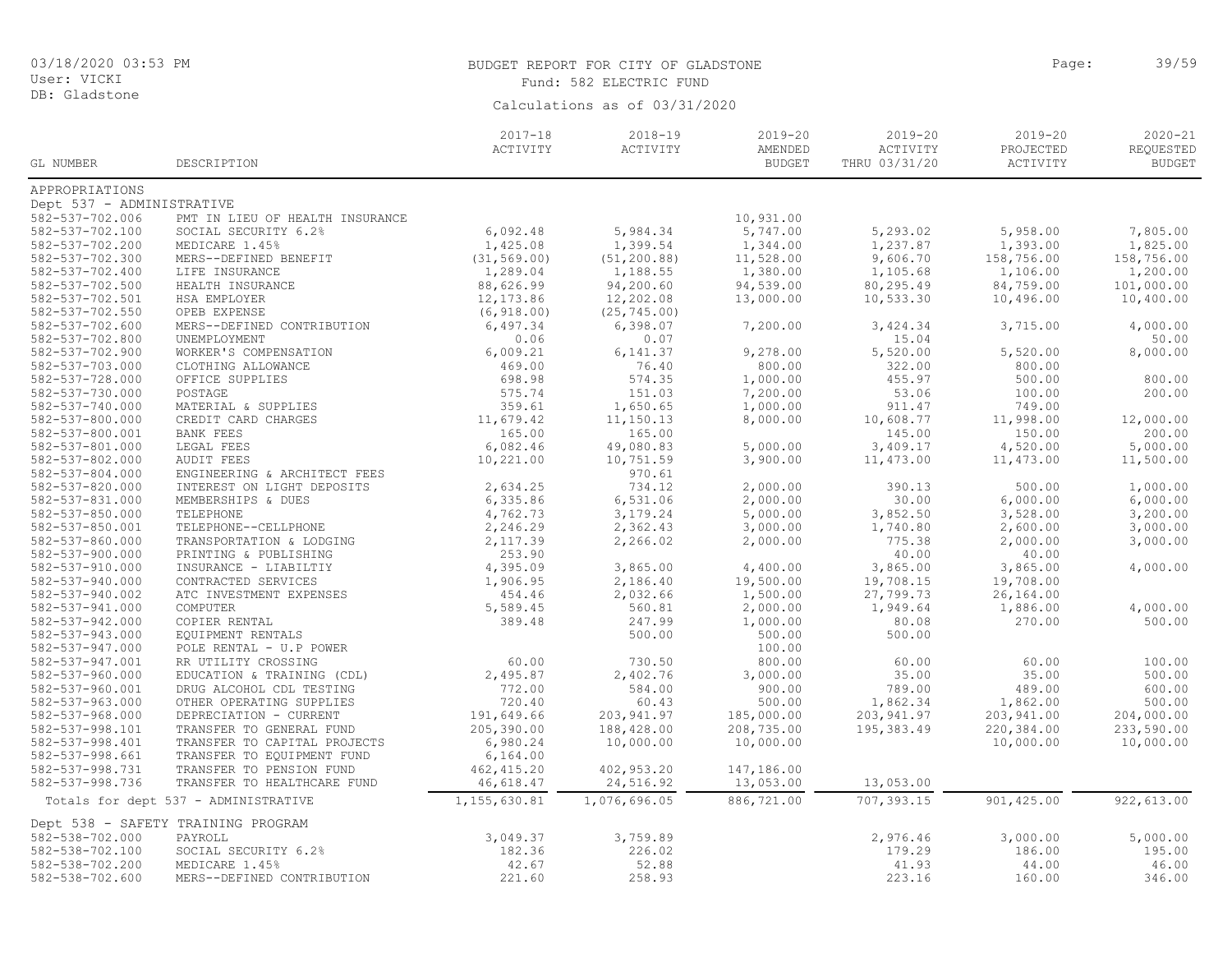DB: Gladstone

# BUDGET REPORT FOR CITY OF GLADSTONE And the state of the control of the page: 40/59 Fund: 582 ELECTRIC FUND

| Calculations as of 03/31/2020 |  |  |
|-------------------------------|--|--|
|                               |  |  |

|                              |                                               | $2017 - 18$ | 2018-19    | 2019-20       | $2019 - 20$   | $2019 - 20$ | $2020 - 21$   |
|------------------------------|-----------------------------------------------|-------------|------------|---------------|---------------|-------------|---------------|
|                              |                                               | ACTIVITY    | ACTIVITY   | AMENDED       | ACTIVITY      | PROJECTED   | REQUESTED     |
| GL NUMBER                    | DESCRIPTION                                   |             |            | <b>BUDGET</b> | THRU 03/31/20 | ACTIVITY    | <b>BUDGET</b> |
| APPROPRIATIONS               |                                               |             |            |               |               |             |               |
|                              | Dept 538 - SAFETY TRAINING PROGRAM            |             |            |               |               |             |               |
| 582-538-702.800              | UNEMPLOYMENT                                  |             |            |               | 0.41          | 1.00        | 2.00          |
| 582-538-703.000              | SAFETY CLOTHING                               | 4,696.33    | 2,214.39   | 7,600.00      | 4,599.73      | 7,000.00    | 7,000.00      |
| 582-538-730.000              | POSTAGE                                       |             | 2,486.42   | 500.00        | 400.37        | 600.00      | 2,500.00      |
| 582-538-740.000              | MATERIAL & SUPPLIES                           | 961.64      | 1,311.40   | 1,000.00      | 670.69        | 800.00      | 1,000.00      |
| 582-538-860.000              | TRANSPORTATION & LODGING                      |             |            |               |               |             | 4,000.00      |
| 582-538-940.000              | CONTRACTED SERVICES                           | 1,921.93    | 2,019.97   | 1,500.00      | 15,273.14     | 13,345.00   | 19,200.00     |
| 582-538-940.001              | MEUW SAFETY                                   | 7,236.66    | 29,195.59  | 12,000.00     | 2,976.17      | 2,976.00    |               |
| 582-538-960.000              | EDUCATION & TRAINING                          |             |            |               |               |             | 4,000.00      |
|                              | Totals for dept 538 - SAFETY TRAINING PROGRAM | 18,312.56   | 41,525.49  | 22,600.00     | 27, 341.35    | 28,112.00   | 43,289.00     |
|                              | Dept 539 - METER READING & BILLING            |             |            |               |               |             |               |
| 582-539-702.000              | PAYROLL                                       | 50,001.59   | 50,030.20  | 48,925.00     | 41, 495.02    | 45,281.00   | 34,930.00     |
| 582-539-702.100              | SOCIAL SECURITY 6.2%                          | 3,010.36    | 3,024.40   | 3,033.00      | 2,494.96      | 2,808.00    | 2,166.00      |
| 582-539-702.200              | MEDICARE 1.45%                                | 704.09      | 707.40     | 709.00        | 583.51        | 657.00      | 506.00        |
| 582-539-702.500              | HEALTH INSURANCE                              | 9,370.13    | 9,931.60   | 9,391.00      | 2,906.40      | 3,000.00    |               |
| 582-539-702.600              | MERS--DEFINED CONTRIBUTION                    | 4,806.55    | 4,808.26   | 5,382.00      | 3,990.69      | 4,088.00    | 3,842.00      |
| 582-539-702.800              | UNEMPLOYMENT                                  | 0.10        | 0.10       | 20.00         | 5.47          | 10.00       | 26.00         |
| 582-539-702.900              | WORKER'S COMPENSATION                         | (175.00)    | 431.00     | 400.00        | 1,624.00      | 1,624.00    | 980.00        |
| 582-539-703.000              | CLOTHING ALLOWANCE                            | 266.63      | 289.70     | 600.00        | 31.24         | 32.00       |               |
| 582-539-730.000              | POSTAGE                                       | 9,523.26    | 8,971.48   | 10,500.00     | 8,378.67      | 9,000.00    | 10,000.00     |
| 582-539-740.000              | MATERIAL & SUPPLIES                           | 2,507.61    | 1,465.21   | 1,000.00      | 3,016.33      | 3,017.00    | 3,000.00      |
| 582-539-801.000              | LEGAL FEES                                    | 32.70       | 2,598.63   | 1,000.00      | 4,034.77      | 4,035.00    |               |
| 582-539-814.000              | COMPUTER MAINT & CONTRACTS                    | 7,653.68    | 7,225.38   | 7,750.00      | 7,678.50      | 8,344.00    | 8,000.00      |
| 582-539-831.000              | LICENSE FEES                                  |             |            | 400.00        |               |             |               |
| 582-539-850.000              | TELEPHONE                                     | 343.60      | 376.79     |               | 377.20        | 425.00      | 400.00        |
| 582-539-860.000              | TRANSPORTATION & LODGING                      |             | 23.34      | 500.00        |               |             | 500.00        |
| 582-539-940.000              | CONTRACTED SERVICES                           | 2,283.11    | 1,425.49   | 2,000.00      | 4,898.30      | 3,500.00    | 2,500.00      |
| 582-539-942.000              | COPIER RENTAL                                 | 1,762.27    | 2,137.07   | 500.00        | 1,180.81      | 1,435.00    | 2,000.00      |
| 582-539-960.000              | EDUCATION & TRAINING                          | 56.71       |            |               |               |             |               |
| 582-539-963.000              | OTHER OPERATING SUPPLIES                      | 100.00      |            |               |               |             |               |
| 582-539-963.400              | LIEF DISBURSEMENT                             | 18,924.17   | 32,460.38  | 32,655.00     | 29,589.97     | 29,572.00   | 32,040.00     |
| 582-539-970.000              | CAPITAL OUTLAY                                |             |            |               |               |             | 13,000.00     |
|                              | Totals for dept 539 - METER READING & BILLING | 111, 171.56 | 125,906.43 | 124,765.00    | 112,285.84    | 116,828.00  | 113,890.00    |
| Dept 540 - CONSUMER SERVICES |                                               |             |            |               |               |             |               |
| 582-540-702.000              | PAYROLL                                       | 18,856.69   | 18,228.53  | 21,630.00     | 13,574.32     | 17,500.00   | 15,241.00     |
| 582-540-702.001              | PAYROLL & FRINGES MIS DIG                     | 7,457.41    | 5,521.41   | 7,210.00      | 4,161.57      | 6,000.00    | 7,000.00      |
| 582-540-702.100              | SOCIAL SECURITY 6.2%                          | 1,576.66    | 1,431.59   | 1,788.00      | 1,074.56      | 1,457.00    | 1,379.00      |
| 582-540-702.200              | MEDICARE 1.45%                                | 368.66      | 334.75     | 418.00        | 251.28        | 340.00      | 323.00        |
| 582-540-702.600              | MERS--DEFINED CONTRIBUTION                    | 1,020.03    | 962.68     | 2,380.00      | 698.06        | 1,000.00    | 1,677.00      |
| 582-540-702.800              | UNEMPLOYMENT                                  |             |            |               | 1.06          |             | 14.00         |
| 582-540-740.000              | MATERIAL & SUPPLIES                           | 971.12      | 5,855.01   | 3,000.00      | 2,077.79      | 1,500.00    | 3,000.00      |
| 582-540-740.001              | MATERIAL & SUPPLIES-MISS DIG                  | 11.38       | 296.52     | 500.00        |               | 300.00      | 500.00        |
| 582-540-740.003              | REIMBURSABLE CONSUMER MATERIAL                |             |            |               | 560.00        | 560.00      |               |
| 582-540-740.004              | OBSOLETE MATERIAL                             |             |            |               | 734.31        | 735.00      |               |
| 582-540-970.000              | CAPITAL OUTLAY                                | 2,328.94    | 2,278.50   | 500.00        | 1,941.38      | 1,942.00    | 2,000.00      |
|                              | Totals for dept 540 - CONSUMER SERVICES       | 32,590.89   | 34,908.99  | 37,426.00     | 25,074.33     | 31, 334.00  | 31,134.00     |
|                              | Dept 541 - WPPI COMMUNITY SERVICES            |             |            |               |               |             |               |
| 582-541-740.001              | SCHOLARSHIPS                                  | 1,000.00    | 1,000.00   | 1,000.00      | 1,000.00      | 1,000.00    | 2,000.00      |
|                              |                                               |             |            |               |               |             |               |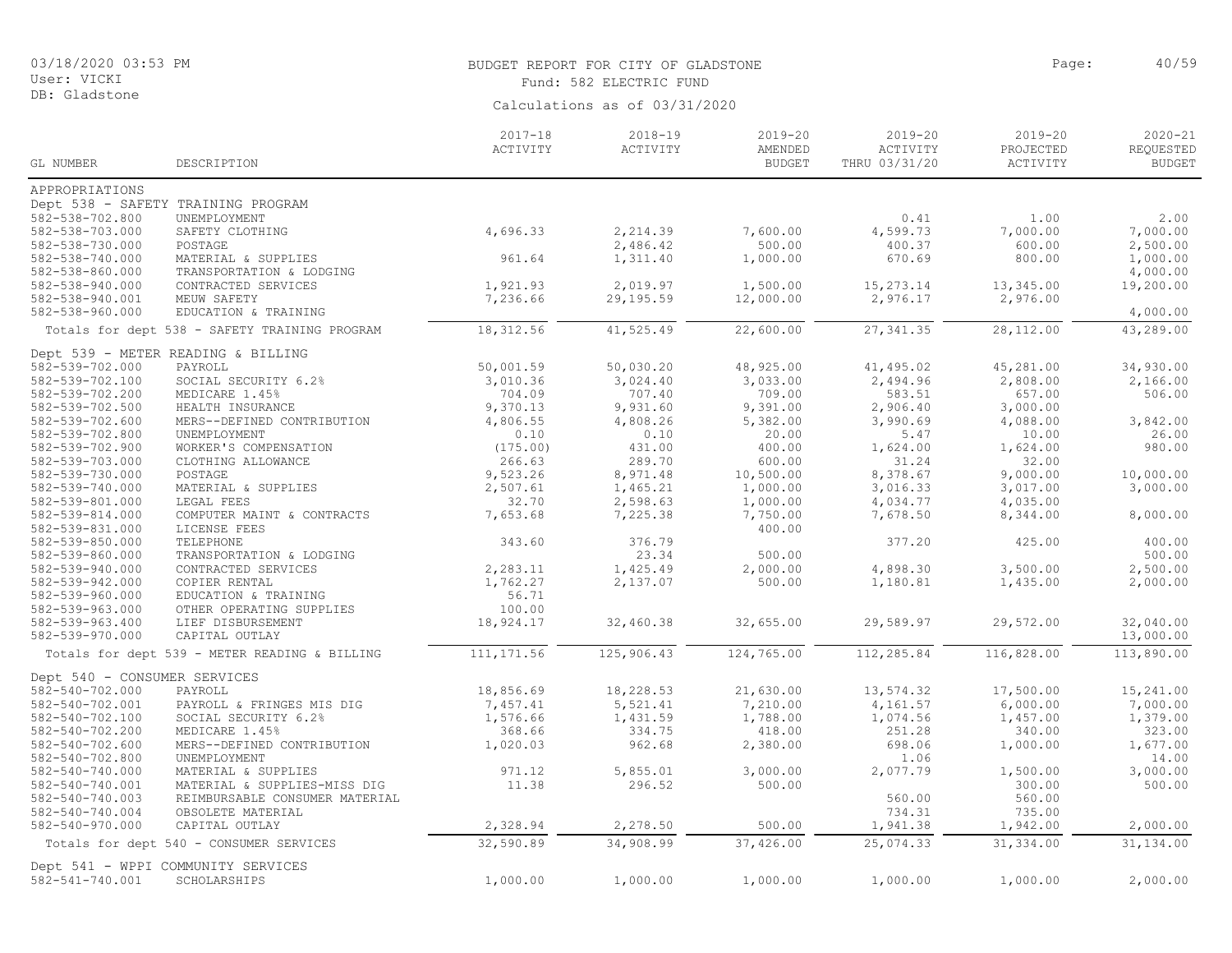|  | 03/18/2020 03:53 PM |  |
|--|---------------------|--|
|  |                     |  |

User: VICKI DB: Gladstone

#### BUDGET REPORT FOR CITY OF GLADSTONE PAGE AND CONTROLLED AT PAGE: 41/59 Fund: 582 ELECTRIC FUND

|                             |                                                           | Calculations as of 03/31/2020 |                         |                                  |                                      |                                  |                                           |  |
|-----------------------------|-----------------------------------------------------------|-------------------------------|-------------------------|----------------------------------|--------------------------------------|----------------------------------|-------------------------------------------|--|
| GL NUMBER                   | DESCRIPTION                                               | $2017 - 18$<br>ACTIVITY       | $2018 - 19$<br>ACTIVITY | $2019 - 20$<br>AMENDED<br>BUDGET | 2019-20<br>ACTIVITY<br>THRU 03/31/20 | 2019-20<br>PROJECTED<br>ACTIVITY | $2020 - 21$<br>REQUESTED<br><b>BUDGET</b> |  |
| APPROPRIATIONS              |                                                           |                               |                         |                                  |                                      |                                  |                                           |  |
| 582-541-740.002             | Dept 541 - WPPI COMMUNITY SERVICES<br>COMMUNITY RELATIONS | 6,045.68                      | 2,500.00                | 7,000.00                         | 7,000.00                             | 7,000.00                         | 8,000.00                                  |  |
|                             | Totals for dept 541 - WPPI COMMUNITY SERVICES             | 7,045.68                      | 3,500.00                | 8,000.00                         | 8,000.00                             | 8,000.00                         | 10,000.00                                 |  |
| Dept 542 - NEW CONSTRUCTION |                                                           |                               |                         |                                  |                                      |                                  |                                           |  |
| 582-542-702.000             | PAYROLL                                                   |                               | 6,248.96                | 15,450.00                        | 551.52                               | 700.00                           | 5,225.00                                  |  |
| 582-542-702.100             | SOCIAL SECURITY 6.2%                                      |                               | 375.90                  | 957.00                           | 33.16                                | 44.00                            | 324.00                                    |  |
| 582-542-702.200             | MEDICARE 1.45%                                            |                               | 87.92                   | 224.00                           | 7.76                                 | 10.00                            | 76.00                                     |  |
| 582-542-702.600             | MERS--DEFINED CONTRIBUTION                                |                               | 334.57                  | 1,700.00                         | 29.04                                | 40.00                            | 575.00                                    |  |

582-542-702.800 UNEMPLOYMENT 0.22 1.00 4.00 582-542-740.000 MATERIAL & SUPPLIES 8,810.27 10,000.00 4,504.62 5,000.00 10,000.00 582-542-940.000 CONTRACTED SERVICES 394.80 395.00 Totals for dept 542 - NEW CONSTRUCTION 15,857.62 28,331.00 5,521.12 6,190.00 16,204.00 Dept 543 - STREET LIGHTING 582-543-702.000 PAYROLL 6,477.60 3,975.27 7,210.00 978.76 1,200.00 3,324.00 582-543-702.100 SOCIAL SECURITY 6.2% 388.12 238.31 447.00 59.24 207.00 206.00 582-543-702.200 MEDICARE 1.45% 90.71 55.73 105.00 13.84 18.00 49.00 582-543-702.600 MERS--DEFINED CONTRIBUTION 303.04 301.75 793.00 50.02 50.00 366.00 582-543-702.800 UNEMPLOYMENT 0.03 1.00 2.00 582-543-740.000 MATERIAL & SUPPLIES (413.70) 4,827.34 2,000.00 (739.44) 1,200.00 3,000.00 582-543-921.000 ELECTRICITY 83,387.17 78,453.71 75,000.00 70,918.76 71,500.00 75,000.00 582-543-940.000 CONTRACTED SERVICES 610.93 5,351.50 2,000.00 3,460.87 3,500.00 5,000.00<br>582-543-970.000 CAPITAL OUTLAY 7,234.98 CAPITAL OUTLAY Totals for dept 543 - STREET LIGHTING 98,078.85 93,203.61 87,555.00 74,742.08 77,676.00 86,947.00 Dept 544 - LINE MAINTENANCE<br>582-544-702.000 PAYROLL 582-544-702.000 PAYROLL 151,737.57 152,711.54 139,050.00 164,199.84 172,000.00 177,684.00 582-544-702.001 PAYROLL & FRINGES TOOL MAINTENANCE 99.98

| 382-344-702.001              | PAYROLL & FRINGES TOOL MAINTENANCE     | 99.98      |            |            |             |            |            |
|------------------------------|----------------------------------------|------------|------------|------------|-------------|------------|------------|
| 582-544-702.100              | SOCIAL SECURITY 6.2%                   | 9,080.21   | 9,188.45   | 8,621.00   | 9,894.65    | 10,664.00  | 11,016.00  |
| 582-544-702.200              | MEDICARE 1.45%                         | 2,123.68   | 2,148.93   | 2,016.00   | 2,314.12    | 2,495.00   | 2,576.00   |
| 582-544-702.600              | MERS--DEFINED CONTRIBUTION             | 8,184.38   | 8,532.70   | 15,296.00  | 10,091.31   | 10,004.00  | 14,660.00  |
| 582-544-702.800              | UNEMPLOYMENT                           | 0.16       | 0.16       |            | 25.47       | 30.00      | 77.00      |
| 582-544-733.000              | TOOLS                                  | 4,203.98   | 3,240.72   | 4,000.00   | 2,302.06    | 2,500.00   | 4,000.00   |
| 582-544-733.001              | TOOL MAINT & SUPPLIES                  |            |            |            | 8.99        |            |            |
| 582-544-740.000              | MATERIAL & SUPPLIES                    | 5,625.21   | 2,077.94   | 15,000.00  | 14,088.13   | 12,500.00  | 15,000.00  |
| 582-544-940.000              | CONTRACTED SERVICES                    | 15,005.82  | 10,301.30  | 50,000.00  | 5,510.11    | 50,000.00  | 50,000.00  |
| 582-544-940.100              | GIS                                    |            |            | 5,000.00   |             |            |            |
| 582-544-943.000              | EOUIPMENT RENTALS                      |            | 5,500.00   | 5,500.00   | 5,500.00    |            |            |
| 582-544-970.000              | CAPITAL OUTLAY                         |            |            | 50,000.00  | 96,512.70   | 46,512.00  |            |
| 582-544-998.401              | TRANSFER TO CAPITAL PROJECTS           |            | 5,000.00   |            |             |            |            |
|                              | Totals for dept 544 - LINE MAINTENANCE | 196,060.99 | 198,701.74 | 294,483.00 | 310, 447.38 | 306,705.00 | 275,013.00 |
| Dept 546 - INVENTORY CONTROL |                                        |            |            |            |             |            |            |
| 582-546-702.000              | PAYROLL                                | 1,654.96   | 3,339.87   |            | 146.65      | 147.00     | 2,793.00   |
| 582-546-702.100              | SOCIAL SECURITY 6.2%                   | 99.01      | 200.68     |            | 8.80        | 10.00      | 173.00     |
| 582-546-702.200              | MEDICARE 1.45%                         | 23.15      | 46.95      |            | 2.05        | 3.00       | 41.00      |
| 582-546-702.600              | MERS--DEFINED CONTRIBUTION             | 182.05     | 367.39     |            | 16.13       | 17.00      | 307.00     |
| 582-546-740.000              | MATERIAL & SUPPLIES                    | 10,377.78  | 412.50     |            | 412.50      | 340.00     | 400.00     |
|                              |                                        |            |            |            |             |            |            |

Totals for dept 546 - INVENTORY CONTROL 12,336.95 4,367.39 586.13 586.13 517.00 3,714.00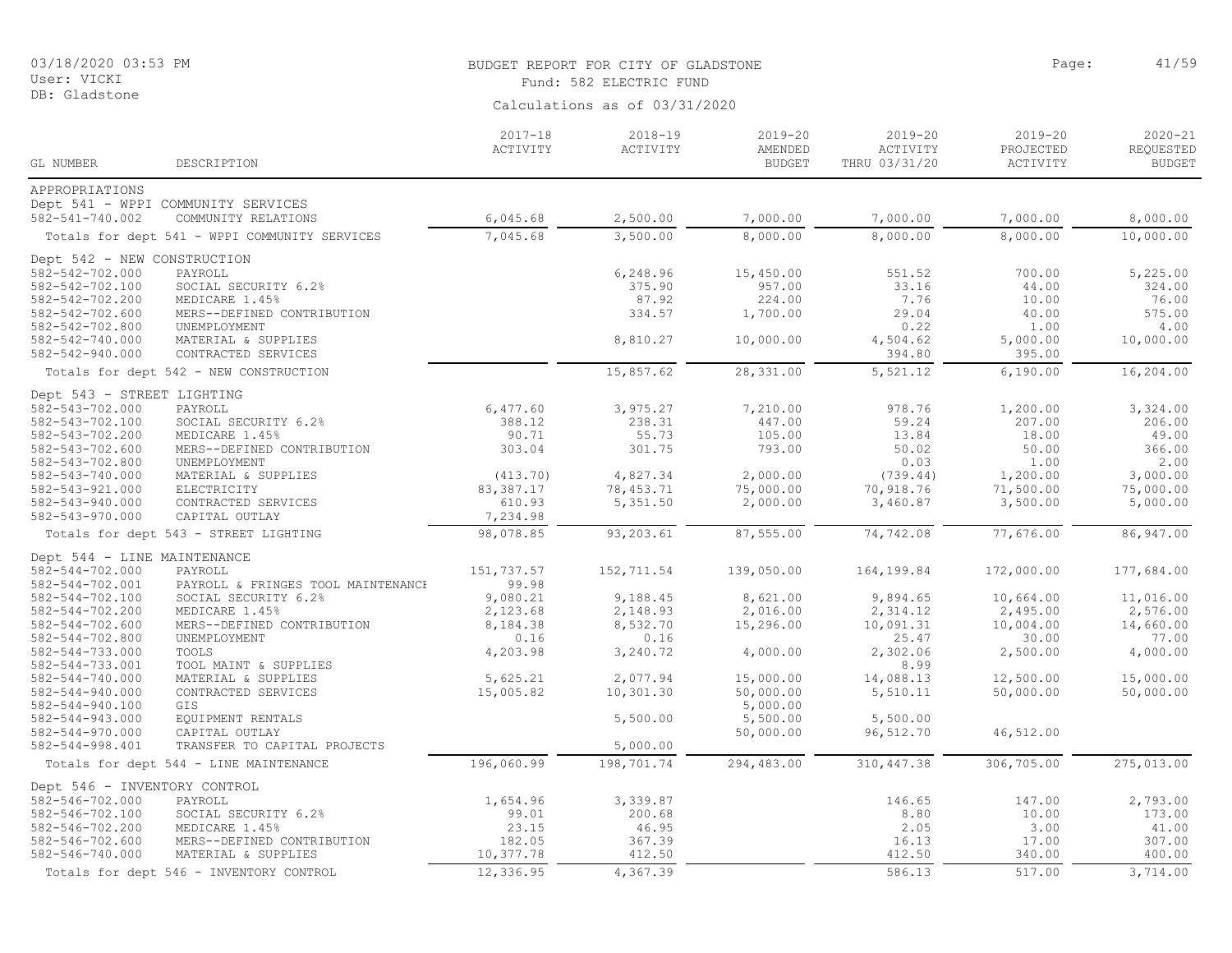# BUDGET REPORT FOR CITY OF GLADSTONE **Page:** 42/59 Fund: 582 ELECTRIC FUND

Calculations as of 03/31/2020

|                                                  |                                            | $2017 - 18$     | $2018 - 19$        | $2019 - 20$              | $2019 - 20$               | $2019 - 20$                    | $2020 - 21$                |
|--------------------------------------------------|--------------------------------------------|-----------------|--------------------|--------------------------|---------------------------|--------------------------------|----------------------------|
| GL NUMBER                                        | DESCRIPTION                                | ACTIVITY        | ACTIVITY           | AMENDED<br><b>BUDGET</b> | ACTIVITY<br>THRU 03/31/20 | PROJECTED<br>$\verb ACTIVITY $ | REQUESTED<br><b>BUDGET</b> |
|                                                  |                                            |                 |                    |                          |                           |                                |                            |
| APPROPRIATIONS                                   |                                            |                 |                    |                          |                           |                                |                            |
| Dept 547 - METER MAINTENANCE                     |                                            |                 |                    |                          |                           |                                |                            |
| 582-547-702.000                                  | PAYROLL                                    | 84.69           | 2,729.38           |                          | 818.21                    | 820.00                         | 2,282.00                   |
| 582-547-702.100                                  | SOCIAL SECURITY 6.2%                       | 5.09            | 164.01             |                          | 49.27                     | 55.00                          | 142.00                     |
| 582-547-702.200                                  | MEDICARE 1.45%                             | 1.18            | 38.36              |                          | 11.51                     | 12.00                          | 33.00                      |
| 582-547-702.600                                  | MERS--DEFINED CONTRIBUTION                 | 9.31            | 300.23             |                          | 90.01                     | 90.00                          | 251.00                     |
| 582-547-702.800                                  | UNEMPLOYMENT                               | 450.00          |                    | 500.00                   | 0.05                      | 1.00                           | 2,500.00                   |
| 582-547-740.000<br>582-547-940.000               | MATERIAL & SUPPLIES<br>CONTRACTED SERVICES |                 | 2,221.30<br>650.00 | 500.00                   | 1,051.45<br>103.35        | 1,052.00<br>300.00             | 500.00                     |
| 582-547-970.000                                  | CAPITAL OUTLAY                             |                 | 395.74             | 3,000.00                 | 1,126.29                  | 2,000.00                       | 3,000.00                   |
|                                                  | Totals for dept 547 - METER MAINTENANCE    | 550.27          | 6,499.02           | 4,000.00                 | 3,250.14                  | 4,330.00                       | 8,708.00                   |
|                                                  |                                            |                 |                    |                          |                           |                                |                            |
| Dept 550 - ENERGY & SUBSTATION                   |                                            |                 |                    |                          |                           |                                |                            |
| 582-550-702.000                                  | PAYROLL                                    | 1,061.76        | 2,672.40           | 1,545.00                 | 1,076.84                  | 1,500.00                       | 2,234.00                   |
| 582-550-702.001                                  | PAYROLL & FRINGES - COMMON FACILIT         | 424.94          | 1,104.96           |                          | 1,554.49                  | 1,500.00                       | 1,000.00                   |
| 582-550-702.100                                  | SOCIAL SECURITY 6.2%                       | 89.24           | 227.87             | 96.00                    | 158.45                    | 200.00                         | 201.00                     |
| 582-550-702.200                                  | MEDICARE 1.45%                             | 20.84<br>159.94 | 53.28<br>321.63    | 22.00<br>170.00          | 37.05<br>261.32           | 50.00<br>330.00                | 50.00<br>246.00            |
| $582 - 550 - 702.600$<br>582-550-702.800         | MERS--DEFINED CONTRIBUTION<br>UNEMPLOYMENT |                 |                    |                          | 0.24                      |                                | 2.00                       |
| 582-550-740.000                                  | MATERIAL & SUPPLIES                        |                 | 495.00             | 500.00                   | 17.16                     |                                | 500.00                     |
| 582-550-804.000                                  | ENGINEERING & ARCHITECT FEES               | 3,478.98        | 6, 257.90          | 37,500.00                | 6,034.60                  | 15,000.00                      | 5,000.00                   |
| 582-550-850.000                                  | TELEPHONE                                  | 1,613.56        | 1,400.16           | 1,300.00                 | 1,990.00                  | 2,000.00                       | 2,000.00                   |
| 582-550-921.001                                  | ELECTRICITY - NBS                          | 3,587.23        | 3,446.63           | 2,000.00                 | 3,000.78                  | 2,750.00                       | 3,500.00                   |
| 582-550-921.002                                  | ELECTRICITY - NBS II                       |                 | 71.03              |                          |                           |                                |                            |
| 582-550-924.000                                  | ENERGY---WPPI                              | 2,701,115.12    | 2, 174, 812.00     | 2,587,117.00             | 2,100,740.11              | 2,600,000.00                   | 2,630,000.00               |
| 582-550-924.002                                  | PCAC                                       |                 |                    |                          |                           | 220,000.00                     | 43,607.00                  |
| 582-550-940.000                                  | CONTRACTED SERVICES                        |                 | 443.69             | 5,000.00                 | 593.88                    | 600.00                         | 2,000.00                   |
| 582-550-964.000                                  | ELECTRIC SALES TAX                         | 141,717.58      | 138,823.39         | 150,000.00               | 147,106.93                | 140,000.00                     | 150,000.00                 |
| 582-550-970.000                                  | CAPITAL OUTLAY                             |                 | 9,982.56           | 200,000.00               |                           | 200,000.00                     |                            |
|                                                  | Totals for dept 550 - ENERGY & SUBSTATION  | 2,853,269.19    | 2,340,112.50       | 2,985,250.00             | 2,262,571.85              | 3,183,930.00                   | 2,840,340.00               |
| Dept 552 - ENERGY OPTIMIZATION                   |                                            |                 |                    |                          |                           |                                |                            |
| 582-552-963.000                                  | EO RESIDENTIAL                             | 41,928.00       | 41,958.00          | 32,614.00                | 42,038.00                 | 42,300.00                      | 48, 432.00                 |
| 582-552-963.001                                  | EO--COMMERCIAL & INDUSTRIAL                | 27,951.99       | 27,972.06          | 33,940.00                | 28,025.64                 | 30,000.00                      | 32,288.00                  |
|                                                  | Totals for dept 552 - ENERGY OPTIMIZATION  | 69,879.99       | 69,930.06          | 66,554.00                | 70,063.64                 | 72,300.00                      | 80,720.00                  |
|                                                  |                                            |                 |                    |                          |                           |                                |                            |
| Dept 555 - BUILDING & GROUNDS<br>582-555-702.000 | PAYROLL                                    | 490.25          | 1,345.75           |                          |                           |                                | 1,125.00                   |
| 582-555-702.100                                  | SOCIAL SECURITY 6.2%                       | 30.40           | 83.43              |                          |                           |                                | 70.00                      |
| 582-555-702.200                                  | MEDICARE 1.45%                             | 7.10            | 19.51              |                          |                           |                                | 17.00                      |
| 582-555-740.000                                  | MATERIAL & SUPPLIES                        | 2,889.43        | 2,406.61           | 6,000.00                 | 1,249.23                  | 1,300.00                       | 3,000.00                   |
| 582-555-911.000                                  | INSURANCE - SHOP BUILDING                  | 1,445.24        | 1,418.67           | 1,600.00                 | 1,501.05                  | 1,600.00                       | 1,600.00                   |
| 582-555-921.000                                  | ELECTRICITY                                | 6,805.49        | 5,237.25           | 5,000.00                 | 4,385.29                  | 5,000.00                       | 5,500.00                   |
| 582-555-921.001                                  | STORAGE BLDG - UTILITIES                   | 597.46          | 687.54             | 400.00                   | 349.62                    | 400.00                         | 500.00                     |
| 582-555-921.002                                  | UTILITIES-TRUCK GARAGE                     | 656.48          | 619.63             | 650.00                   | 690.31                    | 700.00                         | 700.00                     |
| 582-555-922.000                                  | NATURAL GAS                                | 3,646.83        | 2,333.15           | 3,000.00                 | 3,535.98                  | 3,500.00                       | 3,000.00                   |
| 582-555-922.001                                  | NATURAL GAS-TRUCK GARAGE                   | 830.39          | 604.05             | 1,000.00                 | 915.08                    | 900.00                         | 1,000.00                   |
| 582-555-940.000                                  | CONTRACTED SERVICES                        | 7,310.29        | 9,720.56           | 6,500.00                 | 6,984.96                  | 6,500.00                       | 6,500.00                   |
| 582-555-970.000                                  | CAPITAL OUTLAY                             |                 | 10,307.77          |                          |                           |                                | 30,000.00                  |
|                                                  | Totals for dept 555 - BUILDING & GROUNDS   | 24,709.36       | 34,783.92          | 24,150.00                | 19,611.52                 | 19,900.00                      | 53,012.00                  |

Dept 560 - VEHICLE EXPENSE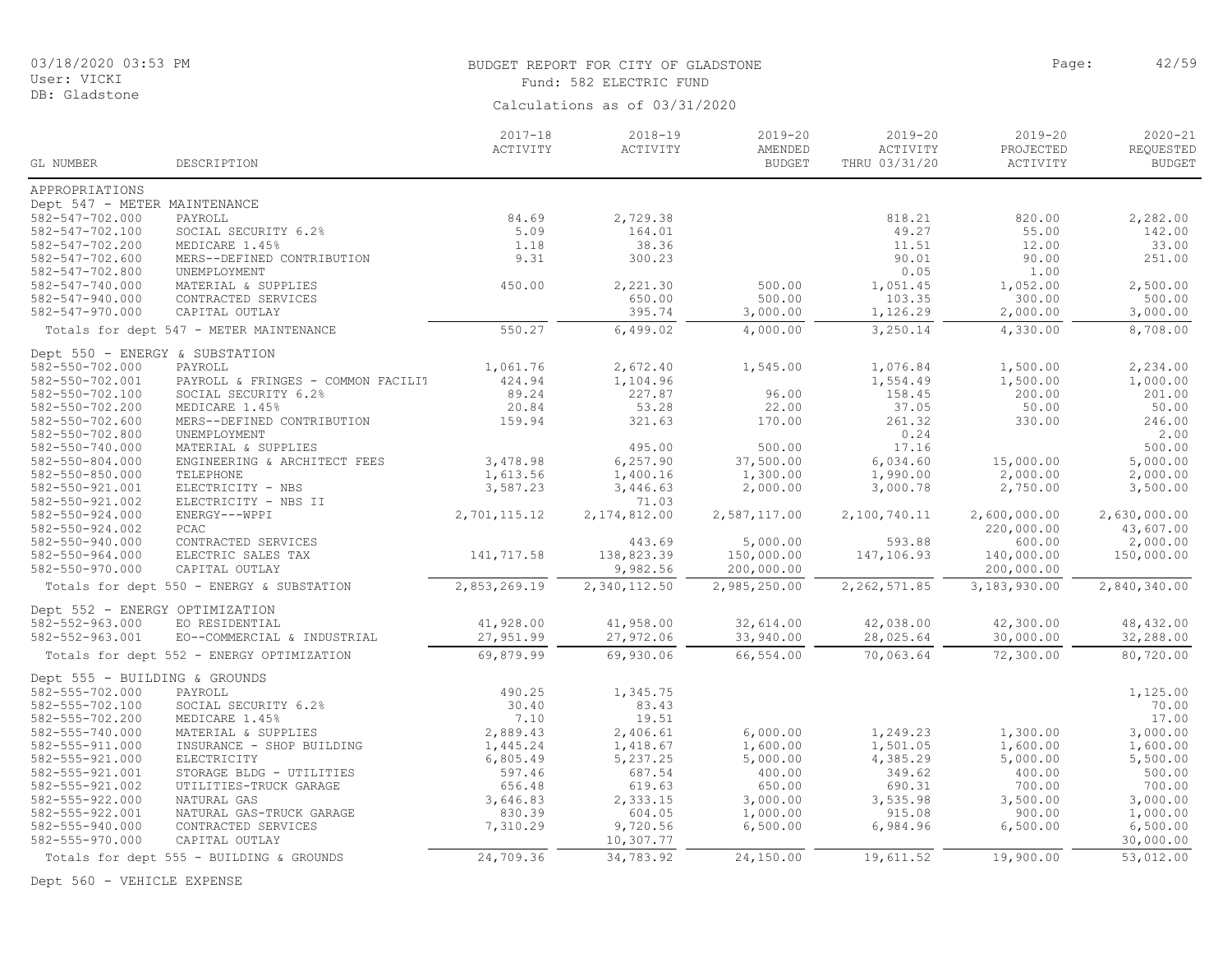# BUDGET REPORT FOR CITY OF GLADSTONE **Page:** 43/59 Fund: 582 ELECTRIC FUND

| GL NUMBER                  | DESCRIPTION                                       | $2017 - 18$<br>ACTIVITY | $2018 - 19$<br>ACTIVITY | $2019 - 20$<br>AMENDED<br><b>BUDGET</b> | $2019 - 20$<br>ACTIVITY<br>THRU 03/31/20 | $2019 - 20$<br>PROJECTED<br>ACTIVITY | $2020 - 21$<br>REQUESTED<br><b>BUDGET</b> |
|----------------------------|---------------------------------------------------|-------------------------|-------------------------|-----------------------------------------|------------------------------------------|--------------------------------------|-------------------------------------------|
| APPROPRIATIONS             |                                                   |                         |                         |                                         |                                          |                                      |                                           |
| Dept 560 - VEHICLE EXPENSE |                                                   |                         |                         |                                         |                                          |                                      |                                           |
| 582-560-702.000            | PAYROLL                                           | 214.13                  | 249.60                  |                                         | 127.80                                   | 130.00                               | 500.00                                    |
| 582-560-702.001            | E1--2011 INT BUCKET                               | 110.16                  |                         |                                         |                                          |                                      |                                           |
| 582-560-702.006            | PAYROLL & FRINGES-1999 FORD PU                    |                         |                         |                                         | 40.00                                    | 40.00                                |                                           |
| 582-560-702.007            | PAYROLL & FRINGES-1999 BUCKET TRU(                |                         | 148.14                  |                                         |                                          |                                      |                                           |
| 582-560-702.010            | PAYROLL & FRINGES - 03 GMC PICKUP                 | 91.77                   | 62.40                   |                                         |                                          |                                      |                                           |
| 582-560-702.100            | SOCIAL SECURITY 6.2%                              | 24.94                   | 27.94                   |                                         | 10.27                                    | 15.00                                | 31.00                                     |
| 582-560-702.200            | MEDICARE 1.45%                                    | 5.83                    | 6.53                    |                                         | 2.40                                     | 5.00                                 | 8.00                                      |
| 582-560-702.600            | MERS--DEFINED CONTRIBUTION                        | 12.12                   |                         |                                         |                                          |                                      |                                           |
| 582-560-702.800            | UNEMPLOYMENT                                      |                         |                         |                                         | 0.03                                     |                                      |                                           |
| 582-560-740.000            | MATERIAL & SUPPLIES                               | 3,400.29                | 2,476.25                | 1,500.00                                | 1,285.80                                 | 1,400.00                             | 2,000.00                                  |
| 582-560-740.004            | 1991 DUMP TRUCK-PARTS                             | 96.66                   |                         |                                         |                                          |                                      |                                           |
| 582-560-740.006            | MATERIAL & SUPPLIES-99 FORD PICKUI                | 8.72                    |                         |                                         |                                          |                                      |                                           |
| 582-560-865.000            | GAS & OIL                                         | 7,699.43                | 8,596.51                | 8,500.00                                | 6,959.82                                 | 8,000.00                             | 9,000.00                                  |
| 582-560-913.000            | INSURANCE - VEHICLE                               | 933.69                  | 933.69                  | 1,750.00                                | 986.96                                   | 1,500.00                             | 1,500.00                                  |
| 582-560-933.001            | E1 2011 INT BUCKET                                | 289.53                  |                         |                                         |                                          |                                      |                                           |
| 582-560-933.004            | E4 1991 FORD DUMP TRUCK                           | 121.45                  |                         |                                         |                                          |                                      |                                           |
| 582-560-933.005            | INT DIGGER                                        | 738.16                  |                         |                                         |                                          |                                      |                                           |
| 582-560-933.007            | E7 2011 INT BUCKET                                | 157.98                  | 233.63                  |                                         |                                          |                                      |                                           |
| 582-560-935.000            | REPAIRS & MAINTENANCE -<br>EOUIPMENT              |                         | 3,680.53                | 4,000.00                                | 257.92                                   | 1,000.00                             | 4,000.00                                  |
| 582-560-940.000            | CONTRACTED SERVICES                               | 7,805.16                | 2,723.51                | 8,000.00                                | 10,094.43                                | 17,100.00                            | 10,000.00                                 |
| 582-560-943.000            | EQUIPMENT RENTALS                                 |                         | 4,000.00                |                                         |                                          |                                      |                                           |
| 582-560-970.000            | CAPITAL OUTLAY                                    |                         | 1,968.07                | 210,050.00                              | 209, 241.16                              | 209,242.00                           |                                           |
|                            | Totals for dept 560 - VEHICLE EXPENSE             | 21,710.02               | 25,106.80               | 233,800.00                              | 229,006.59                               | 238,432.00                           | 27,039.00                                 |
|                            | Dept 570 - NORTH BLUFF BROADBAND TOWER            |                         |                         |                                         |                                          |                                      |                                           |
| 582-570-940.000            | CONTRACTED SERVICES                               |                         |                         |                                         | 392.71                                   |                                      |                                           |
|                            | Totals for dept 570 - NORTH BLUFF BROADBAND TOWER |                         |                         |                                         | 392.71                                   |                                      |                                           |
| TOTAL APPROPRIATIONS       |                                                   | 4,653,281.79            | 4, 144, 167.34          | 4,891,909.00                            | 3,905,446.92                             | 5,046,651.00                         | 4,512,623.00                              |
|                            | NET OF REVENUES/APPROPRIATIONS - FUND 582         | (314, 191.89)           | 93,396.35               | (5, 829.00)                             | (459, 007.85)                            |                                      |                                           |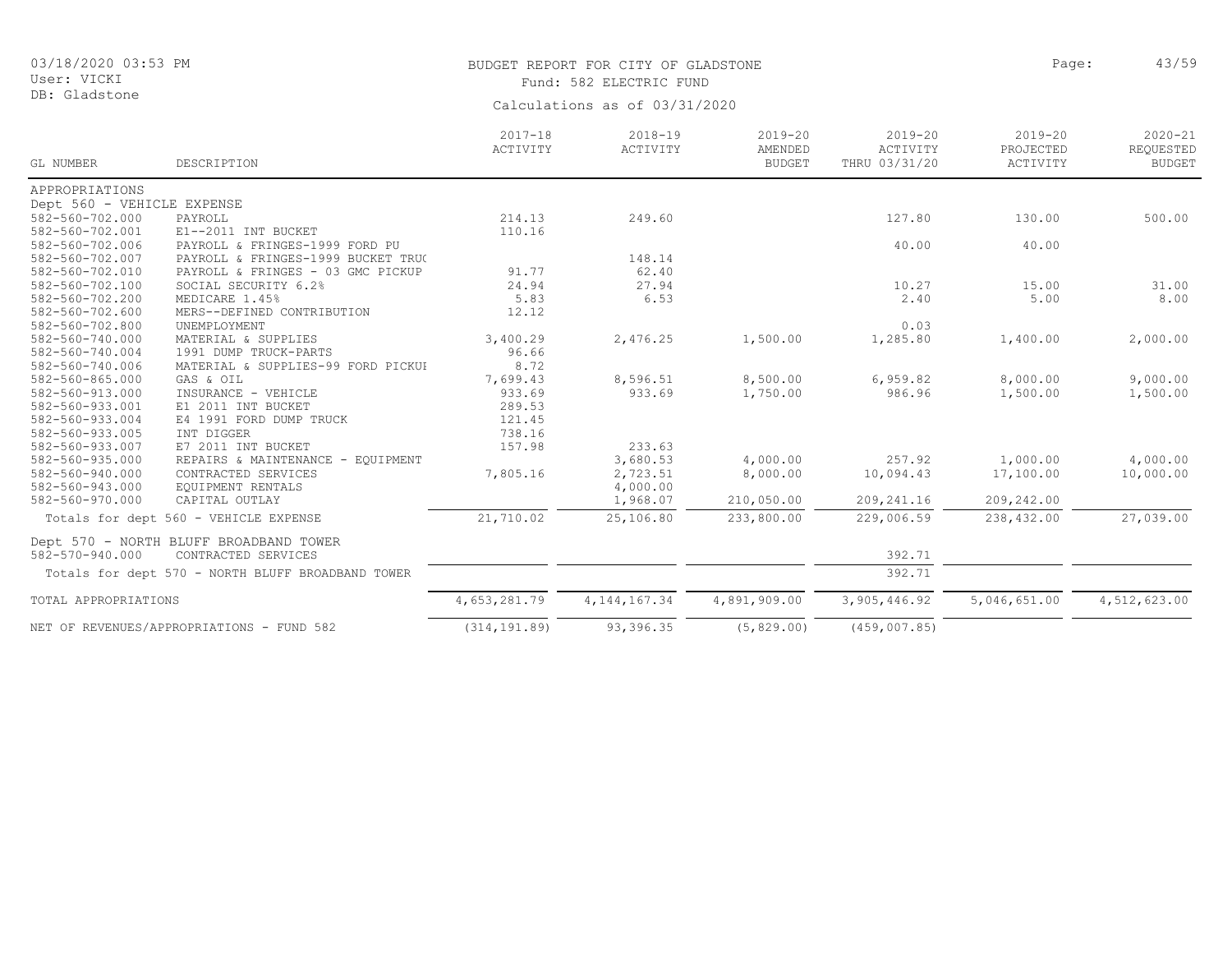DB: Gladstone

#### BUDGET REPORT FOR CITY OF GLADSTONE **Page:** 44/59 Fund: 590 WASTE WATER FUND

|                                          |                                                    | $2017 - 18$<br>ACTIVITY | $2018 - 19$<br>ACTIVITY | $2019 - 20$<br>AMENDED | $2019 - 20$<br>ACTIVITY | $2019 - 20$<br>PROJECTED | $2020 - 21$<br>REQUESTED |
|------------------------------------------|----------------------------------------------------|-------------------------|-------------------------|------------------------|-------------------------|--------------------------|--------------------------|
| GL NUMBER                                | DESCRIPTION                                        |                         |                         | <b>BUDGET</b>          | THRU 03/31/20           | ACTIVITY                 | <b>BUDGET</b>            |
| ESTIMATED REVENUES                       |                                                    |                         |                         |                        |                         |                          |                          |
| Dept 000 - REVENUE                       |                                                    |                         |                         |                        |                         |                          |                          |
| 590-000-642.000                          | SEWER CHARGE REVENUE                               | 688,779.06              | 739,994.34              | 770,750.00             | 640, 147.35             | 775,133.00               | 847,900.00               |
| 590-000-642.001                          | SEWER CHARGE-MASONVILLE TWP                        | 144,329.21              | 153, 471.64             | 163,580.00             | 131,997.61              | 158,429.00               | 180,294.00               |
| 590-000-643.001                          | TAP FEES-SOUTH BLUFF (\$2000)                      |                         | 1,511.25                | 2,000.00               | 2,072.21                | 1,309.00                 | 2,000.00                 |
| 590-000-643.002                          | NLSD TAP FEE                                       | 1,100.00                |                         | 1,500.00               |                         |                          | 1,500.00                 |
| $590 - 000 - 650.000$                    | CONSUMER SERVICE REIMBURSEMENT                     | 13, 137. 12             | 1,488.11                | 5,000.00               | 4,333.75                | 5,756.00                 | 5,000.00                 |
| 590-000-650.001                          | MASONVILLE TWP REVENUE                             | 20,574.32               | 8,399.81                | 10,000.00              | 170.00                  | 5,000.00                 | 10,000.00                |
| 590-000-650.002<br>$590 - 000 - 650.003$ | EPA REVENUE<br>CONTRIBUTED CAPITAL                 | 64,649.38               | 31,533.83<br>20,484.00  | 56,000.00              | 47, 214.83              | 47,215.00                |                          |
| $590 - 000 - 655.000$                    | SALE OF EQUIPMENT/ASSETS                           | 1,650.00                |                         |                        |                         |                          |                          |
| 590-000-663.000                          | LIABILITY & PROP INS REIMBURSEMENT                 | 5,674.02                | 6,322.80                | 7,000.00               | 5,039.10                | 6,323.00                 | 7,000.00                 |
| 590-000-665.000                          | INTEREST ON INVESTMENTS                            | 1,967.24                | 3,140.01                | 2,200.00               | 2,126.46                | 2,115.00                 | 2,000.00                 |
| 590-000-665.001                          | INTEREST INCOME - TAP FEES                         | (99.03)                 | 22.99                   |                        | 71.25                   | 20.00                    | 50.00                    |
| 590-000-667.000                          | PENALTY INCOME                                     | 9,209.39                | 10,708.96               | 9,500.00               | 9,460.06                | 9,000.00                 | 9,500.00                 |
| 590-000-669.000                          | MISCELLANEOUS INCOME                               | 1,471.19                | 1,253.57                | 500.00                 | 175.08                  | 300.00                   | 500.00                   |
| 590-000-670.000                          | SAW GRANT                                          |                         |                         | 278,700.00             | 253,499.28              | 306,730.00               | 242,778.00               |
| $590 - 000 - 673.000$                    | GAIN ON SALE OF EQUIPMENT                          |                         | 612.50                  | 1,000.00               |                         |                          |                          |
| $590 - 000 - 699.390$                    | TRANSFER FROM FUND BALANCE                         |                         |                         | 146,657.00             |                         | 140,709.00               | 152,079.00               |
| $590 - 000 - 699.393$                    | TRANSFER FROM EDC                                  |                         | 9,855.56                |                        |                         |                          |                          |
| Totals for dept 000 - REVENUE            |                                                    | 952, 441.90             | 988,799.37              | 1,454,387.00           | 1,096,306.98            | 1,458,039.00             | 1,460,601.00             |
| TOTAL ESTIMATED REVENUES                 |                                                    | 952, 441.90             | 988,799.37              | 1,454,387.00           | 1,096,306.98            | 1,458,039.00             | 1,460,601.00             |
| APPROPRIATIONS                           |                                                    |                         |                         |                        |                         |                          |                          |
| Dept 534 - NEW LINES                     |                                                    |                         |                         |                        |                         |                          |                          |
| 590-534-702.000                          | PAYROLL                                            | 47.38                   |                         | 500.00                 |                         |                          | 8,000.00                 |
| 590-534-702.100                          | SOCIAL SECURITY 6.2%                               | 2.90                    |                         | 31.00                  |                         |                          | 496.00                   |
| 590-534-702.200                          | MEDICARE 1.45%                                     | 0.68                    |                         | 7.00                   |                         |                          | 116.00                   |
| $590 - 534 - 702.600$                    | MERS--DEFINED CONTRIBUTION                         | 5.21                    |                         | 55.00                  |                         |                          | 880.00                   |
| 590-534-970.000                          | CAPITAL OUTLAY                                     |                         |                         |                        |                         |                          | 90,000.00                |
| 590-534-998.401                          | TRANSFER TO CAPITAL PROJECTS                       |                         | 52,380.00               | 64,522.00              | 50,000.00               | 50,000.00                |                          |
|                                          | Totals for dept 534 - NEW LINES                    | 56.17                   | 52,380.00               | 65,115.00              | 50,000.00               | 50,000.00                | 99,492.00                |
|                                          | Dept 536 - MASONVILLE TWP SEWER PROJECT            |                         |                         |                        |                         |                          |                          |
| 590-536-702.000                          | PAYROLL                                            | 9,924.83                | 6,390.45                | 7,000.00               | 5,993.36                | 5,835.00                 | 7,210.00                 |
| 590-536-702.100                          | SOCIAL SECURITY 6.2%                               | 604.00                  | 389.50                  | 434.00                 | 367.41                  | 362.00                   | 447.00                   |
| 590-536-702.200                          | MEDICARE 1.45%                                     | 141.26                  | 90.98                   | 102.00                 | 85.88                   | 85.00                    | 105.00                   |
| 590-536-702.600                          | MERS--DEFINED CONTRIBUTION                         | 972.78                  | 661.96                  | 770.00                 | 659.26                  | 825.00                   | 793.00                   |
| 590-536-702.800                          | UNEMPLOYMENT                                       |                         |                         |                        | 1.32                    | 2.00                     | 2.00                     |
| 590-536-730.000                          | POSTAGE                                            | 1,073.60                | 976.57                  | 1,000.00               | 985.28                  | 900.00                   | 1,000.00                 |
| 590-536-740.000                          | MATERIAL & SUPPLIES                                | 352.55                  | 326.09                  | 1,000.00               | 833.00                  | 500.00                   | 1,000.00                 |
| 590-536-940.000                          | CONTRACTED SERVICES                                | 4,474.10                | 939.70                  | 2,000.00               | 795.36                  | 1,000.00                 | 2,500.00                 |
| 590-536-970.000                          | CAPITAL OUTLAY                                     | 9,061.29                |                         | 10,000.00              |                         | 5,000.00                 | 10,000.00                |
| 590-536-999.000                          | PMT TO MASONVILLE TWP                              | 63,255.96               | 69, 412.91              | 78,030.00              | 68, 174.94              | 77,899.00                | 78,030.00                |
|                                          | Totals for dept 536 - MASONVILLE TWP SEWER PROJECT | 89,860.37               | 79,188.16               | 100,336.00             | 77,895.81               | 92,408.00                | 101,087.00               |
| Dept 537 - ADMINISTRATIVE                |                                                    |                         |                         |                        |                         |                          |                          |
| 590-537-702.000                          | PAYROLL                                            | 61, 352.00              | 85,780.98               | 97,600.00              | 86, 513.85              | 88,337.00                | 100,528.00               |
| 590-537-702.100                          | SOCIAL SECURITY 6.2%                               | 4,073.88                | 5,099.32                | 6,051.00               | 5,459.79                | 5,477.00                 | 6, 233.00                |
| 590-537-702.200                          | MEDICARE 1.45%                                     | 952.83                  | 1,192.61                | 1,415.00               | 1,276.90                | 1,281.00                 | 1,458.00                 |
| 590-537-702.300                          | MERS--DEFINED BENEFIT                              | (9, 653.00)             | (15, 395.75)            |                        |                         | 36,081.00                | 36,081.00                |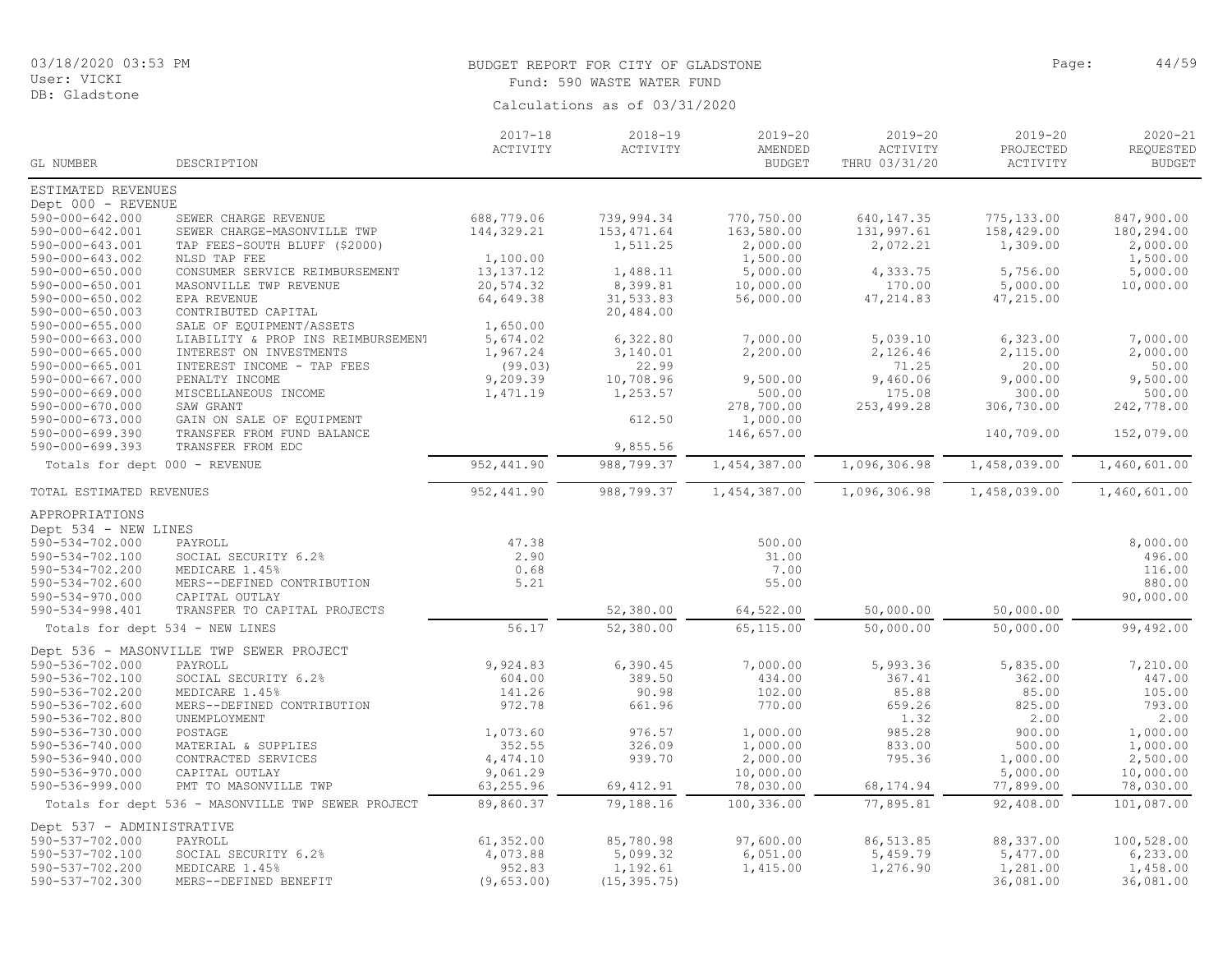DB: Gladstone

# BUDGET REPORT FOR CITY OF GLADSTONE **Page:** 45/59 Fund: 590 WASTE WATER FUND

|                           |                                      | $2017 - 18$ | $2018 - 19$ | 2019-20       | $2019 - 20$   | $2019 - 20$ | $2020 - 21$   |
|---------------------------|--------------------------------------|-------------|-------------|---------------|---------------|-------------|---------------|
|                           |                                      | ACTIVITY    | ACTIVITY    | AMENDED       | ACTIVITY      | PROJECTED   | REQUESTED     |
| GL NUMBER                 | DESCRIPTION                          |             |             | <b>BUDGET</b> | THRU 03/31/20 | ACTIVITY    | <b>BUDGET</b> |
| APPROPRIATIONS            |                                      |             |             |               |               |             |               |
| Dept 537 - ADMINISTRATIVE |                                      |             |             |               |               |             |               |
| 590-537-702.400           |                                      | 560.76      | 633.71      | 580.00        | 762.81        |             | 790.00        |
|                           | LIFE INSURANCE                       |             |             |               |               | 540.00      |               |
| 590-537-702.500           | HEALTH INSURANCE                     | 70, 355.45  | 70,947.75   | 83,450.00     | 75,647.00     | 83,450.00   | 81,450.00     |
| 590-537-702.501           | HSA EMPLOYER                         | 9,168.95    | 8,600.45    | 7,800.00      | 8,001.42      | 7,800.00    | 20,300.00     |
| 590-537-702.550           | OPEB EXPENSE                         | (5, 545.00) | (7, 355.00) |               |               |             |               |
| 590-537-702.600           | MERS--DEFINED CONTRIBUTION           | 4,223.92    | 7,916.33    | 10,736.00     | 9,804.41      | 9,717.00    | 11,058.00     |
| 590-537-702.800           | UNEMPLOYMENT                         | 0.02        | 0.05        |               | 15.31         | 20.00       | 20.00         |
| 590-537-702.900           | WORKER'S COMPENSATION                | 3,318.66    | 3,432.02    | 4,000.00      | 4,872.00      | 4,000.00    | 4,311.00      |
| 590-537-703.000           | CLOTHING ALLOWANCE                   | 622.50      | 900.00      | 1,200.00      | 897.25        | 1,200.00    | 1,200.00      |
| 590-537-728.000           | OFFICE SUPPLIES                      | 358.00      | 767.00      | 400.00        | 73.92         | 200.00      | 500.00        |
| 590-537-730.000           | POSTAGE                              | 0.47        | 7.85        | 10.00         |               | 10.00       | 10.00         |
| 590-537-740.000           | MATERIAL & SUPPLIES                  | 88.13       | 1,527.99    | 100.00        |               | 100.00      | 100.00        |
| 590-537-800.000           | CREDIT CARD FEES                     | 5,251.58    | 5,017.71    | 5,500.00      | 4,774.02      | 5,409.00    | 5,500.00      |
| 590-537-800.001           | <b>BANK FEES</b>                     |             | 15.00       | 260.00        |               | 260.00      | 260.00        |
| 590-537-801.000           | LEGAL FEES                           | 3,542.06    | 20,170.72   | 1,000.00      |               | 500.00      | 500.00        |
| 590-537-802.000           | <b>AUDIT FEES</b>                    | 3,480.00    | 3,540.00    | 3,900.00      | 4,020.00      | 4,020.00    | 4,000.00      |
| 590-537-804.000           | ENGINEERING & ARCHITECT FEES         | 32.37       |             |               |               | 4,200.00    |               |
| 590-537-810.000           | STATE LICENSING FEE                  | 3,962.38    | 3,391.50    | 4,200.00      | 5,034.97      | 800.00      | 4,200.00      |
| 590-537-831.000           | MEMBERSHIPS & DUES                   | 789.36      | 687.56      | 800.00        | 595.00        | 3,768.00    | 800.00        |
| 590-537-850.000           | TELEPHONE                            | 2,927.52    | 2,170.55    | 2,200.00      | 3,351.91      |             | 4,000.00      |
| 590-537-860.000           | TRANSPORTATION & LODGING             | 222.41      | 159.18      | 300.00        |               |             | 300.00        |
| 590-537-900.000           | PRINTING & PUBLISHING                | 114.26      |             | 200.00        |               | 100.00      | 200.00        |
| 590-537-910.000           | INSURANCE - LIABILTIY                | 4,218.00    | 4,218.00    | 4,300.00      | 4,218.00      | 4,218.00    | 4,300.00      |
| $590 - 537 - 911.000$     | INSURANCE - BUILDING                 | 3,231.00    | 3,356.95    | 3,500.00      | 3,499.19      | 3,500.00    | 3,500.00      |
| 590-537-940.000           | CONTRACTED SERVICES                  | 580.65      | 463.70      | 1,000.00      | 262.00        | 500.00      | 1,000.00      |
| 590-537-941.000           | COMPUTER                             |             | 161.56      | 500.00        | 1,617.69      | 500.00      | 500.00        |
| 590-537-942.000           | COPIER RENTAL                        | 1.54        | 78.12       | 30.00         | 121.80        | 150.00      | 30.00         |
| 590-537-960.000           | EDUCATION & TRAINING                 | 4,151.11    | 4,066.98    | 4,000.00      | 3,316.83      | 3,500.00    | 4,000.00      |
| 590-537-960.001           | CDL DRUG/ALCOHOL TESTING             | 344.00      | 340.00      | 500.00        | 813.00        | 900.00      | 500.00        |
| 590-537-963.000           |                                      | 80.31       |             |               | 148.05        |             | 150.00        |
|                           | OTHER OPERATING SUPPLIES             |             |             |               |               | 150.00      |               |
| $590 - 537 - 968.000$     | DEPRECIATION - CURRENT               | 118,503.93  | 128, 119.93 | 131,000.00    | 116,512.33    | 116,512.00  | 120,000.00    |
| 590-537-991.001           | SRF PRINCIPLE                        |             |             | 55,000.00     | 55,000.00     | 55,000.00   | 55,000.00     |
| 590-537-992.001           | SRF INTEREST                         | 9,883.54    | 8,989.79    | 10,330.00     | 8,096.04      | 8,339.00    | 7,650.00      |
| 590-537-992.002           | 9TH ST PROJECT INTEREST PAYMENT      |             |             | 2,053.00      |               | 2,053.00    |               |
| 590-537-992.003           | 4TH ST PROJECT INTEREST PAYMENT      |             |             | 2,425.00      |               | 2,425.00    |               |
| 590-537-998.101           | TRANSFER TO GENERAL FUND             | 44,293.00   | 47,973.00   | 47,973.00     | 45,659.72     | 45,660.00   | 56,385.00     |
| 590-537-998.301           | TRANSFER TO BOND FUND                |             |             |               |               |             | 25,000.00     |
| 590-537-998.390           | TRANSFER TO FUND BALANCE             |             |             | 6,376.00      |               |             |               |
| 590-537-998.401           | TRANSFER TO CAPITAL PROJECTS         | 5,000.00    | 5,000.00    | 5,000.00      |               | 5,000.00    | 5,000.00      |
| 590-537-998.661           | TRANSFER TO EQUIPMENT FUND           | 5,240.00    |             |               |               |             |               |
| 590-537-998.731           | TRANSFER TO PENSION FUND             | 48,592.60   | 50,864.80   | 32,128.00     |               |             | 25,000.00     |
| 590-537-998.736           | TRANSFER TO HEALTHCARE FUND          |             | 7,055.68    | 54,376.00     | 54,376.00     | 54,376.00   |               |
|                           | Totals for dept 537 - ADMINISTRATIVE | 404, 319.19 | 459,896.04  | 592,193.00    | 504,741.21    | 560,053.00  | 591,814.00    |
|                           | Dept 538 - SAFETY TRAINING PROGRAM   |             |             |               |               |             |               |
| 590-538-702.000           | PAYROLL                              | 146.99      | 19.59       | 500.00        |               |             | 500.00        |
| 590-538-702.100           | SOCIAL SECURITY 6.2%                 | 8.85        | 1.19        | 31.00         |               |             | 31.00         |
| 590-538-702.200           | MEDICARE 1.45%                       | 2.07        | 0.28        | 7.00          |               |             | 7.00          |
| 590-538-702.600           | MERS--DEFINED CONTRIBUTION           | 5.39        |             | 55.00         |               |             | 55.00         |
| 590-538-740.000           | MATERIAL & SUPPLIES                  | 734.89      | 872.00      | 1,000.00      | 1,138.95      | 800.00      | 1,300.00      |
| 590-538-940.000           | CONTRACTED SERVICES                  | 3,368.56    | 1,250.25    | 3,100.00      | 3,092.20      | 3,092.00    | 3,400.00      |
|                           |                                      |             |             |               |               |             |               |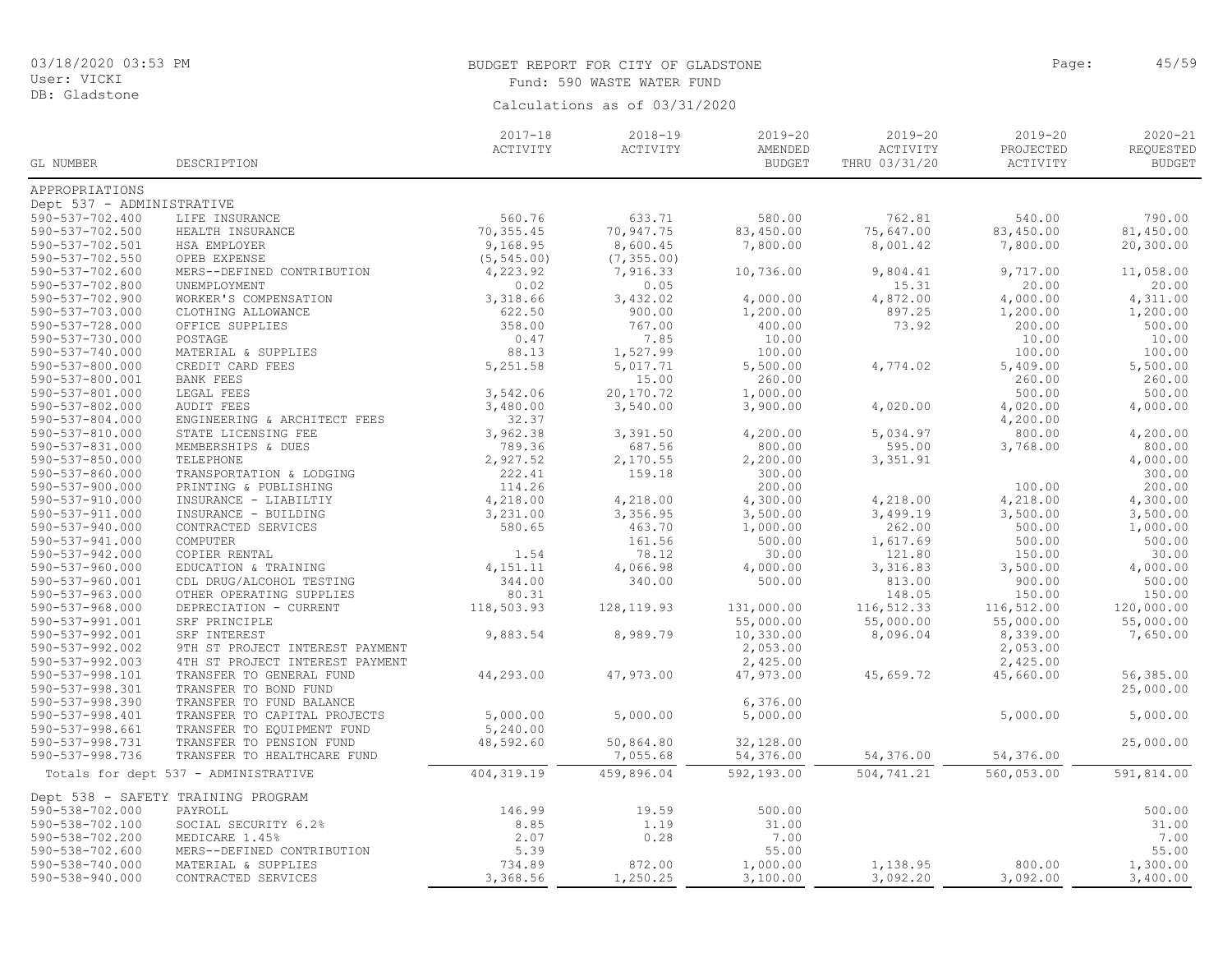#### User: VICKI DB: Gladstone

# BUDGET REPORT FOR CITY OF GLADSTONE **Page:** 46/59 Fund: 590 WASTE WATER FUND

|                                    |                                               | $2017 - 18$<br>ACTIVITY | $2018 - 19$<br>ACTIVITY | $2019 - 20$<br>AMENDED | $2019 - 20$<br>ACTIVITY | $2019 - 20$<br>PROJECTED | 2020-21<br>REQUESTED |
|------------------------------------|-----------------------------------------------|-------------------------|-------------------------|------------------------|-------------------------|--------------------------|----------------------|
| GL NUMBER                          | DESCRIPTION                                   |                         |                         | <b>BUDGET</b>          | THRU 03/31/20           | ACTIVITY                 | <b>BUDGET</b>        |
| APPROPRIATIONS                     |                                               |                         |                         |                        |                         |                          |                      |
|                                    | Dept 538 - SAFETY TRAINING PROGRAM            |                         |                         |                        |                         |                          |                      |
|                                    | Totals for dept 538 - SAFETY TRAINING PROGRAM | 4,266.75                | 2, 143.31               | 4,693.00               | 4,231.15                | 3,892.00                 | 5,293.00             |
|                                    | Dept 539 - METER READING & BILLING            |                         |                         |                        |                         |                          |                      |
| 590-539-702.000                    | PAYROLL                                       | 20,942.56               | 22,833.94               | 21,434.00              | 19,060.10               | 20,764.00                | 16,550.00            |
| 590-539-702.100                    | SOCIAL SECURITY 6.2%                          | 1,260.91                | 1,380.27                | 1,329.00               | 1,146.01                | 1,287.00                 | 1,026.00             |
| 590-539-702.200                    | MEDICARE 1.45%                                | 294.89                  | 322.75                  | 310.00                 | 267.97                  | 301.00                   | 240.00               |
| 590-539-702.500                    | HEALTH INSURANCE                              | 4,216.56                | 3,830.77                | 4,150.00               | 1,307.89                | 1,962.00                 |                      |
| 590-539-702.600                    | MERS--DEFINED CONTRIBUTION                    | 2,017.65                | 2,199.02                | 2,358.00               | 1,838.41                | 2,284.00                 | 1,820.00             |
| 590-539-702.800                    | UNEMPLOYMENT                                  |                         |                         |                        | 2.53<br>14.06           | 3.00                     | 3.00                 |
| 590-539-703.000<br>590-539-730.000 | CLOTHING ALLOWANCE<br>POSTAGE                 | 339.79<br>4,285.57      | 45.84<br>4,037.21       | 100.00<br>4,000.00     | 3,750.31                | 100.00<br>3,773.00       | 100.00<br>4,000.00   |
| 590-539-740.000                    | MATERIAL & SUPPLIES                           | 515.89                  | 1,260.71                | 1,000.00               | 444.78                  | 1,000.00                 | 1,000.00             |
| 590-539-801.000                    | LEGAL FEES                                    | 14.72                   | 1,169.39                | 100.00                 | 1,815.65                | 1,816.00                 | 100.00               |
| 590-539-814.000                    | COMPUTER MAINT & CONTRACTS                    | 4,585.75                | 4,685.10                | 3,500.00               | 4,690.09                | 4,200.00                 | 3,500.00             |
| 590-539-850.000                    | TELEPHONE                                     | 514.57                  | 365.08                  | 350.00                 | 406.11                  | 448.00                   | 350.00               |
| 590-539-940.000                    | CONTRACTED SERVICES                           | 53.83                   | 382.55                  | 200.00                 | 1,073.59                | 200.00                   | 200.00               |
| 590-539-942.000                    | COPIER RENTAL                                 | 1,762.27                | 2,146.87                | 1,500.00               | 687.17                  | 1,000.00                 | 1,500.00             |
| 590-539-960.000                    | EDUCATION & TRAINING                          | 25.52                   |                         | 200.00                 |                         | 200.00                   | 200.00               |
| 590-539-970.000                    | CAPITAL OUTLAY                                |                         |                         |                        |                         |                          | 6,500.00             |
|                                    | Totals for dept 539 - METER READING & BILLING | 40,830.48               | 44,659.50               | 40,531.00              | 36,504.67               | 39,338.00                | 37,089.00            |
| Dept 540 - CONSUMER SERVICES       |                                               |                         |                         |                        |                         |                          |                      |
| 590-540-702.000                    | PAYROLL                                       | 1,632.15                | 2,496.88                | 3,300.00               | 1,235.47                | 1,377.00                 | 3,399.00             |
| 590-540-702.100                    | SOCIAL SECURITY 6.2%                          | 102.41                  | 152.83                  | 205.00                 | 75.74                   | 85.00                    | 211.00               |
| 590-540-702.101                    | DPW BENEFITS                                  |                         |                         |                        |                         | 20.00                    |                      |
| 590-540-702.200                    | MEDICARE 1.45%                                | 23.94                   | 35.73                   | 48.00                  | 17.69                   |                          | 49.00                |
| 590-540-702.600                    | MERS--DEFINED CONTRIBUTION                    | 149.37                  | 266.05                  | 362.00                 | 135.92                  | 152.00                   | 374.00               |
| 590-540-702.800                    | UNEMPLOYMENT                                  |                         |                         |                        | 0.29                    |                          |                      |
| 590-540-740.000                    | MATERIAL & SUPPLIES                           |                         | 277.25                  | 300.00                 |                         | 300.00                   | 300.00               |
| 590-540-940.000                    | CONTRACTED SERVICES                           | 3,453.94                | 7,714.85                | 4,000.00               | 84.85                   | 500.00                   | 4,000.00             |
| 590-540-943.000                    | EQUIPMENT RENTALS                             | 3,995.36                | 2,000.00                | 2,000.00               | 2,000.00                | 500.00                   | 2,000.00             |
| 590-540-970.000                    | CAPITAL OUTLAY                                | 48.98                   |                         | 3,000.00               |                         |                          | 3,000.00             |
|                                    | Totals for dept 540 - CONSUMER SERVICES       | 9,406.15                | 12,943.59               | 13,215.00              | 3,549.96                | 2,934.00                 | 13,333.00            |
| Dept 544 - LINE MAINTENANCE        |                                               |                         |                         |                        |                         |                          |                      |
| 590-544-702.000                    | PAYROLL                                       | 4,962.14                | 6,902.52                | 6,500.00               | 3,908.02                | 4,427.00                 | 6,695.00             |
| 590-544-702.015                    | SEWER MAIN WORK                               | 312.52                  |                         |                        |                         |                          |                      |
| 590-544-702.100                    | SOCIAL SECURITY 6.2%                          | 321.37                  | 422.71                  | 403.00                 | 239.63                  | 274.00                   | 415.00               |
| 590-544-702.200                    | MEDICARE 1.45%                                | 75.17                   | 98.86                   | 94.00                  | 56.02                   | 64.00                    | 97.00                |
| 590-544-702.600                    | MERS--DEFINED CONTRIBUTION                    | 528.01                  | 754.99                  | 715.00                 | 418.58                  | 487.00                   | 736.00               |
| 590-544-702.800                    | UNEMPLOYMENT                                  |                         |                         |                        | 0.84                    | 2.00                     | 2.00                 |
| $590 - 544 - 740.000$              | MATERIAL & SUPPLIES                           | 1,129.22                | 2,650.18                | 2,500.00               | 2,576.84                | 2,700.00                 | 2,000.00             |
| $590 - 544 - 804.000$              | ENGINEERING & ARCHITECT FEES                  |                         |                         | 9,500.00               | 6,818.00                | 6,818.00                 |                      |
| 590-544-940.000                    | CONTRACTED SERVICES                           | 150.00                  |                         | 58,000.00              | 58,307.26               | 58,307.00                | 2,000.00             |
| 590-544-943.000                    | EQUIPMENT RENTALS                             |                         | 500.00                  | 500.00                 | 500.00                  | 250.00                   | 500.00               |
| 590-544-970.000                    | CAPITAL OUTLAY                                | 2,400.00<br>9,878.43    | 1,100.00                |                        |                         |                          | 1,500.00             |
|                                    | Totals for dept 544 - LINE MAINTENANCE        |                         | 12,429.26               | 78,212.00              | 72,825.19               | 73,329.00                | 13,945.00            |
| Dept 547 - METER MAINTENANCE       |                                               |                         |                         |                        |                         |                          |                      |
| 590-547-702.000                    | PAYROLL                                       | 13, 411.56              | 9,648.03                | 5,000.00               | 4,514.01                | 4,537.00                 | 6,000.00             |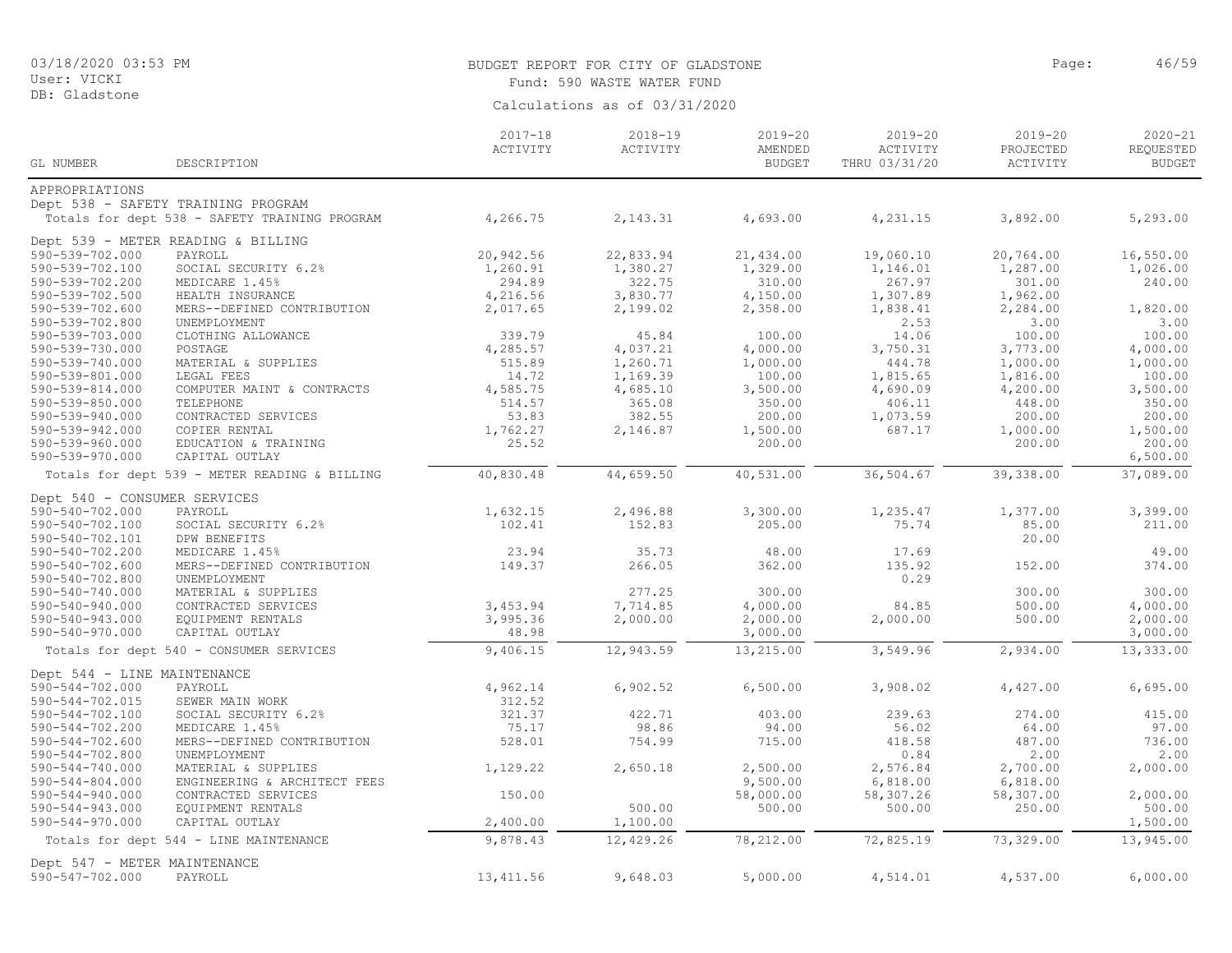# BUDGET REPORT FOR CITY OF GLADSTONE **Page:** 47/59 Fund: 590 WASTE WATER FUND

|                                                  |                                                     | $2017 - 18$            | $2018 - 19$        | $2019 - 20$         | 2019-20               | $2019 - 20$           | $2020 - 21$         |
|--------------------------------------------------|-----------------------------------------------------|------------------------|--------------------|---------------------|-----------------------|-----------------------|---------------------|
|                                                  |                                                     | ACTIVITY               | ACTIVITY           | AMENDED             | ACTIVITY              | PROJECTED             | REQUESTED           |
| GL NUMBER                                        | DESCRIPTION                                         |                        |                    | <b>BUDGET</b>       | THRU 03/31/20         | ACTIVITY              | <b>BUDGET</b>       |
| APPROPRIATIONS                                   |                                                     |                        |                    |                     |                       |                       |                     |
| Dept 547 - METER MAINTENANCE                     |                                                     |                        |                    |                     |                       |                       |                     |
| 590-547-702.100                                  | SOCIAL SECURITY 6.2%                                | 787.25                 | 581.18             | 614.00              | 277.04                | 281.00                | 372.00              |
| 590-547-702.200                                  | MEDICARE 1.45%                                      | 184.15                 | 135.90             | 222.00              | 64.80                 | 66.00                 | 87.00               |
| 590-547-702.600                                  | MERS--DEFINED CONTRIBUTION                          | 865.86                 | 640.02             | 1,254.00            | 176.41                | 499.00                | 660.00              |
| 590-547-702.800                                  | UNEMPLOYMENT                                        |                        | 0.01               |                     | 0.87                  | 1.00                  | 2.00                |
| 590-547-740.000                                  | MATERIAL & SUPPLIES                                 | 165.75                 |                    | 250.00              |                       | 250.00                | 250.00              |
| 590-547-970.000                                  | CAPITAL OUTLAY                                      | 1,282.38               | 1,593.39           | 2,000.00            | 2,271.37              | 2,000.00              | 3,000.00            |
|                                                  | Totals for dept 547 - METER MAINTENANCE             | 16,696.95              | 12,598.53          | 9,340.00            | 7,304.50              | 7,634.00              | 10,371.00           |
|                                                  | Dept 549 - PLANT OPERATION & MAINTENANCE            |                        |                    |                     |                       |                       |                     |
| 590-549-702.000                                  | PAYROLL                                             | 47,741.84              | 49,853.33          | 50,429.00           | 49,820.59             | 48,711.00             | 51,942.00           |
| 590-549-702.100                                  | SOCIAL SECURITY 6.2%                                | 2,911.44               | 3,054.16           | 3,127.00            | 3,053.76              | 3,020.00              | 3,220.00            |
| 590-549-702.200                                  | MEDICARE 1.45%                                      | 680.91                 | 714.29             | 731.00              | 714.22                | 706.00                | 753.00              |
| 590-549-702.600                                  | MERS--DEFINED CONTRIBUTION                          | 5,238.66               | 5,475.25           | 5,547.00            | 5,480.24              | 5,358.00              | 5,714.00            |
| 590-549-702.800                                  | UNEMPLOYMENT                                        | 0.01                   | 0.02               |                     | 11.14                 | 11.00                 | 12.00               |
| 590-549-733.000                                  | TOOLS                                               | 1,083.96               | 447.47             | 600.00              | 848.00                | 850.00                | 600.00              |
| 590-549-740.000                                  | MATERIAL & SUPPLIES                                 | 8,283.71               | 13,571.40          | 10,000.00           | 16,209.91             | 17,000.00             | 12,000.00           |
| 590-549-796.000                                  | TREATMENT CHEMICALS                                 | 18,021.10              | 18, 333.84         | 17,500.00           | 14,853.01             | 19,804.00             | 18,000.00           |
| 590-549-921.000                                  | ELECTRICITY                                         | 30,653.21              | 25,289.14          | 31,000.00           | 24,949.19             | 31,000.00             | 32,000.00           |
| 590-549-922.000                                  | NATURAL GAS                                         | 6,738.45               | 5,308.10           | 6, 200.00           | 6,453.71              | 6, 200.00             | 6,500.00            |
| 590-549-923.000                                  | WATER & SEWER                                       | 641.98                 | 700.05             | 800.00              | 781.58                | 800.00                | 900.00              |
| 590-549-940.000<br>590-549-970.000               | CONTRACTED SERVICES<br>CAPITAL OUTLAY               | 12,534.85<br>16,255.68 | 600.00<br>1,043.37 | 5,000.00            | 5,684.47<br>15,308.59 | 5,000.00<br>30,000.00 | 22,000.00           |
|                                                  | Totals for dept 549 - PLANT OPERATION & MAINTENANCE | 150,785.80             | 124,390.42         | 130,934.00          | 144,168.41            | 168,460.00            | 153,641.00          |
|                                                  |                                                     |                        |                    |                     |                       |                       |                     |
| Dept 551 - LAB                                   |                                                     |                        |                    |                     |                       |                       |                     |
| 590-551-702.000                                  | PAYROLL                                             | 38,009.10              | 38,602.29          | 39,923.00           | 36,836.58             | 36,945.00             | 41,121.00           |
| 590-551-702.100                                  | SOCIAL SECURITY 6.2%                                | 2,319.50               | 2,365.56           | 2,475.00            | 2,258.94              | 2,291.00              | 2,549.00            |
| 590-551-702.200                                  | MEDICARE 1.45%                                      | 542.44                 | 553.25             | 579.00              | 528.31                | 536.00                | 596.00              |
| 590-551-702.600                                  | MERS--DEFINED CONTRIBUTION                          | 4,148.68               | 4,244.07           | 4,392.00            | 4,052.10              | 4,064.00              | 4,523.00            |
| 590-551-702.800                                  | UNEMPLOYMENT                                        | 0.05                   | 0.02               |                     | 7.54                  | 9.00                  | 10.00               |
| 590-551-740.000                                  | MATERIAL & SUPPLIES                                 | 4,436.17               | 7,387.55           | 5,500.00            | 6,617.15              | 6,500.00              | 6,000.00            |
| 590-551-940.000                                  | CONTRACTED SERVICES                                 | 4,154.34               | 9,578.42           | 11,100.00           | 7,517.94              | 11,100.00             | 11,500.00           |
| 590-551-970.000                                  | CAPITAL OUTLAY                                      |                        |                    | 1,000.00            |                       |                       | 3,200.00            |
| Totals for dept 551 - LAB                        |                                                     | 53,610.28              | 62,731.16          | 64,969.00           | 57,818.56             | 61,445.00             | 69,499.00           |
| Dept 553 - LIFT STATIONS                         |                                                     |                        |                    |                     |                       |                       |                     |
| 590-553-702.000                                  | PAYROLL                                             | 11,614.50              | 11,622.79          | 19,500.00           | 19,511.15             | 21,516.00             | 19,000.00           |
| 590-553-702.100                                  | SOCIAL SECURITY 6.2%                                | 705.19                 | 710.63             | 1,100.00            | 1,196.43              | 1,334.00              | 1,178.00            |
| 590-553-702.200                                  | MEDICARE 1.45%                                      | 164.91                 | 166.17             | 174.00              | 279.77                | 312.00                | 276.00              |
| 590-553-702.600                                  | MERS--DEFINED CONTRIBUTION                          | 996.35                 | 1,226.83           | 1,900.00            | 2,084.71              | 2,367.00              | 2,090.00            |
| 590-553-702.800                                  | UNEMPLOYMENT                                        |                        |                    |                     | 2.45                  | 3.00                  | 4.00                |
| 590-553-740.000                                  | MATERIAL & SUPPLIES                                 | 1,074.89<br>479.87     | 326.47<br>392.88   | 1,000.00            | 1,779.90              | 1,100.00              | 1,000.00            |
| 590-553-850.000<br>590-553-921.000               | TELEPHONE<br>ELECTRICITY                            | 9,642.04               | 9,316.04           | 460.00<br>10,000.00 | 525.29<br>10,045.01   | 460.00<br>10,420.00   | 580.00<br>10,500.00 |
| 590-553-940.000                                  | CONTRACTED SERVICES                                 | 2,436.30               | 3,732.74           | 6,500.00            | 6, 260.17             | 6,000.00              | 3,000.00            |
| 590-553-970.000                                  | CAPITAL OUTLAY                                      | 3,696.33               |                    | 12,000.00           | 12,035.55             | 12,036.00             | 14,000.00           |
|                                                  | Totals for dept 553 - LIFT STATIONS                 | 30,810.38              | 27,494.55          | 52,634.00           | 53,720.43             | 55,548.00             | 51,628.00           |
|                                                  |                                                     |                        |                    |                     |                       |                       |                     |
| Dept 555 - BUILDING & GROUNDS<br>590-555-702.000 | PAYROLL                                             | 16,051.29              | 18,418.83          | 16,068.00           | 14,719.75             | 14,816.00             | 16,550.00           |
|                                                  |                                                     |                        |                    |                     |                       |                       |                     |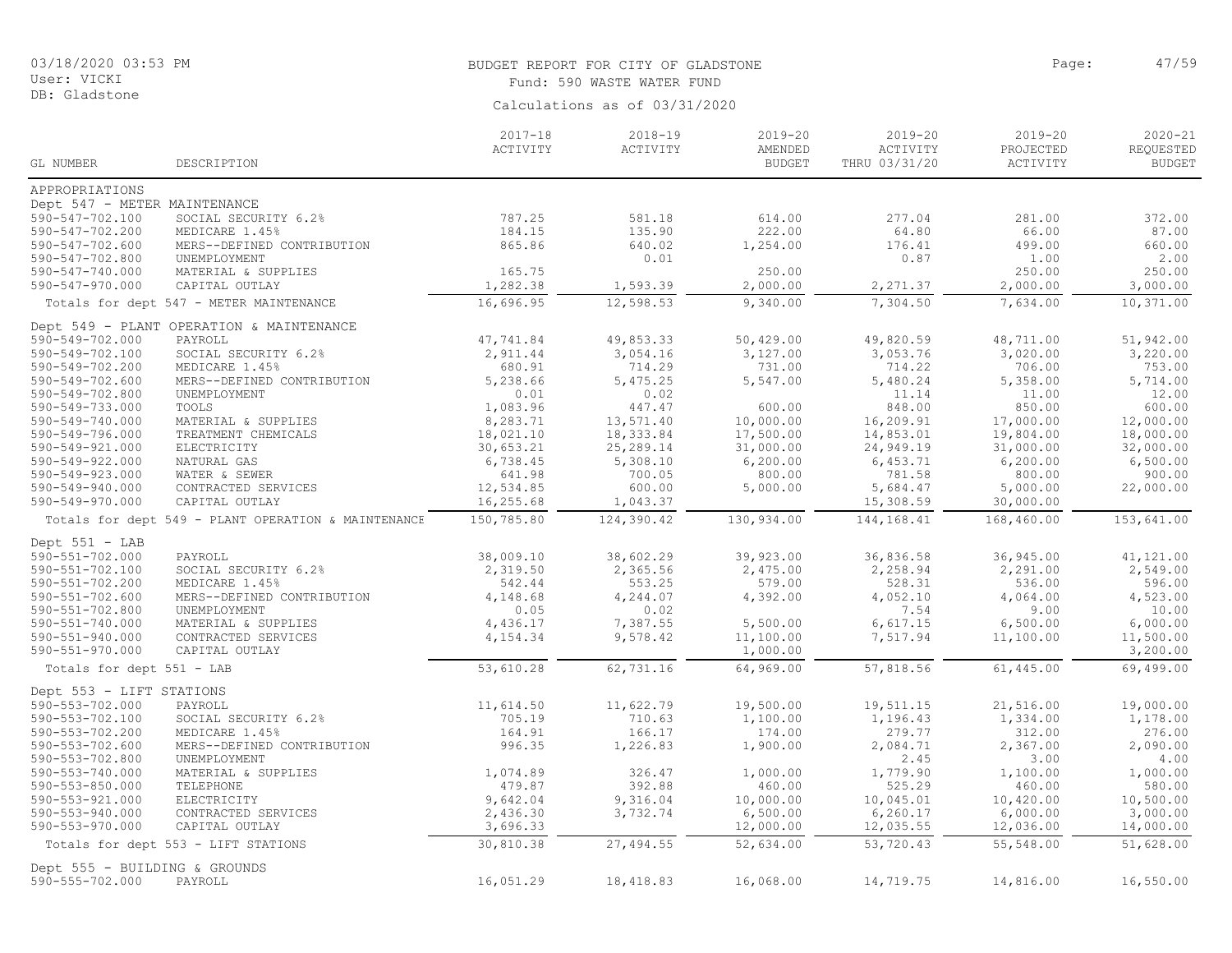# BUDGET REPORT FOR CITY OF GLADSTONE **Page:** 48/59 Fund: 590 WASTE WATER FUND

| GL NUMBER                     | DESCRIPTION                               | $2017 - 18$<br>ACTIVITY | $2018 - 19$<br>ACTIVITY | $2019 - 20$<br>AMENDED<br><b>BUDGET</b> | $2019 - 20$<br>ACTIVITY<br>THRU 03/31/20 | $2019 - 20$<br>PROJECTED<br>ACTIVITY | $2020 - 21$<br>REQUESTED<br><b>BUDGET</b> |
|-------------------------------|-------------------------------------------|-------------------------|-------------------------|-----------------------------------------|------------------------------------------|--------------------------------------|-------------------------------------------|
| APPROPRIATIONS                |                                           |                         |                         |                                         |                                          |                                      |                                           |
| Dept 555 - BUILDING & GROUNDS |                                           |                         |                         |                                         |                                          |                                      |                                           |
| 590-555-702.100               | SOCIAL SECURITY 6.2%                      | 979.71                  | 1,130.31                | 996.00                                  | 902.35                                   | 919.00                               | 1,026.00                                  |
| 590-555-702.200               | MEDICARE 1.45%                            | 229.08                  | 264.41                  | 234.00                                  | 210.99                                   | 215.00                               | 240.00                                    |
| 590-555-702.600               | MERS--DEFINED CONTRIBUTION                | 1,750.23                | 1,725.55                | 1,767.00                                | 1,592.64                                 | 1,630.00                             | 1,821.00                                  |
| 590-555-702.800               | UNEMPLOYMENT                              | 0.09                    | 0.10                    |                                         | 2.81                                     | 3.00                                 | 5.00                                      |
| 590-555-740.000               | MATERIAL & SUPPLIES                       | 682.25                  | 602.04                  | 1,000.00                                | 2,172.27                                 | 1,000.00                             | 750.00                                    |
| 590-555-940.000               | CONTRACTED SERVICES                       | 311.50                  | 531.90                  | 1,000.00                                | 261.90                                   | 500.00                               | 1,000.00                                  |
| 590-555-970.000               | CAPITAL OUTLAY                            | 3,783.01                |                         |                                         |                                          |                                      |                                           |
|                               | Totals for dept 555 - BUILDING & GROUNDS  | 23,787.16               | 22,673.14               | 21,065.00                               | 19,862.71                                | 19,083.00                            | 21,392.00                                 |
| Dept 557 - SOLIDS HANDLING    |                                           |                         |                         |                                         |                                          |                                      |                                           |
| 590-557-702.000               | PAYROLL                                   | 9,348.10                | 4,510.59                | 7,354.00                                | 5,352.49                                 | 6,232.00                             | 9,575.00                                  |
| 590-557-702.100               | SOCIAL SECURITY 6.2%                      | 471.91                  | 276.09                  | 456.00                                  | 328.15                                   | 386.00                               | 470.00                                    |
| 590-557-702.200               | MEDICARE 1.45%                            | 110.36                  | 64.60                   | 107.00                                  | 76.75                                    | 90.00                                | 110.00                                    |
| 590-557-702.600               | MERS--DEFINED CONTRIBUTION                | 749.72                  | 478.93                  | 809.00                                  | 588.87                                   | 686.00                               | 833.00                                    |
| 590-557-702.800               | UNEMPLOYMENT                              |                         |                         |                                         | 0.39                                     | 1.00                                 | 1.00                                      |
| 590-557-740.000               | MATERIAL & SUPPLIES                       |                         |                         | 200.00                                  | 10.26                                    | 100.00                               | 250.00                                    |
| $590 - 557 - 825.000$         | LANDFILL TIPPING FEES                     | 492.96                  | 127.08                  | 600.00                                  | 253.16                                   | 400.00                               | 700.00                                    |
| 590-557-940.000               | CONTRACTED SERVICES                       |                         |                         | 2,000.00                                | 99.69                                    | 100.00                               |                                           |
|                               | Totals for dept 557 - SOLIDS HANDLING     | 11, 173.05              | 5,457.29                | 11,526.00                               | 6,709.76                                 | 7,995.00                             | 11,939.00                                 |
| Dept 560 - VEHICLE EXPENSE    |                                           |                         |                         |                                         |                                          |                                      |                                           |
| 590-560-740.000               | MATERIAL & SUPPLIES                       | 98.71                   |                         |                                         |                                          |                                      |                                           |
| 590-560-740.001               | MATERIAL & SUPPLIES                       | 316.38                  | 687.71                  | 1,000.00                                | 647.88                                   | 1,000.00                             | 700.00                                    |
| 590-560-740.002               | MATERIAL & SUPPLIES                       |                         | 50.51                   | 500.00                                  | 35.52                                    | 50.00                                | 4,500.00                                  |
| 590-560-740.003               | MATERIAL & SUPPLIES-LAWN MOWER            | 121.12                  |                         |                                         |                                          |                                      |                                           |
| 590-560-740.004               | VACTER TRUCK                              |                         | 301.26                  | 500.00                                  | 774.17                                   | 800.00                               | 500.00                                    |
| 590-560-865.000               | GAS & OIL                                 | 4,015.05                | 4,268.69                | 6,000.00                                | 6, 577.18                                | 6,700.00                             | 5,500.00                                  |
| 590-560-913.000               | INSURANCE - VEHICLE                       | 266.79                  | 242.12                  | 600.00                                  | 255.44                                   | 540.00                               | 600.00                                    |
| 590-560-940.001               | CONTRACTED SERVICES                       | 344.55                  | (35.95)                 | 500.00                                  |                                          | 100.00                               | 500.00                                    |
| 590-560-970.000               | CAPITAL OUTLAY                            |                         |                         |                                         |                                          |                                      | 25,000.00                                 |
|                               | Totals for dept 560 - VEHICLE EXPENSE     | 5,162.60                | 5,514.34                | 9,100.00                                | 8,290.19                                 | 9,190.00                             | 37,300.00                                 |
| Dept 561 - SAW GRANT          |                                           |                         |                         |                                         |                                          |                                      |                                           |
| 590-561-702.000               | PAYROLL                                   |                         |                         |                                         | 12,208.65                                | 20,000.00                            | 28,300.00                                 |
| 590-561-702.100               | SOCIAL SECURITY 6.2%                      |                         |                         |                                         | 748.79                                   | 1,240.00                             | 1,755.00                                  |
| 590-561-702.200               | MEDICARE 1.45%                            |                         |                         |                                         | 175.11                                   | 290.00                               | 410.00                                    |
| $590 - 561 - 702.600$         | MERS--DEFINED CONTRIBUTION                |                         |                         |                                         | 1,113.72                                 | 2,200.00                             | 3,113.00                                  |
| 590-561-702.800               | UNEMPLOYMENT                              |                         |                         |                                         | 1.24                                     |                                      |                                           |
| $590 - 561 - 804.000$         | ENGINEERING & ARCHITECT FEES              |                         |                         | 100,000.00                              | 112,929.29                               | 110,000.00                           | 78,294.00                                 |
| $590 - 561 - 939.009$         | 10% LOCAL MATCH                           |                         |                         |                                         |                                          | 31,000.00                            | 12,406.00                                 |
| $590 - 561 - 940.000$         | CONTRACTED SERVICES                       |                         |                         | 150,000.00                              | 143,326.50                               | 127,000.00                           | 88,000.00                                 |
| 590-561-970.000               | CAPITAL OUTLAY                            |                         |                         | 28,700.00                               | 22,093.75                                | 15,000.00                            | 30,500.00                                 |
|                               | Totals for dept 561 - SAW GRANT           |                         |                         | 278,700.00                              | 292,597.05                               | 306,730.00                           | 242,778.00                                |
| TOTAL APPROPRIATIONS          |                                           | 850,643.76              | 924,499.29              | 1, 472, 563.00                          | 1,340,219.60                             | 1,458,039.00                         | 1,460,601.00                              |
|                               | NET OF REVENUES/APPROPRIATIONS - FUND 590 | 101,798.14              | 64,300.08               | (18, 176.00)                            | (243, 912.62)                            |                                      |                                           |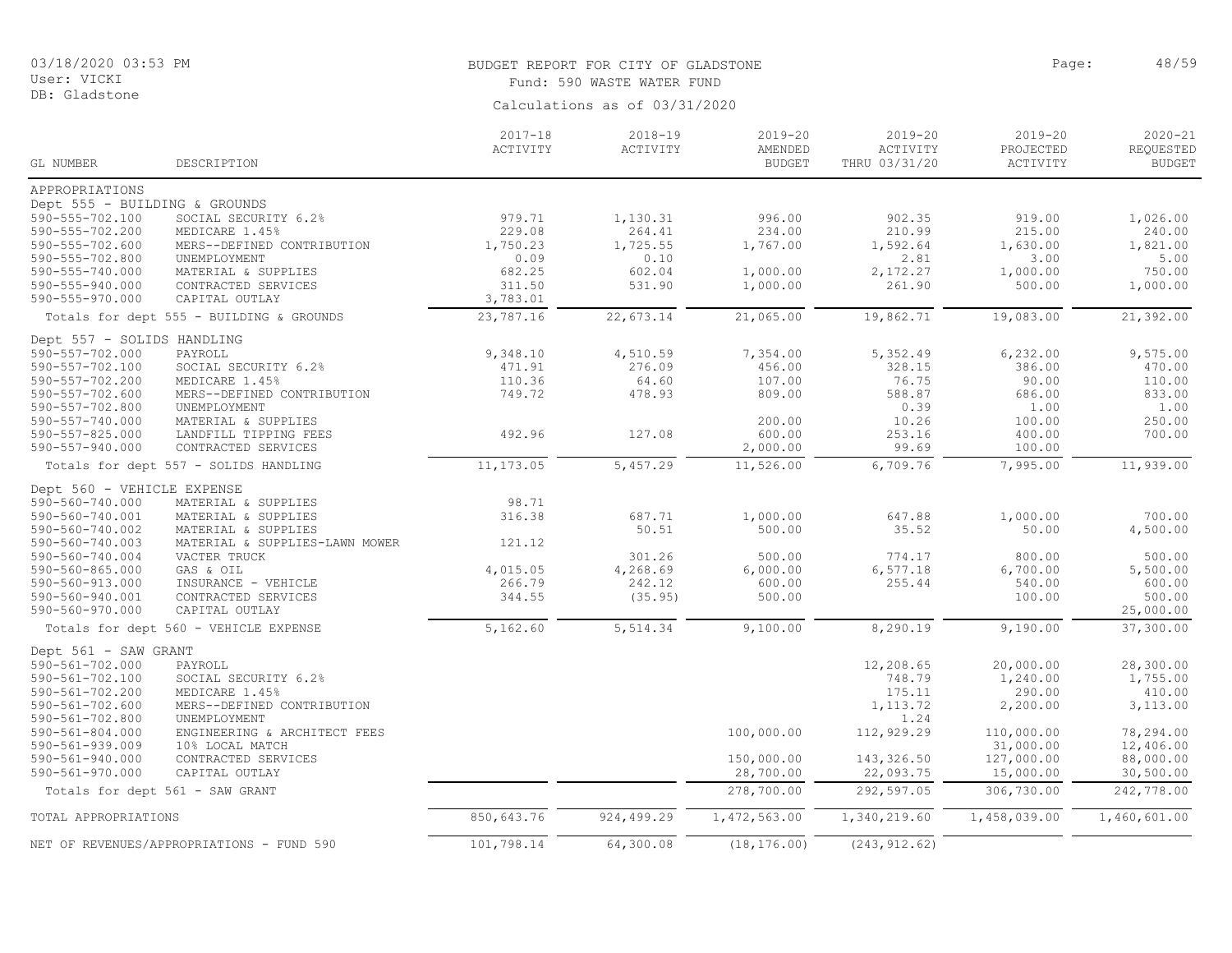DB: Gladstone

#### BUDGET REPORT FOR CITY OF GLADSTONE **Page:** 49/59 Fund: 591 WATER FUND

|                               |                                    | $2017 - 18$<br>ACTIVITY | $2018 - 19$<br>ACTIVITY | $2019 - 20$<br>AMENDED | $2019 - 20$<br>ACTIVITY | $2019 - 20$<br>PROJECTED | $2020 - 21$<br>REQUESTED |
|-------------------------------|------------------------------------|-------------------------|-------------------------|------------------------|-------------------------|--------------------------|--------------------------|
| GL NUMBER                     | DESCRIPTION                        |                         |                         | <b>BUDGET</b>          | THRU 03/31/20           | ACTIVITY                 | <b>BUDGET</b>            |
| ESTIMATED REVENUES            |                                    |                         |                         |                        |                         |                          |                          |
| Dept 000 - REVENUE            |                                    |                         |                         |                        |                         |                          |                          |
| 591-000-642.000               | SALES TO CUSTOMERS                 | 699,318.88              | 782,260.54              | 810,000.00             | 695, 261.28             | 819,784.00               | 859,000.00               |
| 591-000-642.002               | WATER CHARGE--MAPLERIDGE TWP       | 50, 352.41              | 51,557.00               | 50,000.00              | 47,035.10               | 48,191.00                | 50,000.00                |
| $591 - 000 - 643.000$         | SERVICE CHARGES/WATER TAPS         |                         |                         |                        | 1,743.06                | 1,743.00                 | 3,200.00                 |
| 591-000-643.001               | TAP FEES-SOUTH BLUFF (\$2000)      |                         |                         |                        | 3,000.00                | 3,000.00                 | 1,500.00                 |
| $591 - 000 - 644.000$         | WELL POINTS & WATER TESTING        | 3,243.00                | 3,166.00                | 3,600.00               | 3,840.00                | 4,605.00                 | 3,700.00                 |
| 591-000-645.000               | RECONNECT CHARGES                  | 2,500.00                | 2,140.00                | 3,000.00               | 2,160.00                | 2,720.00                 | 3,100.00                 |
| $591 - 000 - 646.000$         | PUBLIC FIRE PROTECTION CHARGE      | 42,699.07               | 42,715.49               | 42,800.00              | 35,644.12               | 42,800.00                | 42,800.00                |
| $591 - 000 - 650.000$         | CONSUMER SERVICE REIMBURSEMENT     | 2,347.76                | 2,479.10                | 1,500.00               | 1,747.88                | 2,197.00                 | 1,500.00                 |
| $591 - 000 - 650.003$         | MAPLERIDGE TWP REVENUE--CITY       | 4,210.87                | 4,250.52                | 4,200.00               | 4,200.00                | 4,200.00                 | 4,200.00                 |
| $591 - 000 - 663.000$         | LIABILITY & PROP INS REIMBURSEMENT | 8,253.12                | 9,196.80                | 9,000.00               | 7,329.60                | 7,330.00                 | 7,500.00                 |
| $591 - 000 - 665.000$         | INTEREST INCOME                    | 2,608.52                | 3,385.45                | 3,000.00               | 2,420.09                | 3,356.00                 | 3,400.00                 |
| $591 - 000 - 667.000$         | PENALTIES INCOME                   | 7,167.44                | 8,556.79                | 7,400.00               | 7,736.04                | 8,448.00                 | 8,400.00                 |
| 591-000-669.000               | MISCELLANEOUS INCOME               | 1,471.18                | 5,746.84                | 500.00                 | 322.45                  | 430.00                   | 500.00                   |
| 591-000-673.001               | GAIN ON SALE OF EQUIPMENT          | (46, 579.97)            | (3, 467.25)             |                        | 413.13                  | 414.00                   |                          |
| 591-000-699.390               | TRANSFER FROM FUND BALANCE         |                         |                         | 32,629.00              |                         | 68,916.00                | 116,129.54               |
| Totals for dept 000 - REVENUE |                                    | 777,592.28              | 911,987.28              | 967,629.00             | 812,852.75              | 1,018,134.00             | 1,104,929.54             |
| TOTAL ESTIMATED REVENUES      |                                    | 777,592.28              | 911, 987.28             | 967,629.00             | 812,852.75              | 1,018,134.00             | 1,104,929.54             |
| APPROPRIATIONS                |                                    |                         |                         |                        |                         |                          |                          |
| Dept 534 - NEW LINES          |                                    |                         |                         |                        |                         |                          |                          |
| 591-534-702.000               | PAYROLL                            |                         |                         |                        |                         |                          | 5,320.00                 |
| 591-534-702.100               | SOCIAL SECURITY 6.2%               | 70.13                   |                         |                        |                         |                          | 320.00                   |
| 591-534-702.200               | MEDICARE 1.45%                     | 16.39                   |                         |                        |                         |                          | 80.00                    |
| $591 - 534 - 702.600$         | MERS--DEFINED CONTRIBUTION         | 114.36                  |                         |                        |                         |                          | 500.00                   |
| $591 - 534 - 970.045$         | 3RD AVENUE PROJECT                 | 1,580.52                | 2,853.94                |                        |                         |                          |                          |
| 591-534-998.301               | TRANSFER TO BOND FUND              |                         |                         |                        |                         |                          | 18,000.00                |
| 591-534-998.401               | TRANSFER TO CAPITAL PROJECTS       |                         | 32,000.00               | 39,504.00              | 41,000.00               | 39,504.00                |                          |
|                               | Totals for dept 534 - NEW LINES    | 1,781.40                | 34,853.94               | 39,504.00              | 41,000.00               | $\overline{39}$ , 504.00 | 24,220.00                |
| Dept 537 - ADMINISTRATIVE     |                                    |                         |                         |                        |                         |                          |                          |
| 591-537-702.000               | PAYROLL                            | 75,543.06               | 61,774.91               | 79,000.00              | 78,688.37               | 78,978.00                | 84,750.00                |
| 591-537-702.100               | SOCIAL SECURITY 6.2%               | 5,057.58                | 5,439.18                | 4,898.00               | 5,932.43                | 4,897.00                 | 5,260.00                 |
| 591-537-702.200               | MEDICARE 1.45%                     | 1,182.89                | 1,272.15                | 1,146.00               | 1,387.44                | 1,145.00                 | 1,230.00                 |
| 591-537-702.300               | MERS--DEFINED BENEFIT              | (10, 743.00)            | (21, 711.25)            | 6,000.00               | 4,803.30                | 57,730.00                | 57,730.00                |
| 591-537-702.400               | LIFE INSURANCE                     | 836.40                  | 351.63                  | 900.00                 | 502.59                  | 473.00                   | 600.00                   |
| 591-537-702.500               | HEALTH INSURANCE                   | 36,073.88               | 41,081.74               | 38,813.00              | 37,866.84               | 40,272.00                | 40,000.00                |
| 591-537-702.501               | HSA EMPLOYER                       | 7,667.03                | 4,473.60                | 2,600.00               | 2,933.58                | 2,600.00                 | 2,600.00                 |
| 591-537-702.550               | OPEB EXPENSE                       | (5,005.00)              | (7, 355.00)             |                        |                         |                          |                          |
| 591-537-702.600               | MERS--DEFINED CONTRIBUTION         | 3,084.04                | 5,763.37                | 7,519.00               | 7,818.42                | 7,894.00                 | 8,300.00                 |
| 591-537-702.800               | UNEMPLOYMENT                       | 0.02                    | 0.05                    |                        | 14.67                   |                          |                          |
| 591-537-702.900               | WORKER'S COMPENSATION              | 6,750.21                | 7,596.37                | 8,400.00               | 4,873.00                | 8,400.00                 | 8,600.00                 |
| 591-537-703.000               | CLOTHING ALLOWANCE-\$100 MAX       | 1,144.81                | 596.25                  | 900.00                 | 591.06                  | 900.00                   | 900.00                   |
| 591-537-728.000               | OFFICE SUPPLIES                    | 597.80                  | 853.82                  | 700.00                 | 1,039.31                | 432.00                   | 400.00                   |
| 591-537-730.000               | POSTAGE                            | 3.49                    | 43.25                   | 30.00                  | 29.55                   | 28.00                    | 30.00                    |
| 591-537-740.000               | MATERIAL & SUPPLIES                | 147.34                  | 1,668.55                | 200.00                 | 63.60                   | 85.00                    | 100.00                   |
| 591-537-800.000               | CREDIT CARD FEES                   | 5,251.59                | 5,017.71                | 5,000.00               | 4,774.02                | 5,410.00                 | 5,400.00                 |
| 591-537-801.000               | LEGAL FEES                         | 3,542.07                | 20,283.24               | 1,000.00               |                         |                          |                          |
| 591-537-802.000               | <b>AUDIT FEES</b>                  | 3,480.00                | 3,540.00                | 3,700.00               | 4,020.00                | 4,020.00                 | 4,050.00                 |
| 591-537-810.000               | STATE LICENSING FEE                | 1,291.55                | 1,338.05                | 1,380.00               | 1,339.40                | 1,340.00                 | 1,350.00                 |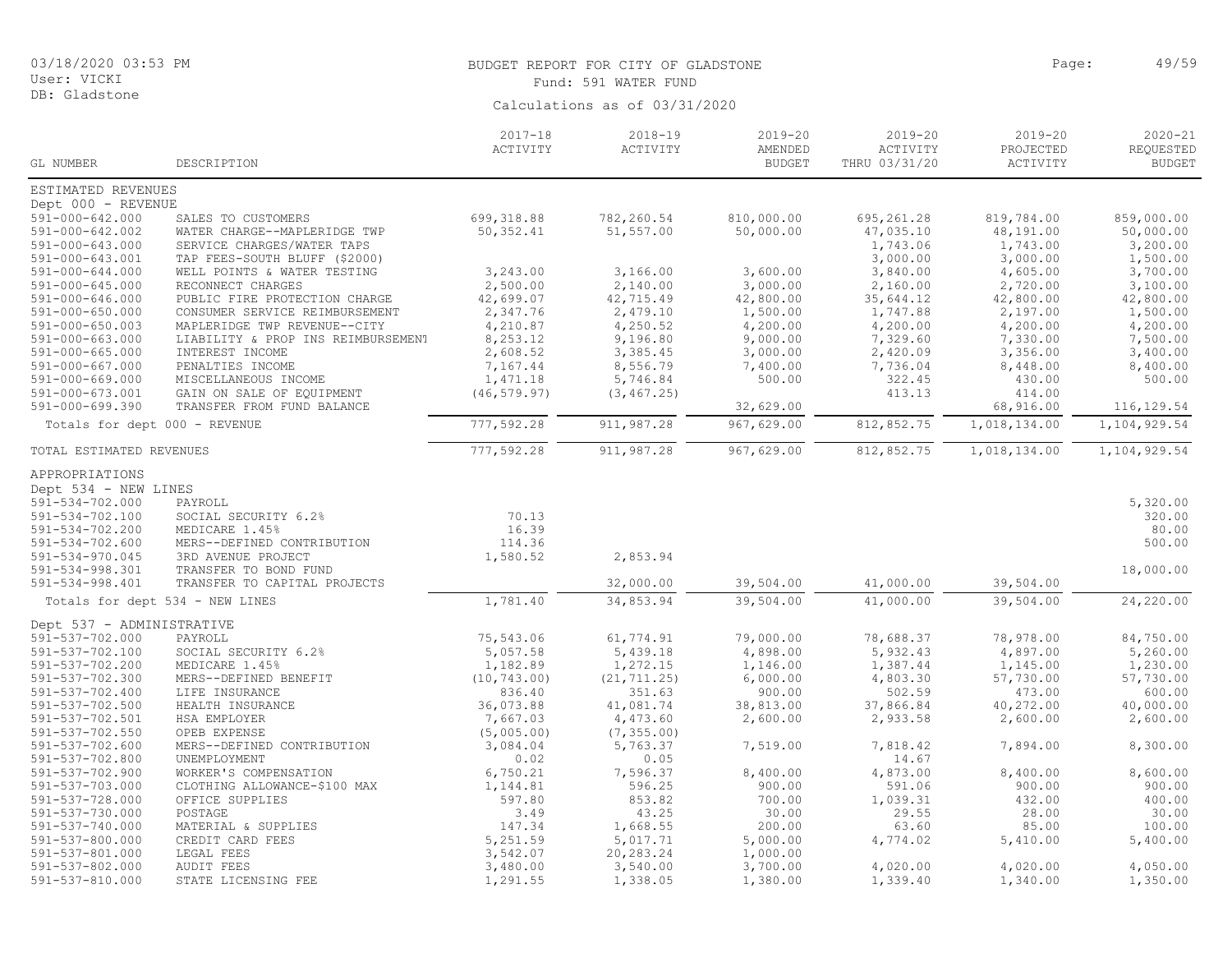591-539-960.000 EDUCATION & TRAINING 25.52 OTHER OPERATING SUPPLIES

DB: Gladstone

#### BUDGET REPORT FOR CITY OF GLADSTONE PAGE AND SOLLARY PAGE: 50/59 Fund: 591 WATER FUND

Calculations as of 03/31/2020

2020-21 REQUESTED **BUDGET** 2019-20 PROJECTED ACTIVITY 2019-20 ACTIVITY THRU 03/31/20 2019-20 AMENDED **BUDGET** 2018-19 ACTIVITY 2017-18 ACTIVITY GL NUMBER DESCRIPTION APPROPRIATIONS Dept 537 - ADMINISTRATIVE<br>591-537-831.000 MEMBERSHIPS & DUES 591-537-831.000 MEMBERSHIPS & DUES 1,279.35 1,067.55 1,000.00 804.99 1,155.00 1,040.00 591-537-850.000 TELEPHONE 3,471.25 2,208.88 3,750.00 3,359.94 4,164.00 1,790.00 591-537-860.000 TRANSPORTATION & LODGING 191.06 200.00 212.04 212.00 220.00 591-537-900.000 PRINTING & PUBLISHING 604.26 1,007.58 1,000.00 506.00 506.00 550.00 591-537-910.000 INSURANCE - LIABILTIY 4,025.00 3,285.00 3,500.00 2,500.00 3,750.00 3,800.00 591-537-911.000 INSURANCE - BUILDING 8,416.76 8,362.48 8,400.00 8,714.53 8,715.00 8,750.00 591-537-940.000 CONTRACTED SERVICES 771.08 1,076.67 15,500.00 16,916.33 12,076.00 1,100.00 591-537-941.000 COMPUTER 1,815.25 1,667.00 4,000.00 591-537-942.000 COPIER RENTAL 109.48 92.68 150.00 145.60 150.00 150.00 591-537-960.000 EDUCATION & TRAINING 4,301.28 4,875.11 5,000.00 4,513.47 5,000.00 5,000.00 591-537-960.001 CDL DRUG/ALCOHOL TESTING 314.00 483.00 500.00 225.00 500.00 0THER OPERATING SUPPLIES 148.00<br>199.000 DEPRECIATION - CURRENT 1000 200.00 100,226.69 120,000.00 5,424.50 120,000.00 591-537-968.000 DEPRECIATION - CURRENT 127,503.39 100,226.69 120,000.00 5,424.50 120,000.00 120,000.00<br>591-537-992.001 9TH ST BOND INTEREST PAYMENT 9TH ST BOND INTEREST PAYMENT 591-537-998.101 TRANSFER TO GENERAL FUND 61,746.00 42,646.00 42,646.00 39,737.72 42,646.00 51,329.00<br>591-537-998.390 TRANSFER TO FUND BALANCE TRANSFER TO FUND BALANCE<br>
5,000.00
TRANSFER TO CAPITAL PROJECTS
5,000.00
5,000.00
5,000.00
5,000.00
5,000.00
5 591-537-998.401 TRANSFER TO CAPITAL PROJECTS 5,000.00 5,000.00 5,000.00 5,000.00 5,000.00 6,497.00 5,000.00 5,000<br>591-537-998.661 TRANSFER TO EOUIPMENT FUND 5.240.00 TRANSFER TO EOUIPMENT FUND 591-537-998.731 TRANSFER TO PENSION FUND 75,513.40 68,297.20 60,993.00<br>591-537-998.736 TRANSFER TO HEALTHCARE FUND 7,055.68 54,376.00 54,376.00 54,376.00 54,376.00 25,000.00 TRANSFER TO HEALTHCARE FUND Totals for dept 537 - ADMINISTRATIVE 434,201.01 377,903.20 485,698.00 296,077.00 481,666.00 449,679.00 Dept 538 - SAFETY TRAINING PROGRAM<br>591-538-702.000 PAYROLL 591-538-702.000 PAYROLL 752.43 215.80 600.00 196.32 300.00 620.00 591-538-702.100 SOCIAL SECURITY 6.2% 43.70 13.01 37.00 12.17 20.00 40.00 591-538-702.200 MEDICARE 1.45% 10.22 3.04 9.00 2.84 5.00 10.00 591-538-702.600 MERS--DEFINED CONTRIBUTION 46.13 21.59 30.00 19.63 30.00 30.00 30.00<br>591-538-702.800 UNEMPIOYMENT 591-538-702.800 UNEMPLOYMENT 0.12 591-538-740.000 MATERIAL & SUPPLIES 247.74 903.97 520.00 616.12 615.00 600.00 591-538-940.000 CONTRACTED SERVICES 3,361.41 1,583.44 1,000.00 3,395.90 4,000.00 2,520.00 Totals for dept 538 - SAFETY TRAINING PROGRAM 4,461.63 2,740.85 2,196.00 4,243.10 4,970.00 3,820.00 Dept 539 - METER READING & BILLING<br>591-539-702.000 PAYROLL 591-539-702.000 PAYROLL 20,942.56 22,833.64 22,000.00 19,059.94 20,764.00 16,545.00 591-539-702.100 SOCIAL SECURITY 6.2% 1,260.89 1,380.33 1,364.00 1,146.01 1,287.00 1,026.00 591-539-702.200 MEDICARE 1.45% 294.82 322.69 319.00 268.00 301.00 240.00 591-539-702.500 HEALTH INSURANCE 4,216.56 3,830.77 4,400.00 1,307.89 1,744.00 591-539-702.600 MERS--DEFINED CONTRIBUTION 2,017.64 2,198.99 2,200.00 1,838.37 2,010.00 1,820.00 591-539-702.800 UNEMPLOYMENT 0.01 2.58 591-539-703.000 CLOTHING ALLOWANCE 47.11 45.84 50.00 14.06 50.00 50.00 591-539-730.000 POSTAGE 4,285.57 4,037.21 4,000.00 3,750.31 3,774.00 3,100.00 591-539-740.000 MATERIAL & SUPPLIES 645.61 518.31 650.00 441.40 579.00 770.00 591-539-801.000 LEGAL FEES 14.72 1,169.39 100.00 1,815.65 1,816.00 100.00 591-539-814.000 COMPUTER MAINT & CONTRACTS 4,585.72 4,685.11 4,000.00 5,565.10 4,896.00 4,500.00 4,500.00 4,500<br>539.54 501-539-850.000 TELEPHONE 339.54 500.00 591-539-850.00 500.00 406.12 48.00 339.54 591-539-850.000 TELEPHONE 514.57 365.08 500.00 406.12 448.00 339.54 591-539-860.000 TRANSPORTATION & LODGING 50.00 591-100.00 CONTRACTED SERVICES (100.00 128.59 100.00 100.00 100.00 100.00 100.00 100.00 100.00<br>1,762.28 2,146.82 2,000.00 1,000.00 1,000.00 1,000.00 1,000.00 591-539-942.000 COPIER RENTAL 1,762.28 2,146.82 2,000.00 776.90 1,036.00 1,000.00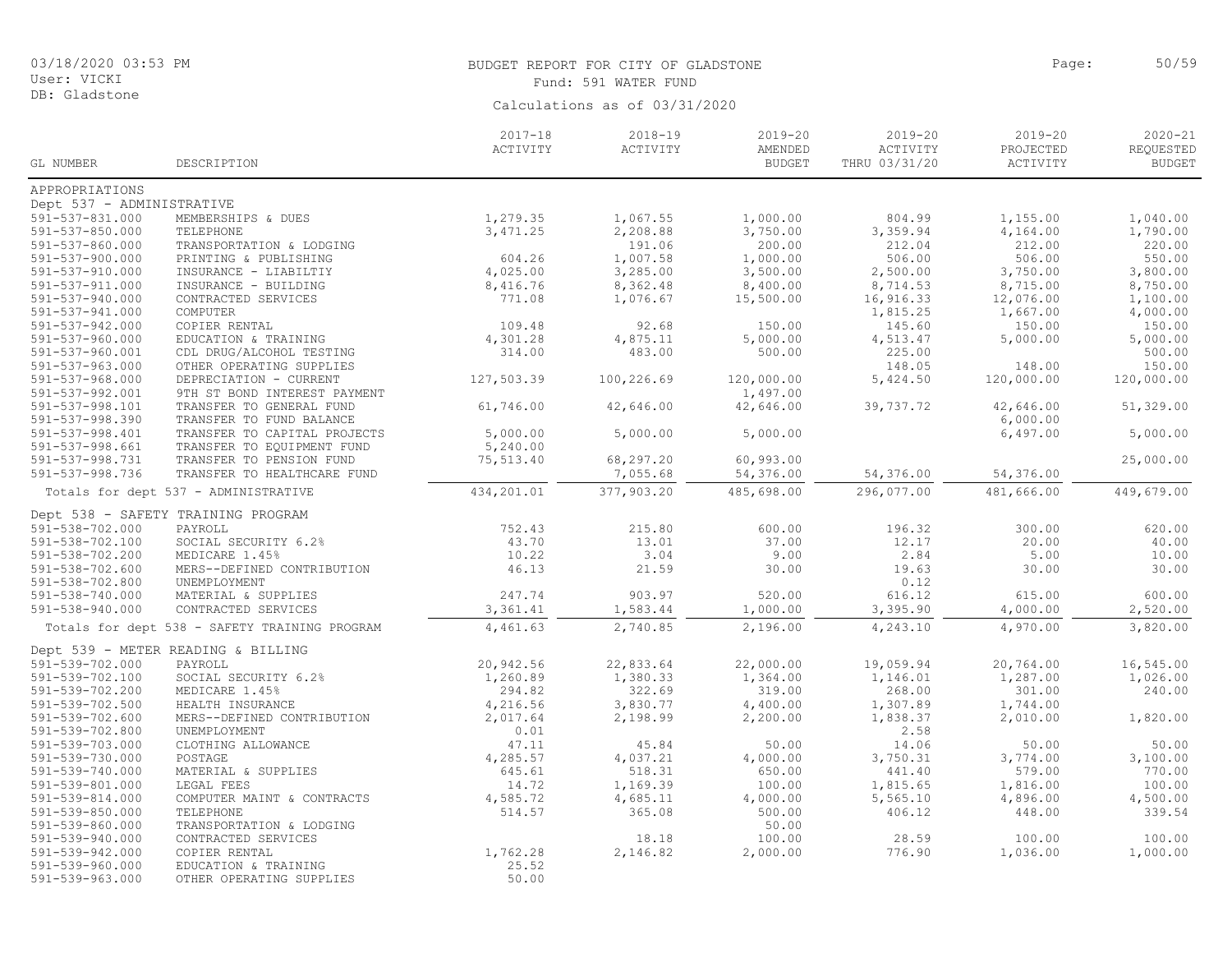# BUDGET REPORT FOR CITY OF GLADSTONE PAGE AND CONTROLLED BAGE: 51/59

| Calculations as of 03/31/2020<br>$2018 - 19$<br>$2019 - 20$<br>$2019 - 20$<br>$2019 - 20$<br>$2017 - 18$<br>AMENDED<br>ACTIVITY<br>PROJECTED<br>ACTIVITY<br>ACTIVITY<br>GL NUMBER<br>DESCRIPTION<br><b>BUDGET</b><br>THRU 03/31/20<br>ACTIVITY<br>APPROPRIATIONS<br>Dept 539 - METER READING & BILLING<br>591-539-970.000<br>7,000.00<br>CAPITAL OUTLAY<br>40,663.58<br>43, 552.36<br>41,733.00<br>38,805.00<br>36,590.54<br>36,420.92<br>Totals for dept 539 - METER READING & BILLING<br>Dept 540 - CONSUMER SERVICES<br>PAYROLL<br>9,184.97<br>5,638.35<br>6,892.00<br>9,500.00<br>591-540-702.000<br>9,916.15<br>9,000.00<br>591-540-702.015<br>2,625.52<br>356.53<br>357.00<br>LATERAL WORK & THAWING<br>157.24<br>591-540-702.043<br>3RD AVENUE<br>559.90<br>795.76<br>591-540-702.100<br>SOCIAL SECURITY 6.2%<br>558.00<br>467.42<br>427.00<br>590.00<br>591-540-702.200<br>MEDICARE 1.45%<br>130.96<br>186.12<br>131.00<br>109.37<br>100.00<br>140.00<br>322.35<br>591-540-702.600<br>MERS--DEFINED CONTRIBUTION<br>682.15<br>1,061.49<br>450.00<br>450.00<br>450.00<br>0.02<br>0.71<br>591-540-702.800<br>UNEMPLOYMENT<br>96.61<br>555.06<br>450.00<br>937.97<br>1,800.00<br>591-540-740.000<br>MATERIAL & SUPPLIES<br>1,000.00<br>6,612.85<br>10,000.00<br>7,786.87<br>10,000.00<br>10,000.00<br>591-540-940.000<br>CONTRACTED SERVICES<br>2,080.00<br>1,600.00<br>1,600.00<br>1,600.00<br>591-540-943.000<br>1,527.58<br>1,600.00<br>1,600.00<br>EQUIPMENT RENTALS<br>23,500.00<br>7,000.00<br>591-540-970.000<br>NEW LATERALS<br>4,106.22<br>2,434.19<br>23,500.00<br>24,120.39<br>18,525.63<br>25,787.16<br>45,689.00<br>41,339.96<br>44,326.00<br>31,080.00<br>Totals for dept 540 - CONSUMER SERVICES<br>Dept 544 - LINE MAINTENANCE<br>1,180.52<br>1,751.48<br>1,200.00<br>1,206.61<br>1,296.00<br>2,000.00<br>591-544-702.000<br>PAYROLL<br>591-544-702.015<br>109.38<br>WATER MAIN WORK<br>71.79<br>114.13<br>74.00<br>80.00<br>120.00<br>591-544-702.100<br>SOCIAL SECURITY 6.2%<br>74.17<br>16.80<br>26.68<br>132.00<br>30.00<br>591-544-702.200<br>MEDICARE 1.45%<br>17.35<br>19.00<br>$591 - 544 - 702.600$<br>78.65<br>147.07<br>60.00<br>59.34<br>60.00<br>100.00<br>MERS--DEFINED CONTRIBUTION<br>0.60<br>591-544-702.800<br>UNEMPLOYMENT<br>169.05<br>232.80<br>271.25<br>3,239.00<br>2,000.00<br>$591 - 544 - 740.000$<br>MATERIAL & SUPPLIES<br>1,864.20<br>$591 - 544 - 940.000$<br>CONTRACTED SERVICES<br>4,157.33<br>EQUIPMENT RENTALS<br>400.00<br>400.00<br>400.00<br>400.00<br>$591 - 544 - 943.000$<br>10,000.00<br>7,883.50<br>7,000.00<br>$591 - 544 - 970.000$<br>CAPITAL OUTLAY<br>1, 516.81<br>12,094.00<br>4,250.00<br>6,938.87<br>11,866.00<br>11,777.02<br>Totals for dept 544 - LINE MAINTENANCE<br>Dept 545 - RESERVOIR & ELEV TANK<br>2,200.00<br>591-545-702.000<br>PAYROLL<br>2,987.83<br>2,527.36<br>2,000.00<br>1,177.76<br>1,063.00<br>153.19<br>124.00<br>72.32<br>591-545-702.100<br>177.67<br>66.00<br>140.00<br>SOCIAL SECURITY 6.2%<br>591-545-702.200<br>MEDICARE 1.45%<br>41.59<br>35.88<br>29.00<br>16.94<br>12.00<br>30.00<br>591-545-702.600<br>172.10<br>145.84<br>100.00<br>19.58<br>17.00<br>100.00<br>MERS--DEFINED CONTRIBUTION<br>591-545-702.800<br>0.16<br>UNEMPLOYMENT<br>591-545-740.000<br>337.56<br>500.00<br>42.51<br>500.00<br>MATERIAL & SUPPLIES<br>73.00<br>133.69<br>$591 - 545 - 850.000$<br>244.94<br>270.00<br>270.13<br>300.00<br>280.00<br>TELEPHONE<br>591-545-911.000<br>INSURANCE - BUILDING<br>1,067.20<br>1,193.32<br>1,200.00<br>1,243.80<br>1,244.00<br>1,250.00<br>UTILITIES<br>5,600.00<br>591-545-921.000<br>4,356.68<br>4,674.90<br>4,250.00<br>4,709.24<br>4,553.00 | User: VICKI   |  | Fund: 591 WATER FUND |  |  |  |                                           |  |  |
|---------------------------------------------------------------------------------------------------------------------------------------------------------------------------------------------------------------------------------------------------------------------------------------------------------------------------------------------------------------------------------------------------------------------------------------------------------------------------------------------------------------------------------------------------------------------------------------------------------------------------------------------------------------------------------------------------------------------------------------------------------------------------------------------------------------------------------------------------------------------------------------------------------------------------------------------------------------------------------------------------------------------------------------------------------------------------------------------------------------------------------------------------------------------------------------------------------------------------------------------------------------------------------------------------------------------------------------------------------------------------------------------------------------------------------------------------------------------------------------------------------------------------------------------------------------------------------------------------------------------------------------------------------------------------------------------------------------------------------------------------------------------------------------------------------------------------------------------------------------------------------------------------------------------------------------------------------------------------------------------------------------------------------------------------------------------------------------------------------------------------------------------------------------------------------------------------------------------------------------------------------------------------------------------------------------------------------------------------------------------------------------------------------------------------------------------------------------------------------------------------------------------------------------------------------------------------------------------------------------------------------------------------------------------------------------------------------------------------------------------------------------------------------------------------------------------------------------------------------------------------------------------------------------------------------------------------------------------------------------------------------------------------------------------------------------------------------------------------------------------------------------------------------------------------------------------------------------------------------------------------------------------------------------------------------------------------------------------------------------------------------------------------------------------------------------------------------------------------------------------------------------------------------------------------------------------------------------------------------------------------------------------------------------------|---------------|--|----------------------|--|--|--|-------------------------------------------|--|--|
|                                                                                                                                                                                                                                                                                                                                                                                                                                                                                                                                                                                                                                                                                                                                                                                                                                                                                                                                                                                                                                                                                                                                                                                                                                                                                                                                                                                                                                                                                                                                                                                                                                                                                                                                                                                                                                                                                                                                                                                                                                                                                                                                                                                                                                                                                                                                                                                                                                                                                                                                                                                                                                                                                                                                                                                                                                                                                                                                                                                                                                                                                                                                                                                                                                                                                                                                                                                                                                                                                                                                                                                                                                                                     | DB: Gladstone |  |                      |  |  |  |                                           |  |  |
|                                                                                                                                                                                                                                                                                                                                                                                                                                                                                                                                                                                                                                                                                                                                                                                                                                                                                                                                                                                                                                                                                                                                                                                                                                                                                                                                                                                                                                                                                                                                                                                                                                                                                                                                                                                                                                                                                                                                                                                                                                                                                                                                                                                                                                                                                                                                                                                                                                                                                                                                                                                                                                                                                                                                                                                                                                                                                                                                                                                                                                                                                                                                                                                                                                                                                                                                                                                                                                                                                                                                                                                                                                                                     |               |  |                      |  |  |  | $2020 - 21$<br>REQUESTED<br><b>BUDGET</b> |  |  |
|                                                                                                                                                                                                                                                                                                                                                                                                                                                                                                                                                                                                                                                                                                                                                                                                                                                                                                                                                                                                                                                                                                                                                                                                                                                                                                                                                                                                                                                                                                                                                                                                                                                                                                                                                                                                                                                                                                                                                                                                                                                                                                                                                                                                                                                                                                                                                                                                                                                                                                                                                                                                                                                                                                                                                                                                                                                                                                                                                                                                                                                                                                                                                                                                                                                                                                                                                                                                                                                                                                                                                                                                                                                                     |               |  |                      |  |  |  |                                           |  |  |
|                                                                                                                                                                                                                                                                                                                                                                                                                                                                                                                                                                                                                                                                                                                                                                                                                                                                                                                                                                                                                                                                                                                                                                                                                                                                                                                                                                                                                                                                                                                                                                                                                                                                                                                                                                                                                                                                                                                                                                                                                                                                                                                                                                                                                                                                                                                                                                                                                                                                                                                                                                                                                                                                                                                                                                                                                                                                                                                                                                                                                                                                                                                                                                                                                                                                                                                                                                                                                                                                                                                                                                                                                                                                     |               |  |                      |  |  |  |                                           |  |  |
|                                                                                                                                                                                                                                                                                                                                                                                                                                                                                                                                                                                                                                                                                                                                                                                                                                                                                                                                                                                                                                                                                                                                                                                                                                                                                                                                                                                                                                                                                                                                                                                                                                                                                                                                                                                                                                                                                                                                                                                                                                                                                                                                                                                                                                                                                                                                                                                                                                                                                                                                                                                                                                                                                                                                                                                                                                                                                                                                                                                                                                                                                                                                                                                                                                                                                                                                                                                                                                                                                                                                                                                                                                                                     |               |  |                      |  |  |  |                                           |  |  |
|                                                                                                                                                                                                                                                                                                                                                                                                                                                                                                                                                                                                                                                                                                                                                                                                                                                                                                                                                                                                                                                                                                                                                                                                                                                                                                                                                                                                                                                                                                                                                                                                                                                                                                                                                                                                                                                                                                                                                                                                                                                                                                                                                                                                                                                                                                                                                                                                                                                                                                                                                                                                                                                                                                                                                                                                                                                                                                                                                                                                                                                                                                                                                                                                                                                                                                                                                                                                                                                                                                                                                                                                                                                                     |               |  |                      |  |  |  |                                           |  |  |
|                                                                                                                                                                                                                                                                                                                                                                                                                                                                                                                                                                                                                                                                                                                                                                                                                                                                                                                                                                                                                                                                                                                                                                                                                                                                                                                                                                                                                                                                                                                                                                                                                                                                                                                                                                                                                                                                                                                                                                                                                                                                                                                                                                                                                                                                                                                                                                                                                                                                                                                                                                                                                                                                                                                                                                                                                                                                                                                                                                                                                                                                                                                                                                                                                                                                                                                                                                                                                                                                                                                                                                                                                                                                     |               |  |                      |  |  |  |                                           |  |  |
|                                                                                                                                                                                                                                                                                                                                                                                                                                                                                                                                                                                                                                                                                                                                                                                                                                                                                                                                                                                                                                                                                                                                                                                                                                                                                                                                                                                                                                                                                                                                                                                                                                                                                                                                                                                                                                                                                                                                                                                                                                                                                                                                                                                                                                                                                                                                                                                                                                                                                                                                                                                                                                                                                                                                                                                                                                                                                                                                                                                                                                                                                                                                                                                                                                                                                                                                                                                                                                                                                                                                                                                                                                                                     |               |  |                      |  |  |  |                                           |  |  |
|                                                                                                                                                                                                                                                                                                                                                                                                                                                                                                                                                                                                                                                                                                                                                                                                                                                                                                                                                                                                                                                                                                                                                                                                                                                                                                                                                                                                                                                                                                                                                                                                                                                                                                                                                                                                                                                                                                                                                                                                                                                                                                                                                                                                                                                                                                                                                                                                                                                                                                                                                                                                                                                                                                                                                                                                                                                                                                                                                                                                                                                                                                                                                                                                                                                                                                                                                                                                                                                                                                                                                                                                                                                                     |               |  |                      |  |  |  |                                           |  |  |
|                                                                                                                                                                                                                                                                                                                                                                                                                                                                                                                                                                                                                                                                                                                                                                                                                                                                                                                                                                                                                                                                                                                                                                                                                                                                                                                                                                                                                                                                                                                                                                                                                                                                                                                                                                                                                                                                                                                                                                                                                                                                                                                                                                                                                                                                                                                                                                                                                                                                                                                                                                                                                                                                                                                                                                                                                                                                                                                                                                                                                                                                                                                                                                                                                                                                                                                                                                                                                                                                                                                                                                                                                                                                     |               |  |                      |  |  |  |                                           |  |  |
|                                                                                                                                                                                                                                                                                                                                                                                                                                                                                                                                                                                                                                                                                                                                                                                                                                                                                                                                                                                                                                                                                                                                                                                                                                                                                                                                                                                                                                                                                                                                                                                                                                                                                                                                                                                                                                                                                                                                                                                                                                                                                                                                                                                                                                                                                                                                                                                                                                                                                                                                                                                                                                                                                                                                                                                                                                                                                                                                                                                                                                                                                                                                                                                                                                                                                                                                                                                                                                                                                                                                                                                                                                                                     |               |  |                      |  |  |  |                                           |  |  |
|                                                                                                                                                                                                                                                                                                                                                                                                                                                                                                                                                                                                                                                                                                                                                                                                                                                                                                                                                                                                                                                                                                                                                                                                                                                                                                                                                                                                                                                                                                                                                                                                                                                                                                                                                                                                                                                                                                                                                                                                                                                                                                                                                                                                                                                                                                                                                                                                                                                                                                                                                                                                                                                                                                                                                                                                                                                                                                                                                                                                                                                                                                                                                                                                                                                                                                                                                                                                                                                                                                                                                                                                                                                                     |               |  |                      |  |  |  |                                           |  |  |
|                                                                                                                                                                                                                                                                                                                                                                                                                                                                                                                                                                                                                                                                                                                                                                                                                                                                                                                                                                                                                                                                                                                                                                                                                                                                                                                                                                                                                                                                                                                                                                                                                                                                                                                                                                                                                                                                                                                                                                                                                                                                                                                                                                                                                                                                                                                                                                                                                                                                                                                                                                                                                                                                                                                                                                                                                                                                                                                                                                                                                                                                                                                                                                                                                                                                                                                                                                                                                                                                                                                                                                                                                                                                     |               |  |                      |  |  |  |                                           |  |  |
|                                                                                                                                                                                                                                                                                                                                                                                                                                                                                                                                                                                                                                                                                                                                                                                                                                                                                                                                                                                                                                                                                                                                                                                                                                                                                                                                                                                                                                                                                                                                                                                                                                                                                                                                                                                                                                                                                                                                                                                                                                                                                                                                                                                                                                                                                                                                                                                                                                                                                                                                                                                                                                                                                                                                                                                                                                                                                                                                                                                                                                                                                                                                                                                                                                                                                                                                                                                                                                                                                                                                                                                                                                                                     |               |  |                      |  |  |  |                                           |  |  |
|                                                                                                                                                                                                                                                                                                                                                                                                                                                                                                                                                                                                                                                                                                                                                                                                                                                                                                                                                                                                                                                                                                                                                                                                                                                                                                                                                                                                                                                                                                                                                                                                                                                                                                                                                                                                                                                                                                                                                                                                                                                                                                                                                                                                                                                                                                                                                                                                                                                                                                                                                                                                                                                                                                                                                                                                                                                                                                                                                                                                                                                                                                                                                                                                                                                                                                                                                                                                                                                                                                                                                                                                                                                                     |               |  |                      |  |  |  |                                           |  |  |
|                                                                                                                                                                                                                                                                                                                                                                                                                                                                                                                                                                                                                                                                                                                                                                                                                                                                                                                                                                                                                                                                                                                                                                                                                                                                                                                                                                                                                                                                                                                                                                                                                                                                                                                                                                                                                                                                                                                                                                                                                                                                                                                                                                                                                                                                                                                                                                                                                                                                                                                                                                                                                                                                                                                                                                                                                                                                                                                                                                                                                                                                                                                                                                                                                                                                                                                                                                                                                                                                                                                                                                                                                                                                     |               |  |                      |  |  |  |                                           |  |  |
|                                                                                                                                                                                                                                                                                                                                                                                                                                                                                                                                                                                                                                                                                                                                                                                                                                                                                                                                                                                                                                                                                                                                                                                                                                                                                                                                                                                                                                                                                                                                                                                                                                                                                                                                                                                                                                                                                                                                                                                                                                                                                                                                                                                                                                                                                                                                                                                                                                                                                                                                                                                                                                                                                                                                                                                                                                                                                                                                                                                                                                                                                                                                                                                                                                                                                                                                                                                                                                                                                                                                                                                                                                                                     |               |  |                      |  |  |  |                                           |  |  |
|                                                                                                                                                                                                                                                                                                                                                                                                                                                                                                                                                                                                                                                                                                                                                                                                                                                                                                                                                                                                                                                                                                                                                                                                                                                                                                                                                                                                                                                                                                                                                                                                                                                                                                                                                                                                                                                                                                                                                                                                                                                                                                                                                                                                                                                                                                                                                                                                                                                                                                                                                                                                                                                                                                                                                                                                                                                                                                                                                                                                                                                                                                                                                                                                                                                                                                                                                                                                                                                                                                                                                                                                                                                                     |               |  |                      |  |  |  |                                           |  |  |
|                                                                                                                                                                                                                                                                                                                                                                                                                                                                                                                                                                                                                                                                                                                                                                                                                                                                                                                                                                                                                                                                                                                                                                                                                                                                                                                                                                                                                                                                                                                                                                                                                                                                                                                                                                                                                                                                                                                                                                                                                                                                                                                                                                                                                                                                                                                                                                                                                                                                                                                                                                                                                                                                                                                                                                                                                                                                                                                                                                                                                                                                                                                                                                                                                                                                                                                                                                                                                                                                                                                                                                                                                                                                     |               |  |                      |  |  |  |                                           |  |  |
|                                                                                                                                                                                                                                                                                                                                                                                                                                                                                                                                                                                                                                                                                                                                                                                                                                                                                                                                                                                                                                                                                                                                                                                                                                                                                                                                                                                                                                                                                                                                                                                                                                                                                                                                                                                                                                                                                                                                                                                                                                                                                                                                                                                                                                                                                                                                                                                                                                                                                                                                                                                                                                                                                                                                                                                                                                                                                                                                                                                                                                                                                                                                                                                                                                                                                                                                                                                                                                                                                                                                                                                                                                                                     |               |  |                      |  |  |  |                                           |  |  |
|                                                                                                                                                                                                                                                                                                                                                                                                                                                                                                                                                                                                                                                                                                                                                                                                                                                                                                                                                                                                                                                                                                                                                                                                                                                                                                                                                                                                                                                                                                                                                                                                                                                                                                                                                                                                                                                                                                                                                                                                                                                                                                                                                                                                                                                                                                                                                                                                                                                                                                                                                                                                                                                                                                                                                                                                                                                                                                                                                                                                                                                                                                                                                                                                                                                                                                                                                                                                                                                                                                                                                                                                                                                                     |               |  |                      |  |  |  |                                           |  |  |
|                                                                                                                                                                                                                                                                                                                                                                                                                                                                                                                                                                                                                                                                                                                                                                                                                                                                                                                                                                                                                                                                                                                                                                                                                                                                                                                                                                                                                                                                                                                                                                                                                                                                                                                                                                                                                                                                                                                                                                                                                                                                                                                                                                                                                                                                                                                                                                                                                                                                                                                                                                                                                                                                                                                                                                                                                                                                                                                                                                                                                                                                                                                                                                                                                                                                                                                                                                                                                                                                                                                                                                                                                                                                     |               |  |                      |  |  |  |                                           |  |  |
|                                                                                                                                                                                                                                                                                                                                                                                                                                                                                                                                                                                                                                                                                                                                                                                                                                                                                                                                                                                                                                                                                                                                                                                                                                                                                                                                                                                                                                                                                                                                                                                                                                                                                                                                                                                                                                                                                                                                                                                                                                                                                                                                                                                                                                                                                                                                                                                                                                                                                                                                                                                                                                                                                                                                                                                                                                                                                                                                                                                                                                                                                                                                                                                                                                                                                                                                                                                                                                                                                                                                                                                                                                                                     |               |  |                      |  |  |  |                                           |  |  |
|                                                                                                                                                                                                                                                                                                                                                                                                                                                                                                                                                                                                                                                                                                                                                                                                                                                                                                                                                                                                                                                                                                                                                                                                                                                                                                                                                                                                                                                                                                                                                                                                                                                                                                                                                                                                                                                                                                                                                                                                                                                                                                                                                                                                                                                                                                                                                                                                                                                                                                                                                                                                                                                                                                                                                                                                                                                                                                                                                                                                                                                                                                                                                                                                                                                                                                                                                                                                                                                                                                                                                                                                                                                                     |               |  |                      |  |  |  |                                           |  |  |
|                                                                                                                                                                                                                                                                                                                                                                                                                                                                                                                                                                                                                                                                                                                                                                                                                                                                                                                                                                                                                                                                                                                                                                                                                                                                                                                                                                                                                                                                                                                                                                                                                                                                                                                                                                                                                                                                                                                                                                                                                                                                                                                                                                                                                                                                                                                                                                                                                                                                                                                                                                                                                                                                                                                                                                                                                                                                                                                                                                                                                                                                                                                                                                                                                                                                                                                                                                                                                                                                                                                                                                                                                                                                     |               |  |                      |  |  |  |                                           |  |  |
|                                                                                                                                                                                                                                                                                                                                                                                                                                                                                                                                                                                                                                                                                                                                                                                                                                                                                                                                                                                                                                                                                                                                                                                                                                                                                                                                                                                                                                                                                                                                                                                                                                                                                                                                                                                                                                                                                                                                                                                                                                                                                                                                                                                                                                                                                                                                                                                                                                                                                                                                                                                                                                                                                                                                                                                                                                                                                                                                                                                                                                                                                                                                                                                                                                                                                                                                                                                                                                                                                                                                                                                                                                                                     |               |  |                      |  |  |  |                                           |  |  |
|                                                                                                                                                                                                                                                                                                                                                                                                                                                                                                                                                                                                                                                                                                                                                                                                                                                                                                                                                                                                                                                                                                                                                                                                                                                                                                                                                                                                                                                                                                                                                                                                                                                                                                                                                                                                                                                                                                                                                                                                                                                                                                                                                                                                                                                                                                                                                                                                                                                                                                                                                                                                                                                                                                                                                                                                                                                                                                                                                                                                                                                                                                                                                                                                                                                                                                                                                                                                                                                                                                                                                                                                                                                                     |               |  |                      |  |  |  |                                           |  |  |
|                                                                                                                                                                                                                                                                                                                                                                                                                                                                                                                                                                                                                                                                                                                                                                                                                                                                                                                                                                                                                                                                                                                                                                                                                                                                                                                                                                                                                                                                                                                                                                                                                                                                                                                                                                                                                                                                                                                                                                                                                                                                                                                                                                                                                                                                                                                                                                                                                                                                                                                                                                                                                                                                                                                                                                                                                                                                                                                                                                                                                                                                                                                                                                                                                                                                                                                                                                                                                                                                                                                                                                                                                                                                     |               |  |                      |  |  |  |                                           |  |  |
|                                                                                                                                                                                                                                                                                                                                                                                                                                                                                                                                                                                                                                                                                                                                                                                                                                                                                                                                                                                                                                                                                                                                                                                                                                                                                                                                                                                                                                                                                                                                                                                                                                                                                                                                                                                                                                                                                                                                                                                                                                                                                                                                                                                                                                                                                                                                                                                                                                                                                                                                                                                                                                                                                                                                                                                                                                                                                                                                                                                                                                                                                                                                                                                                                                                                                                                                                                                                                                                                                                                                                                                                                                                                     |               |  |                      |  |  |  |                                           |  |  |
|                                                                                                                                                                                                                                                                                                                                                                                                                                                                                                                                                                                                                                                                                                                                                                                                                                                                                                                                                                                                                                                                                                                                                                                                                                                                                                                                                                                                                                                                                                                                                                                                                                                                                                                                                                                                                                                                                                                                                                                                                                                                                                                                                                                                                                                                                                                                                                                                                                                                                                                                                                                                                                                                                                                                                                                                                                                                                                                                                                                                                                                                                                                                                                                                                                                                                                                                                                                                                                                                                                                                                                                                                                                                     |               |  |                      |  |  |  |                                           |  |  |
|                                                                                                                                                                                                                                                                                                                                                                                                                                                                                                                                                                                                                                                                                                                                                                                                                                                                                                                                                                                                                                                                                                                                                                                                                                                                                                                                                                                                                                                                                                                                                                                                                                                                                                                                                                                                                                                                                                                                                                                                                                                                                                                                                                                                                                                                                                                                                                                                                                                                                                                                                                                                                                                                                                                                                                                                                                                                                                                                                                                                                                                                                                                                                                                                                                                                                                                                                                                                                                                                                                                                                                                                                                                                     |               |  |                      |  |  |  |                                           |  |  |
|                                                                                                                                                                                                                                                                                                                                                                                                                                                                                                                                                                                                                                                                                                                                                                                                                                                                                                                                                                                                                                                                                                                                                                                                                                                                                                                                                                                                                                                                                                                                                                                                                                                                                                                                                                                                                                                                                                                                                                                                                                                                                                                                                                                                                                                                                                                                                                                                                                                                                                                                                                                                                                                                                                                                                                                                                                                                                                                                                                                                                                                                                                                                                                                                                                                                                                                                                                                                                                                                                                                                                                                                                                                                     |               |  |                      |  |  |  |                                           |  |  |
|                                                                                                                                                                                                                                                                                                                                                                                                                                                                                                                                                                                                                                                                                                                                                                                                                                                                                                                                                                                                                                                                                                                                                                                                                                                                                                                                                                                                                                                                                                                                                                                                                                                                                                                                                                                                                                                                                                                                                                                                                                                                                                                                                                                                                                                                                                                                                                                                                                                                                                                                                                                                                                                                                                                                                                                                                                                                                                                                                                                                                                                                                                                                                                                                                                                                                                                                                                                                                                                                                                                                                                                                                                                                     |               |  |                      |  |  |  |                                           |  |  |
|                                                                                                                                                                                                                                                                                                                                                                                                                                                                                                                                                                                                                                                                                                                                                                                                                                                                                                                                                                                                                                                                                                                                                                                                                                                                                                                                                                                                                                                                                                                                                                                                                                                                                                                                                                                                                                                                                                                                                                                                                                                                                                                                                                                                                                                                                                                                                                                                                                                                                                                                                                                                                                                                                                                                                                                                                                                                                                                                                                                                                                                                                                                                                                                                                                                                                                                                                                                                                                                                                                                                                                                                                                                                     |               |  |                      |  |  |  |                                           |  |  |
|                                                                                                                                                                                                                                                                                                                                                                                                                                                                                                                                                                                                                                                                                                                                                                                                                                                                                                                                                                                                                                                                                                                                                                                                                                                                                                                                                                                                                                                                                                                                                                                                                                                                                                                                                                                                                                                                                                                                                                                                                                                                                                                                                                                                                                                                                                                                                                                                                                                                                                                                                                                                                                                                                                                                                                                                                                                                                                                                                                                                                                                                                                                                                                                                                                                                                                                                                                                                                                                                                                                                                                                                                                                                     |               |  |                      |  |  |  |                                           |  |  |
|                                                                                                                                                                                                                                                                                                                                                                                                                                                                                                                                                                                                                                                                                                                                                                                                                                                                                                                                                                                                                                                                                                                                                                                                                                                                                                                                                                                                                                                                                                                                                                                                                                                                                                                                                                                                                                                                                                                                                                                                                                                                                                                                                                                                                                                                                                                                                                                                                                                                                                                                                                                                                                                                                                                                                                                                                                                                                                                                                                                                                                                                                                                                                                                                                                                                                                                                                                                                                                                                                                                                                                                                                                                                     |               |  |                      |  |  |  |                                           |  |  |
|                                                                                                                                                                                                                                                                                                                                                                                                                                                                                                                                                                                                                                                                                                                                                                                                                                                                                                                                                                                                                                                                                                                                                                                                                                                                                                                                                                                                                                                                                                                                                                                                                                                                                                                                                                                                                                                                                                                                                                                                                                                                                                                                                                                                                                                                                                                                                                                                                                                                                                                                                                                                                                                                                                                                                                                                                                                                                                                                                                                                                                                                                                                                                                                                                                                                                                                                                                                                                                                                                                                                                                                                                                                                     |               |  |                      |  |  |  |                                           |  |  |
|                                                                                                                                                                                                                                                                                                                                                                                                                                                                                                                                                                                                                                                                                                                                                                                                                                                                                                                                                                                                                                                                                                                                                                                                                                                                                                                                                                                                                                                                                                                                                                                                                                                                                                                                                                                                                                                                                                                                                                                                                                                                                                                                                                                                                                                                                                                                                                                                                                                                                                                                                                                                                                                                                                                                                                                                                                                                                                                                                                                                                                                                                                                                                                                                                                                                                                                                                                                                                                                                                                                                                                                                                                                                     |               |  |                      |  |  |  |                                           |  |  |
|                                                                                                                                                                                                                                                                                                                                                                                                                                                                                                                                                                                                                                                                                                                                                                                                                                                                                                                                                                                                                                                                                                                                                                                                                                                                                                                                                                                                                                                                                                                                                                                                                                                                                                                                                                                                                                                                                                                                                                                                                                                                                                                                                                                                                                                                                                                                                                                                                                                                                                                                                                                                                                                                                                                                                                                                                                                                                                                                                                                                                                                                                                                                                                                                                                                                                                                                                                                                                                                                                                                                                                                                                                                                     |               |  |                      |  |  |  |                                           |  |  |
| 126.00<br>500.00<br>600.00<br>591-545-940.000<br>CONTRACTED SERVICES<br>5,390.00<br>1,411.00<br>1,411.00                                                                                                                                                                                                                                                                                                                                                                                                                                                                                                                                                                                                                                                                                                                                                                                                                                                                                                                                                                                                                                                                                                                                                                                                                                                                                                                                                                                                                                                                                                                                                                                                                                                                                                                                                                                                                                                                                                                                                                                                                                                                                                                                                                                                                                                                                                                                                                                                                                                                                                                                                                                                                                                                                                                                                                                                                                                                                                                                                                                                                                                                                                                                                                                                                                                                                                                                                                                                                                                                                                                                                            |               |  |                      |  |  |  |                                           |  |  |
| 3,432.65<br>2,500.00<br>200,000.00<br>591-545-970.000<br>CAPITAL OUTLAY                                                                                                                                                                                                                                                                                                                                                                                                                                                                                                                                                                                                                                                                                                                                                                                                                                                                                                                                                                                                                                                                                                                                                                                                                                                                                                                                                                                                                                                                                                                                                                                                                                                                                                                                                                                                                                                                                                                                                                                                                                                                                                                                                                                                                                                                                                                                                                                                                                                                                                                                                                                                                                                                                                                                                                                                                                                                                                                                                                                                                                                                                                                                                                                                                                                                                                                                                                                                                                                                                                                                                                                             |               |  |                      |  |  |  |                                           |  |  |

|                              | Totals for dept 545 - RESERVOIR & ELEV TANK | 14,438.01 | 9,327.74 | 8,973.00 | 12,396.09 | 11,239.00 | 210,700.00 |
|------------------------------|---------------------------------------------|-----------|----------|----------|-----------|-----------|------------|
| Dept 547 - METER MAINTENANCE |                                             |           |          |          |           |           |            |
| 591-547-702.000              | PAYROLL                                     | 12,654.95 | 8,965.28 | 8,000.00 | 4,216.83  | 4,141.00  | 5,000.00   |
| 591-547-702.100              | SOCIAL SECURITY 6.2%                        | 741.34    | 539.34   | 496.00   | 258.76    | 257.00    | 310.00     |
| 591-547-702.200              | MEDICARE 1.45%                              | 173.40    | 126.08   | 116.00   | 60.51     | 60.00     | 70.00      |
| 591-547-702.600              | MERS--DEFINED CONTRIBUTION                  | 786.92    | 589.53   | 400.00   | 144.46    | 137.00    | 250.00     |
| 591-547-702.800              | UNEMPLOYMENT                                |           | 0.01     |          | 0.87      |           |            |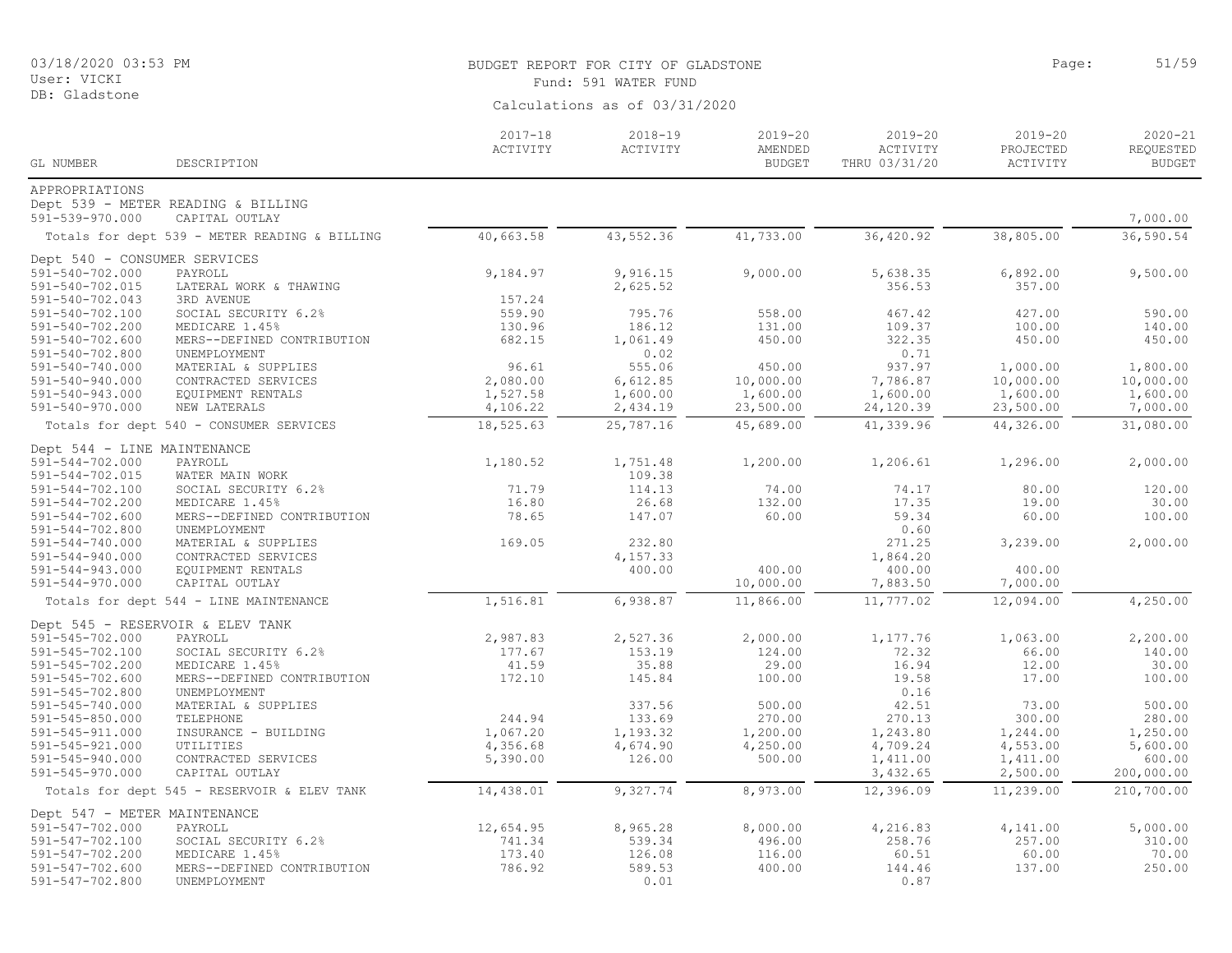| 03/18/2020 03:53 PM |  |  |
|---------------------|--|--|
| User: VICKI         |  |  |

#### BUDGET REPORT FOR CITY OF GLADSTONE **Page:** 52/59 Fund: 591 WATER FUND

| GL NUMBER                      | DESCRIPTION                                         | $2017 - 18$<br>ACTIVITY | $2018 - 19$<br>ACTIVITY | $2019 - 20$<br>AMENDED<br><b>BUDGET</b> | $2019 - 20$<br>ACTIVITY<br>THRU 03/31/20 | $2019 - 20$<br>PROJECTED<br>ACTIVITY | $2020 - 21$<br>REQUESTED<br><b>BUDGET</b> |
|--------------------------------|-----------------------------------------------------|-------------------------|-------------------------|-----------------------------------------|------------------------------------------|--------------------------------------|-------------------------------------------|
| APPROPRIATIONS                 |                                                     |                         |                         |                                         |                                          |                                      |                                           |
| Dept 547 - METER MAINTENANCE   |                                                     |                         |                         |                                         |                                          |                                      |                                           |
| 591-547-740.000                | MATERIAL & SUPPLIES                                 | 288.52                  | 302.19                  | 280.00                                  | 221.57                                   | 193.00                               | 400.00                                    |
| 591-547-970.000                | CAPITAL OUTLAY                                      | 1,282.39                | 1,593.40                | 2,000.00                                | 2,271.39                                 | 2,320.00                             | 3,000.00                                  |
|                                | Totals for dept 547 - METER MAINTENANCE             | 15,927.52               | 12, 115.83              | 11,292.00                               | 7,174.39                                 | 7,108.00                             | 9,030.00                                  |
|                                |                                                     |                         |                         |                                         |                                          |                                      |                                           |
|                                | Dept 549 - PLANT OPERATION & MAINTENANCE            |                         |                         |                                         |                                          |                                      |                                           |
| 591-549-702.000                | PAYROLL                                             | 33, 455.79              | 28,549.58               | 22,000.00                               | 27,396.80                                | 25,597.00                            | 30,300.00                                 |
| 591-549-702.100                | SOCIAL SECURITY 6.2%                                | 1,997.47                | 1,744.44                | 1,364.00                                | 1,685.39                                 | 1,587.00                             | 1,880.00                                  |
| 591-549-702.200                | MEDICARE 1.45%                                      | 467.13                  | 407.94                  | 319.00                                  | 394.11                                   | 371.00                               | 440.00                                    |
| 591-549-702.600                | MERS--DEFINED CONTRIBUTION                          | 2,007.89                | 1,505.24                | 1,180.00                                | 1,280.39                                 | 1,233.00                             | 1,500.00                                  |
| 591-549-702.800                | UNEMPLOYMENT                                        | 0.05                    | 0.03                    |                                         | 6.03                                     |                                      |                                           |
| 591-549-733.000                | TOOLS                                               | 562.30                  | 77.99                   | 1,500.00                                | 1,500.38                                 | 1,500.00                             | 1,500.00                                  |
| 591-549-740.000                | MATERIAL & SUPPLIES                                 | 4,809.85                | 2,539.84                | 3,000.00                                | 1,494.53                                 | 4,306.00                             | 2,000.00                                  |
| 591-549-796.000                | TREATMENT CHEMICALS                                 | 49,219.24               | 46,784.01               | 52,400.00                               | 43,266.96                                | 50,119.00                            | 55,000.00                                 |
| 591-549-921.000                | ELECTRICITY                                         | 30,208.69               | 31,649.03               | 32,600.00                               | 30,168.41                                | 32,227.00                            | 32,600.00                                 |
| 591-549-922.000                | NATURAL GAS                                         | 8,393.46                | 5,208.85                | 7,200.00                                | 7,469.63                                 | 8,334.00                             | 7,800.00                                  |
| 591-549-940.000                | CONTRACTED SERVICES                                 | 157.18                  | 3,097.06                | 8,000.00                                | 2,021.23                                 | 2,021.00                             | 2,000.00                                  |
| 591-549-970.000                | CAPITAL OUTLAY                                      | 83, 322.66              |                         | 88,400.00                               | 92,968.93                                | 89,880.00                            | 40,000.00                                 |
|                                | Totals for dept 549 - PLANT OPERATION & MAINTENANCE | 214,601.71              | 121,564.01              | 217,963.00                              | 209,652.79                               | 217,175.00                           | 175,020.00                                |
| Dept $551 - LAB$               |                                                     |                         |                         |                                         |                                          |                                      |                                           |
| 591-551-702.000                | PAYROLL                                             | 49,502.85               | 56,613.95               | 52,100.00                               | 52,562.26                                | 54,737.00                            | 55,000.00                                 |
| 591-551-702.001                | EI GRANT                                            | 39.20                   |                         |                                         |                                          |                                      |                                           |
| 591-551-702.100                | SOCIAL SECURITY 6.2%                                | 2,909.64                | 3,446.49                | 3,230.00                                | 3,235.76                                 | 3,394.00                             | 3,400.00                                  |
| 591-551-702.200                | MEDICARE 1.45%                                      | 680.42                  | 806.05                  | 756.00                                  | 756.67                                   | 794.00                               | 800.00                                    |
| $591 - 551 - 702.600$          | MERS--DEFINED CONTRIBUTION                          | 3,791.13                | 3,338.63                | 2,600.00                                | 2,873.90                                 | 3,047.00                             | 3,050.00                                  |
| $591 - 551 - 702.800$          | UNEMPLOYMENT                                        | 0.10                    | 0.08                    |                                         | 8.17                                     |                                      |                                           |
| 591-551-730.000                | POSTAGE                                             | 1,200.12                | 932.00                  | 2,000.00                                | 1,581.64                                 | 1,770.00                             | 1,550.00                                  |
| 591-551-740.000                | MATERIAL & SUPPLIES                                 | 6,839.62                | 3,894.26                | 8,000.00                                | 10,483.89                                | 10,473.00                            | 9,000.00                                  |
| 591-551-810.000                | STATE LAB CERT FEE                                  |                         | 2,734.29                |                                         |                                          |                                      |                                           |
| 591-551-940.000                | CONTRACTED SERVICES                                 | 5,653.15                | 5,924.41                | 7,000.00                                | 5,192.97                                 | 7,043.00                             | 7,000.00                                  |
| 591-551-970.000                | CAPITAL OUTLAY                                      |                         |                         | 20,000.00                               | 20,237.70                                | 20,238.00                            | 5,000.00                                  |
| Totals for dept 551 - LAB      |                                                     | 70,616.23               | 77,690.16               | 95,686.00                               | 96,932.96                                | 101,496.00                           | 84,800.00                                 |
| Dept 554 - HYDRANT MAINTENANCE |                                                     |                         |                         |                                         |                                          |                                      |                                           |
| 591-554-702.000                | PAYROLL                                             | 1,340.90                | 2,917.45                | 1,000.00                                | 1,518.13                                 | 1,600.00                             | 2,520.00                                  |
| 591-554-702.100                | SOCIAL SECURITY 6.2%                                | 78.84                   | 179.54                  | 62.00                                   | 94.07                                    | 99.00                                | 160.00                                    |
| 591-554-702.200                | MEDICARE 1.45%                                      | 18.44                   | 41.97                   | 15.00                                   | 21.99                                    | 23.00                                | 40.00                                     |
| $591 - 554 - 702.600$          | MERS--DEFINED CONTRIBUTION                          | 110.85                  | 134.36                  | 50.00                                   | 71.11                                    | 95.00                                | 80.00                                     |
| 591-554-702.800                | UNEMPLOYMENT                                        |                         |                         |                                         | 0.52                                     |                                      |                                           |
| 591-554-740.000                | MATERIAL & SUPPLIES                                 | 470.49                  | 384.22                  | 275.00                                  | 761.99                                   | 762.00                               | 800.00                                    |
|                                | Totals for dept 554 - HYDRANT MAINTENANCE           | 2,019.52                | 3,657.54                | 1,402.00                                | 2,467.81                                 | 2,579.00                             | 3,600.00                                  |
|                                |                                                     |                         |                         |                                         |                                          |                                      |                                           |
| Dept 555 - BUILDING & GROUNDS  |                                                     |                         |                         |                                         |                                          |                                      |                                           |
| 591-555-702.000                | PAYROLL                                             | 5,170.41                | 8,484.85                | 4,200.00                                | 3,431.34                                 | 4,335.00                             | 4,340.00                                  |
| 591-555-702.100                | SOCIAL SECURITY 6.2%                                | 296.88                  | 517.23                  | 260.00                                  | 212.38                                   | 269.00                               | 270.00                                    |
| 591-555-702.200                | MEDICARE 1.45%                                      | 69.44                   | 120.93                  | 61.00                                   | 49.68                                    | 63.00                                | 60.00                                     |
| $591 - 555 - 702.600$          | MERS--DEFINED CONTRIBUTION                          | 464.88                  | 254.78                  | 210.00                                  |                                          |                                      | 40.00                                     |
| $591 - 555 - 702.800$          | UNEMPLOYMENT                                        |                         |                         |                                         | 0.21                                     |                                      |                                           |
| 591-555-740.000                | MATERIAL & SUPPLIES                                 | 546.81                  | 602.02                  | 900.00                                  | 444.44                                   | 399.00                               | 900.00                                    |
| 591-555-940.000                | CONTRACTED SERVICES                                 | 2,034.85                | 227.50                  | 900.00                                  | 170.00                                   | 170.00                               | 900.00                                    |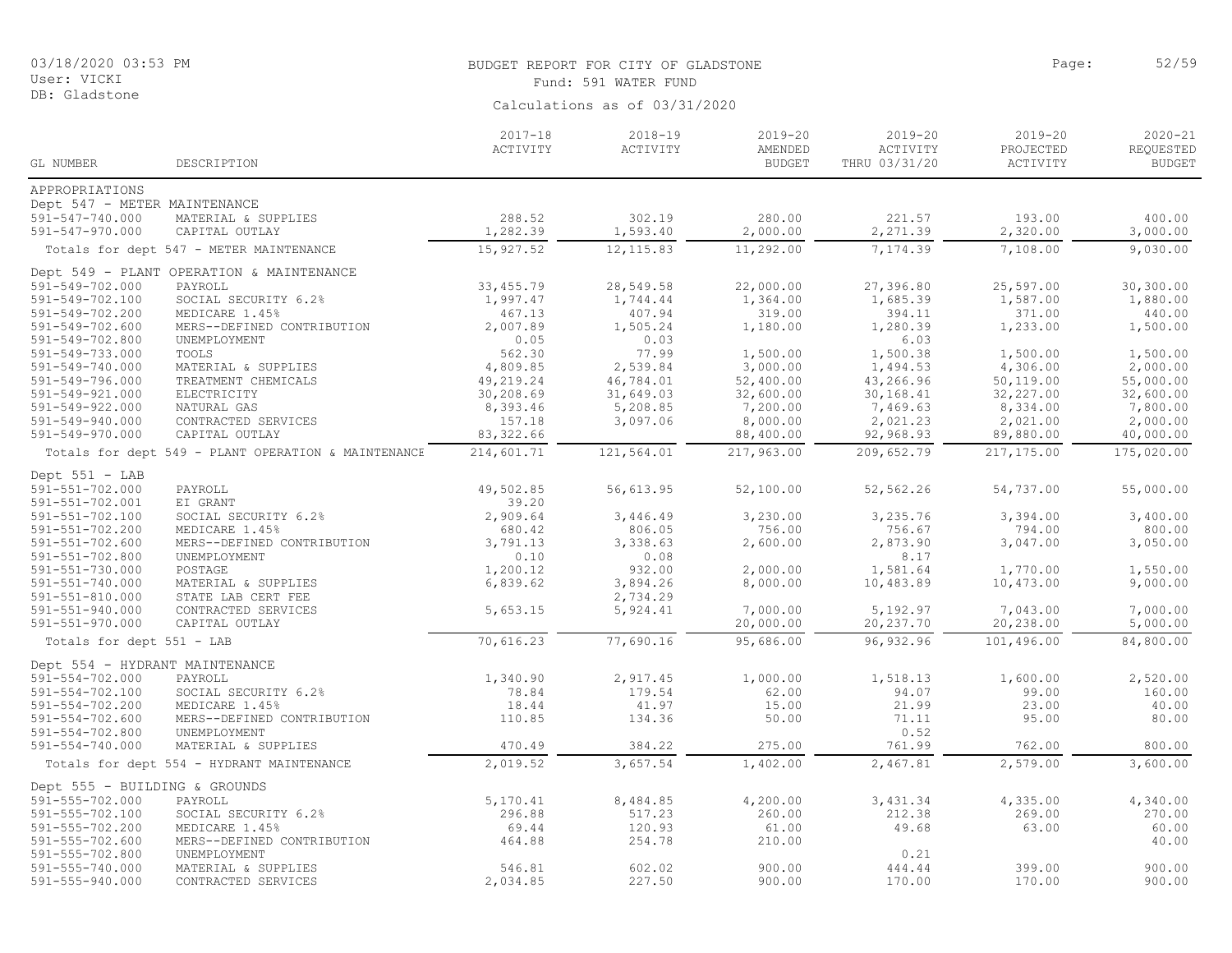DB: Gladstone

# BUDGET REPORT FOR CITY OF GLADSTONE **Example 2018** Page: 53/59 Fund: 591 WATER FUND

| Calculations as of 03/31/2020 |  |  |
|-------------------------------|--|--|
|                               |  |  |

| GL NUMBER                     | DESCRIPTION                                | $2017 - 18$<br>ACTIVITY | $2018 - 19$<br>ACTIVITY | $2019 - 20$<br>AMENDED<br><b>BUDGET</b> | $2019 - 20$<br>ACTIVITY<br>THRU 03/31/20 | $2019 - 20$<br>PROJECTED<br>ACTIVITY | $2020 - 21$<br>REQUESTED<br><b>BUDGET</b> |
|-------------------------------|--------------------------------------------|-------------------------|-------------------------|-----------------------------------------|------------------------------------------|--------------------------------------|-------------------------------------------|
| APPROPRIATIONS                |                                            |                         |                         |                                         |                                          |                                      |                                           |
| Dept 555 - BUILDING & GROUNDS |                                            |                         |                         |                                         |                                          |                                      |                                           |
| 591-555-943.000               | EQUIPMENT RENTALS                          | (0.05)                  |                         |                                         |                                          |                                      |                                           |
| 591-555-970.000               | CAPITAL OUTLAY                             |                         |                         | 5,000.00                                |                                          |                                      | 12,500.00                                 |
|                               | Totals for dept 555 - BUILDING & GROUNDS   | 8,583.22                | 10,207.31               | 11,531.00                               | 4,308.05                                 | 5,236.00                             | 19,010.00                                 |
| Dept 560 - VEHICLE EXPENSE    |                                            |                         |                         |                                         |                                          |                                      |                                           |
| 591-560-740.001               | MATERIAL & SUPPLIES                        |                         | 113.28                  | 400.00                                  | 522.44                                   | 626.00                               | 1,000.00                                  |
| 591-560-740.002               | MATERIAL & SUPPLIES-94 CHEV                | 62.49                   |                         |                                         |                                          |                                      |                                           |
| 591-560-865.000               | GAS & OIL                                  | 1,777.97                | 2,217.17                | 2,500.00                                | 1,942.85                                 | 2,556.00                             | 2,500.00                                  |
| 591-560-913.000               | INSURANCE - VEHICLE                        | 400.17                  | 363.19                  | 900.00                                  | 380.95                                   | 571.00                               | 900.00                                    |
| 591-560-970.000               | CAPITAL OUTLAY                             |                         | 427.98                  |                                         |                                          |                                      |                                           |
|                               | Totals for dept 560 - VEHICLE EXPENSE      | 2,240.63                | 3,121.62                | 3,800.00                                | 2,846.24                                 | 3,753.00                             | 4,400.00                                  |
|                               | Dept 576 - MAPLERIDGE TWP WATER            |                         |                         |                                         |                                          |                                      |                                           |
| 591-576-702.000               | PAYROLL                                    | 491.25                  | 772.40                  | 700.00                                  | 762.56                                   | 792.00                               | 700.00                                    |
| 591-576-702.100               | SOCIAL SECURITY 6.2%                       | 29.34                   | 46.36                   | 44.00                                   | 45.84                                    | 48.00                                | 40.00                                     |
| 591-576-702.200               | MEDICARE 1.45%                             | 6.87                    | 10.81                   | 10.00                                   | 10.67                                    | 10.00                                | 10.00                                     |
| 591-576-702.600               | MERS--DEFINED CONTRIBUTION                 | 54.02                   | 84.93                   | 77.00                                   | 83.86                                    | 87.00                                | 80.00                                     |
| 591-576-702.800               | UNEMPLOYMENT                               |                         |                         |                                         | 0.10                                     |                                      |                                           |
| 591-576-730.000               | POSTAGE                                    | 677.79                  | 658.90                  | 700.00                                  | 615.02                                   | 668.00                               | 700.00                                    |
| 591-576-999.000               | PMT TO ROCK                                | 48, 457.07              | 52,450.92               | 47,200.00                               | 50,856.57                                | 46,578.00                            | 47,200.00                                 |
|                               | Totals for dept 576 - MAPLERIDGE TWP WATER | 49,716.34               | 54,024.32               | 48,731.00                               | 52, 374.62                               | 48,183.00                            | 48,730.00                                 |
| TOTAL APPROPRIATIONS          |                                            | 879,293.24              | 783, 484.91             | 1,026,064.00                            | 819,010.95                               | 1,018,134.00                         | 1,104,929.54                              |
|                               | NET OF REVENUES/APPROPRIATIONS - FUND 591  | (101, 700.96)           | 128,502.37              | (58, 435.00)                            | (6, 158.20)                              |                                      |                                           |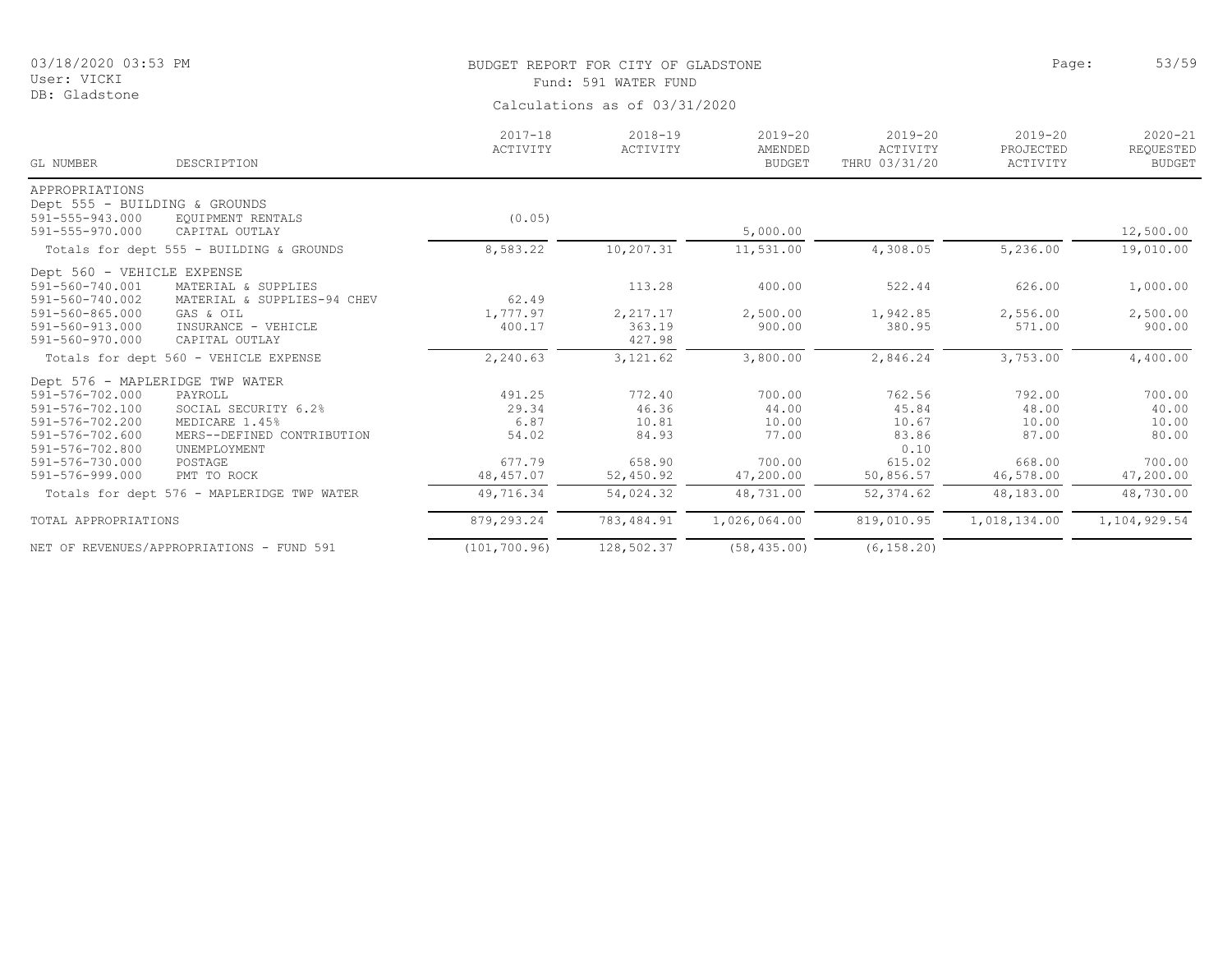| 03/18/2020 03:53 PM<br>User: VICKI                                                                                                                                                                            |                                                                                                                                                                                                                                                                                                                        | BUDGET REPORT FOR CITY OF GLADSTONE<br>Fund: 661 EQUIPMENT FUND                                                              | 54/59<br>Page:                |                                         |                                          |                                      |                                           |
|---------------------------------------------------------------------------------------------------------------------------------------------------------------------------------------------------------------|------------------------------------------------------------------------------------------------------------------------------------------------------------------------------------------------------------------------------------------------------------------------------------------------------------------------|------------------------------------------------------------------------------------------------------------------------------|-------------------------------|-----------------------------------------|------------------------------------------|--------------------------------------|-------------------------------------------|
| DB: Gladstone                                                                                                                                                                                                 |                                                                                                                                                                                                                                                                                                                        |                                                                                                                              | Calculations as of 03/31/2020 |                                         |                                          |                                      |                                           |
| GL NUMBER                                                                                                                                                                                                     | DESCRIPTION                                                                                                                                                                                                                                                                                                            | $2017 - 18$<br>ACTIVITY                                                                                                      | $2018 - 19$<br>ACTIVITY       | $2019 - 20$<br>AMENDED<br><b>BUDGET</b> | $2019 - 20$<br>ACTIVITY<br>THRU 03/31/20 | $2019 - 20$<br>PROJECTED<br>ACTIVITY | $2020 - 21$<br>REQUESTED<br><b>BUDGET</b> |
| ESTIMATED REVENUES                                                                                                                                                                                            |                                                                                                                                                                                                                                                                                                                        |                                                                                                                              |                               |                                         |                                          |                                      |                                           |
| Dept 000 - REVENUE                                                                                                                                                                                            |                                                                                                                                                                                                                                                                                                                        |                                                                                                                              |                               |                                         |                                          |                                      |                                           |
| 661-000-663.000<br>661-000-665.000<br>661-000-673.000<br>661-000-685.000<br>661-000-685.001<br>661-000-685.004<br>661-000-685.005<br>661-000-685.006<br>661-000-687.000<br>661-000-699.101<br>661-000-699.202 | LIABILITY & PROP INS REIMBURSEMENT<br>INTEREST INCOME<br>GAIN ON SALE OF EQUIP<br>EQUIPMENT RENTAL<br>EQUIPMENT RENTAL - PUBLIC SAFETY<br>EQUIPMENT RENTAL - WASTEWATER<br>EQUIPMENT RENTALS--ELEC DEPT<br>EQUIPMENT RENTALS--SOLID WASTE<br>MISCELLANEOUS<br>TRANSFER FROM GENERAL FUND<br>TRANSFER FROM MAJOR STREET | 1,547.46<br>423.37<br>3,704.62<br>230, 412.58<br>218.77<br>262.58<br>1,274.39<br>4,235.72<br>350.44<br>4,590.00<br>10,000.00 |                               |                                         |                                          |                                      |                                           |
| 661-000-699.203                                                                                                                                                                                               | TRANSFER FROM LOCAL STREET                                                                                                                                                                                                                                                                                             | 2,500.00                                                                                                                     |                               |                                         |                                          |                                      |                                           |
| 661-000-699.540<br>661-000-699.582<br>661-000-699.590<br>661-000-699.591                                                                                                                                      | TRANSFER FROM SOLID WASTE FUND<br>TRANSTER FROM ELEC FUND<br>TRANSFER FROM WASTE WATER FUND<br>TRANSFER FROM WATER FUND                                                                                                                                                                                                | 6,780.00<br>6,164.00<br>5,240.00<br>5,240.00                                                                                 |                               |                                         |                                          |                                      |                                           |
| Totals for dept 000 - REVENUE                                                                                                                                                                                 |                                                                                                                                                                                                                                                                                                                        | 282,943.93                                                                                                                   |                               |                                         |                                          |                                      |                                           |
| TOTAL ESTIMATED REVENUES                                                                                                                                                                                      |                                                                                                                                                                                                                                                                                                                        | 282,943.93                                                                                                                   |                               |                                         |                                          |                                      |                                           |
| APPROPRIATIONS                                                                                                                                                                                                |                                                                                                                                                                                                                                                                                                                        |                                                                                                                              |                               |                                         |                                          |                                      |                                           |
| Dept 537 - ADMINISTRATIVE                                                                                                                                                                                     |                                                                                                                                                                                                                                                                                                                        |                                                                                                                              |                               |                                         |                                          |                                      |                                           |
| 661-537-702.000                                                                                                                                                                                               | PAYROLL                                                                                                                                                                                                                                                                                                                | 3,026.51                                                                                                                     |                               |                                         |                                          |                                      |                                           |
| 661-537-702.100                                                                                                                                                                                               | SOCIAL SECURITY 6.2%                                                                                                                                                                                                                                                                                                   | 188.82                                                                                                                       |                               |                                         |                                          |                                      |                                           |
| 661-537-702.200                                                                                                                                                                                               | MEDICARE 1.45%                                                                                                                                                                                                                                                                                                         | 44.12                                                                                                                        |                               |                                         |                                          |                                      |                                           |
| 661-537-702.400                                                                                                                                                                                               | LIFE INSURANCE                                                                                                                                                                                                                                                                                                         | 162.00                                                                                                                       |                               |                                         |                                          |                                      |                                           |
| 661-537-702.501                                                                                                                                                                                               | HSA EMPLOYER                                                                                                                                                                                                                                                                                                           | 1,142.41                                                                                                                     |                               |                                         |                                          |                                      |                                           |
| 661-537-702.550<br>661-537-702.600                                                                                                                                                                            | OPEB EXPENSE<br>MERS--DEFINED CONTRIBUTION                                                                                                                                                                                                                                                                             | (1, 963.00)<br>307.46                                                                                                        |                               |                                         |                                          |                                      |                                           |
| 661-537-728.000                                                                                                                                                                                               | OFFICE SUPPLIES                                                                                                                                                                                                                                                                                                        | 951.44                                                                                                                       |                               |                                         |                                          |                                      |                                           |
| 661-537-730.000                                                                                                                                                                                               | POSTAGE                                                                                                                                                                                                                                                                                                                | 2.34                                                                                                                         |                               |                                         |                                          |                                      |                                           |
| 661-537-740.000                                                                                                                                                                                               | MATERIAL & SUPPLIES                                                                                                                                                                                                                                                                                                    | 195.86                                                                                                                       |                               |                                         |                                          |                                      |                                           |
| 661-537-801.000                                                                                                                                                                                               | LEGAL FEES                                                                                                                                                                                                                                                                                                             | 1,095.80                                                                                                                     |                               |                                         |                                          |                                      |                                           |
| 661-537-802.000                                                                                                                                                                                               | <b>AUDIT FEES</b>                                                                                                                                                                                                                                                                                                      | 1,185.00                                                                                                                     |                               |                                         |                                          |                                      |                                           |
| 661-537-817.000                                                                                                                                                                                               | RETIREES BENEFITS                                                                                                                                                                                                                                                                                                      | 13,184.46                                                                                                                    |                               |                                         |                                          |                                      |                                           |
| 661-537-831.000                                                                                                                                                                                               | MEMBERSHIPS & DUES                                                                                                                                                                                                                                                                                                     | 199.34                                                                                                                       |                               |                                         |                                          |                                      |                                           |
| 661-537-850.000                                                                                                                                                                                               | TELEPHONE                                                                                                                                                                                                                                                                                                              | 2,550.29                                                                                                                     |                               |                                         |                                          |                                      |                                           |
| 661-537-850.001                                                                                                                                                                                               | CELLPHONES                                                                                                                                                                                                                                                                                                             | 2,058.33                                                                                                                     |                               |                                         |                                          |                                      |                                           |
| 661-537-911.000                                                                                                                                                                                               | INSURANCE - BUILDING                                                                                                                                                                                                                                                                                                   | 688.52                                                                                                                       |                               |                                         |                                          |                                      |                                           |
| 661-537-913.000<br>661-537-921.000                                                                                                                                                                            | INSURANCE - VEHICLE<br>ELECTRICITY                                                                                                                                                                                                                                                                                     | 1,600.68<br>2,291.04                                                                                                         |                               |                                         |                                          |                                      |                                           |
| 661-537-922.000                                                                                                                                                                                               | NATURAL GAS                                                                                                                                                                                                                                                                                                            | 8,499.95                                                                                                                     |                               |                                         |                                          |                                      |                                           |
| 661-537-923.000                                                                                                                                                                                               | WATER & SEWER                                                                                                                                                                                                                                                                                                          | 842.75                                                                                                                       |                               |                                         |                                          |                                      |                                           |
| 661-537-942.000                                                                                                                                                                                               | COPIER RENTAL                                                                                                                                                                                                                                                                                                          | 55.58                                                                                                                        |                               |                                         |                                          |                                      |                                           |
| 661-537-960.000                                                                                                                                                                                               | EDUCATION & TRAINING                                                                                                                                                                                                                                                                                                   | 57.80                                                                                                                        |                               |                                         |                                          |                                      |                                           |
| 661-537-960.001                                                                                                                                                                                               | CDL DRUG ALCOHOL TESTING                                                                                                                                                                                                                                                                                               | 1,047.00                                                                                                                     |                               |                                         |                                          |                                      |                                           |
| 661-537-968.000                                                                                                                                                                                               | DEPRECIATION - CURRENT                                                                                                                                                                                                                                                                                                 | 44,760.37                                                                                                                    |                               |                                         |                                          |                                      |                                           |
| 661-537-998.101                                                                                                                                                                                               | TRANSFER TO GENERAL FUND                                                                                                                                                                                                                                                                                               | 93,583.22                                                                                                                    | 93,583.22                     |                                         |                                          |                                      |                                           |
| 661-537-998.731<br>661-537-999.000                                                                                                                                                                            | TRANSFER TO PENSION FUND<br>SPECIAL ITEM EQUITY TRANSFER                                                                                                                                                                                                                                                               | 7,216.20<br>225,030.53                                                                                                       | 225,030.53                    |                                         |                                          |                                      |                                           |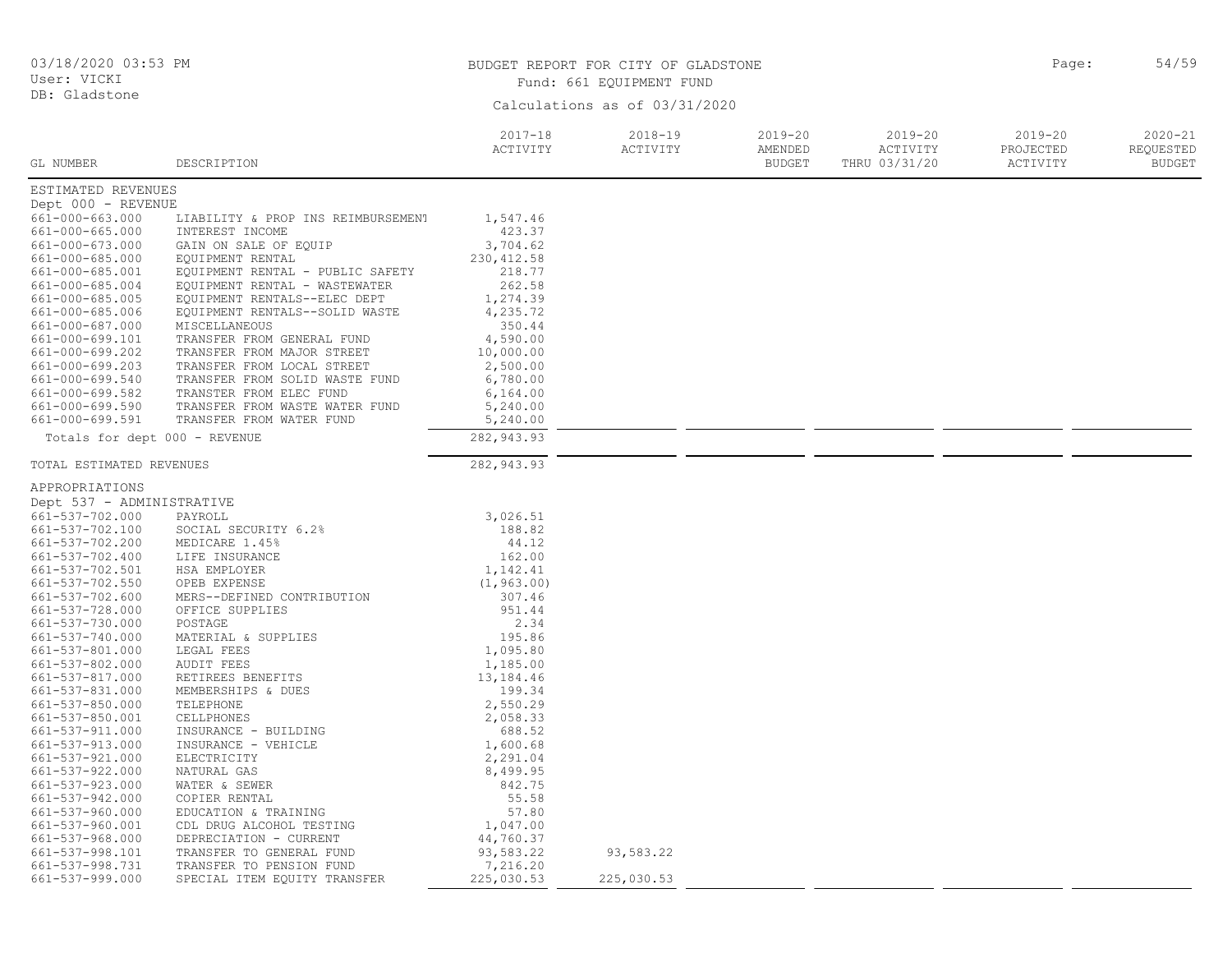| 03/18/2020 03:53 PM<br>User: VICKI |                                               | BUDGET REPORT FOR CITY OF GLADSTONE<br>Fund: 661 EQUIPMENT FUND | 55/59<br>Page:                |                                         |                                          |                                      |                                           |
|------------------------------------|-----------------------------------------------|-----------------------------------------------------------------|-------------------------------|-----------------------------------------|------------------------------------------|--------------------------------------|-------------------------------------------|
| DB: Gladstone                      |                                               |                                                                 | Calculations as of 03/31/2020 |                                         |                                          |                                      |                                           |
| GL NUMBER                          | DESCRIPTION                                   | $2017 - 18$<br>ACTIVITY                                         | $2018 - 19$<br>ACTIVITY       | $2019 - 20$<br>AMENDED<br><b>BUDGET</b> | $2019 - 20$<br>ACTIVITY<br>THRU 03/31/20 | $2019 - 20$<br>PROJECTED<br>ACTIVITY | $2020 - 21$<br>REQUESTED<br><b>BUDGET</b> |
| APPROPRIATIONS                     |                                               |                                                                 |                               |                                         |                                          |                                      |                                           |
| Dept 537 - ADMINISTRATIVE          |                                               |                                                                 |                               |                                         |                                          |                                      |                                           |
|                                    | Totals for dept 537 - ADMINISTRATIVE          | 410,004.82                                                      | 318,613.75                    |                                         |                                          |                                      |                                           |
|                                    | Dept 538 - SAFETY TRAINING PROGRAM            |                                                                 |                               |                                         |                                          |                                      |                                           |
| 661-538-702.000                    | PAYROLL                                       | 2,080.42                                                        |                               |                                         |                                          |                                      |                                           |
| 661-538-702.100                    | SOCIAL SECURITY 6.2%                          | 237.74                                                          |                               |                                         |                                          |                                      |                                           |
| 661-538-702.101                    | DPW BENEFITS                                  | 5,777.13                                                        |                               |                                         |                                          |                                      |                                           |
| 661-538-702.200                    | MEDICARE 1.45%                                | 55.62                                                           |                               |                                         |                                          |                                      |                                           |
| 661-538-702.600                    | MERS--DEFINED CONTRIBUTION                    | 408.71                                                          |                               |                                         |                                          |                                      |                                           |
| 661-538-703.000                    | CLOTHING ALLOWANCE                            | 4,138.41                                                        |                               |                                         |                                          |                                      |                                           |
| 661-538-740.000                    | MATERIAL & SUPPLIES                           | 1,360.82                                                        |                               |                                         |                                          |                                      |                                           |
| 661-538-940.000                    | CONTRACTED SERVICES                           | 3,386.66                                                        |                               |                                         |                                          |                                      |                                           |
|                                    | Totals for dept 538 - SAFETY TRAINING PROGRAM | 17,445.51                                                       |                               |                                         |                                          |                                      |                                           |
| Dept 548 - MOTOR EQUIPMENT POOL    |                                               |                                                                 |                               |                                         |                                          |                                      |                                           |
| 661-548-702.000                    | PAYROLL                                       | 74,489.85                                                       |                               |                                         |                                          |                                      |                                           |
| 661-548-702.100                    | SOCIAL SECURITY 6.2%                          | 4,382.22                                                        |                               |                                         |                                          |                                      |                                           |
| 661-548-702.101                    | DPW BENEFITS                                  | 703.94                                                          |                               |                                         |                                          |                                      |                                           |
| 661-548-702.200                    | MEDICARE 1.45%                                | 1,024.83                                                        |                               |                                         |                                          |                                      |                                           |
| 661-548-702.500                    | HEALTH INSURANCE                              | 965.28                                                          |                               |                                         |                                          |                                      |                                           |
| 661-548-702.600                    | MERS--DEFINED CONTRIBUTION                    | 6,224.63                                                        |                               |                                         |                                          |                                      |                                           |
| 661-548-702.800                    | UNEMPLOYMENT                                  | 0.09                                                            |                               |                                         |                                          |                                      |                                           |
| 661-548-702.900                    | WORKER'S COMPENSATION                         | 1,309.20                                                        |                               |                                         |                                          |                                      |                                           |
| 661-548-703.000                    | CLOTHING ALLOWANCE                            | 225.02                                                          |                               |                                         |                                          |                                      |                                           |
| 661-548-733.000                    | TOOLS                                         | 5,281.88                                                        |                               |                                         |                                          |                                      |                                           |
| 661-548-740.000                    | MATERIAL & SUPPLIES                           | 42,405.85                                                       |                               |                                         |                                          |                                      |                                           |
| 661-548-865.000                    | GAS & OIL                                     | 21,580.61                                                       |                               |                                         |                                          |                                      |                                           |
| 661-548-940.000                    | CONTRACTED SERVICES                           | 14,810.13                                                       |                               |                                         |                                          |                                      |                                           |
|                                    | Totals for dept 548 - MOTOR EQUIPMENT POOL    | 173,403.53                                                      |                               |                                         |                                          |                                      |                                           |
| Dept 555 - BUILDING & GROUNDS      |                                               |                                                                 |                               |                                         |                                          |                                      |                                           |
| 661-555-702.000                    | PAYROLL                                       | 16,446.98                                                       |                               |                                         |                                          |                                      |                                           |
| 661-555-702.100                    | SOCIAL SECURITY 6.2%                          | 810.75                                                          |                               |                                         |                                          |                                      |                                           |
| 661-555-702.101                    | DPW BENEFITS                                  | 4,639.24                                                        |                               |                                         |                                          |                                      |                                           |
| 661-555-702.200                    | MEDICARE 1.45%                                | 189.61                                                          |                               |                                         |                                          |                                      |                                           |
| $661 - 555 - 702.600$              | MERS--DEFINED CONTRIBUTION                    | 1,268.52                                                        |                               |                                         |                                          |                                      |                                           |
| 661-555-702.800                    | UNEMPLOYMENT                                  | 0.01                                                            |                               |                                         |                                          |                                      |                                           |
| 661-555-740.000                    | MATERIAL & SUPPLIES                           | 14,796.19                                                       |                               |                                         |                                          |                                      |                                           |
| 661-555-940.000                    | CONTRACTED SERVICES                           | 8,513.79                                                        |                               |                                         |                                          |                                      |                                           |
|                                    | Totals for dept 555 - BUILDING & GROUNDS      | 46,665.09                                                       |                               |                                         |                                          |                                      |                                           |
| TOTAL APPROPRIATIONS               |                                               | 647,518.95                                                      | 318,613.75                    |                                         |                                          |                                      |                                           |
|                                    |                                               |                                                                 |                               |                                         |                                          |                                      |                                           |
|                                    | NET OF REVENUES/APPROPRIATIONS - FUND 661     | (364, 575.02)                                                   | (318, 613.75)                 |                                         |                                          |                                      |                                           |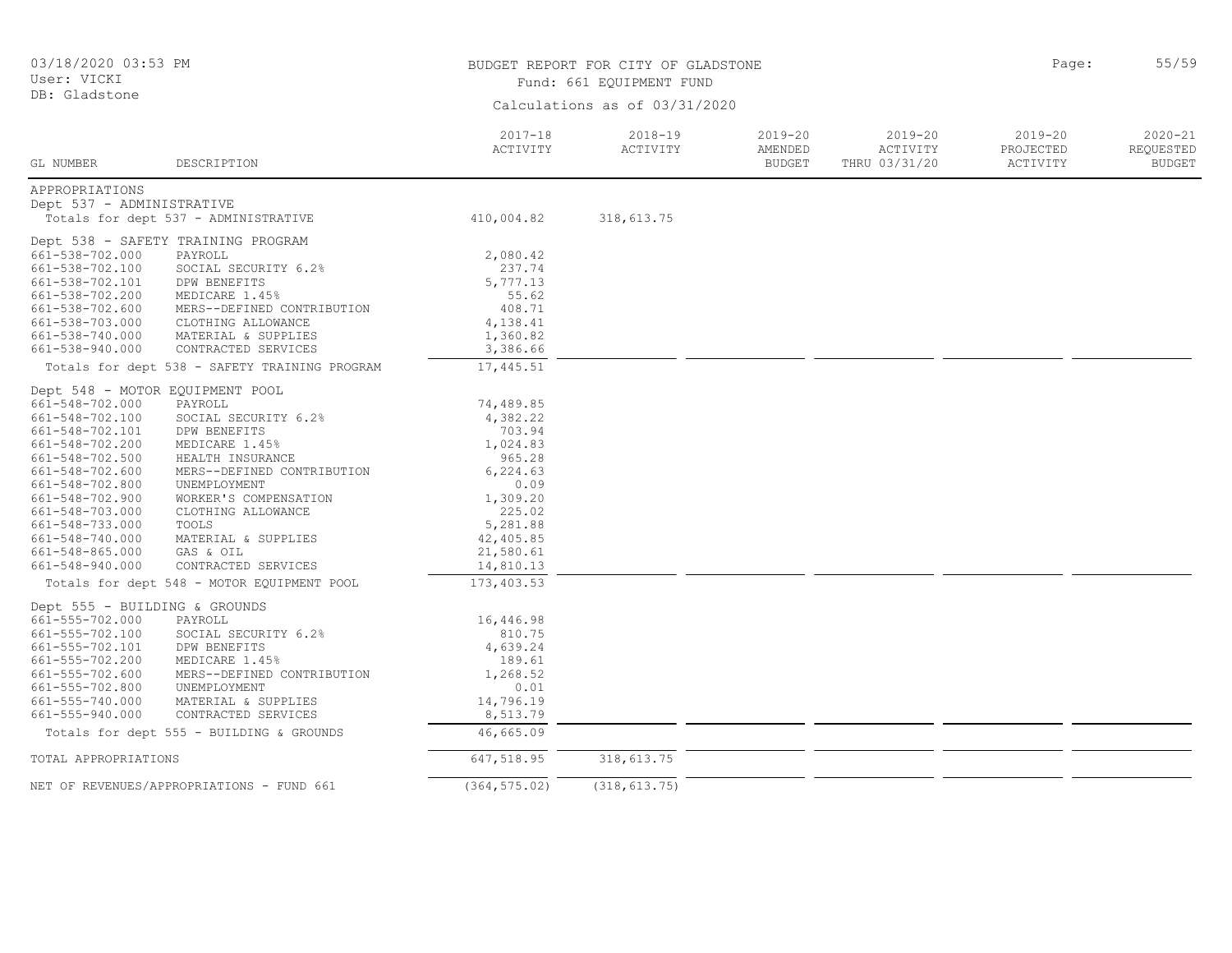| 03/18/2020 03:53 PM<br>User: VICKI<br>DB: Gladstone |                                           | BUDGET REPORT FOR CITY OF GLADSTONE<br>Fund: 701 TRUST & AGENCY TAX FUND<br>Calculations as of 03/31/2020 | Page:               | 56/59                                   |                                      |                                  |                                    |
|-----------------------------------------------------|-------------------------------------------|-----------------------------------------------------------------------------------------------------------|---------------------|-----------------------------------------|--------------------------------------|----------------------------------|------------------------------------|
| GL NUMBER                                           | DESCRIPTION                               | $2017 - 18$<br>ACTIVITY                                                                                   | 2018-19<br>ACTIVITY | $2019 - 20$<br>AMENDED<br><b>BUDGET</b> | 2019-20<br>ACTIVITY<br>THRU 03/31/20 | 2019-20<br>PROJECTED<br>ACTIVITY | $2020 - 21$<br>REQUESTED<br>BUDGET |
| ESTIMATED REVENUES<br>Dept 000 - REVENUE            |                                           |                                                                                                           |                     |                                         |                                      |                                  |                                    |
| 701-000-665.000                                     | INTEREST ON INVESTMENTS                   | 260.33                                                                                                    | 748.57              |                                         | 969.43                               |                                  |                                    |
| Totals for dept 000 - REVENUE                       |                                           | 260.33                                                                                                    | 748.57              |                                         | 969.43                               |                                  |                                    |
| TOTAL ESTIMATED REVENUES                            |                                           | 260.33                                                                                                    | 748.57              |                                         | 969.43                               |                                  |                                    |
|                                                     | NET OF REVENUES/APPROPRIATIONS - FUND 701 | 260.33                                                                                                    | 748.57              |                                         | 969.43                               |                                  |                                    |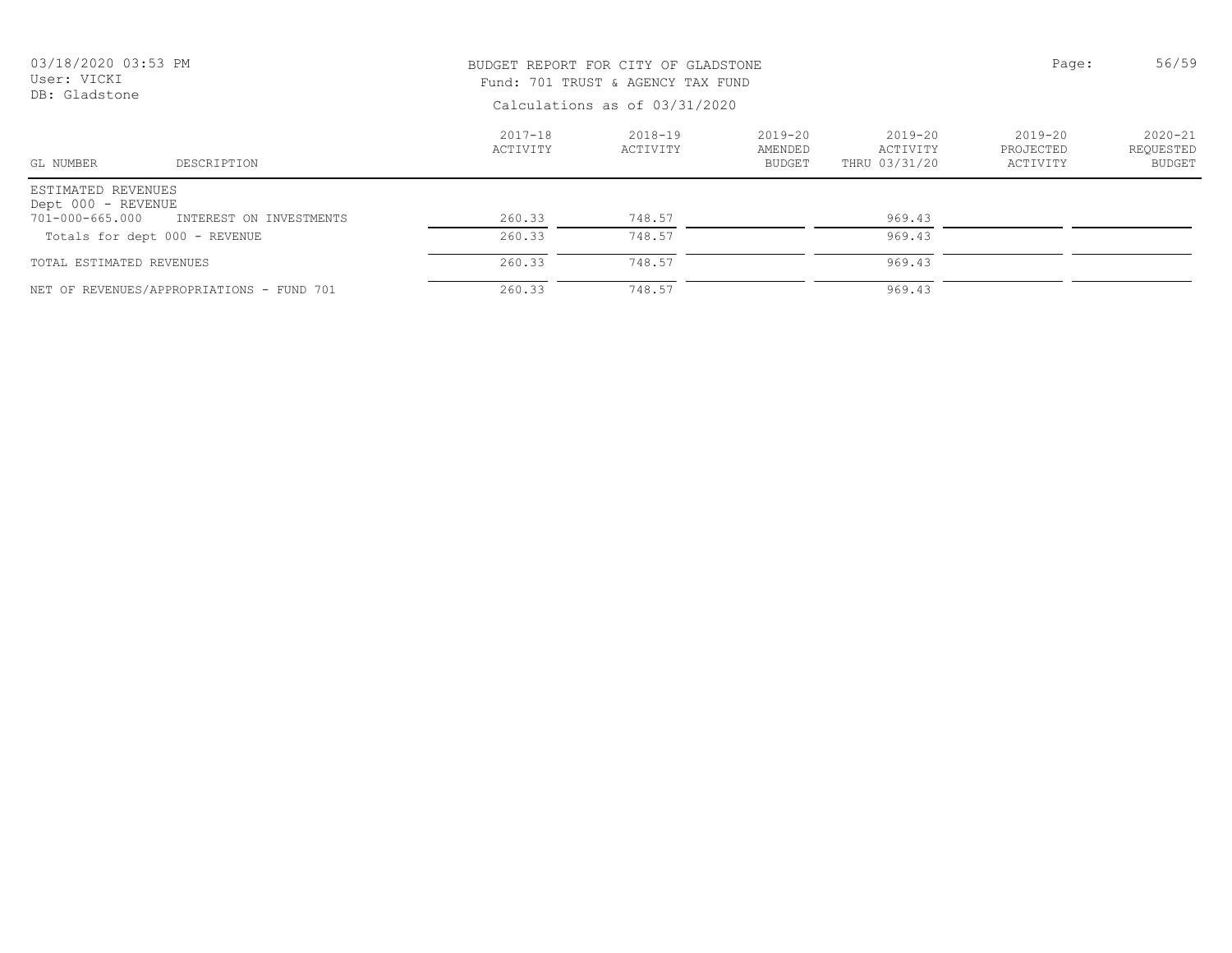DB: Gladstone

# BUDGET REPORT FOR CITY OF GLADSTONE **Example 2018** Page: 57/59 Fund: 711 CEMETERY PERPETUAL CARE FUND

| GL NUMBER                 | DESCRIPTION                               | $2017 - 18$<br>ACTIVITY | $2018 - 19$<br>ACTIVITY | $2019 - 20$<br>AMENDED<br><b>BUDGET</b> | $2019 - 20$<br>ACTIVITY<br>THRU 03/31/20 | $2019 - 20$<br>PROJECTED<br>ACTIVITY | $2020 - 21$<br>REQUESTED<br><b>BUDGET</b> |
|---------------------------|-------------------------------------------|-------------------------|-------------------------|-----------------------------------------|------------------------------------------|--------------------------------------|-------------------------------------------|
| ESTIMATED REVENUES        |                                           |                         |                         |                                         |                                          |                                      |                                           |
| Dept 000 - REVENUE        |                                           |                         |                         |                                         |                                          |                                      |                                           |
| 711-000-642.000           | PERPETUAL CARE REVENUE                    | 2,300.00                | 1,250.00                | 4,000.00                                | 700.00                                   | 800.00                               | 1,500.00                                  |
| 711-000-665.000           | INTEREST ON INVESTMENTS                   | 991.24                  | 1,279.83                | 950.00                                  | 826.76                                   | 800.00                               | 800.00                                    |
|                           | Totals for dept 000 - REVENUE             | 3,291.24                | 2,529.83                | 4,950.00                                | 1,526.76                                 | 1,600.00                             | 2,300.00                                  |
| TOTAL ESTIMATED REVENUES  |                                           | 3,291.24                | 2,529.83                | 4,950.00                                | 1,526.76                                 | 1,600.00                             | 2,300.00                                  |
| APPROPRIATIONS            |                                           |                         |                         |                                         |                                          |                                      |                                           |
| Dept 537 - ADMINISTRATIVE |                                           |                         |                         |                                         |                                          |                                      |                                           |
| 711-537-802.000           | AUDIT FEES                                |                         | 1.86                    |                                         | 335.00                                   | 335.00                               |                                           |
| 711-537-996.101           | TRANSFER TO GENERAL FUND                  | 911.96                  | 1,279.83                | 1,500.00                                |                                          | 800.00                               | 1,500.00                                  |
| 711-537-998.390           | TRANSFER TO FUND BALANCE                  |                         |                         | 3,450.00                                |                                          | 465.00                               | 800.00                                    |
|                           | Totals for dept 537 - ADMINISTRATIVE      | 911.96                  | 1,281.69                | 4,950.00                                | 335.00                                   | 1,600.00                             | 2,300.00                                  |
| TOTAL APPROPRIATIONS      |                                           | 911.96                  | 1,281.69                | 4,950.00                                | 335.00                                   | 1,600.00                             | 2,300.00                                  |
|                           | NET OF REVENUES/APPROPRIATIONS - FUND 711 | 2,379.28                | 1,248.14                |                                         | 1,191.76                                 |                                      |                                           |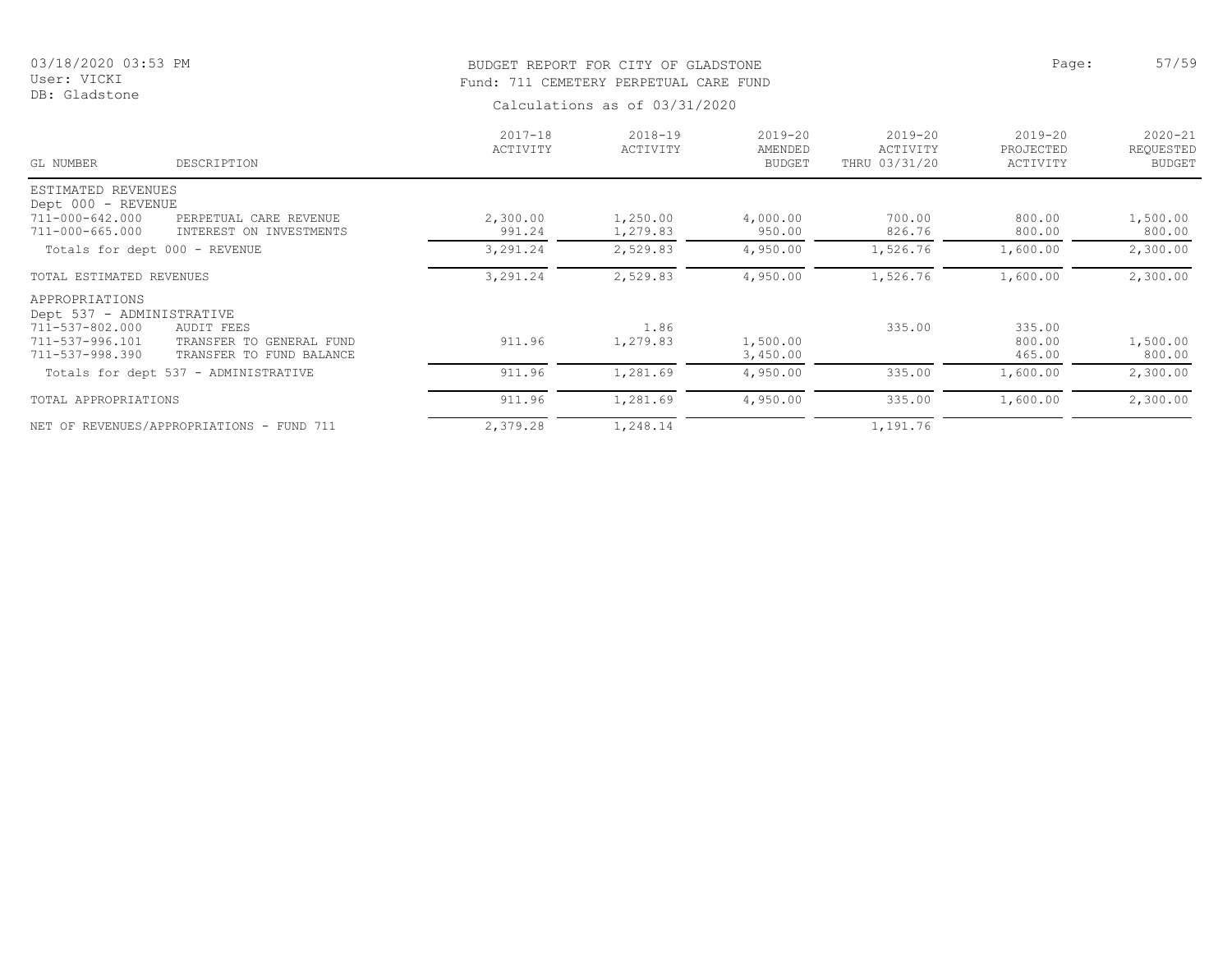# BUDGET REPORT FOR CITY OF GLADSTONE **Page:** 58/59 Fund: 731 RETIREMENT SYSTEM FUND

| GL NUMBER                                   | DESCRIPTION                               | $2017 - 18$<br>ACTIVITY | $2018 - 19$<br>ACTIVITY | $2019 - 20$<br>AMENDED<br><b>BUDGET</b> | $2019 - 20$<br>ACTIVITY<br>THRU 03/31/20 | $2019 - 20$<br>PROJECTED<br>ACTIVITY | $2020 - 21$<br>REQUESTED<br><b>BUDGET</b> |
|---------------------------------------------|-------------------------------------------|-------------------------|-------------------------|-----------------------------------------|------------------------------------------|--------------------------------------|-------------------------------------------|
| ESTIMATED REVENUES                          |                                           |                         |                         |                                         |                                          |                                      |                                           |
| Dept 000 - REVENUE                          |                                           |                         |                         |                                         |                                          |                                      |                                           |
| $731 - 000 - 665.000$                       | INTEREST ON INVESTMENTS                   | 57.37                   |                         |                                         |                                          |                                      |                                           |
| 731-000-699.101                             | TRANSFER FROM GENERAL FUND                | 514,953.60              | 476,364.98              | 355,928.00                              |                                          |                                      | 25,000.00                                 |
| 731-000-699.202                             | TRANSFER FROM MAJOR STREET                | 18,881.00               | 36,081.00               | 36,926.00                               |                                          |                                      |                                           |
| 731-000-699.203                             | TRANSFER FROM LOCAL STREET                |                         | 36,081.00               | 36,926.00                               |                                          |                                      |                                           |
| 731-000-699.390                             | TRANSFER FROM FUND BALANCE                |                         |                         | 420,843.00                              |                                          | 234,752.00                           | 270,057.00                                |
| 731-000-699.540                             | TRANSFER FROM SOLID WASTE FUND            | 46,648.60               | 46,648.60               | 36,770.00                               |                                          |                                      | 25,000.00                                 |
| 731-000-699.582                             | TRANSTER FROM ELEC FUND                   | 462, 415.20             | 402,953.20              | 147,185.00                              |                                          |                                      |                                           |
| 731-000-699.590                             | TRANSFER FROM WASTE WATER FUND            | 48,592.60               | 50,864.80               | 32,128.00                               |                                          |                                      | 25,000.00                                 |
| 731-000-699.591                             | TRANSFER FROM WATER FUND                  | 75,513.40               | 68,297.20               | 60,993.00                               |                                          |                                      | 25,000.00                                 |
| 731-000-699.661                             | TRANSFER FROM EQUIPMENT FUND              | 7,216.20                |                         |                                         |                                          |                                      |                                           |
| Totals for dept 000 - REVENUE               |                                           | 1, 174, 277.97          | 1, 117, 290.78          | 1,127,699.00                            |                                          | 234,752.00                           | 370,057.00                                |
| TOTAL ESTIMATED REVENUES                    |                                           | 1, 174, 277.97          | 1, 117, 290.78          | 1,127,699.00                            |                                          | 234,752.00                           | 370,057.00                                |
| APPROPRIATIONS<br>Dept 537 - ADMINISTRATIVE |                                           |                         |                         |                                         |                                          |                                      |                                           |
| 731-537-702.300                             | MERS--DEFINED BENEFIT                     | 661,943.00              | 1,016,939.64            | 1,127,699.00                            | 751,326.70                               | 234,752.00                           | 370,057.00                                |
|                                             | Totals for dept 537 - ADMINISTRATIVE      | 661,943.00              | 1,016,939.64            | 1,127,699.00                            | 751,326.70                               | 234,752.00                           | 370,057.00                                |
| TOTAL APPROPRIATIONS                        |                                           | 661,943.00              | 1,016,939.64            | 1,127,699.00                            | 751,326.70                               | 234,752.00                           | 370,057.00                                |
|                                             | NET OF REVENUES/APPROPRIATIONS - FUND 731 | 512,334.97              | 100, 351.14             |                                         | (751, 326.70)                            |                                      |                                           |